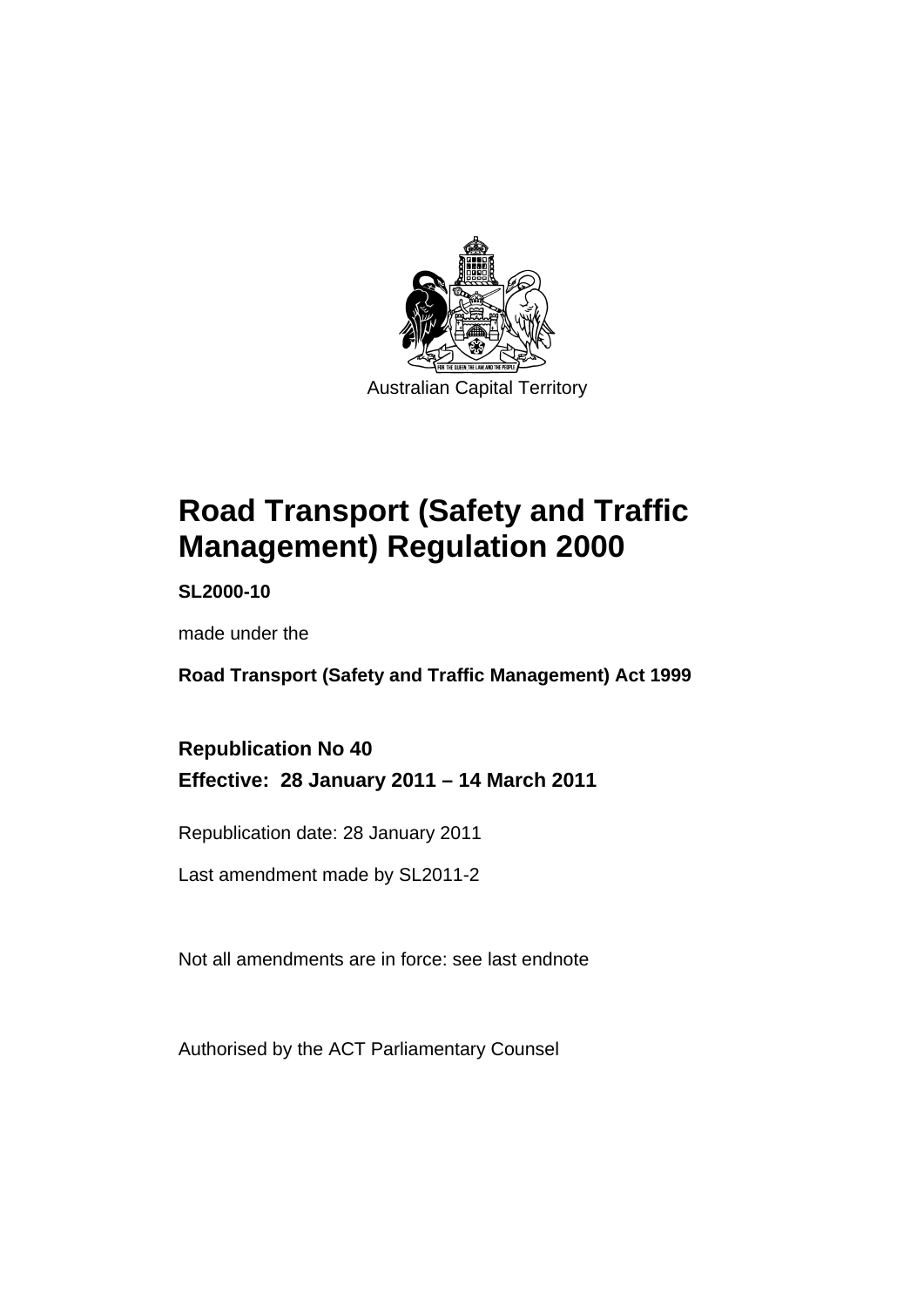#### **About this republication**

#### **The republished law**

This is a republication of the *Road Transport (Safety and Traffic Management) Regulation 2000*, made under the *[Road Transport \(Safety and Traffic Management\) Act 1999](#page-10-0)* (including any amendment made under the *Legislation Act 2001*, part 11.3 (Editorial changes)) as in force on 28 January 2011*.* It also includes any amendment, repeal or expiry affecting the republished law to 28 January 2011.

The legislation history and amendment history of the republished law are set out in endnotes 3 and 4.

#### **Kinds of republications**

The Parliamentary Counsel's Office prepares 2 kinds of republications of ACT laws (see the ACT legislation register at www.legislation.act.gov.au):

- authorised republications to which the *Legislation Act 2001* applies
- unauthorised republications.

The status of this republication appears on the bottom of each page.

#### **Editorial changes**

The *Legislation Act 2001*, part 11.3 authorises the Parliamentary Counsel to make editorial amendments and other changes of a formal nature when preparing a law for republication. Editorial changes do not change the effect of the law, but have effect as if they had been made by an Act commencing on the republication date (see *Legislation Act 2001*, s 115 and s 117). The changes are made if the Parliamentary Counsel considers they are desirable to bring the law into line, or more closely into line, with current legislative drafting practice.

This republication includes amendments made under part 11.3 (see endnote 1).

#### **Uncommenced provisions and amendments**

If a provision of the republished law has not commenced or is affected by an uncommenced amendment, the symbol  $\mathbf{U}$  appears immediately before the provision heading. The text of the uncommenced provision or amendment appears only in the last endnote.

#### **Modifications**

If a provision of the republished law is affected by a current modification, the symbol  $\vert \mathbf{M} \vert$ appears immediately before the provision heading. The text of the modifying provision appears in the endnotes. For the legal status of modifications, see *Legislation Act 2001*, section 95.

#### **Penalties**

At the republication date, the value of a penalty unit for an offence against this law is \$110 for an individual and \$550 for a corporation (see *Legislation Act 2001*, s 133).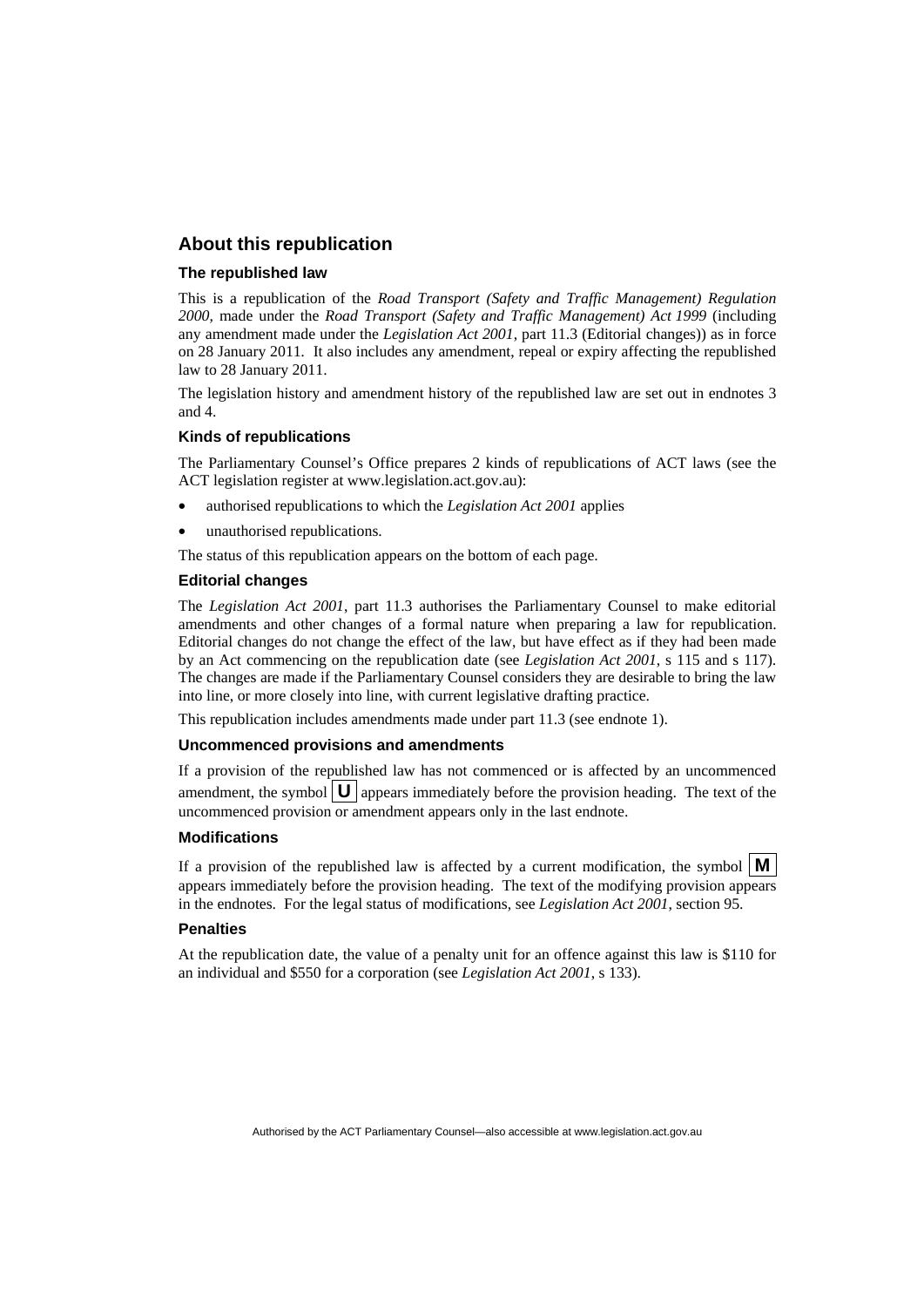

# **[Road Transport \(Safety and Traffic](#page-10-0)  [Management\) Regulation 2000](#page-10-0)**

made under the

**[Road Transport \(Safety and Traffic Management\) Act 1999](#page-10-0)** 

## **Contents**

Page

| <b>Chapter 1</b> | <b>Preliminary</b>                                           |            |
|------------------|--------------------------------------------------------------|------------|
| 1                | Name of regulation                                           | 2          |
| 2                | Dictionary                                                   | 2          |
| 3                | Dictionary—application to Australian Road Rules              | 2          |
| 3A               | Road includes road related area                              | 2          |
| 3B               | Meaning of <i>park</i> and <i>stop</i>                       | 3          |
| 4                | <b>Notes</b>                                                 | 3          |
| 4A               | Offences against regulation—application of Criminal Code etc | 3          |
| 4B               | Offences against regulation are strict liability offences    | 4          |
| R40              | Road Transport (Safety and Traffic Management)               | contents 1 |
| 28/01/11         | Regulation 2000                                              |            |
|                  | Effective: 28/01/11-14/03/11                                 |            |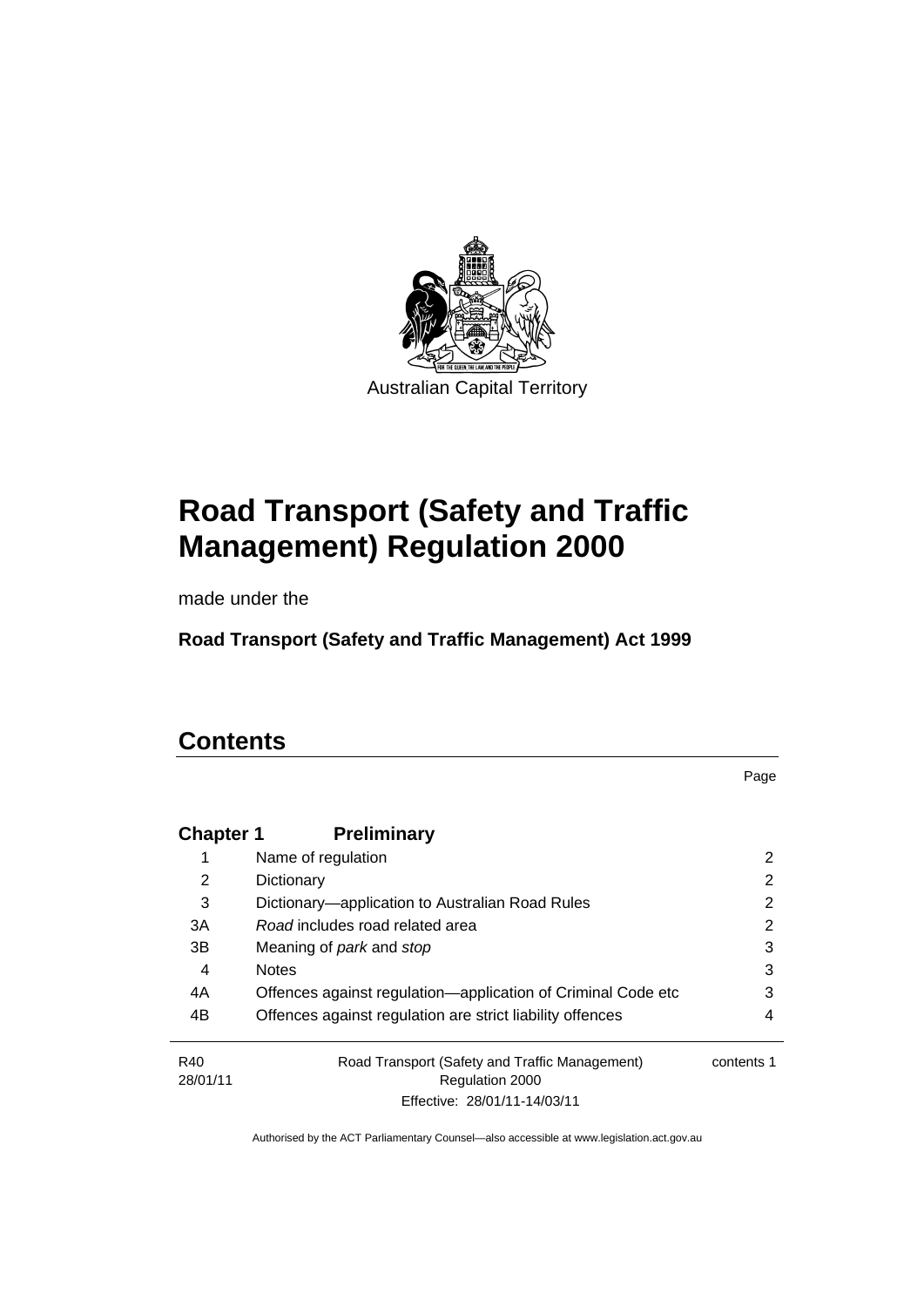| 4C                                    | General defence of accident or reasonable effort                                                                                                                                           | Page<br>4        |
|---------------------------------------|--------------------------------------------------------------------------------------------------------------------------------------------------------------------------------------------|------------------|
| <b>Chapter 2</b>                      | <b>Australian Road Rules</b>                                                                                                                                                               |                  |
| <b>Part 2.1</b><br>5<br>6<br>6A<br>6B | <b>Incorporation into ACT law</b><br>Meaning of Australian Road Rules<br>Incorporation of Australian Road Rules into ACT law<br>Transitional-ARR r 266 and r 267<br>Substitution-ARR r 300 | 5<br>5<br>5<br>6 |
| <b>Part 2.2</b>                       | <b>How the Australian Road Rules are</b><br>incorporated                                                                                                                                   |                  |
| Division 2.2.1                        | General                                                                                                                                                                                    |                  |
| 7                                     | References to another law of this jurisdiction etc                                                                                                                                         | $\overline{2}$   |
| Division 2.2.2                        | Other provisions for the Australian Road Rules                                                                                                                                             |                  |
| 8                                     | ARR r 10 (2)-penalties for offences                                                                                                                                                        | $\overline{2}$   |
| 9                                     | ARR r 95-emergency stopping lane only signs                                                                                                                                                | 3                |
| 10                                    | ARR r 104-no truck signs                                                                                                                                                                   | 3                |
| 11                                    | ARR r 151 (3) (b)—riding a motorbike or bicycle alongside more than<br>1 other rider                                                                                                       | 3                |
| 12                                    | ARR r 158 (2) (c)—other vehicles permitted to travel in bus lanes                                                                                                                          | 3                |
| 13                                    | ARR r 179 (1) (c)—stopping in a loading zone—goods and permit<br>vehicles                                                                                                                  | 4                |
| 13A                                   | ARR r 179 (1) (c) and (2) (c)—stopping in loading zone—taxis                                                                                                                               | 4                |
| 13B                                   | ARR r 183-stopping in a bus zone                                                                                                                                                           | 5                |
| 13C                                   | ARR r 195-stopping at or near a bus stop                                                                                                                                                   | 6                |
| 14                                    | ARR r 199 (2)-stopping near postbox                                                                                                                                                        | 6                |
| 15                                    | ARR r 206 (2) (b), (c)—time extension for people with disabilities<br>permit                                                                                                               | 6                |
| 16                                    | ARR r 207 (2) (a)—fees for parking in pay parking spaces                                                                                                                                   | 7                |
| 16A                                   | ARR r 213 (5)-making a motor vehicle secure-exception                                                                                                                                      | 7                |
| 17                                    | ARR r 215 (4)-lights required to be fitted to a vehicle                                                                                                                                    | $\overline{7}$   |

| contents 2 |
|------------|
|------------|

2 Road Transport (Safety and Traffic Management) Regulation 2000 Effective: 28/01/11-14/03/11

R40 28/01/11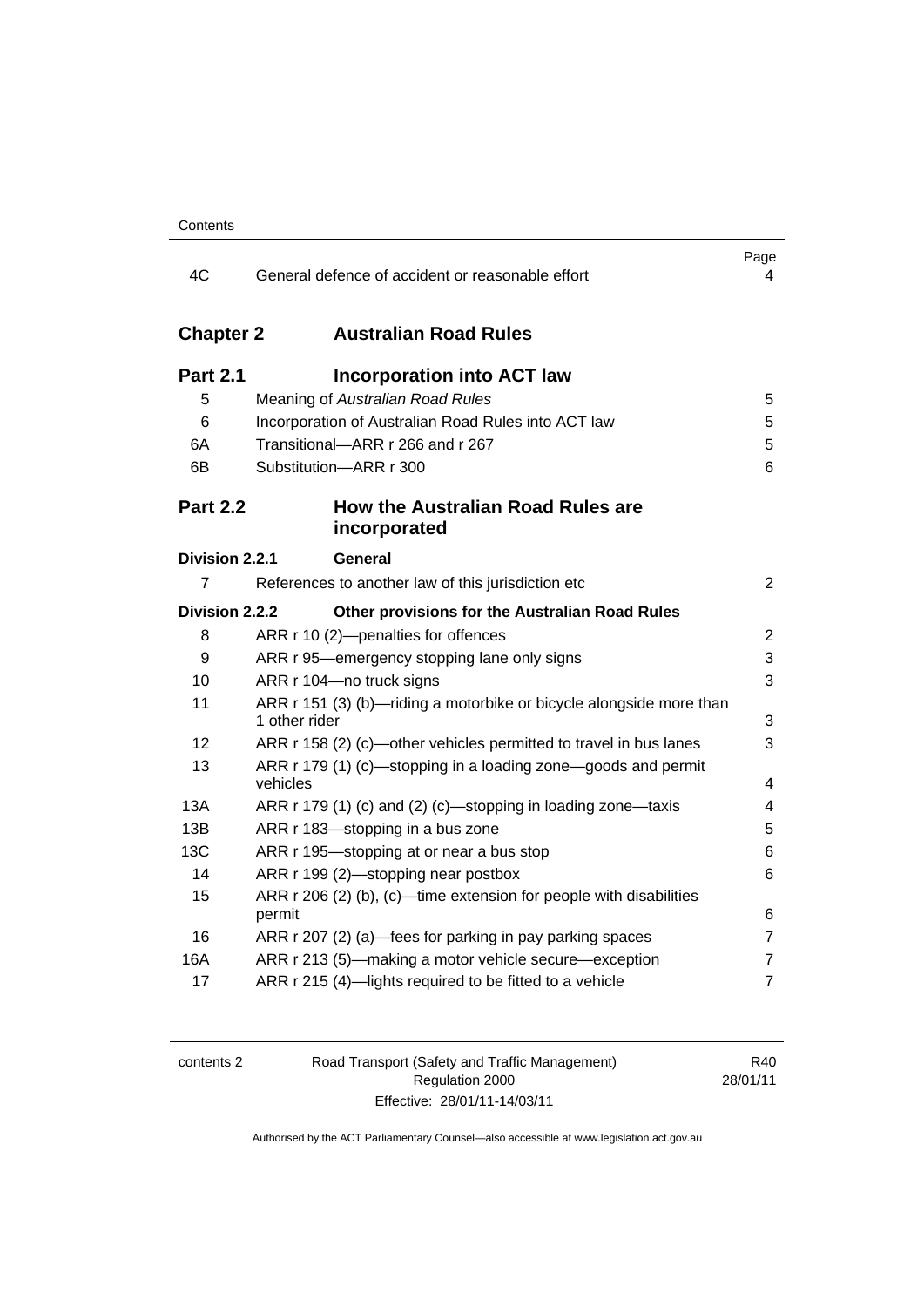| Contents |  |
|----------|--|
|----------|--|

|                 |                                                                               | Page |
|-----------------|-------------------------------------------------------------------------------|------|
| 18              | ARR r 216 (3)—towing a vehicle at night or in hazardous weather<br>conditions | 8    |
| 19              | ARR r 220 (3)—using lights on vehicles that are stopped                       | 8    |
| 20              | ARR r 221 (f)—using hazard warning lights on buses carrying children          | 8    |
| 21              | ARR r 222—using warning lights on buses carrying children                     | 8    |
| 22              | ARR r 225-use of radar detectors                                              | 9    |
| 22A             | ARR r 236 (6)—hitchhiking, roadside commerce etc permitted                    | 9    |
| 23              | ARR r 244C-motorised scooters not to be used                                  | 10   |
| 23A             | ARR r 266-children travelling in interstate registered vehicles               | 10   |
| 23B             | ARR r 266 (3) (b)—wearing of seatbelts by passengers under 16 years<br>old    | 10   |
| 24              | ARR r 266 (7)—wearing of seatbelts by passengers under 16 years<br>old        | 11   |
| 25              | ARR r 267 (3)—certificates of exemption from wearing seatbelts                | 11   |
| 26              | ARR r 270 (3)—wearing motorbike helmets                                       | 12   |
| 27              | ARR r 271 (6)-riding on motorbikes                                            | 12   |
| 27A             | ARR r 280 (2) (a)—other vehicles to which B light rules apply                 | 12   |
| 28              | ARR r 287 (3), (4)—duties of participants in crashes                          | 13   |
| 29              | ARR r 289 (1) (g)—driving on nature strip                                     | 14   |
| 30              | ARR r 298-driving with a person in or on trailer                              | 14   |
| 31              | ARR r 310 (3), (4)—exemption for road workers etc                             | 15   |
| 32              | ARR r 313-postal workers                                                      | 16   |
| 33              | ARR dict-definitions for dictionary                                           | 16   |
| <b>Part 2.3</b> | <b>Additional ACT road rules</b>                                              |      |
| Division 2.3.1  | Noise and other nuisances                                                     |      |
| 37              | Making unnecessary engine noise                                               | 19   |
| 38              | Emission of waste oil or grease                                               | 19   |
| Division 2.3.2  | Driver and passenger safety                                                   |      |
| 39              | Safety of persons on trailers                                                 | 20   |
| 40              | Passengers in sidecars to be seated                                           | 21   |
| Division 2.3.3  | <b>Trailers and towing</b>                                                    |      |
| 41              | Number of vehicles that may be drawn                                          | 21   |
|                 | $\Gamma$ reseaseut (Cefetus and Treffic Menegrapes)                           |      |

| R40      | Road Transport (Safety and Traffic Management) | contents 3 |
|----------|------------------------------------------------|------------|
| 28/01/11 | Regulation 2000                                |            |
|          | Effective: 28/01/11-14/03/11                   |            |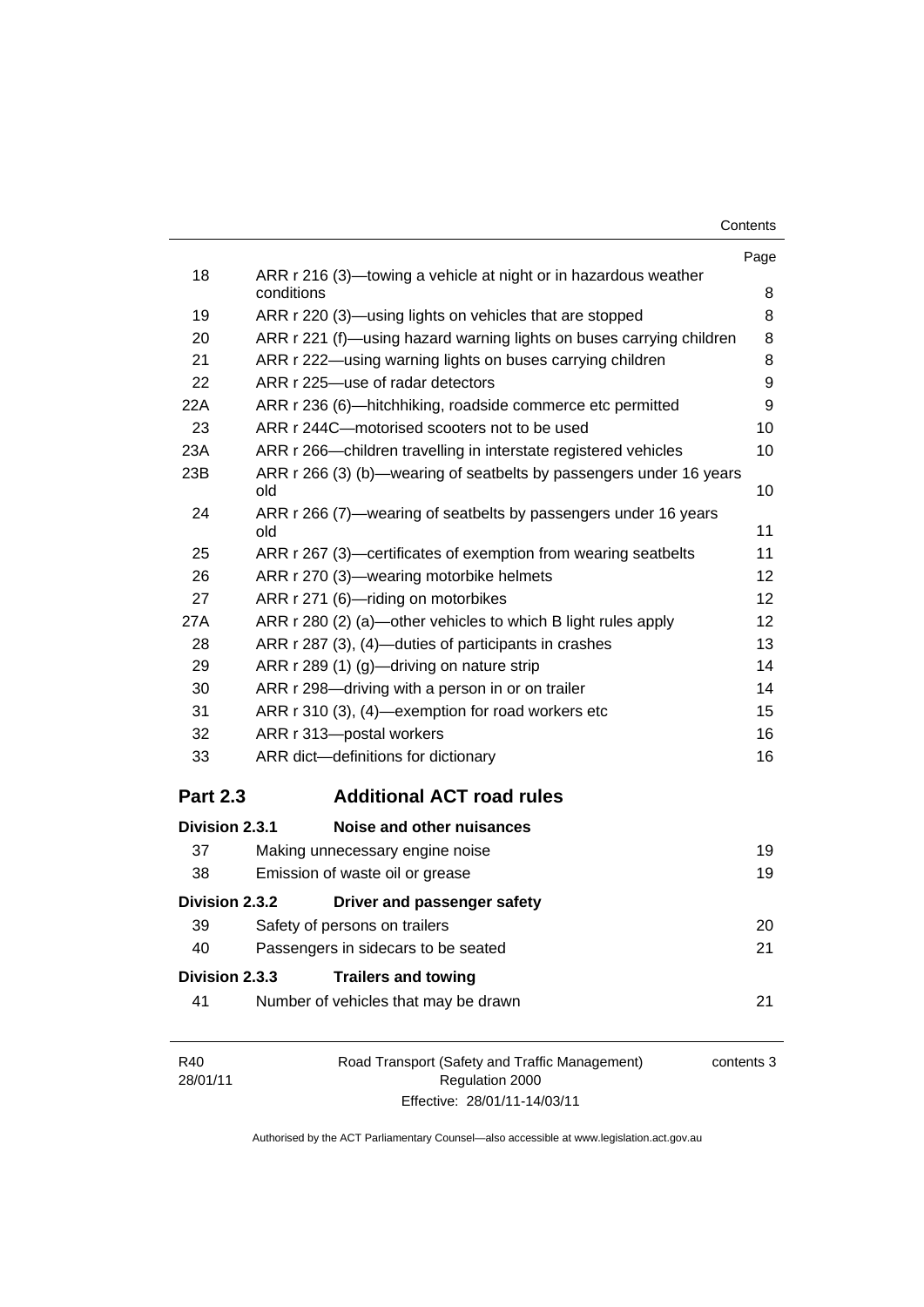#### **Contents**

| 42             | Towing by vehicles under 4.5t                                                  | Page<br>23      |
|----------------|--------------------------------------------------------------------------------|-----------------|
| Division 2.3.4 | <b>Lights on vehicles</b>                                                      |                 |
| 43             | Lights on motor vehicles generally                                             | 24              |
| Division 2.3.5 |                                                                                |                 |
| 44             | <b>Metered parking</b>                                                         |                 |
| 44A            | Metered parking-parking in spaces                                              | 26<br>26        |
| 44B            | Metered parking-parking fees<br>Metered parking-maximum length of stay         | 27              |
| 45             | Metered parking-exceptions to s 44A and s 44B                                  | 27              |
| 46             | Temporary closure of metered parking spaces                                    | 28              |
| 47             | Misuse of parking meters                                                       | 29              |
| 48             | Interfering with parking meters etc                                            | 29              |
|                |                                                                                |                 |
| Division 2.3.6 | <b>Ticket parking</b>                                                          |                 |
| 49             | Ticket parking-parking in spaces                                               | 29              |
| 49A            | Ticket parking-display of tickets                                              | 30              |
| 49B            | Ticket parking-maximum length of stay                                          | 32              |
| 50             | Ticket parking-exceptions to s 49A and s 49B                                   | 33              |
| 51             | Temporary closure of ticket parking spaces and areas                           | 34              |
| 52             | Use of false or damaged parking tickets etc                                    | 35              |
| 53             | Misuse of parking ticket machines                                              | 35              |
| 54             | Interfering with parking ticket machines etc                                   | 36              |
| 55             | Interfering with parking tickets                                               | 36              |
| Division 2.3.7 | Other ACT road rules about stopping and parking                                |                 |
| 56             | Unauthorised use of parking permits and mobility parking scheme<br>authorities | 37              |
| 56A            | Interfering with parking permits and mobility parking scheme                   |                 |
|                | authorities                                                                    | 37              |
| 57A            | Stopping public buses in bus zones and at bus stops                            | 38              |
| 58             | Stopping in an emergency etc or to comply with another law                     | 39              |
| Division 2.3.8 | <b>Other ACT road rules</b>                                                    |                 |
| 60             | Interrupting funeral processions etc                                           | 40              |
| 61             | Driving on roads closed to traffic                                             | 40              |
| 62             | Use of wheeled recreational devices and wheeled toys on roads                  | 40              |
| contents 4     | Road Transport (Safety and Traffic Management)<br>Regulation 2000              | R40<br>28/01/11 |

Effective: 28/01/11-14/03/11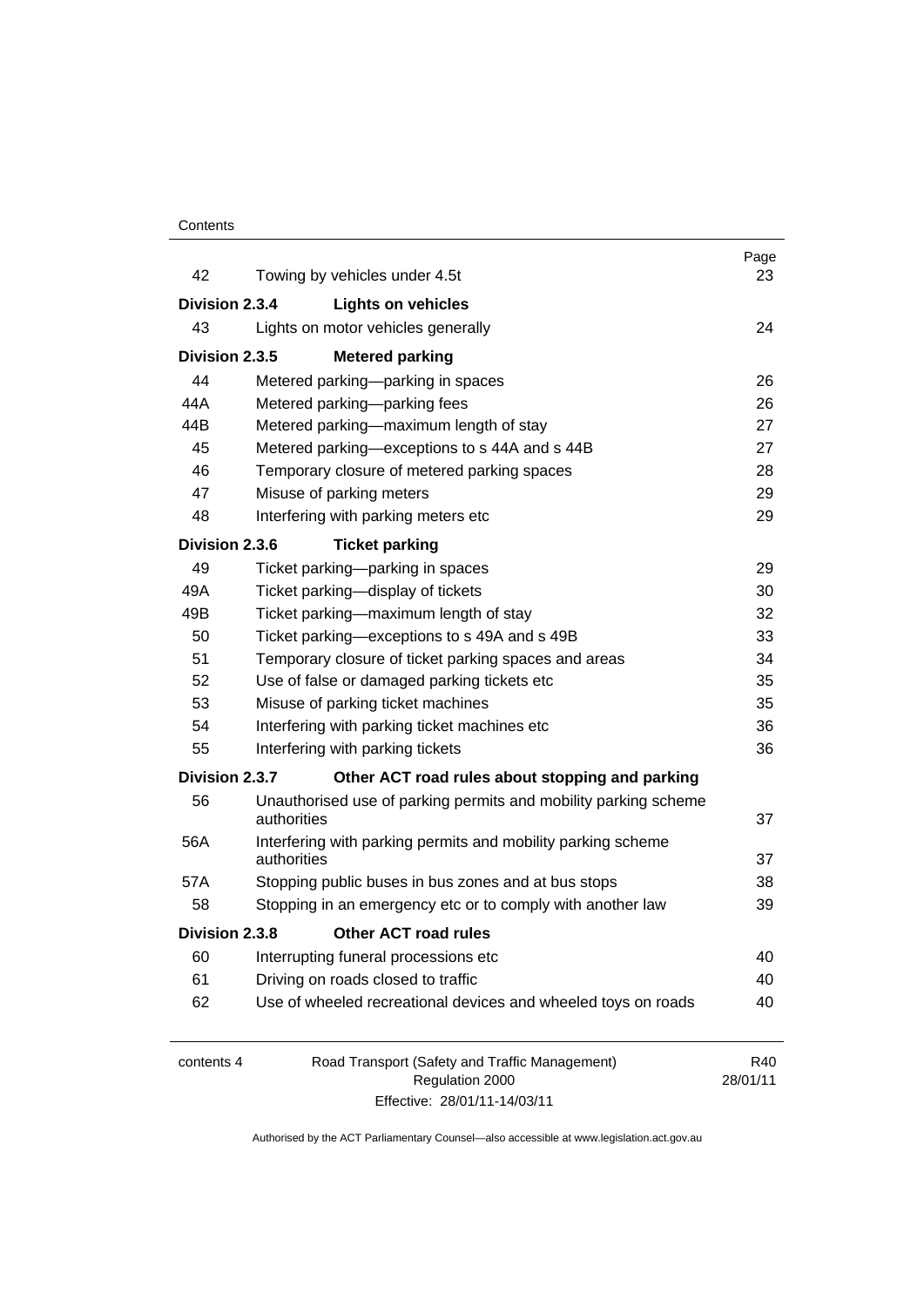| Contents |
|----------|
|----------|

|                 |                                                                                                         | Page |
|-----------------|---------------------------------------------------------------------------------------------------------|------|
| <b>Part 2.4</b> | <b>Other provisions</b>                                                                                 |      |
| 63              | Devices that are prescribed traffic control devices—Act, dict, def<br>prescribed traffic control device | 42   |
| 64              | Preventing prescribed traffic control devices being clearly visible                                     | 42   |
| 65              | Use of do not overtake turning vehicle sign                                                             | 43   |
| 66              | Approvals etc by road transport authority                                                               | 43   |
| 67              | Exemption from requirement about riding on motorbikes                                                   | 44   |
| 68              | Defence of complying with direction of police officer or authorised                                     |      |
|                 | person                                                                                                  | 44   |
| 69              | Exemption for driver of police vehicles                                                                 | 44   |
| 70              | Exemption for driver of emergency vehicles                                                              | 45   |
| 71              | Stopping and parking exemption for police and emergency vehicles<br>and authorised people               | 45   |

### **Chapter 3 Parking**

| <b>Part 3.1</b> | <b>Parking schemes</b>                          |    |
|-----------------|-------------------------------------------------|----|
| Division 3.1.1  | <b>Metered parking schemes</b>                  |    |
| 72              | Metered parking schemes                         | 47 |
| 73              | Metered parking areas                           | 47 |
| 74              | Parking meters                                  | 47 |
| 75              | Metered parking spaces                          | 48 |
| Division 3.1.2  | <b>Ticket parking schemes</b>                   |    |
| 75A             | Parking authorities                             | 48 |
| 75B             | Parking authority guidelines                    | 48 |
| 76              | Ticket parking schemes—road transport authority | 49 |
| 76A             | Ticket parking schemes—parking authorities      | 49 |
| 77              | Ticket parking areas                            | 50 |
| 78              | Ticket parking spaces                           | 50 |
| 79              | Ticket machines                                 | 50 |
| 80              | Parking tickets                                 | 50 |
| 81              | Duration of parking tickets                     | 51 |

Road Transport (Safety and Traffic Management) Regulation 2000 Effective: 28/01/11-14/03/11

contents 5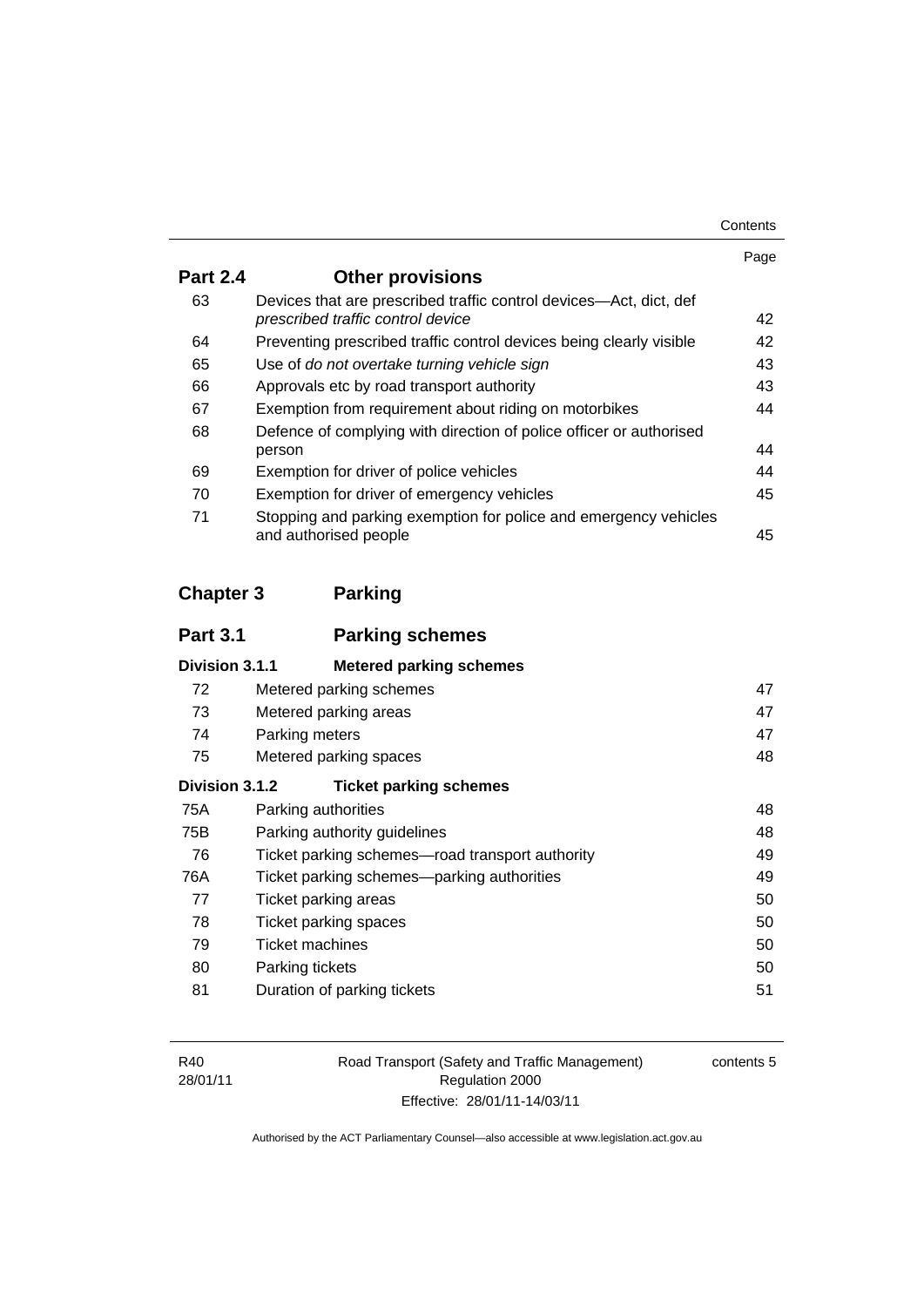#### **Contents**

|                 |                                                                                                   | Page            |
|-----------------|---------------------------------------------------------------------------------------------------|-----------------|
| Division 3.1.3  | <b>Heavy vehicle parking</b>                                                                      |                 |
| 82              | Definitions-div 3.1.3                                                                             | 51              |
| 83              | References in div 3.1.3 to land adjoining residential land                                        | 52              |
| 84              | Vehicle parked partly on residential land                                                         | 52              |
| 85              | Parking of certain vehicles on residential land prohibited                                        | 52              |
| 85A             | No more than 1 heavy vehicle on residential land                                                  | 53              |
| 85B             | Heavy vehicles to be parked away from residential land boundaries                                 | 53              |
| 86              | Parking of certain vehicles on land adjoining residential land prohibited                         | 54              |
| 87              | Parking of certain commercial vehicles on land with multi-unit housing                            | 54              |
| 87A             | No offence if reasonable necessity etc                                                            | 55              |
| 87B             | Heavy vehicle refrigeration units not to be operated on residential land                          | 55              |
| 87C             | Prohibition on night operation of heavy vehicle                                                   | 56              |
| 88              | Daily infringement                                                                                | 56              |
| Division 3.1.3A | Heavy vehicle parking-enforcement                                                                 |                 |
| 89              | Meaning of occupier-div 3.1.3A                                                                    | 57              |
| 90              | Power to enter premises                                                                           | 57              |
| 91              | Production of identity card                                                                       | 58              |
| 92              | Consent to entry                                                                                  | 58              |
| 93              | General powers on entry to premises                                                               | 59              |
| 94              | Damage etc to be minimised                                                                        | 60              |
| 95              | Compensation for exercise of enforcement powers                                                   | 60              |
| Division 3.1.4  | <b>Miscellaneous</b>                                                                              |                 |
| 97A             | Other powers to provide pay parking                                                               | 61              |
| 98              | Overlapping schemes                                                                               | 61              |
| 98A             | Income from ticket parking scheme                                                                 | 61              |
| 98B             | Costs of ticket parking scheme                                                                    | 62              |
| 99              | Trailers not separately chargeable                                                                | 62              |
| <b>Part 3.2</b> | Parking permits and mobility parking scheme<br>authorities                                        |                 |
| 100             | Parking permits                                                                                   | 63              |
| 101             | Mobility parking scheme authorities                                                               | 64              |
| 101A            | Parking permits and mobility parking scheme authorities-cancellation                              | 65              |
| contents 6      | Road Transport (Safety and Traffic Management)<br>Regulation 2000<br>Effective: 28/01/11-14/03/11 | R40<br>28/01/11 |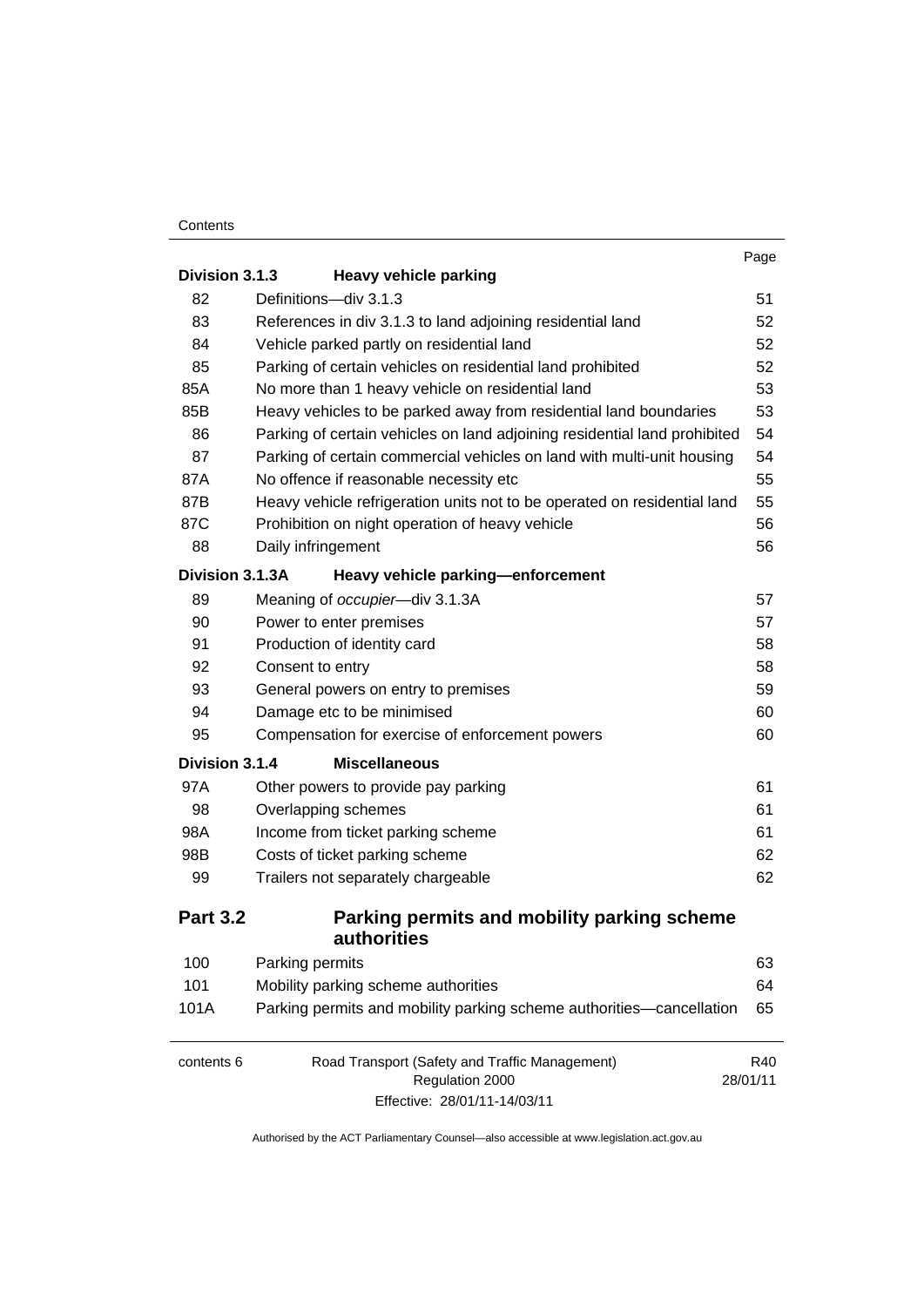|                  |                                                                                  | Contents |
|------------------|----------------------------------------------------------------------------------|----------|
|                  |                                                                                  | Page     |
| 101B             | Parking permits and mobility parking scheme authorities-return when<br>cancelled | 66       |
| <b>Part 3.3</b>  | <b>Parking-other provisions</b>                                                  |          |
| 101C             | Marking tyres by parking inspectors                                              | 67       |
| <b>Chapter 4</b> | <b>Traffic offence detection devices</b>                                         |          |
| 102              | Definitions-ch 4                                                                 | 68       |
| 103              | Approved traffic offence detection devices                                       | 70       |
| 103A             | Approval of police vehicle speedometers                                          | 70       |
| 104              | Major testing of laser speed measuring devices                                   | 71       |
| 104A             | Major testing of other traffic offence detection devices                         | 72       |
| 104B             | Certification and sealing of traffic offence detection devices                   | 74       |
| 105              | Use of certain digital camera detection devices                                  | 74       |
| 105A             | Use of certain laser speed measuring devices                                     | 75       |
| 105B             | Use of certain radar speed measuring devices                                     | 76       |
| 106              | Approved people—testing and sealing                                              | 77       |
| 107              | Approved people-use                                                              | 78       |
| 107A             | Recording of camera detection device image files—Act, s 23 (2) (c) (ii)          | 78       |
| 107B             | Verification of camera detection device image files-Act,<br>s 23 (2) (c) (iii)   | 79       |
| 108              | Meaning of vehicle image codes                                                   | 80       |
|                  |                                                                                  |          |
| <b>Chapter 5</b> | <b>Miscellaneous</b>                                                             |          |
| 109              | Additional powers of police                                                      | 85       |
| 110              | Prohibition on car minding                                                       | 85       |
| 111              | Removal of unattended vehicles—Act, s 32 (1) (c)                                 | 86       |
| 112              | Disposal of impounded vehicles-Act, s 10K                                        | 86       |
| 112A             | Disposal of forfeited vehicles-Act, s 10K                                        | 88       |
| 113              | Responsible person to inspect driver licence                                     | 88       |
| 114              | Responsible person's consent                                                     | 88       |
| 115              | Standards for safe carriage of loads-Act, s 14 (2)                               | 88       |
|                  |                                                                                  |          |

R40 28/01/11 Road Transport (Safety and Traffic Management) Regulation 2000 Effective: 28/01/11-14/03/11 contents 7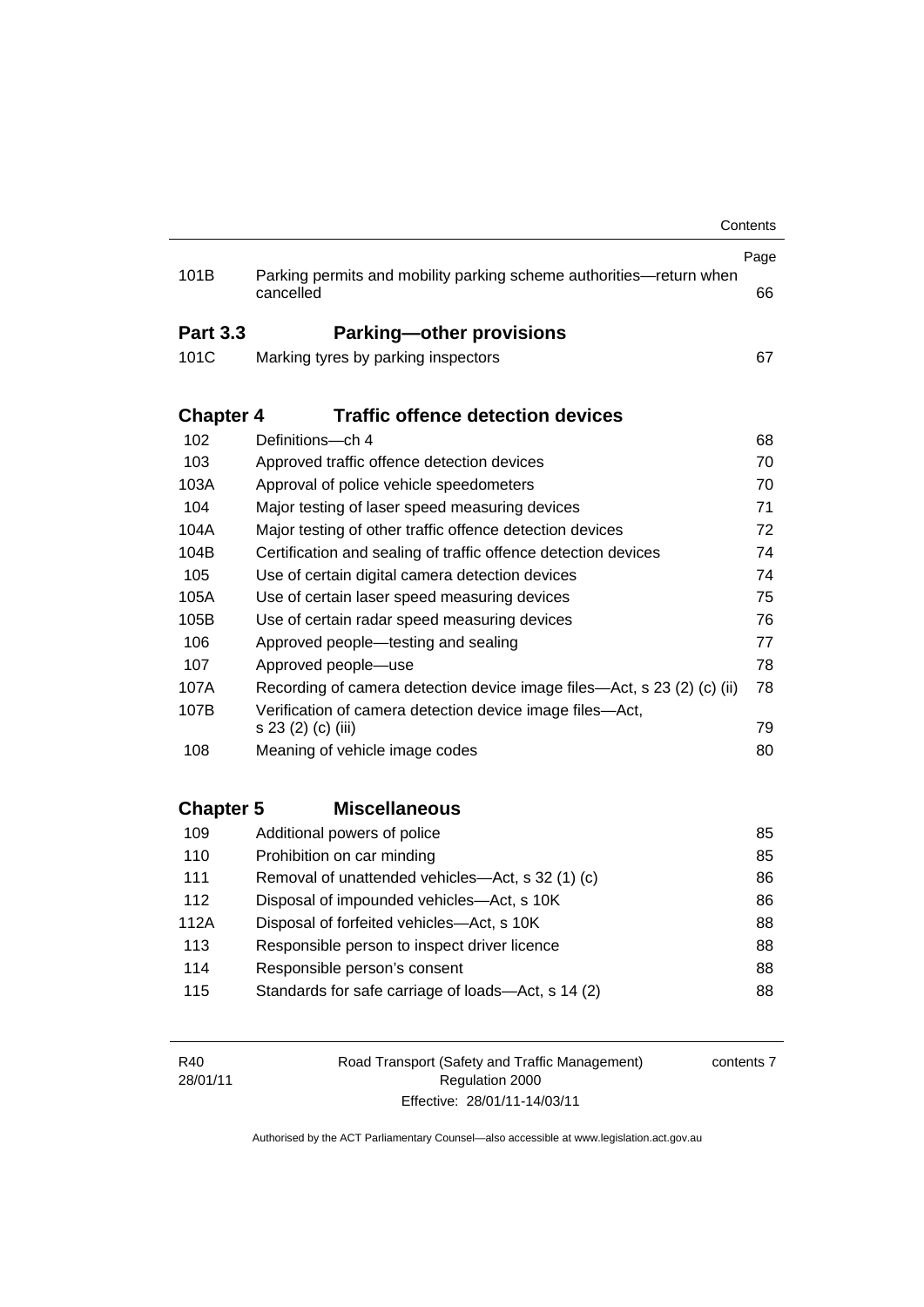#### **Contents**

|                             |                                            |     | Page |
|-----------------------------|--------------------------------------------|-----|------|
| <b>Schedule 1</b>           | <b>Meaning of location codes on images</b> |     | 89   |
| <b>Part 1.1</b>             | <b>Digital camera detection devices</b>    |     | 89   |
| <b>Part 1.2</b>             | <b>Fixed camera detection devices</b>      |     | 98   |
| <b>Dictionary</b>           |                                            |     | 100  |
| <b>Endnotes</b>             |                                            |     |      |
| 1                           | About the endnotes                         |     | 110  |
| 2                           | Abbreviation key                           |     | 110  |
| 3                           | Legislation history                        |     | 111  |
| 4                           | 118<br>Amendment history                   |     |      |
| 5<br>Earlier republications |                                            | 134 |      |

6 Uncommenced amendments [137](#page-156-0)

contents 8 Road Transport (Safety and Traffic Management) Regulation 2000 Effective: 28/01/11-14/03/11

R40 28/01/11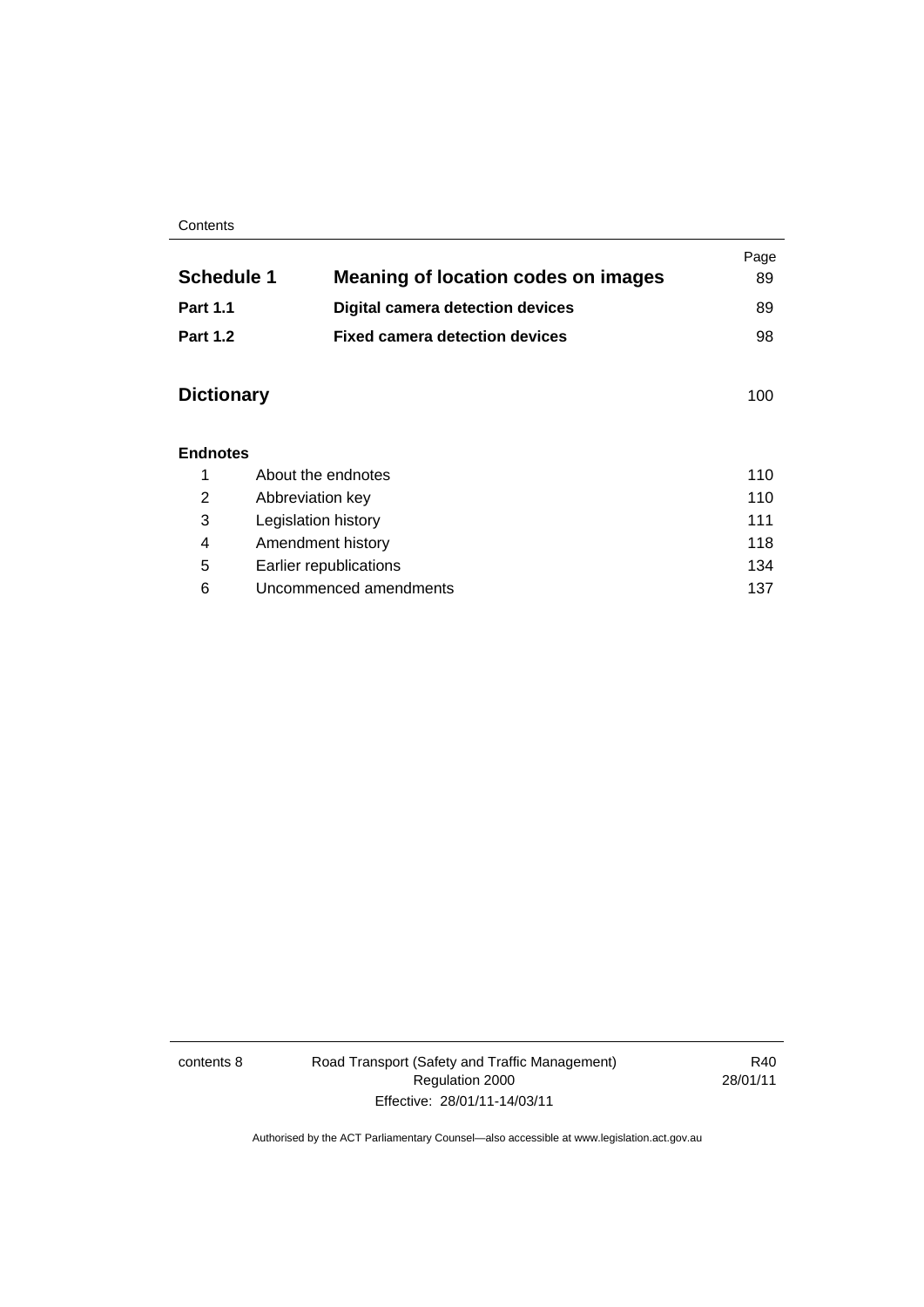<span id="page-10-0"></span>

# **Road Transport (Safety and Traffic Management) Regulation 2000**

made under the

**Road Transport (Safety and Traffic Management) Act 1999** 

R40 28/01/11

I

Road Transport (Safety and Traffic Management) Regulation 2000 Effective: 28/01/11-14/03/11

page 1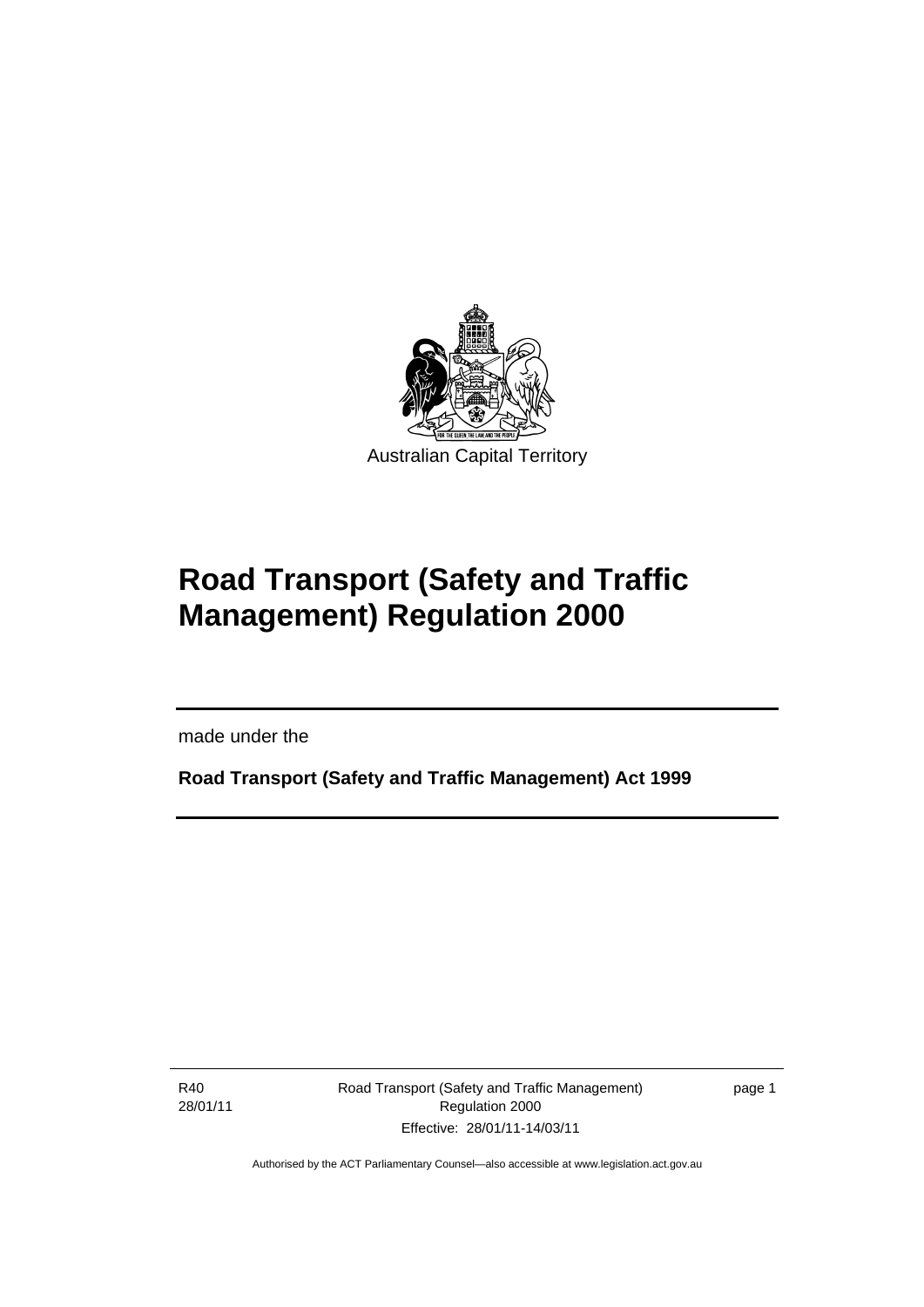<span id="page-11-0"></span>Section 1

## **Chapter 1** Preliminary

#### **1 Name of regulation**

This regulation is the *Road Transport (Safety and Traffic Management) Regulation 2000*.

#### **2 Dictionary**

The dictionary at the end of this regulation is part of the regulation.

*Note 1* The dictionary at the end of this regulation defines certain terms used in this regulation, and includes references (*signpost definitions*) to other terms defined elsewhere.

> For example, the signpost definition '*semitrailer*—see the *Road Transport (Vehicle Registration) Regulation 2000*, dictionary.' means that the term 'semitrailer' is defined in that dictionary and the definition applies to this regulation.

*Note 2* A definition in the dictionary (including a signpost definition) applies to the entire regulation unless the definition, or another provision of the regulation, provides otherwise or the contrary intention otherwise appears (see Legislation Act, s 155 and s 156 (1)).

#### **3 Dictionary—application to Australian Road Rules**

The definitions in the dictionary do not apply to the Australian Road Rules unless this regulation provides otherwise.

*Note* See div 2.2.1, note 2 for the relevant provisions of this regulation.

#### **3A** *Road* **includes road related area**

In this regulation:

*road* includes a road related area.

R40 28/01/11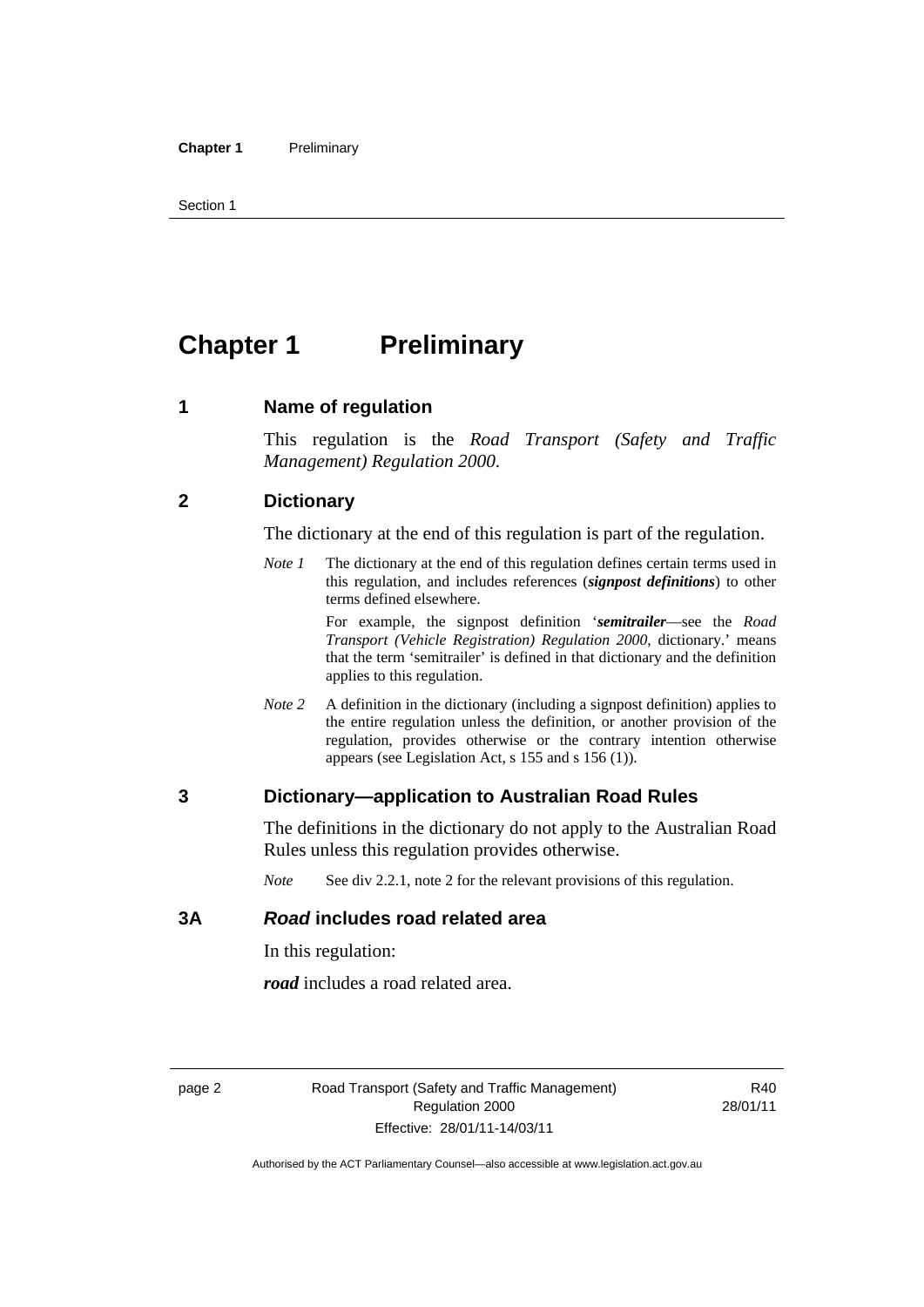### <span id="page-12-0"></span>**3B Meaning of** *park* **and** *stop*

In this regulation:

*park*, in relation to a driver, includes stop and allow the driver's vehicle to stay (whether or not the driver leaves the vehicle).

*stop*, for a driver, includes park, but does not include stop to reverse the driver's vehicle into a parking bay or other parking space.

#### **4 Notes**

A note in this regulation is explanatory and is not part of this regulation.

*Note* See the Legislation Act, s 127 (1), (4) and (5) for the legal status of notes.

#### **4A Offences against regulation—application of Criminal Code etc**

Other legislation applies in relation to offences against this regulation (including the Australian Road Rules).

*Note 1 Criminal Code*

The Criminal Code, ch 2 applies to an offence against this regulation (see Code, pt 2.1).

The chapter sets out the general principles of criminal responsibility (including burdens of proof and general defences), and defines terms used for offences to which the Code applies (eg *conduct*, *intention*, *recklessness* and *strict liability*).

*Note 2 Penalty units* 

The Legislation Act, s 133 deals with the meaning of offence penalties that are expressed in penalty units.

*Note 3* The Australian Road Rules are to be read with, and as if they formed part of, this regulation (see s 6).

R40 28/01/11 page 3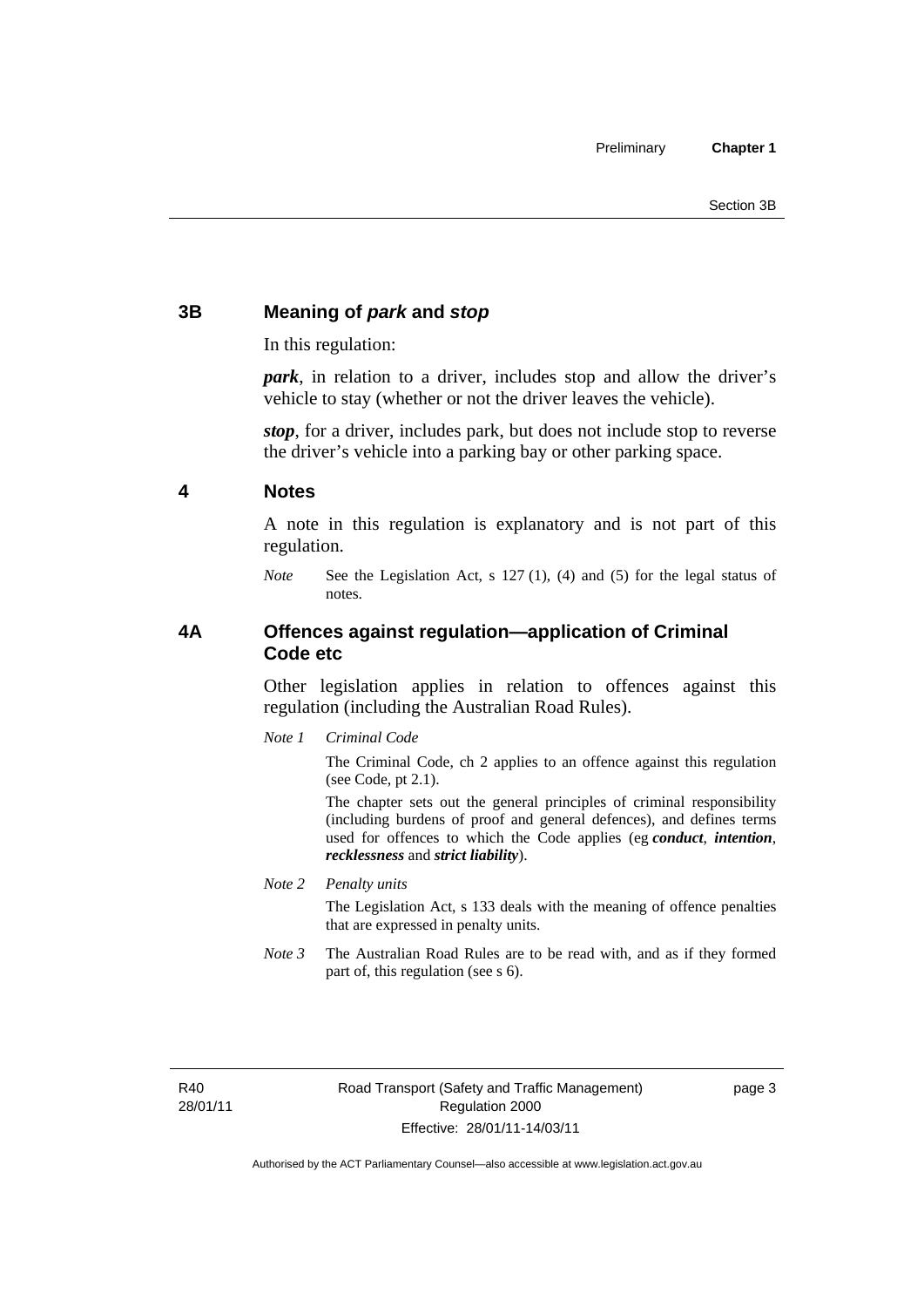#### <span id="page-13-0"></span>**Chapter 1** Preliminary

Section 4B

#### **4B Offences against regulation are strict liability offences**

An offence against this regulation (including the Australian Road Rules) is a strict liability offence.

#### **4C General defence of accident or reasonable effort**

Without limiting any other defence, it is a defence to an offence against this regulation (including the Australian Road Rules) if the defendant proves that the offence—

- (a) was the result of an accident; or
- (b) could not have been avoided by any reasonable efforts by the defendant.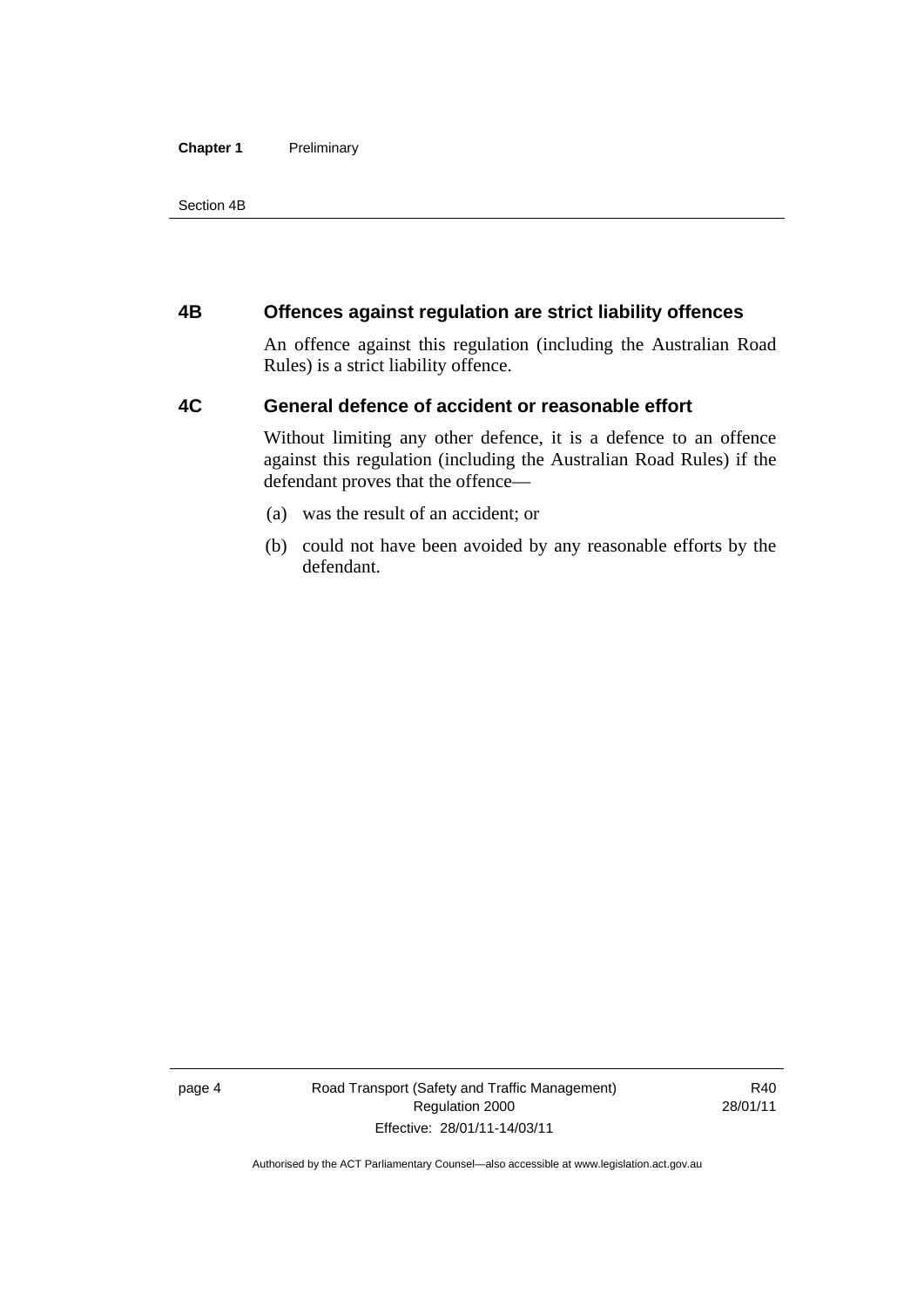### <span id="page-14-0"></span>**Chapter 2 Australian Road Rules**

### **Part 2.1 Incorporation into ACT law**

#### **5 Meaning of** *Australian Road Rules*

In this regulation:

*Australian Road Rules* means that part of the publication known as the Australian Road Rules, ISBN 0 7240 8874 1 published by the National Transport Commission in February 2008 that consists of the rules approved by the Australian Transport Council under the *National Transport Commission Act 2003* (Cwlth).

*Note* The Australian Road Rules are accessible at www.legislation.act.gov.au.

#### **6 Incorporation of Australian Road Rules into ACT law**

- (1) The Australian Road Rules (other than rule 2) are to be read with, and as if they formed part of, this regulation.
- (2) Subsection (1) has effect subject to this regulation.

#### **6A Transitional—ARR r 266 and r 267**

- (1) The Australian Road Rules are to be read as if—
	- (a) rule 266 and rule 267 are not part of the rules; and
	- (b) the repealed Australian Road Rules, rule 266 and rule 267 are part of the rules.
- (2) This section expires on 14 March 2011.

page 5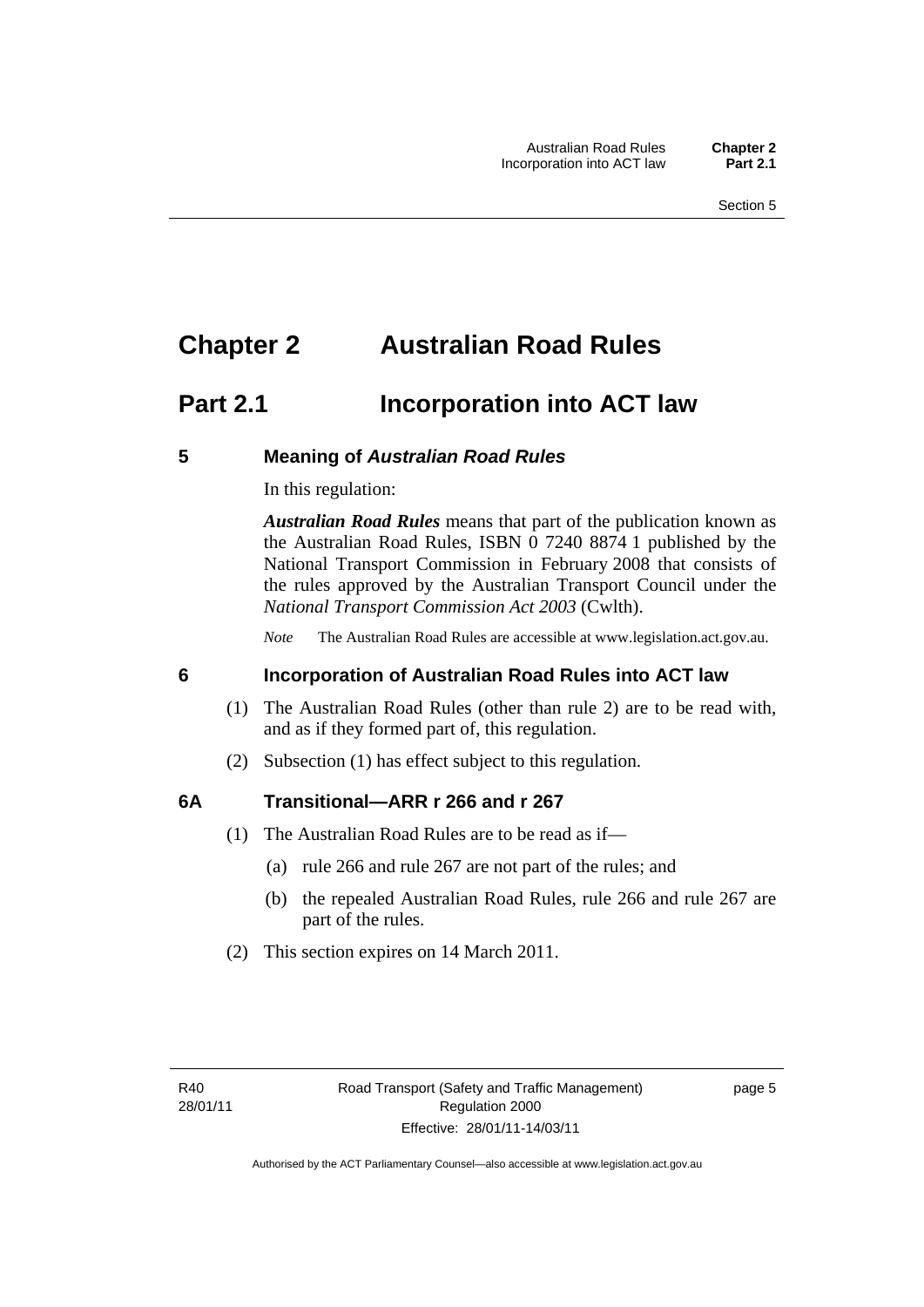<span id="page-15-0"></span>(3) In this section:

*repealed Australian Road Rules* means that part of the publication known as the Australian Road Rules, ISBN 0 7240 8874 1 published by the National Road Transport Commission on 22 October 2003 that consists of the rules approved by the Australian Transport Council under the *National Road Transport Commission Act 1991* (Cwlth).

#### **6B Substitution—ARR r 300**

The Australian Road Rules are to be read as if rule 300 read as follows:

#### **'300 Use of mobile phones**

- (1) The driver of a vehicle must not use a mobile phone while the vehicle is moving, or is stationary but not parked, unless:
	- (a) the phone is being used to make or receive a phone call (other than a text message, video message, email or similar communication) and the body of the phone:
		- (i) is secured in a mounting affixed to the vehicle while being so used; or
		- (ii) is not secured in a mounting affixed to the vehicle and is not being held by the driver, and the use of the phone does not require the driver, at any time while using it, to press anything on the body of the phone or to otherwise manipulate any part of the body of the phone; or
	- (b) the vehicle is an emergency vehicle or a police vehicle; or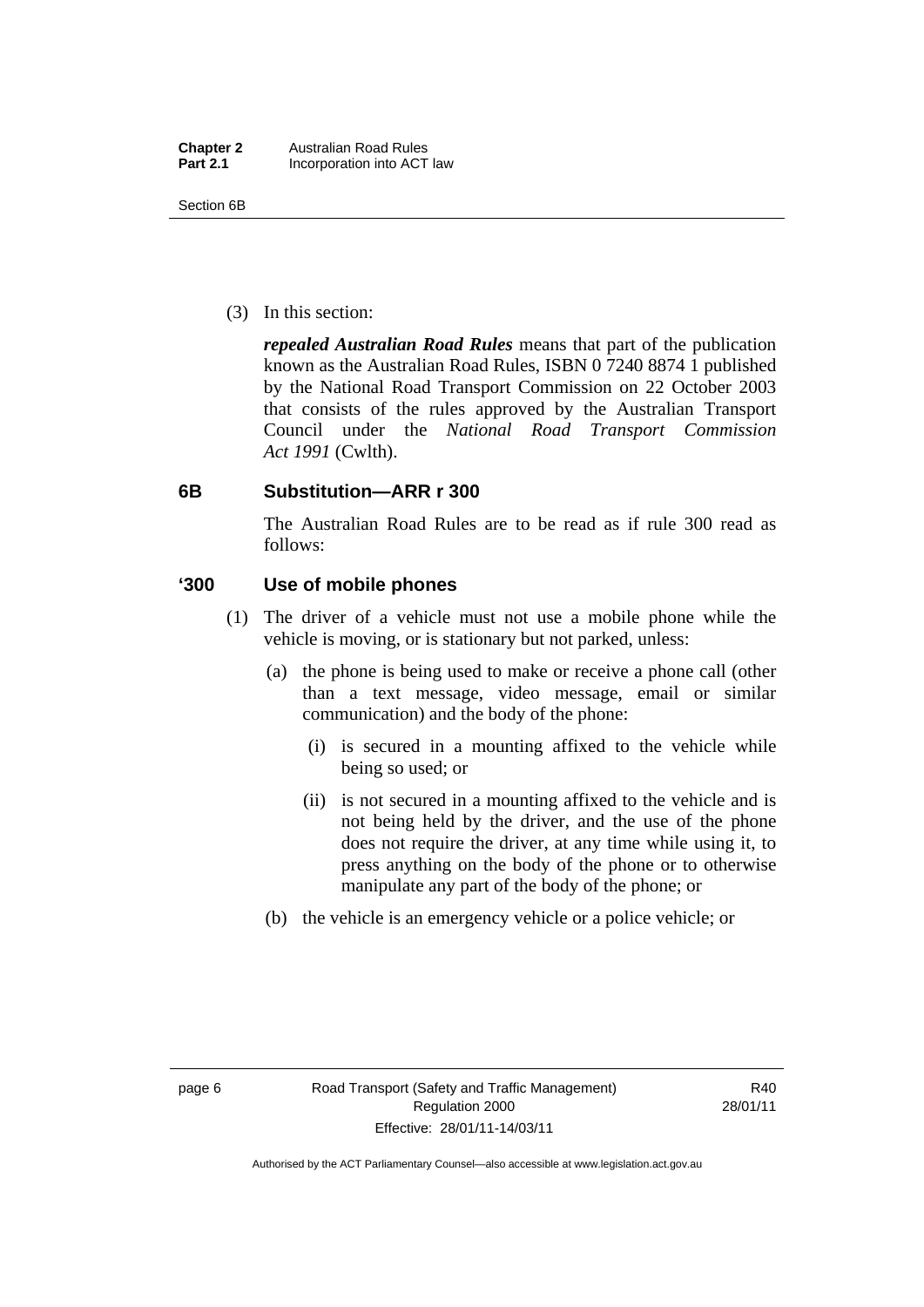(c) the driver is exempt from this rule under another law of this jurisdiction.

#### Offence provision.

*Note Emergency vehicle*, *park* and *police vehicle* are defined in the dictionary.

- (2) For the purposes of this rule, a mobile phone is secured in a mounting affixed to the vehicle if, and only if:
	- (a) the mounting is commercially designed and manufactured for that purpose; and
	- (b) the mobile phone is secured in the mounting, and the mounting is affixed to the vehicle, in the manner intended by the manufacturer.
- (3) For the purposes of this rule, a driver does not use a phone to receive a text message, video message, email or similar communication if:
	- (a) the communication is received automatically by the phone; and
	- (b) on and after receipt, the communication itself (rather than any indication that the communication has been received) does not become automatically visible on the screen of the phone.
- (4) In this rule:

*affixed to*, in relation to a vehicle, includes forming part of the vehicle;

*body*, in relation to a mobile phone, means the part of the phone that contains the majority of the phone's mechanisms;

*held* includes held by, or resting on, any part of the driver's body, but does not include held in a pocket of the driver's clothing or in a pouch worn by the driver;

page 7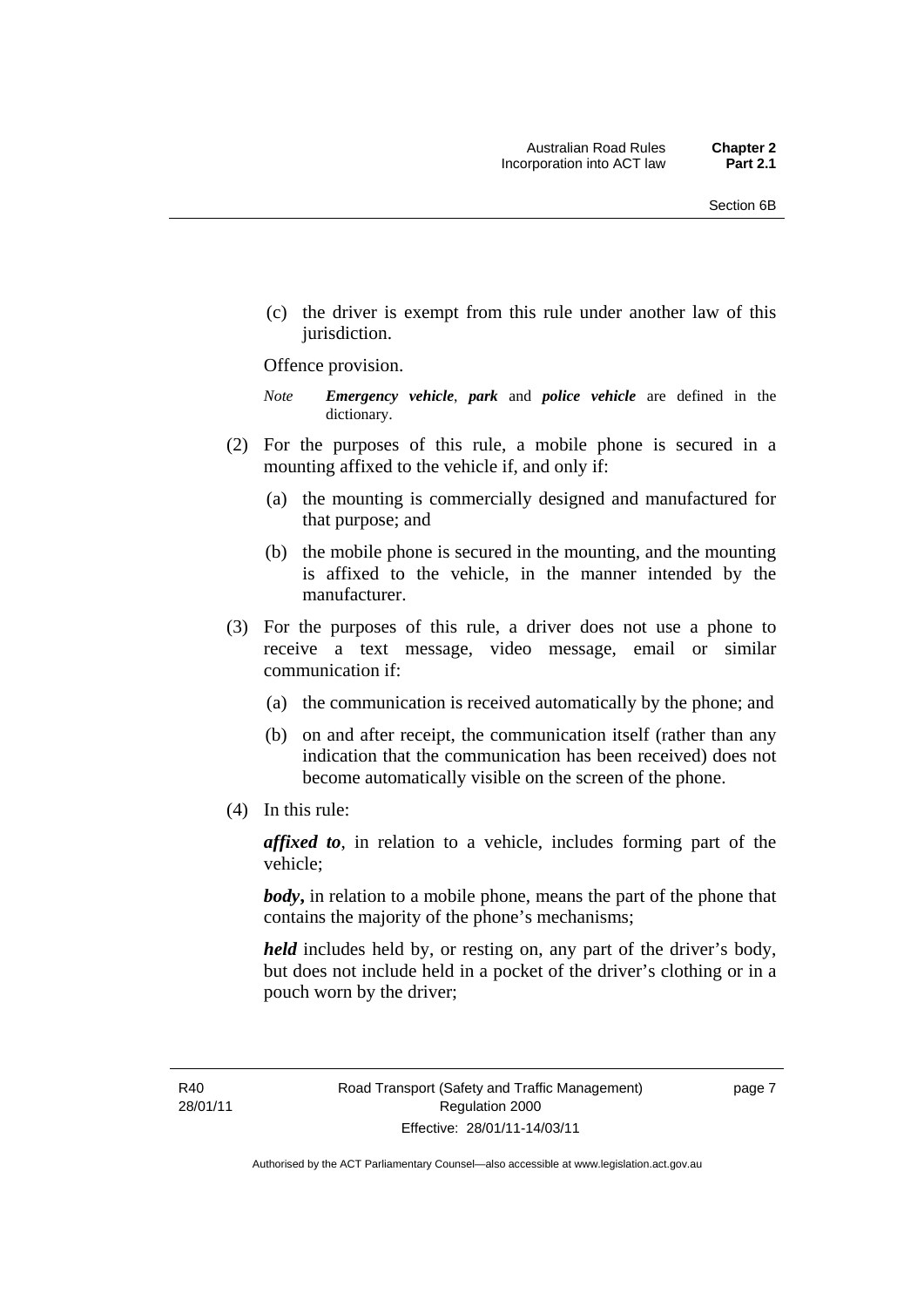Section 6B

*mobile phone* does not include a CB radio or any other two-way radio;

*use*, in relation to a mobile phone, includes any of the following actions by a driver:

- (a) holding the body of the phone in her or his hand (whether or not engaged in a phone call), except while in the process of giving the body of the phone to a passenger in the vehicle;
- (b) entering or placing, other than by the use of voice, anything into the phone, or sending or looking at anything that is in the phone;
- (c) turning the phone on or off;
- (d) operating any other function of the phone.'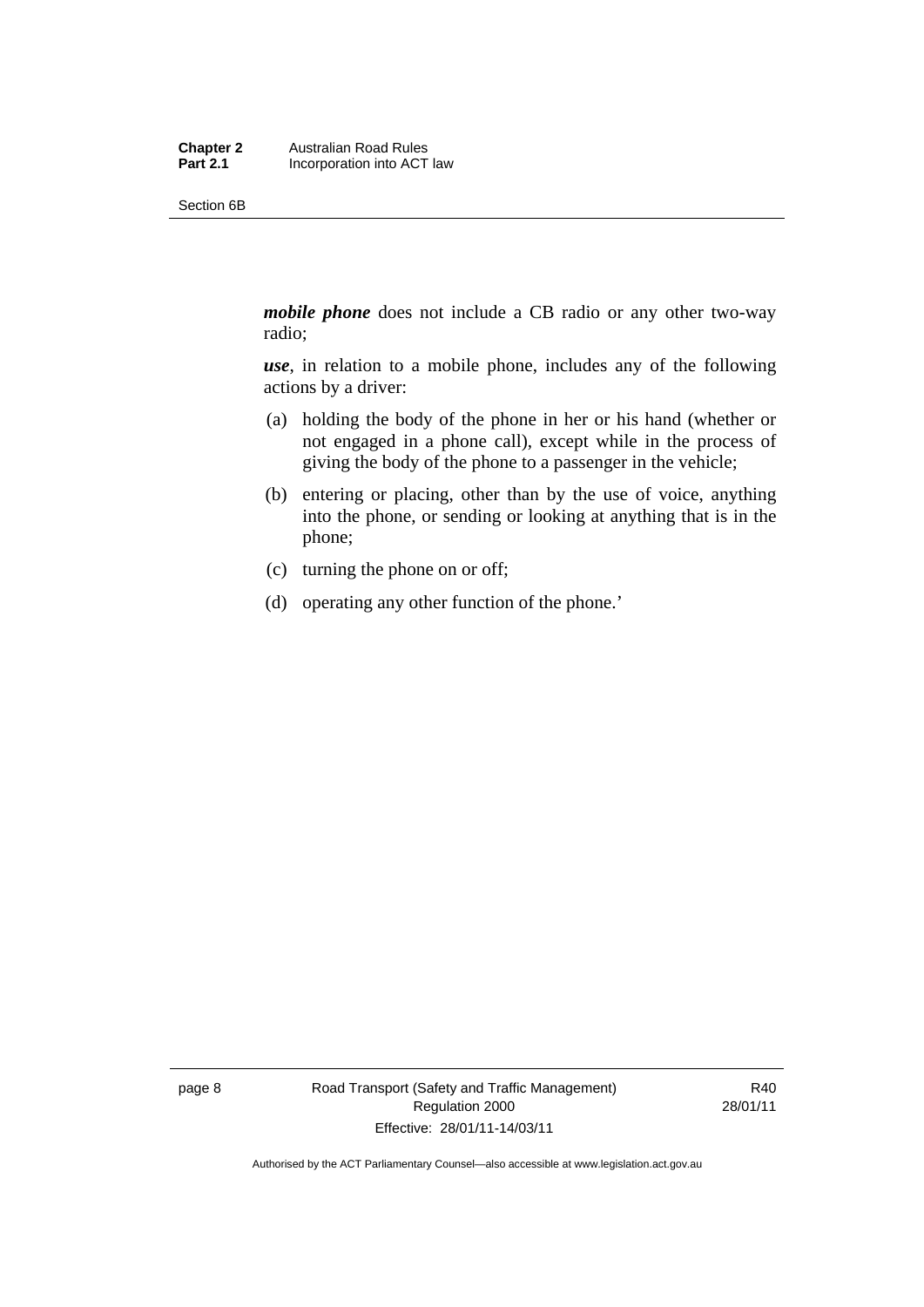### **Part 2.2 How the Australian Road Rules are incorporated**

### **U Division 2.2.1 General**

*Note 1* The Australian Road Rules are not completely self-contained and need to be read with associated laws of each jurisdiction. Many of the rules provide for 'another law of this jurisdiction' to define terms used in the Australian Road Rules for application of the Australian Road Rules in the ACT, to permit things to be done in the ACT otherwise prohibited by the Australian Road Rules or to exempt persons in the ACT from complying with the Australian Road Rules.

| column 1<br>item | column <sub>2</sub><br><b>ARR</b> provision | column 3<br>provision of this regulation |
|------------------|---------------------------------------------|------------------------------------------|
| 1                | 10(2)                                       | 8                                        |
| 2                | 95                                          | 9                                        |
| 3                | 104                                         | 10                                       |
| 4                | 151(3)(b)                                   | 11                                       |
| 5                | 158(2)(c)                                   | 12                                       |
| 6                | 179(1)(c)                                   | 13                                       |
| 7                | 179 $(1)$ $(c)$ and $(2)$ $(c)$             | 13A                                      |
| 8                | 183(1)                                      | 13B                                      |
| 9                | 195(1)                                      | 13C                                      |
| 10               | 199(2)                                      | 14                                       |
| 11               | $206(2)$ (b) and (c)                        | 15                                       |
| 12               | 207(2)(a)                                   | 16                                       |
| 13               | 213(5)                                      | 16A                                      |
| 14               | 215(4)                                      | 17                                       |
|                  |                                             |                                          |

*Note 2* The following table sets out the provisions of the Australian Road Rules for which provision is made by this part:

R40 28/01/11 Road Transport (Safety and Traffic Management) Regulation 2000 Effective: 28/01/11-14/03/11

page 9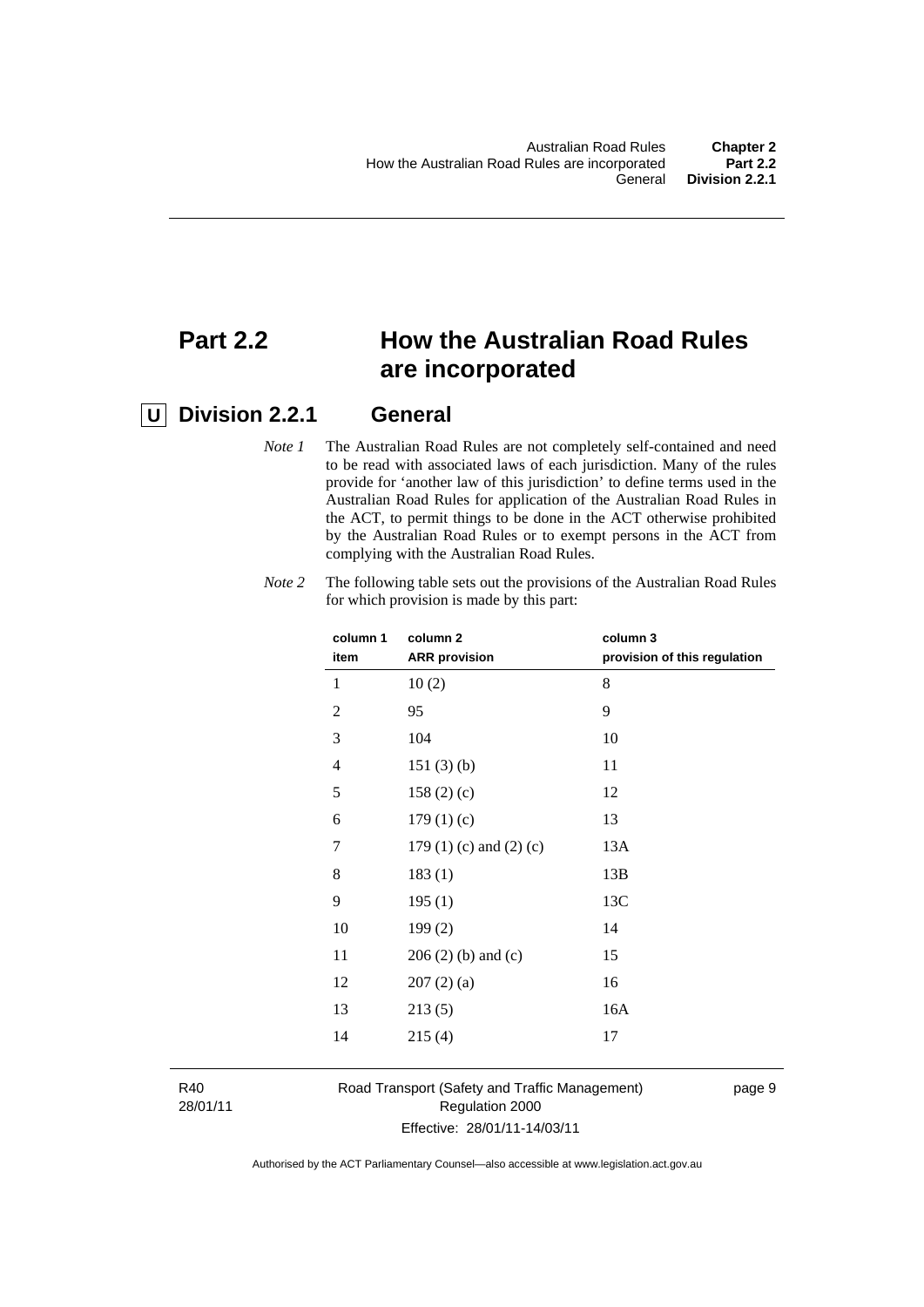#### **Chapter 2** Australian Road Rules<br>**Part 2.2** How the Australian Road How the Australian Road Rules are incorporated General **Division 2.2.1**

| column 1<br>item | column <sub>2</sub><br><b>ARR</b> provision | column 3<br>provision of this regulation |
|------------------|---------------------------------------------|------------------------------------------|
| 15               | 216(3)                                      | 18                                       |
| 16               | 220(3)                                      | 19                                       |
| 17               | 221(f)                                      | 20                                       |
| 18               | 222                                         | 21                                       |
| 19               | 225                                         | 22                                       |
| 20               | 236(6)                                      | 22A                                      |
| 21               | 244C                                        | 23                                       |
| 22               | 266(3)(b)                                   | 23B                                      |
| 23               | 266(7)                                      | 24                                       |
| 24               | 267(3)                                      | 25                                       |
| 25               | 270(3)                                      | 26                                       |
| 26               | 271(6)                                      | 27                                       |
| 27               | 280(2)(a)                                   | 27A                                      |
| 28               | $287(3)$ (e) and (4)                        | 28                                       |
| 29               | 289(1)(g)                                   | 29                                       |
| 30               | 298                                         | 30                                       |
| 31               | $310(3)$ and $(4)$                          | 31                                       |
| 32               | 313                                         | 32                                       |
| 33               | dict, def approved bicycle<br>helmet        | 33(1)                                    |
| 34               | dict, def authorised person                 | 33(1)                                    |
| 35               | dict, def emergency worker                  | 33(1)                                    |
| 36               | dict, def GVM                               | 33(2)                                    |
| 37               | dict, def hazard warning<br>lights          | 33(3)                                    |
| 38               | dict, def mechanical<br>signalling device   | 33(1)                                    |

page 10 Road Transport (Safety and Traffic Management) Regulation 2000 Effective: 28/01/11-14/03/11

R40 28/01/11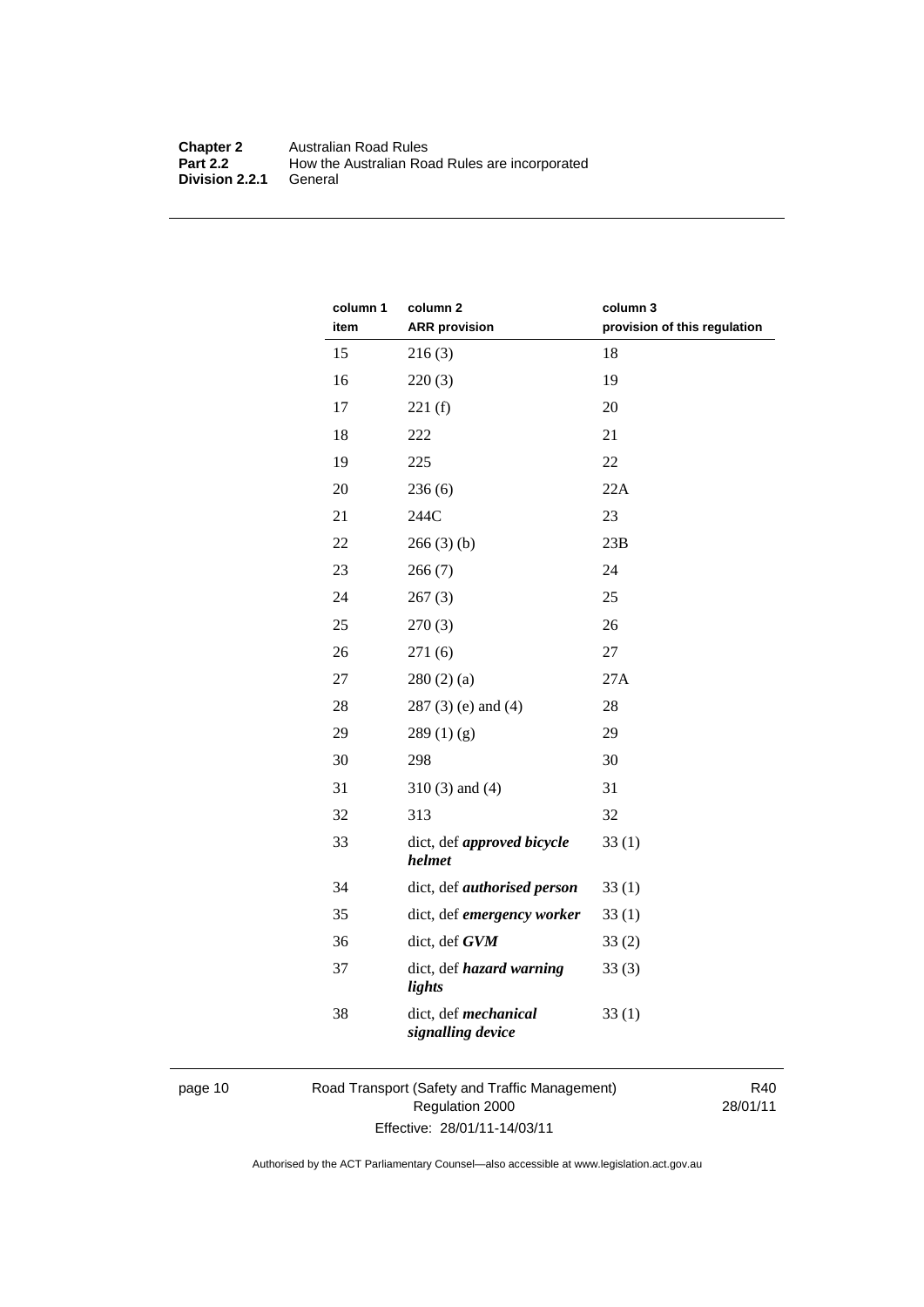| column 1<br>item | column <sub>2</sub><br><b>ARR</b> provision   | column 3<br>provision of this regulation |
|------------------|-----------------------------------------------|------------------------------------------|
| 39               | dict, def <i>oversize</i> vehicle             | 33(1)                                    |
| 40               | dict, def <i>police officer</i>               | 33(1)                                    |
| 41               | dict, def <i>portable</i> warning<br>triangle | 33(4)                                    |
| 42               | dict, def <i>postal</i> worker                | 33(1)                                    |
| 43               | dict, def <i>public</i> bus                   | 33(1)                                    |
| 44               | dict, def <i>taxi</i>                         | 33 (1)                                   |

*Note 3* The following table sets out other provisions of the Australian Road Rules for which provision is made by other territory laws (including provisions in other parts of this regulation):

| column 1<br>item | column <sub>2</sub><br><b>ARR</b> provision | column 3<br>other law                                            |
|------------------|---------------------------------------------|------------------------------------------------------------------|
| 1                | 12(2)                                       | Road Transport (General) Act 1999,<br>s 12                       |
| 2                | 13(2)                                       | Road Transport (General) Act 1999,<br>s 12                       |
| 3                | $28(2)$ , n 3                               | this regulation, s 65                                            |
| 4                | $32(2)$ , n 3                               | this regulation, s 65                                            |
| 5                | 185(1)                                      | this regulation, s 100                                           |
| 6                | $287(1)$ , n 2                              | Road Transport (Safety and Traffic<br>Management) Act 1999, s 16 |
|                  | 304                                         | Road Transport (General)<br><i>Regulation 2000</i> , s 6 and s 7 |

R40 28/01/11 Road Transport (Safety and Traffic Management) Regulation 2000 Effective: 28/01/11-14/03/11

page 11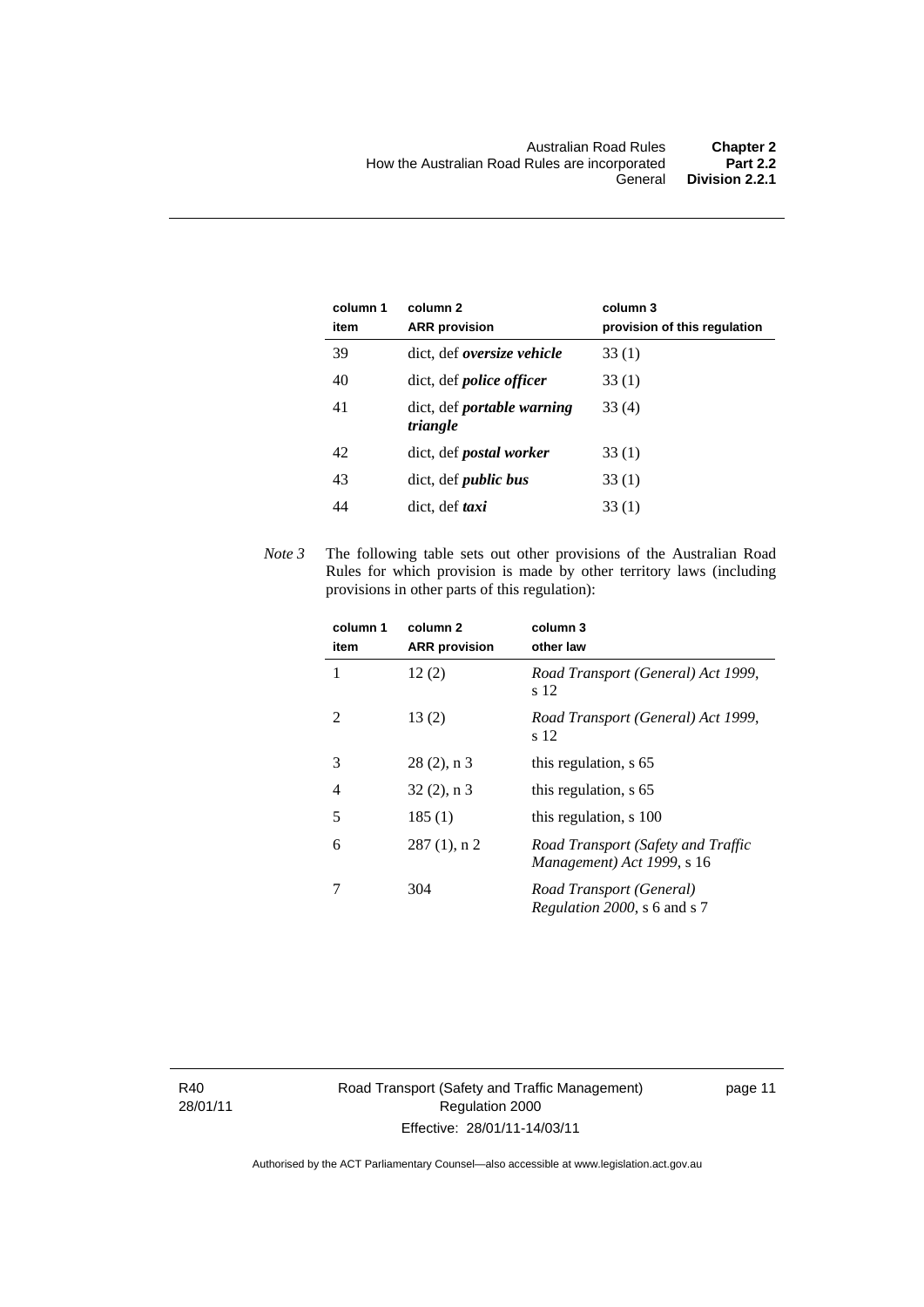<span id="page-21-0"></span>

| <b>Chapter 2</b><br><b>Part 2.2</b> | Australian Road Rules<br>How the Australian Road Rules are incorporated |
|-------------------------------------|-------------------------------------------------------------------------|
| Division 2.2.2                      | Other provisions for the Australian Road Rules                          |
| Section 7                           |                                                                         |

**column 1 item column 2 ARR provision column 3 other law**  8 311 (1) (c) *Road Transport (Mass, Dimensions and Loading) Act 2009*  9 312 (3) (c) *Road Transport (Safety and Traffic Management) Act 1999*, s 31 and s 32 10 dict, def *parking permit for people with disabilities* this regulation, s 101

#### **7 References to another law of this jurisdiction etc**

- (1) In the Australian Road Rules, a reference to *another law of this jurisdiction* includes a reference to the Act.
	- *Note* A reference to an Act includes a reference to the statutory instruments made or in force under the Act, including any regulation (see Legislation Act, s 104).
- (2) In the Australian Road Rules:

*law of this jurisdiction* means a territory law or a law applying as a territory law.

*this jurisdiction* means the Australian Capital Territory.

### **Division 2.2.2 Other provisions for the Australian Road Rules**

#### **8 ARR r 10 (2)—penalties for offences**

For the Australian Road Rules, rule 10 (2), the penalty for an offence against the Australian Road Rules is a maximum penalty of 20 penalty units.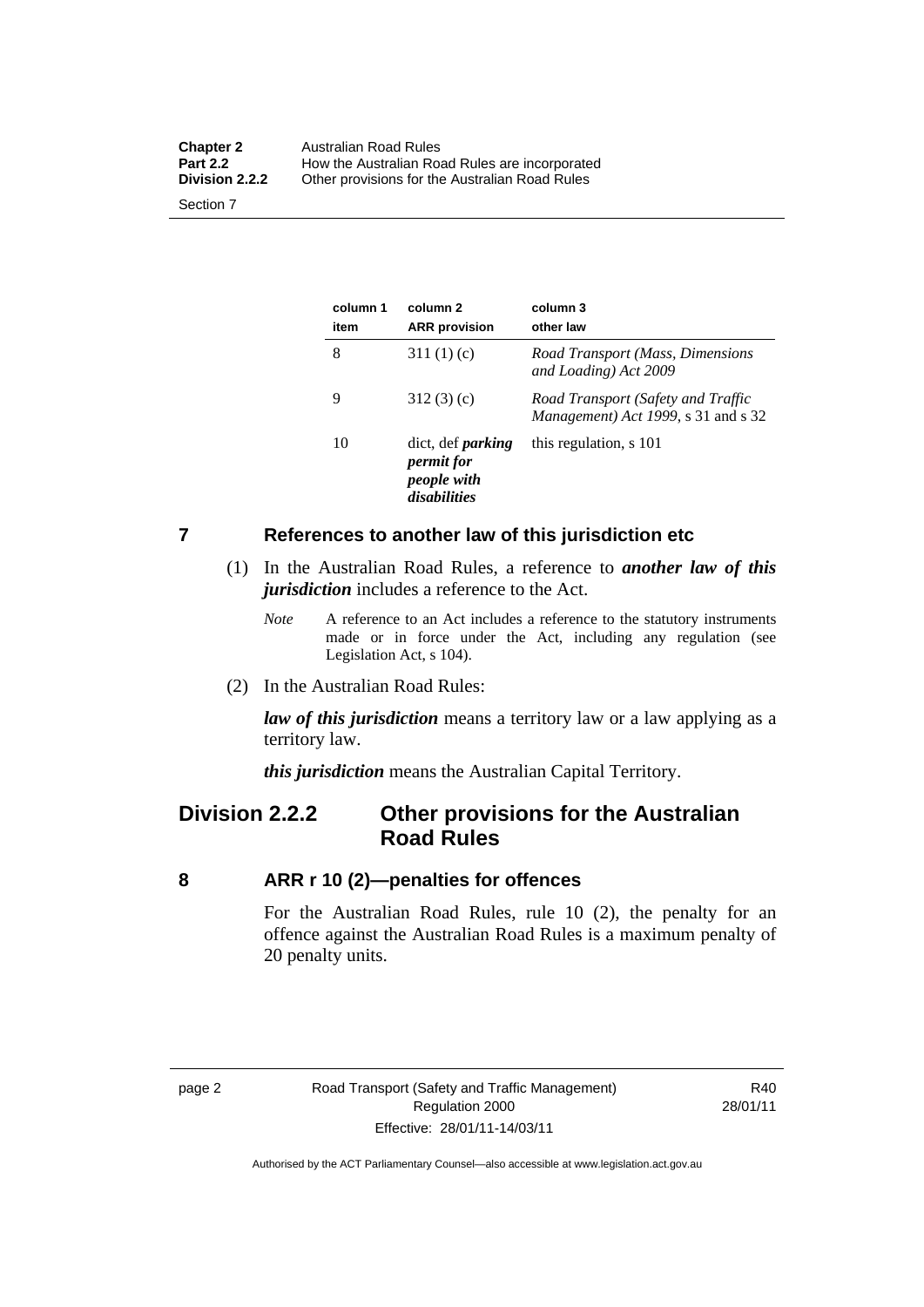#### <span id="page-22-0"></span>**9 ARR r 95—emergency stopping lane only signs**

For the Australian Road Rules, rule 95, the driver of a police vehicle or emergency vehicle is permitted to drive in an emergency stopping lane.

#### **10 ARR r 104—no truck signs**

For the Australian Road Rules, rule 104, a driver is permitted to drive the vehicle on a road (or a bridge, causeway, ramp or similar structure forming part of a road) past a *no trucks sign* mentioned in rule 104 (1), (2) or (3) if the destination of the driver's vehicle is a place on or reached from the road (or structure) and there is no alternative route by which to reach the destination.

#### **11 ARR r 151 (3) (b)—riding a motorbike or bicycle alongside more than 1 other rider**

For the Australian Road Rules, rule 151 (3) (b), the rider of a motorbike or bicycle is permitted to ride alongside more than 1 rider if each of the riders is taking part in an event approved by the road transport authority for this section.

#### **12 ARR r 158 (2) (c)—other vehicles permitted to travel in bus lanes**

The drivers of the following vehicles are permitted to drive in a bus lane:

- (a) taxis;
- (b) hire cars;
- (c) demand responsive service vehicles;
- (d) motorbikes.
- *Note* Section 27A applies the B light rules to drivers of taxis, hire cars, demand responsive service vehicles and motorbikes.

R40 28/01/11 page 3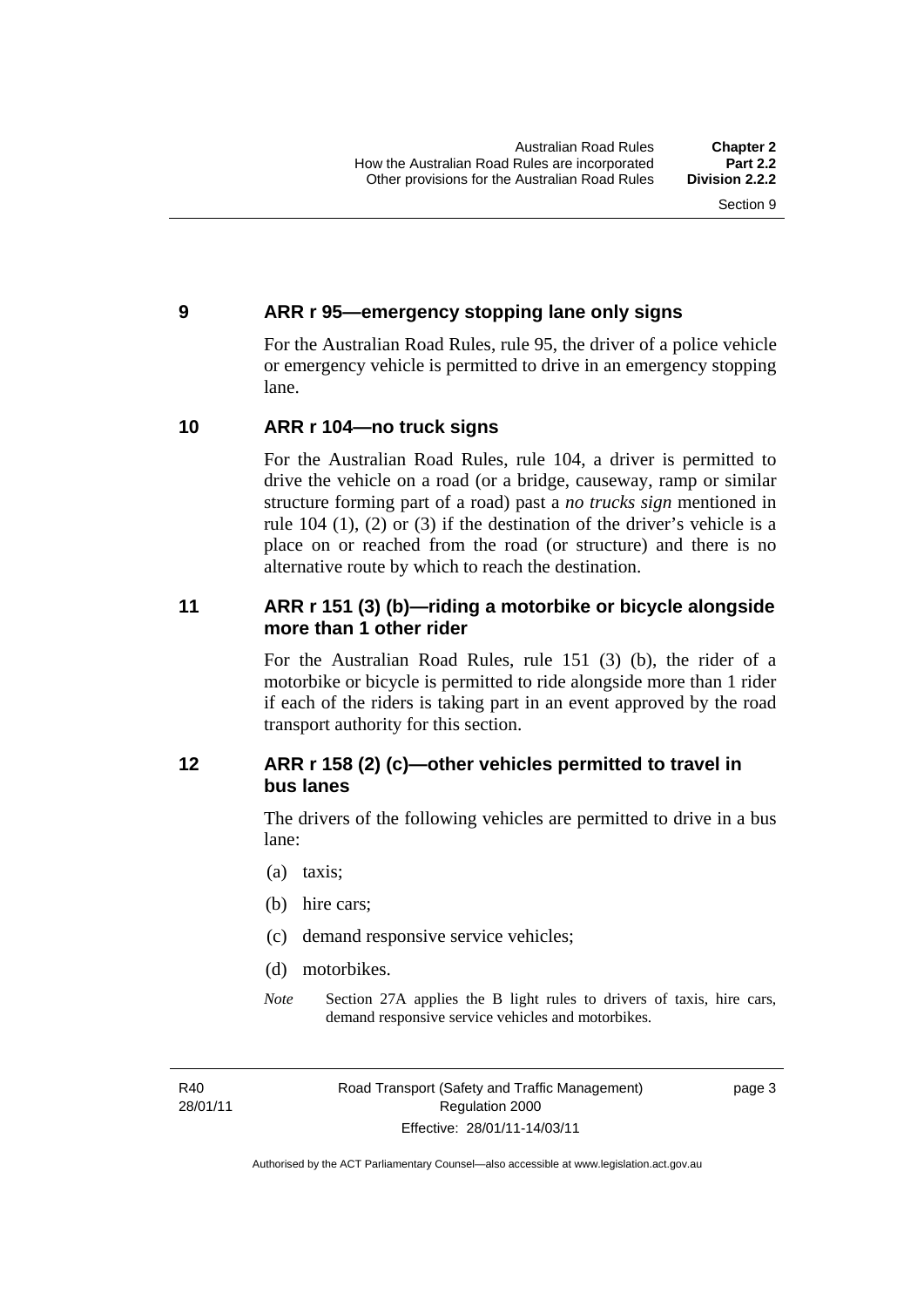#### <span id="page-23-0"></span>**13 ARR r 179 (1) (c)—stopping in a loading zone—goods and permit vehicles**

- (1) For the Australian Road Rules, rule 179 (1) (c), the following vehicles are permitted to stop in a loading zone:
	- (a) a motor vehicle that is built mainly for the transport of goods if the vehicle is dropping off, or picking up, goods;
	- (b) a vehicle displaying a current loading zone permit if the vehicle is complying with the conditions of the permit.
- (2) In this section:

*loading zone permit* means a loading zone permit issued under section 100.

#### **13A ARR r 179 (1) (c) and (2) (c)—stopping in loading zone taxis**

- (1) For the Australian Road Rules, rule 179 (1) (c), a taxi that is dropping off, or picking up, a passenger is permitted to stop in a loading zone if—
	- (a) the driver of the taxi does not leave the taxi unattended, otherwise than to comply with a passenger assistance requirement; and
	- (b) the driver complies with subsection (2).
- (2) For the Australian Road Rules, rule 179 (2) (c), the driver must complete the dropping off, or picking up, of the passenger, and drive on—
	- (a) within 2 minutes; or
	- (b) if the driver is required to comply with a passenger assistance requirement—as soon as possible after the driver complies with the requirement.

R40 28/01/11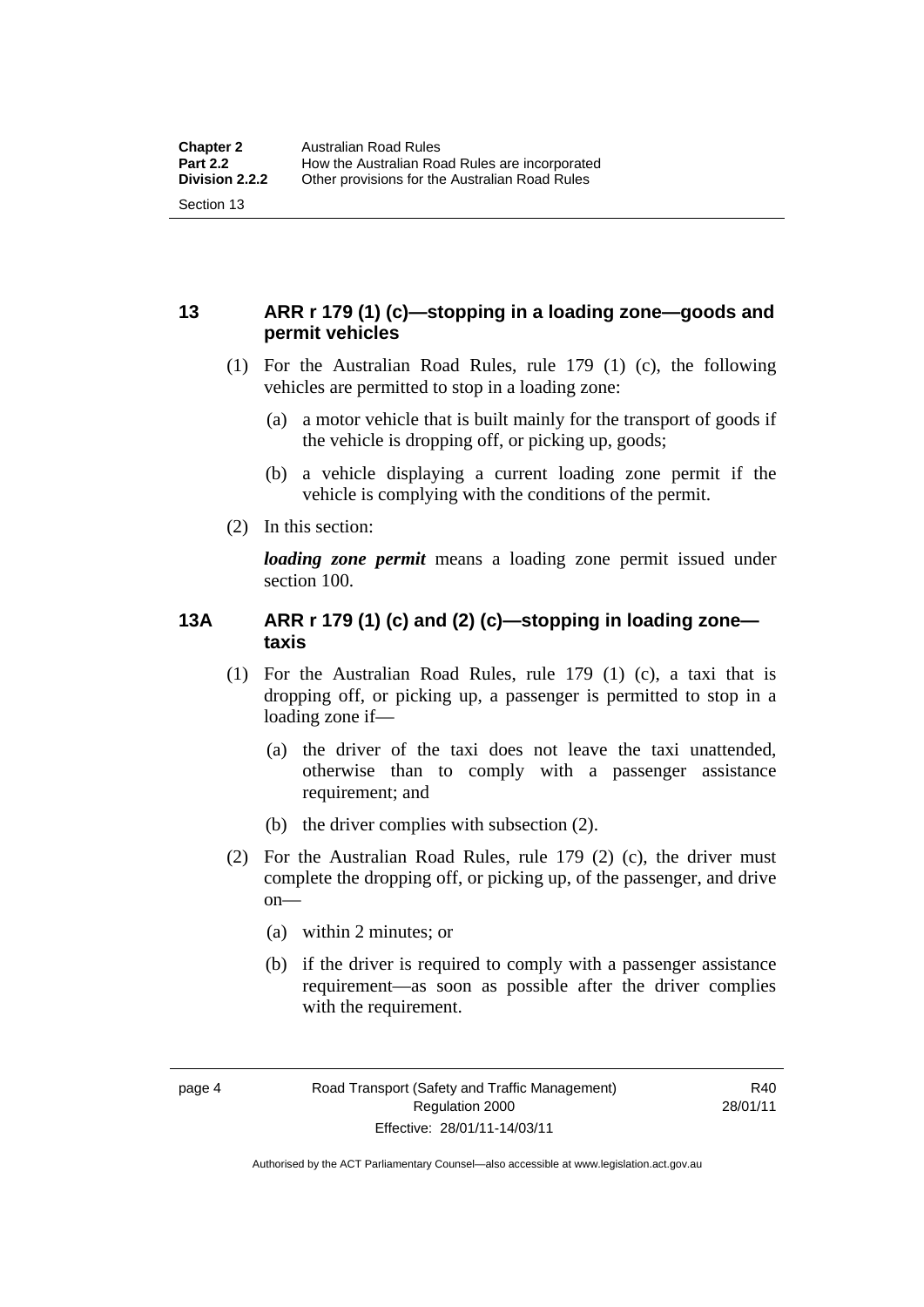<span id="page-24-0"></span>(3) In this section:

*passenger assistance requirement* means a requirement under the *Road Transport (Public Passenger Services) Regulation 2002*—

- (a) section 132 (5) (which requires the driver of a wheelchair-accessible taxi to provide reasonable assistance in loading and unloading a wheelchair, or a person in a wheelchair, into or from the taxi); or
- (b) section 135 (5) (which requires a taxi driver to provide reasonable assistance with a passenger's goods).
	- *Note Goods* includes luggage (see *Road Transport (Public Passenger Services) Regulation 2002*, dict).

*unattended*—a driver leaves a taxi *unattended* if the driver leaves the taxi so the driver is over 3m from the closest point of the taxi.

#### **13B ARR r 183—stopping in a bus zone**

- (1) Despite the Australian Road Rules, rule 183 (1), the driver of a demand responsive service vehicle may stop in a bus zone if—
	- (a) the driver is dropping off, or picking up, a passenger; and
	- (b) the vehicle is authorised to stop in the bus zone.
- (2) In this section:

*authorised to stop*, in a bus zone, for a DRS vehicle, means a bus zone that the demand responsive service vehicle is authorised to stop in under an authority under the *Road Transport (Public Passenger Services) Regulation 2002*, section 305 (1) (DRS vehicles—bus stop and bus zone authorities).

page 5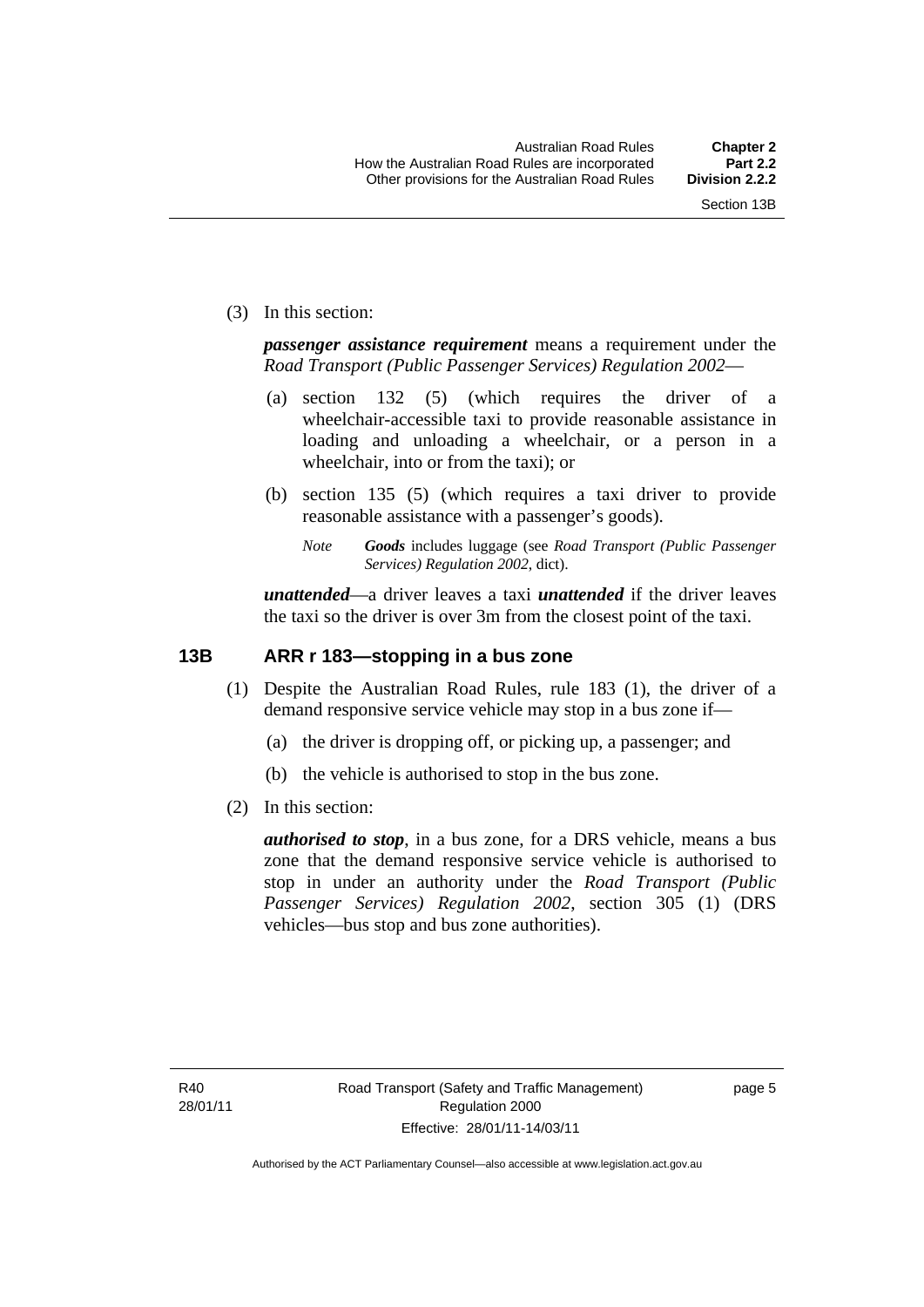#### <span id="page-25-0"></span>**13C ARR r 195—stopping at or near a bus stop**

- (1) Despite the Australian Road Rules, rule 195 (1), the driver of a demand responsive service vehicle may stop at a bus stop, or on the road, within 20m before a sign on the road that indicates the bus stop, and 10m after the sign, if—
	- (a) the driver stops at a place on a length of road, or in an area, to which a parking control sign applies and the driver is permitted to stop at that place under the Australian Road Rules; or
	- (b) the driver is dropping off, or picking up, passengers and the vehicle is authorised to stop at the bus stop.
- (2) In this section:

*authorised to stop*, at a bus stop, for a DRS vehicle, means a bus stop that the demand responsive service vehicle is authorised to stop at under an authority under the *Road Transport (Public Passenger Services) Regulation 2002*, section 305 (1) (DRS vehicles—bus stop and bus zone authorities).

#### **14 ARR r 199 (2)—stopping near postbox**

For the Australian Road Rules, rule 199 (2):

*public postbox* means a postbox erected, maintained or used by Australia Post.

#### **15 ARR r 206 (2) (b), (c)—time extension for people with disabilities permit**

 (1) For the Australian Road Rules, rule 206 (2) (b), a driver to whom the Australian Road Rules, rule 206 applies may park for not longer than 2 hours on a length of road, or in an area, to which a *permissive parking sign* applies if the maximum period of parking allowed by the sign is not longer than 30 minutes.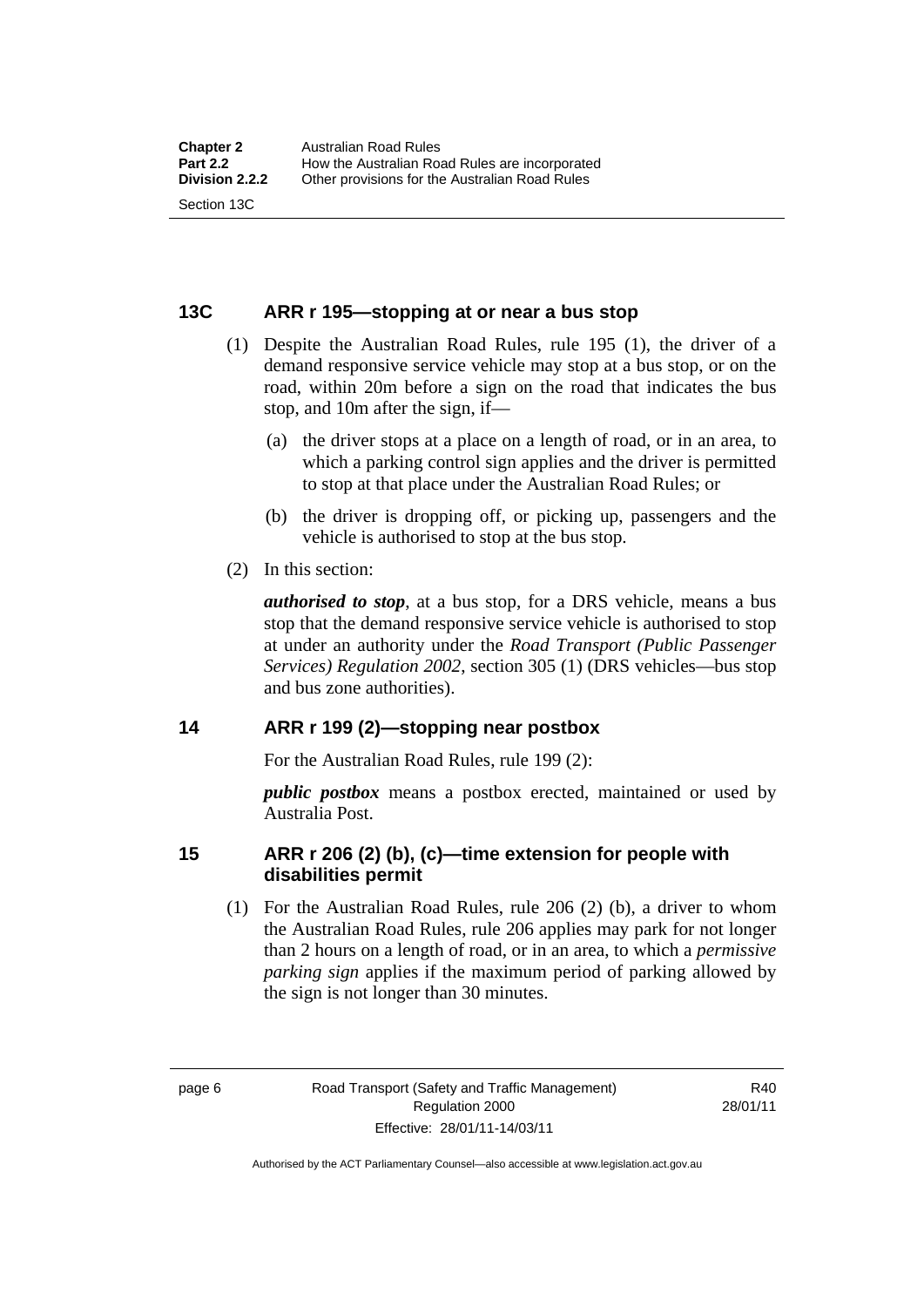<span id="page-26-0"></span> (2) For the Australian Road Rules, rule 206 (2) (c), a driver to whom the Australian Road Rules, rule 206 applies may park for an unlimited period on a length of road, or in an area, to which a *permissive parking sign* applies if the maximum period of parking allowed by the sign is longer than 30 minutes.

#### **16 ARR r 207 (2) (a)—fees for parking in pay parking spaces**

- (1) For the Australian Road Rules, rule 207 (2) (a), if a *permissive parking sign* applies to a length of road or area that is (or is part of) a pay parking area, the relevant parking fee is payable for parking in a pay parking space on the road or in the area.
- (2) For this section, the relevant parking fee does not become payable under subsection (1) until immediately after a vehicle is parked in the pay parking space concerned.
	- *Note* Pt 3.1 of this regulation makes provision for the administration of pay parking schemes (including the designation of pay parking areas by the erection of permissive parking signs and the fixing of fees).

#### **16A ARR r 213 (5)—making a motor vehicle secure exception**

Every driver is exempt from the Australian Road Rules, rule 213 (5).

#### **17 ARR r 215 (4)—lights required to be fitted to a vehicle**

For the Australian Road Rules, rule 215 (4), the lights required to be fitted to a vehicle are the lights required to be fitted to the vehicle under the *Road Transport (Vehicle Registration) Regulation 2000,*  schedule 1.

R40 28/01/11 page 7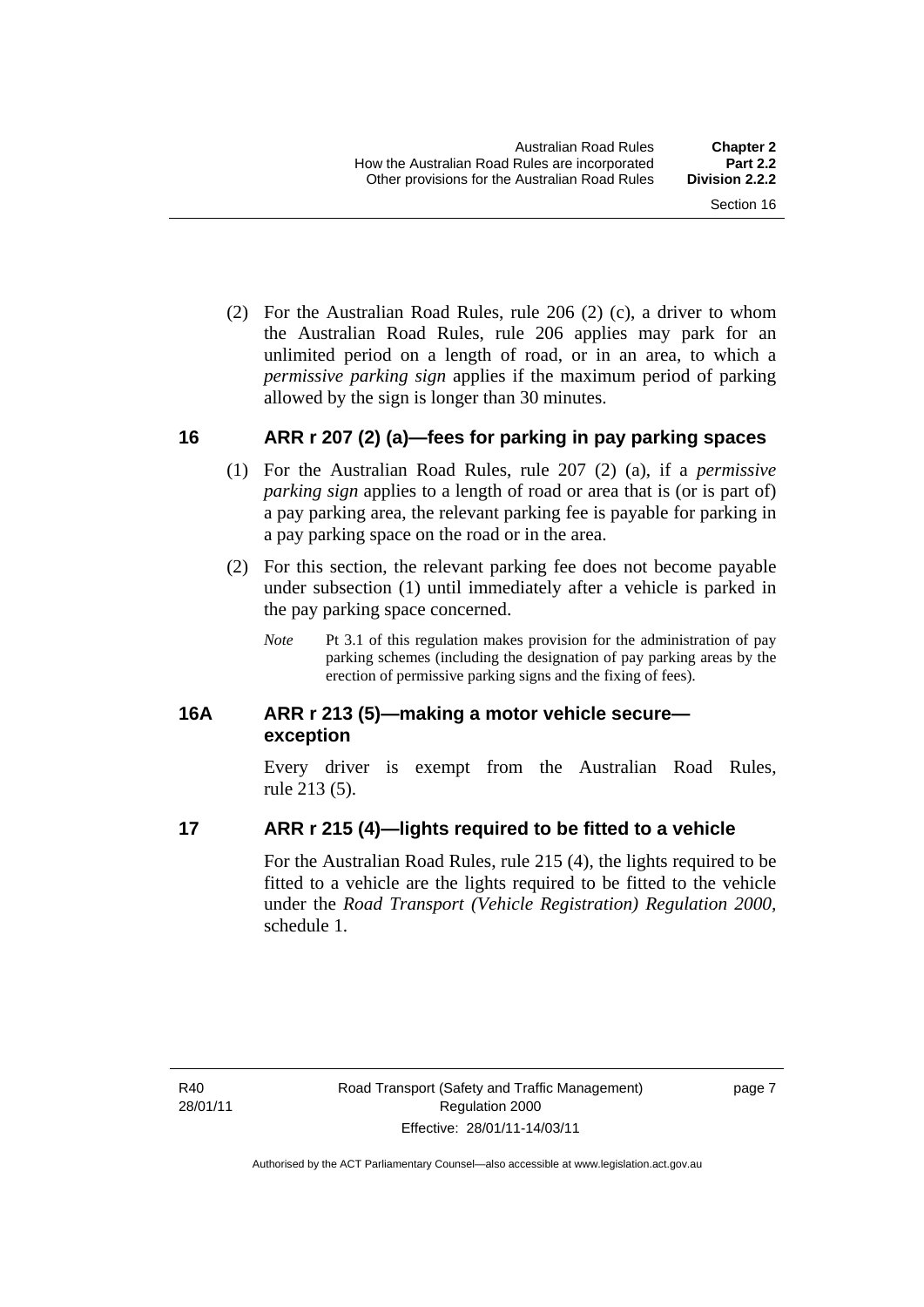### <span id="page-27-0"></span>**18 ARR r 216 (3)—towing a vehicle at night or in hazardous weather conditions**

For the Australian Road Rules, rule 216 (3):

*dangerous goods*—see the *Dangerous Goods (Road Transport) Act 2009*, dictionary.

*placard load*—see the *Dangerous Goods (Road Transport) Act 2009*, dictionary.

#### **19 ARR r 220 (3)—using lights on vehicles that are stopped**

For the Australian Road Rules, rule 220 (3), a light of a kind required to be fitted to a vehicle is a light of that kind required to be fitted to the vehicle under the *Road Transport (Vehicle Registration) Regulation 2000*, schedule 1.

#### **20 ARR r 221 (f)—using hazard warning lights on buses carrying children**

- (1) This section applies to a bus that is carrying children and is fitted with hazard warning lights in accordance with the *Road Transport (Vehicle Registration) Regulation 2000*, schedule 1, but is not fitted with any other warning lights in accordance with that schedule.
- (2) For the Australian Road Rules, rule 221 (f), if the driver of the bus stops the bus to drop off or pick up a child, the driver is permitted to operate the hazard warning lights.

#### **21 ARR r 222—using warning lights on buses carrying children**

 (1) This section applies to a bus that is carrying children and is fitted with warning lights (other than hazard warning lights) in accordance with the *Road Transport (Vehicle Registration) Regulation 2000*, schedule 1.

R40 28/01/11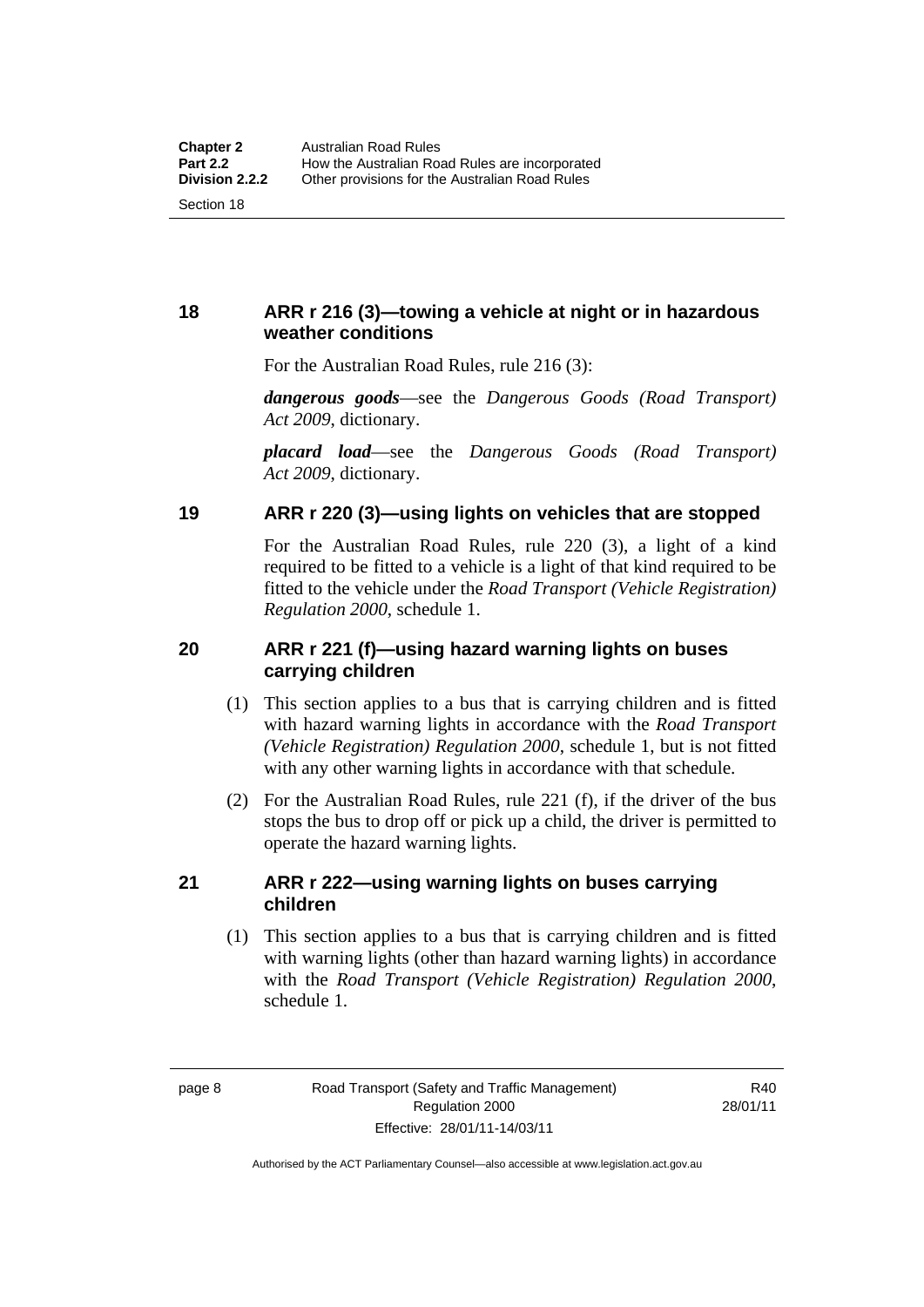<span id="page-28-0"></span> (2) For the Australian Road Rules, rule 222, the driver of the bus must operate the warning lights by activating them.

#### **22 ARR r 225—use of radar detectors**

Every driver is exempt from rule 225 of the Australian Road Rules.

*Note* The Australian Road Rules, r 225 is superfluous in the ACT because the Act, s 9 (2) makes it an offence for a person to drive or park a motor vehicle on a road or road related area if a traffic offence evasion device is fitted to, applied to, or carried in the vehicle.

#### **22A ARR r 236 (6)—hitchhiking, roadside commerce etc permitted**

- (1) For the Australian Road Rules, rule 236 (6)—
	- (a) a pedestrian may stand on, or move onto, a road to—
		- (i) solicit contributions, employment or business from an occupant of a vehicle; or
		- (ii) hitchhike; or
		- (iii) display an advertisement; or
		- (iv) sell or offer articles for sale; or
		- (v) wash or clean, or offer to clean, the windscreen of a vehicle; and
	- (b) a person in a vehicle may buy, or offer to buy, an article or service from a person standing on a road.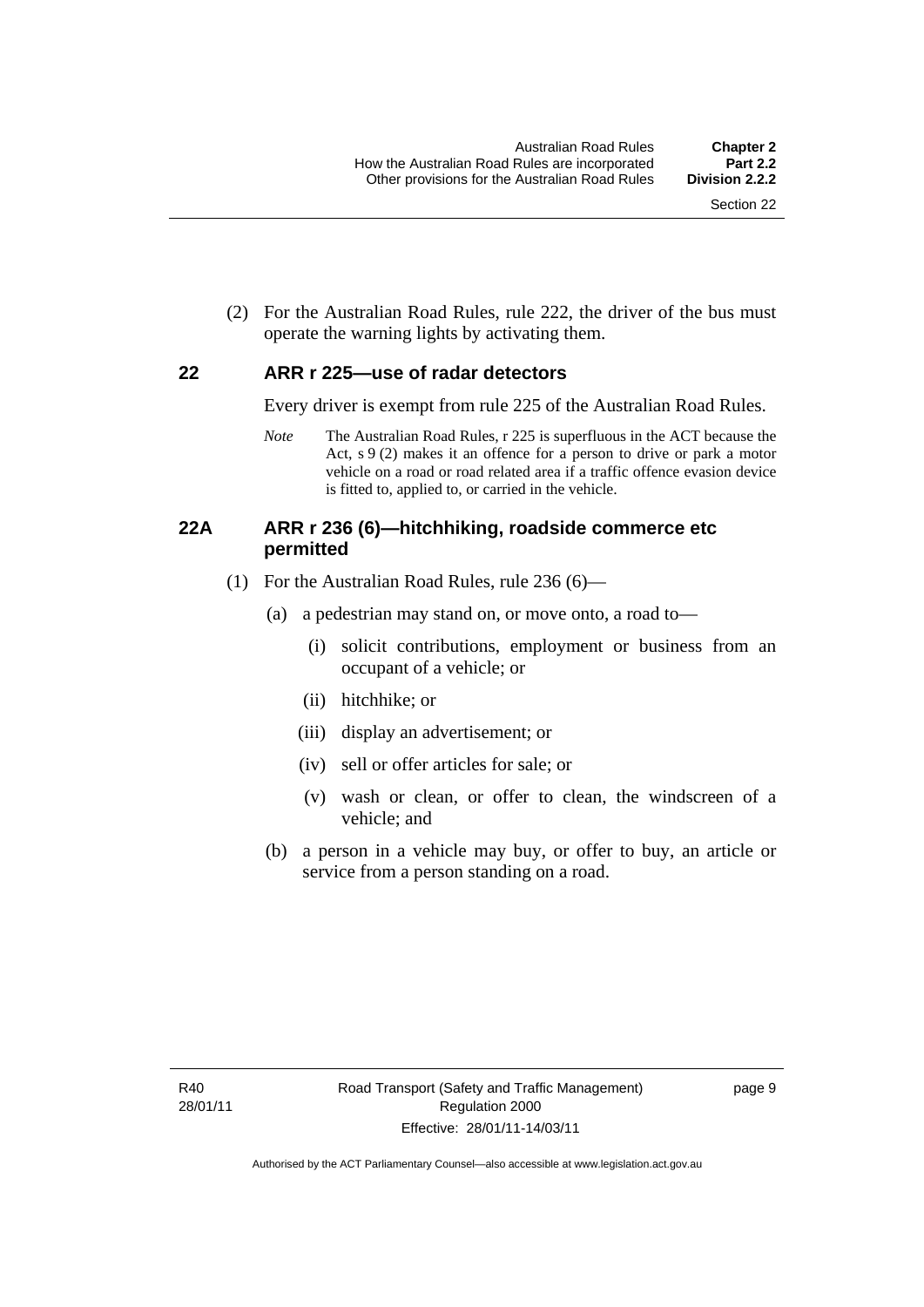<span id="page-29-0"></span>(2) In this section:

*road* includes any shoulder of the road, and any median strip, painted island or traffic island, but does not include any other roadrelated area.

*Note Median strip*, *painted island* and *traffic island* are defined in the Australian Road Rules, dictionary, *shoulder* is defined in ARR, r 12, and *road-related area* is defined in the ARR, r 13.

#### **23 ARR r 244C—motorised scooters not to be used**

For the Australian Road Rules, rule 244C, a person must not use a motorised scooter on a road or road related area.

 **U 23A ARR r 266—children travelling in interstate registered vehicles** 

 **U 23B ARR r 266 (3) (b)—wearing of seatbelts by passengers under 16 years old** 

- (1) For the Australian Road Rules, rule 266 (3) (b), all passengers in or on a motor vehicle (other than a bus or motor bike) who are at least 1 year old, but under 16 years old, must be restrained in an approved child restraint or wear a seatbelt unless they are exempt from wearing a seatbelt under a territory law.
	- *Note* For the circumstances in which a person is exempt from wearing a seatbelt, see the Australian Road Roads, r 267 and this section, s (2).
- (2) A passenger mentioned in subsection (1) is exempt from wearing a seatbelt if—
	- (a) the motor vehicle is not required to be fitted with child restraint anchorages or seatbelts under the 2nd or 3rd edition ADR and the vehicle has not been fitted with a child restraint anchorage point or a seatbelt for a seating position that is available for the passenger; or

R40 28/01/11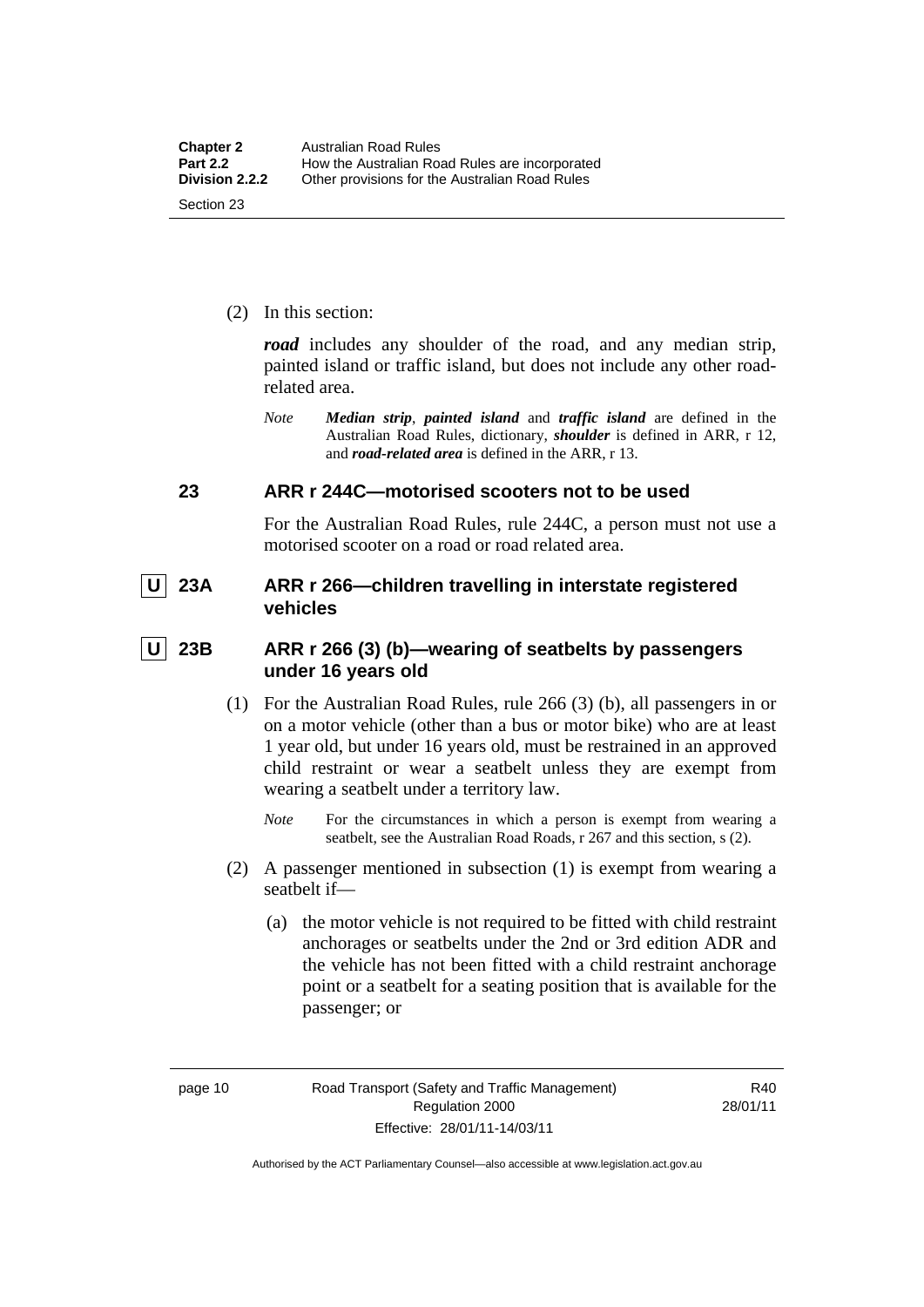- <span id="page-30-0"></span> (b) the motor vehicle is registered in a State that does not have a law that substantially corresponds to subsection (1); or
- (c) the motor vehicle is a taxi or hire car, or a demand responsive service vehicle that is not a bus, and a seating position (other than a front passenger seat) fitted with a suitable approved child restraint or seatbelt is not available for the passenger.
- *Note 1* The exemption applies to a passenger in a vehicle that has 2 or more rows of seats only if the passenger sits in the rear seats, see the ARR, r 267 (1).
- *Note* 2 The defence of sudden or extraordinary emergency is also available, see the Criminal Code, s 41.
- (3) In this section:

*2nd edition ADR*—see the *Road Transport (Vehicle Registration) Regulation 2000*, schedule 1, section 1.14.

*3rd edition ADR*—see the *Road Transport (Vehicle Registration) Regulation 2000*, schedule 1, section 1.15.

#### U 24 ARR r 266 (7)—wearing of seatbelts by passengers under **16 years old**

For the Australian Road Rules, rule 266 (7):

*approved child restraint* means a child restraint that is approved by the road transport authority under section 66 (1) (b) (Approvals etc by road transport authority).

#### **U 25 ARR r 267 (3)—certificates of exemption from wearing seatbelts**

For the Australian Road Rules, rule 267 (3) a certificate is issued under a law of this jurisdiction for a person if—

(a) the certificate is signed by a doctor; and

R40 28/01/11 page 11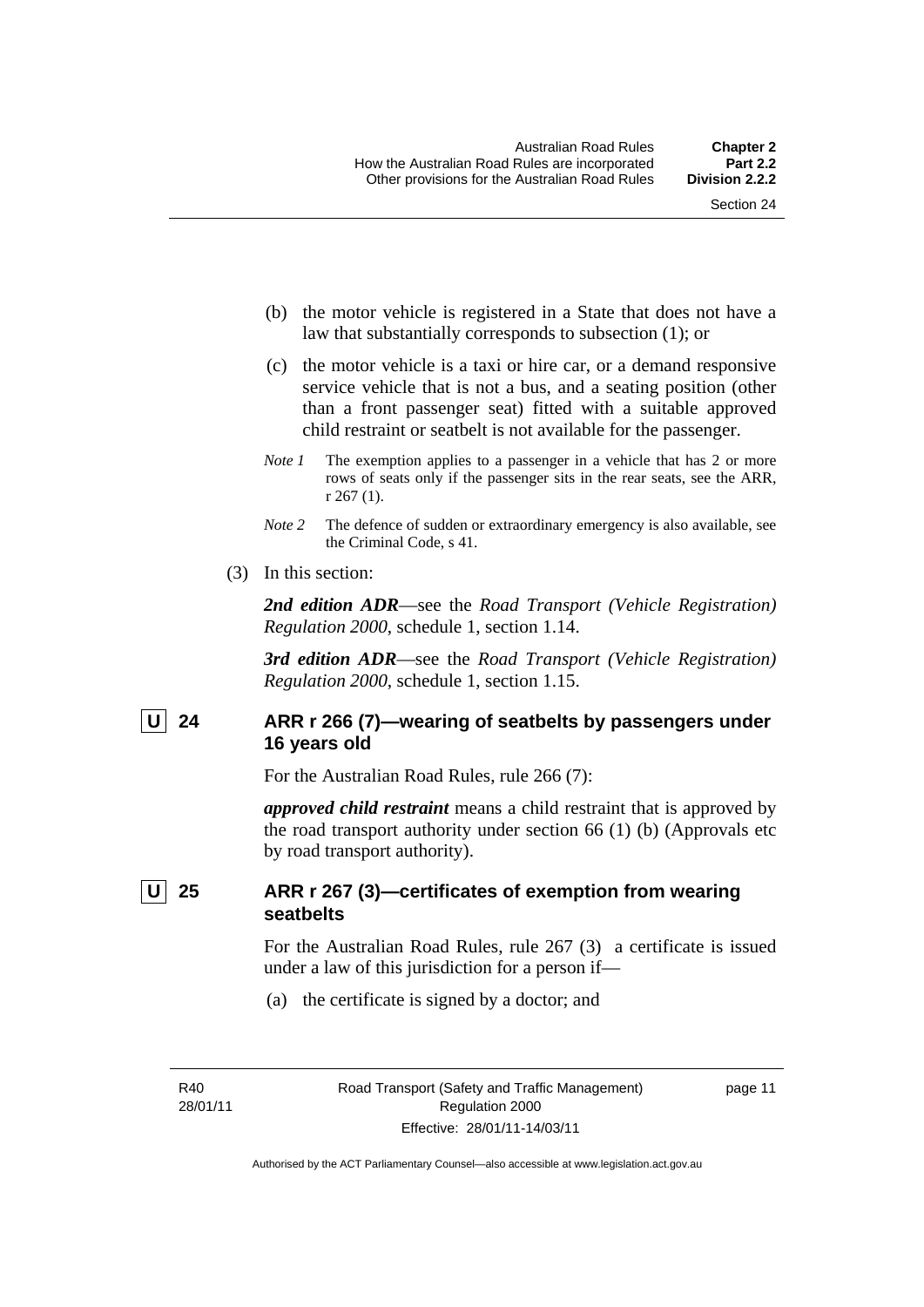- <span id="page-31-0"></span> (b) it certifies that—
	- (i) the person cannot wear a seatbelt for medical reasons; or
	- (ii) the person cannot, because of that person's size, build or any other physical characteristic, safely drive a vehicle while wearing a seatbelt.

#### **26 ARR r 270 (3)—wearing motorbike helmets**

For the Australian Road Rules, rule 270 (3):

*approved motor bike helmet* means a protective helmet for motor bike riders that is approved by the road transport authority under section 66 (1) (c) (Approvals etc by road transport authority).

#### **27 ARR r 271 (6)—riding on motorbikes**

For the Australian Road Rules, rule 271 (6):

- (a) the Australian Road Rules, rule 271 (2) does not apply to a passenger on a motorbike to the extent that the passenger is exempt from the subrule under section 67 (Exemption from requirement about riding on motorbikes); and
- (b) the Australian Road Rules, rule 271 (3) does not apply to the rider of a motorbike in relation to a passenger to the extent that, under paragraph (a), rule 271 (2) does not apply to the passenger.

#### **27A ARR r 280 (2) (a)—other vehicles to which B light rules apply**

The following classes of vehicles are specified:

- (a) taxis;
- (b) hire cars;
- (c) demand responsive service vehicles;

page 12 Road Transport (Safety and Traffic Management) Regulation 2000 Effective: 28/01/11-14/03/11

R40 28/01/11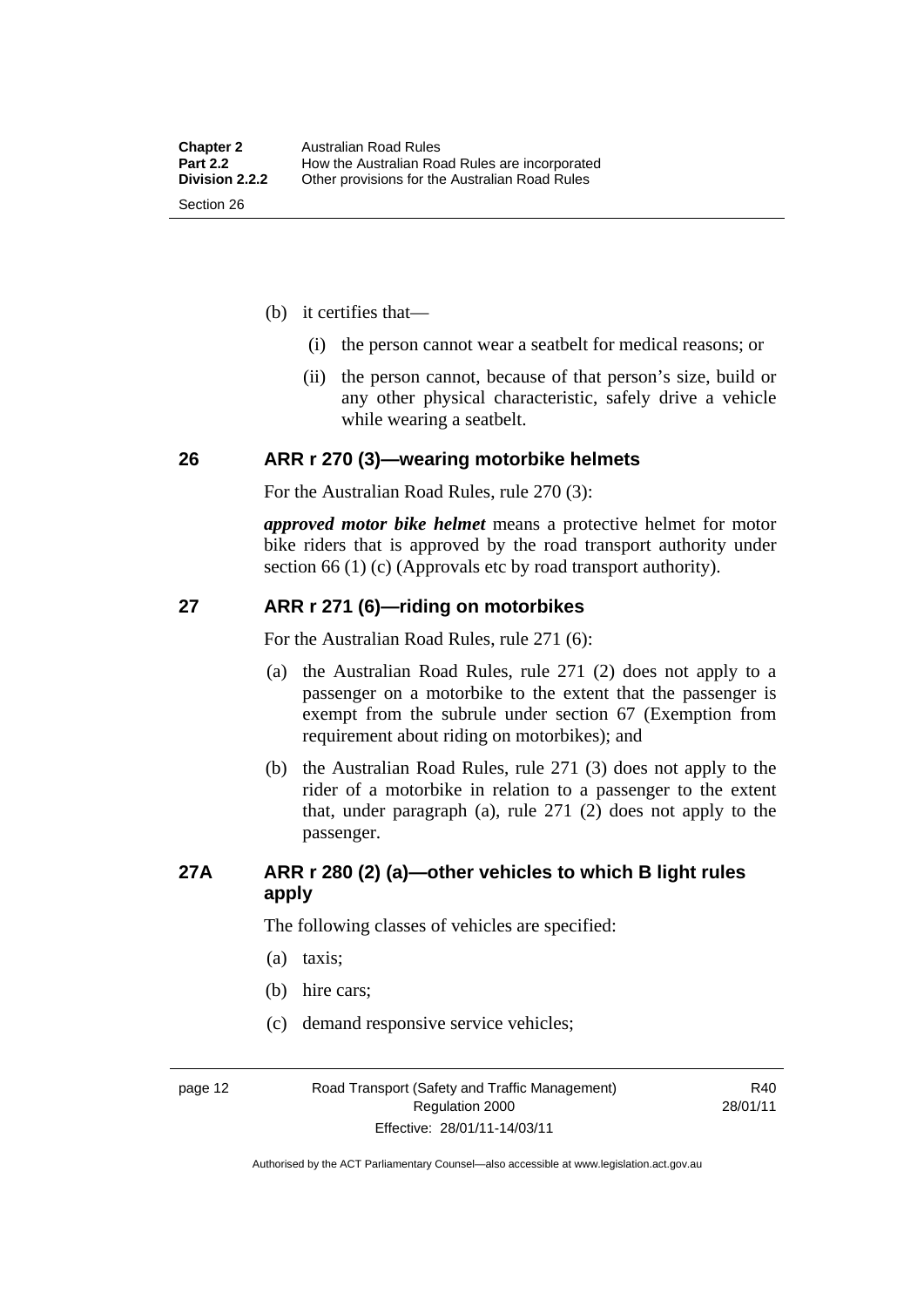#### <span id="page-32-0"></span>(d) motorbikes.

*Note* This section applies the B light rules to drivers of taxis, hire cars, demand responsive service vehicles and riders of motorbikes who, under s 12, are allowed to drive in bus lanes.

#### **28 ARR r 287 (3), (4)—duties of participants in crashes**

- (1) For the Australian Road Rules, rule 287 (3), a driver of a motor vehicle involved in a crash is taken to have given the driver's required particulars to a police officer if the driver supplies the particulars in accordance with the requirements of the crash reporting website.
- (2) For the Australian Road Rules, rule 287 (3) (e), every crash not mentioned in the Australian Road Rules, rule 287 (3) (a) to (d) must be reported to a police officer.
	- *Note* The Australian Road Rules, r 287 (3) (e) requires the driver (or the driver's representative) to give the driver's required particulars, within the required time, about a crash to a police officer if the crash is required to be reported to a police officer under another law of this jurisdiction.
- (3) For the Australian Road Rules, rule 287 (4), definition of *required particulars*, information required to be given to a police officer about a crash includes an explanation of the circumstances of the crash.
- (4) In this section:

*crash reporting website* means the website operated by the Territory for the purpose of receiving information about crashes.

*Note* The crash reporting website can be accessed through the Canberra Connect website (www.canberraconnect.act.gov.au). The website can also be accessed through the website for police services in the ACT (www.afp.gov.au/act.html).

R40 28/01/11 page 13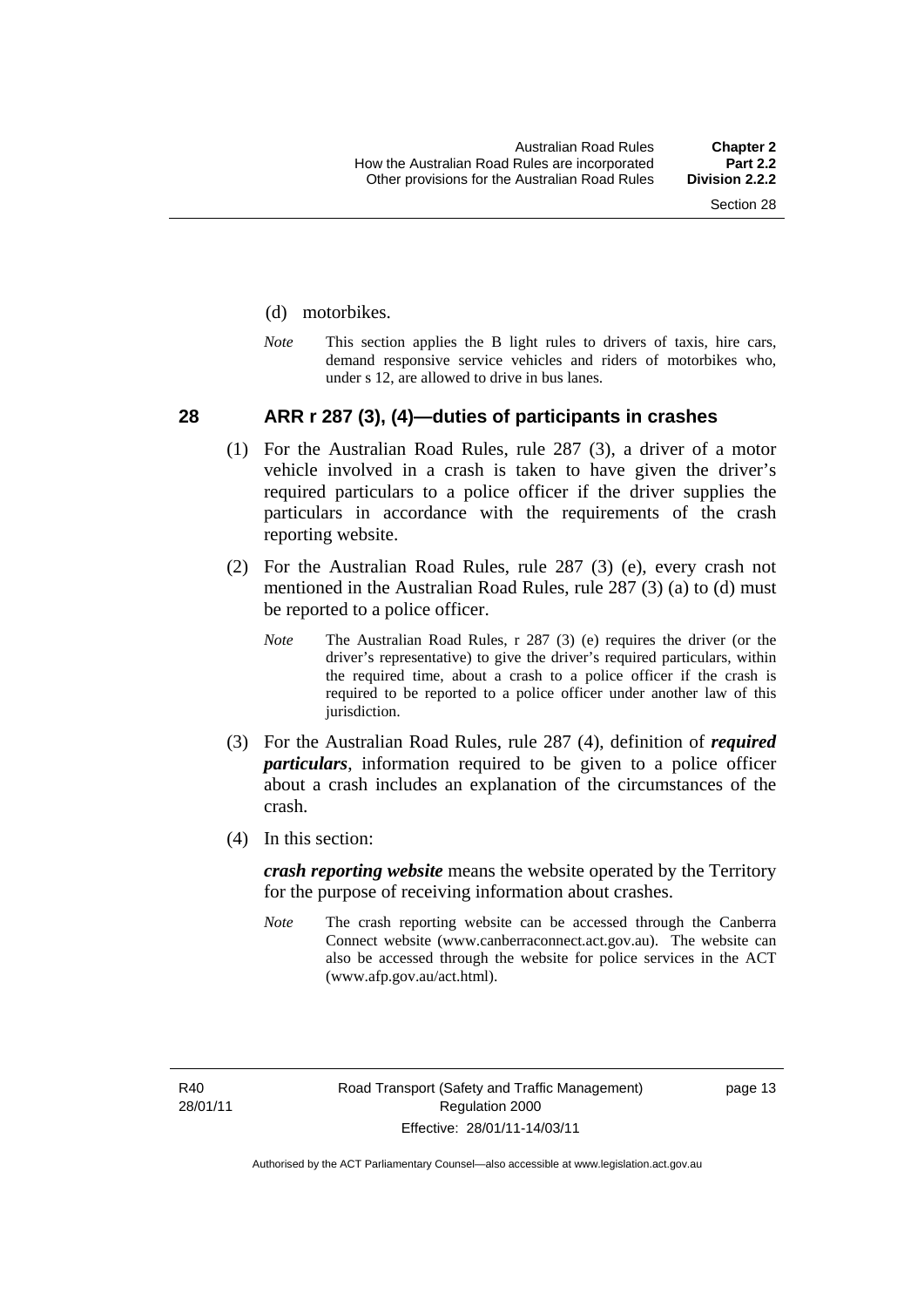#### <span id="page-33-0"></span>**29 ARR r 289 (1) (g)—driving on nature strip**

For the Australian Road Rules, rule 289 (1) (g), a driver may drive the driver's vehicle on a nature strip adjacent to a length of road in a built-up area if the vehicle—

- (a) is a motor vehicle (other than a ride-on lawnmower) that is built and used solely for cutting grass, or for purposes incidental to cutting grass; or
- (b) is a motor vehicle that is designed for cleaning footpaths and is being driven on the nature strip for the purpose of cleaning a footpath and is displaying an amber flashing light; or
- (c) is being used to transport goods or materials for use in (or for the purposes of) the construction or maintenance of roads by or on behalf of the Territory; or
- (d) is a postal vehicle that is  $-$ 
	- (i) a motorbike with an engine capacity of not more than 110mL; and
	- (ii) being driven at a speed of not more than 10km/h.
- (e) is being used by a person in the course of his or her duties as a person authorised under this regulation to use a traffic offence detection device.

#### **30 ARR r 298—driving with a person in or on trailer**

- (1) For the Australian Road Rules, rule 298, a trailer is exempt if—
	- (a) the trailer is being towed by a police vehicle or emergency vehicle; or
	- (b) the carriage of passengers is permitted in a part of the trailer and anyone in the trailer is in that part; or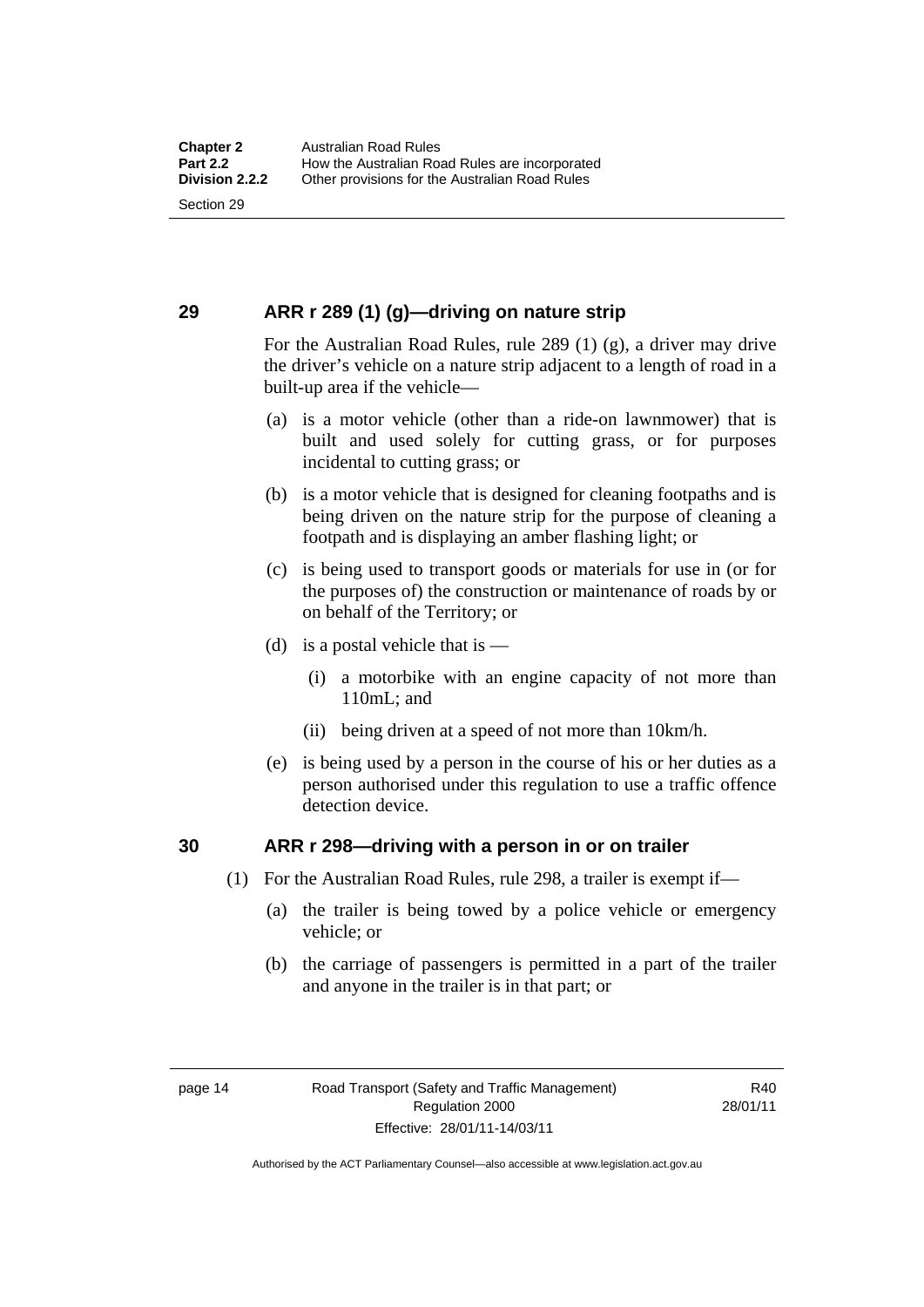- <span id="page-34-0"></span> (c) anyone who is in the trailer is engaged in the door-to-door delivery or collection of goods, or in the collection of waste or garbage, and the trailer is not travelling faster than 25 km/h; or
- (d) in all the circumstances, there is no reasonable danger of anyone in the trailer falling from the trailer or being injured.
- (2) For this section, the carriage of passengers is permitted in a part of a trailer if the part is designed primarily for—
	- (a) the carriage of passengers; or
	- (b) the carriage of goods, but is enclosed.
- (3) In this section:

*enclosed*, for a part of a trailer, means enclosed by—

- (a) the structure of the trailer; or
- (b) a canopy, cage or other device fitted to the trailer that is of a kind approved by the road transport authority under section 66 (1) (d) (Approvals etc by road transport authority).

*in* includes on.

#### **31 ARR r 310 (3), (4)—exemption for road workers etc**

- (1) For the Australian Road Rules, rule 310 (3) (b), the road transport authority may authorise a person to engage in speed zoning tests.
- (2) For the Australian Road Rules, rule 310 (4), definition of *roadworks*, the road transport authority may authorise—
	- (a) installation or maintenance work on, above or below a road; or
	- (b) installation or maintenance of a traffic control device; or
	- (c) a traffic survey.

page 15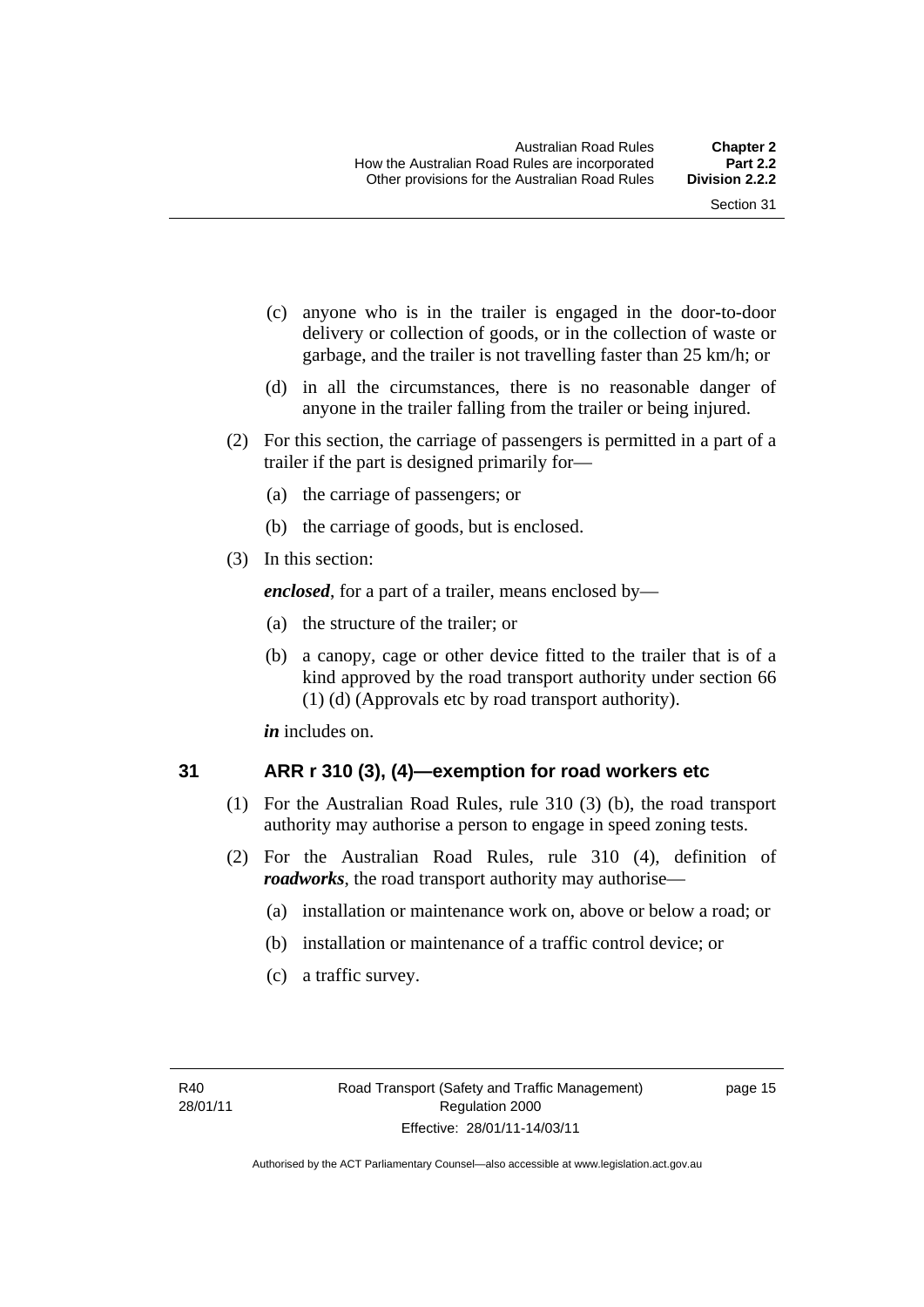- <span id="page-35-0"></span> (3) This section is additional to, and does not limit, any other power of the road transport authority or anyone else under a territory law to authorise something mentioned in this section.
	- *Note* Under the Act, the road transport authority can authorise a person to install or display (or to interfere with, change or remove) a prescribed traffic control device.

#### **32 ARR r 313—postal workers**

For the Australian Road Rules, rule 313—

- (a) the Australian Road Rules, rule 186 (Stopping in a mail zone) does not apply to the driver of a postal vehicle; and
- (b) the Australian Road Rules, rule 288 (Driving on a path) does not apply to the driver of a postal vehicle if—
	- (i) the vehicle is a motorbike with an engine capacity of not more than 110mL; and
	- (ii) the vehicle is being driven at a speed of not more than 10km/h.

#### **33 ARR dict—definitions for dictionary**

(1) For the Australian Road Rules, dictionary:

*approved bicycle helmet* means a protective helmet for bicycle riders that is approved by the road transport authority under section 66 (1) (a) (Approvals etc by road transport authority).

*authorised person,* for a provision of the Australian Road Rules, means a person who is appointed as, or prescribed to be, an authorised person under the *Road Transport (General) Act 1999* for the Australian Road Rules or the provision.

#### *emergency worker* means—

 (a) a member of the ambulance service rendering or providing transport for sick or injured people; or

page 16 Road Transport (Safety and Traffic Management) Regulation 2000 Effective: 28/01/11-14/03/11

R40 28/01/11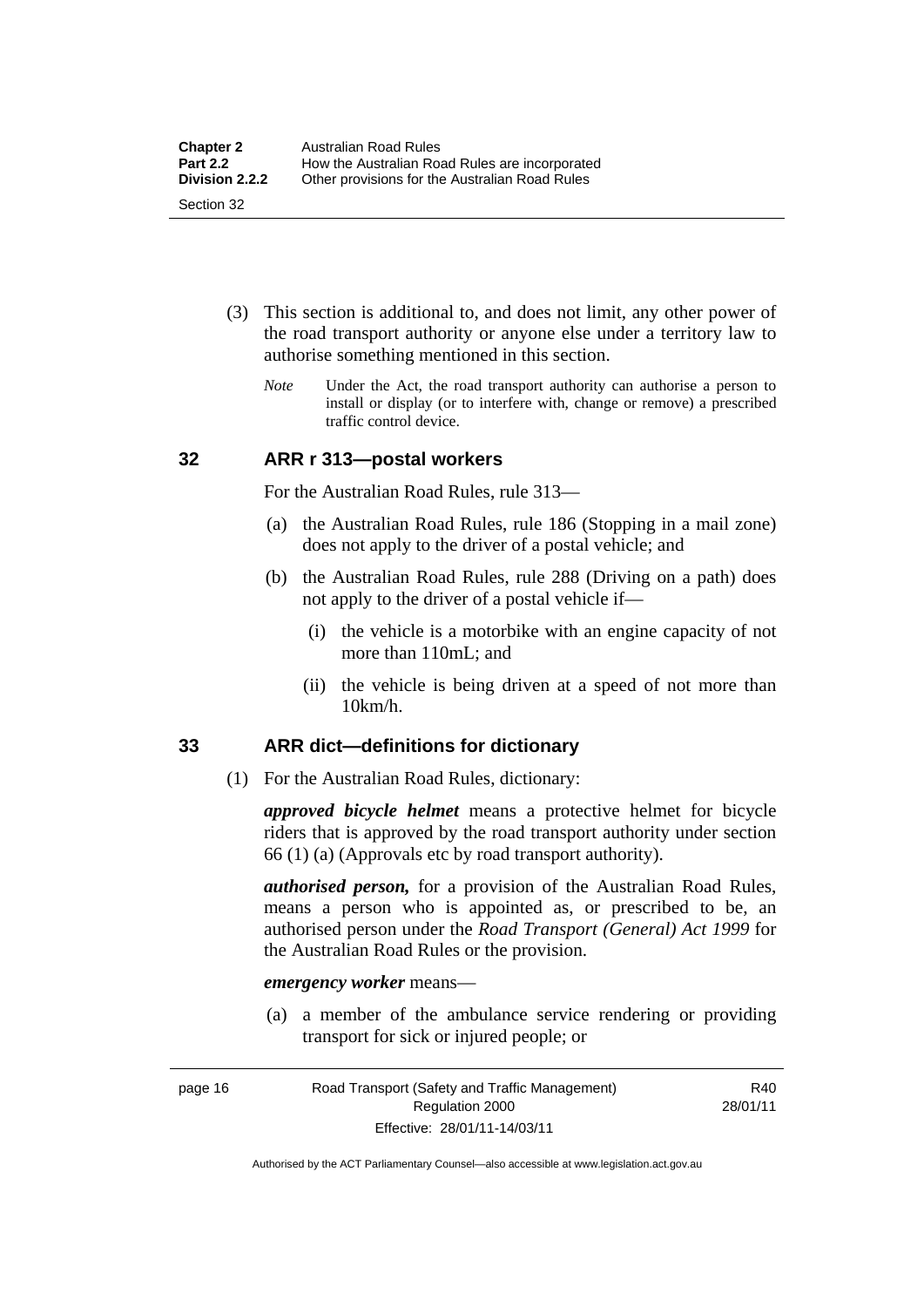- (b) a member of the ambulance service, the fire brigade, the rural fire service or the SES providing transport in an emergency; or
- (c) a person who is declared by the road transport authority under section 66 (1) (e) (Approvals etc by road transport authority) to be an emergency worker.

*mechanical signalling device*, in relation to a vehicle, means a device that—

- (a) is fitted to the vehicle; and
- (b) is a mechanical signalling device or turn signal that complies with the *Road Transport (Vehicle Registration) Regulation 2000*, schedule 1.

*oversize vehicle* means a vehicle with a dimension that, including the dimension of any load, exceeds a relevant dimension limit under—

- (a) the *Road Transport (Mass, Dimensions and Loading) Act 2009*; or
- (b) the *Road Transport (Vehicle Registration) Regulation 2000*.
- *Note* A reference to an Act includes a reference to the statutory instruments made or in force under the Act, including any regulation (see Legislation Act, s 104).

*police officer*—see the Legislation Act, dictionary, part 1.

*postal worker* means an employee of Australia Post or anyone else engaged by Australia Post to deliver post.

*public bus*—see the *Road Transport (Public Passenger Services) Act 2001*, dictionary.

*taxi*—

 (a) see the *Road Transport (Public Passenger Services) Act 2001*, section 45 (Meaning of *taxi*); and

R40 28/01/11 page 17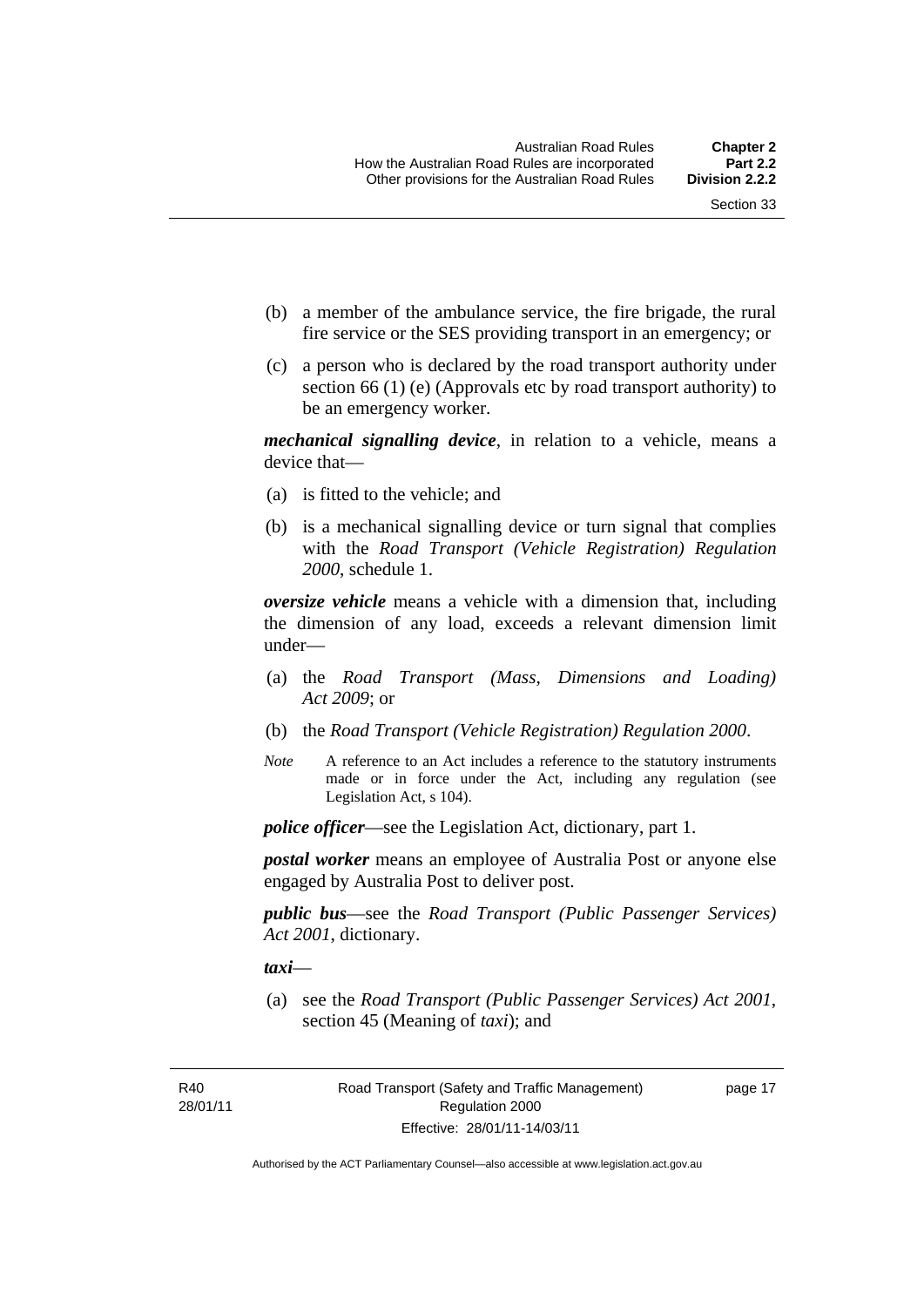- (b) except in the Australian Road Rules, rule 182 (which is about stopping in taxi zones), includes a hire car.
- (2) For the Australian Road Rules, dictionary, definition of *GVM*, paragraph (b):

*vehicle registration authority* means:

- (a) the road transport authority; or
- (b) the corresponding authority of another jurisdiction.
- (3) For the Australian Road Rules, dictionary, definition of *hazard warning lights*:

*another law of this jurisdiction* means the *Road Transport (Vehicle Registration) Regulation 2000*, schedule 1.

- (4) For the Australian Road Rules, dictionary, definition of *portable warning triangle*, a portable warning triangle is approved if it—
	- (a) is in the form of an equilateral triangle; and
	- (b) has a minimum height of 300mm; and
	- (c) has, on the front and back, red reflecting sheeting or material, or 9 red reflectors arranged in a triangular shape, causing a red reflection that would be clearly visible to a driver at night when the upper beam of light from any headlight on the vehicle (complying with the relevant provisions to the *Road Transport (Vehicle Registration) Regulation 2000*), schedule 1 is projected directly onto the sign from a distance of 200m; and
	- (d) is of a robust and durable construction, capable of being readily erected to stand in an upright position and capable of remaining unaffected (to any material degree) by any reasonable force of wind or variation in weather conditions.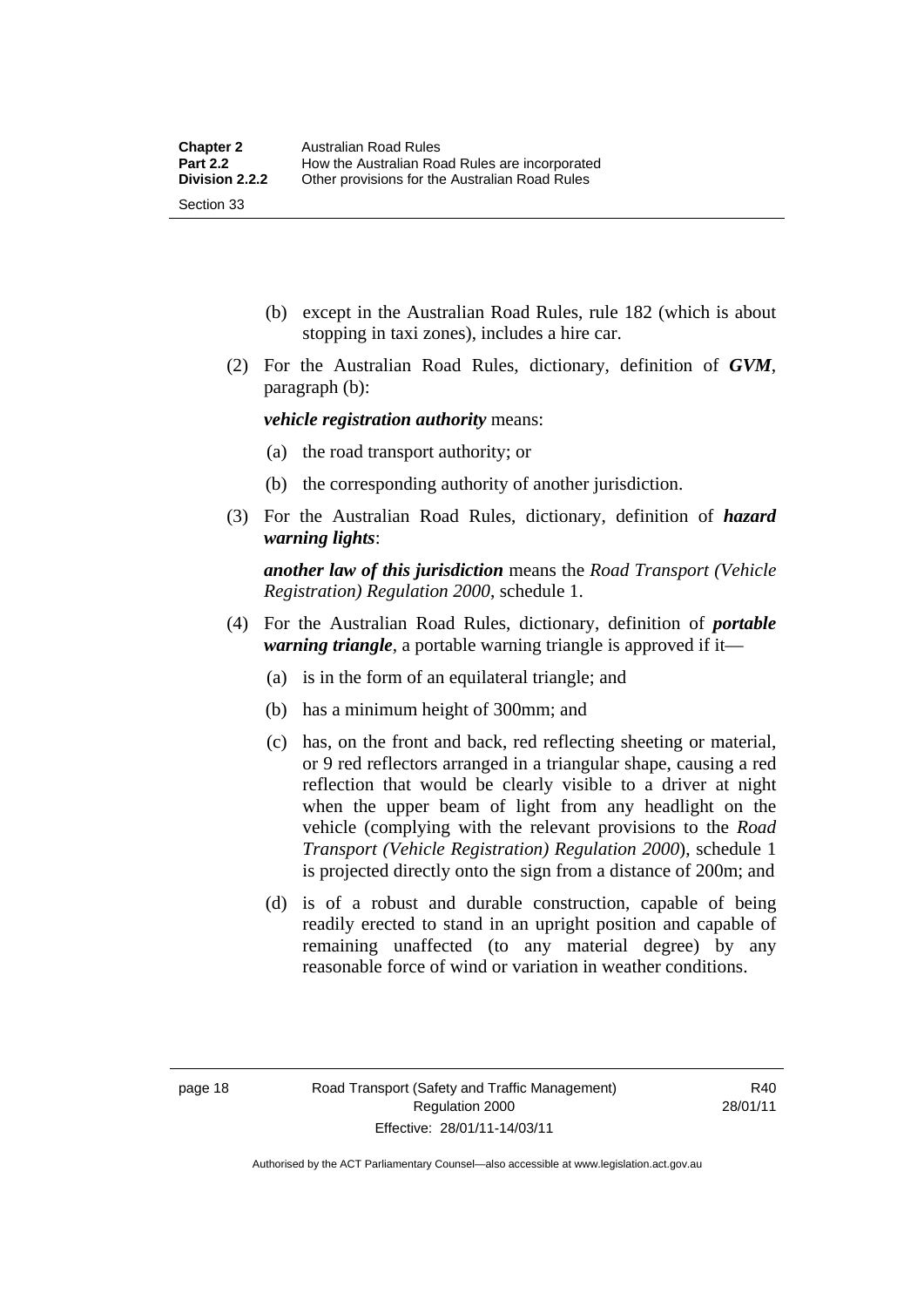# **Part 2.3 Additional ACT road rules**

*Note* The Australian Road Rules are not completely self-contained and need to be read with associated laws of each jurisdiction. This part sets out some of the associated laws that are particular to the ACT. Provisions of Acts and other regulations included in the road transport legislation contain other provisions that are particular to the ACT.

# **Division 2.3.1 Noise and other nuisances**

#### **37 Making unnecessary engine noise**

The driver of a motor vehicle on a road must not make unnecessary noise by turning on, running or failing to turn off the vehicle's engine.

Maximum penalty: 20 penalty units.

*Note* Under the Australian Road Rules, r 291 it is an offence to start or drive a vehicle in a way that makes unnecessary noise or smoke.

#### **38 Emission of waste oil or grease**

 (1) A person must not use a motor vehicle or trailer on a road unless adequate precautions have been taken to prevent waste oil or grease from the machinery or from any other part of the vehicle from dropping onto the roadway.

Maximum penalty: 20 penalty units.

- *Note* The Australian Road Rules, r 293 requires the driver of a vehicle to remove oil or grease that falls from the vehicle in certain circumstances.
- (2) Without limiting the liability of anyone else, the responsible person for a motor vehicle or trailer must take reasonable steps to prevent a contravention of subsection (1) in relation to the vehicle.

Maximum penalty: 20 penalty units.

R<sub>40</sub> 28/01/11 page 19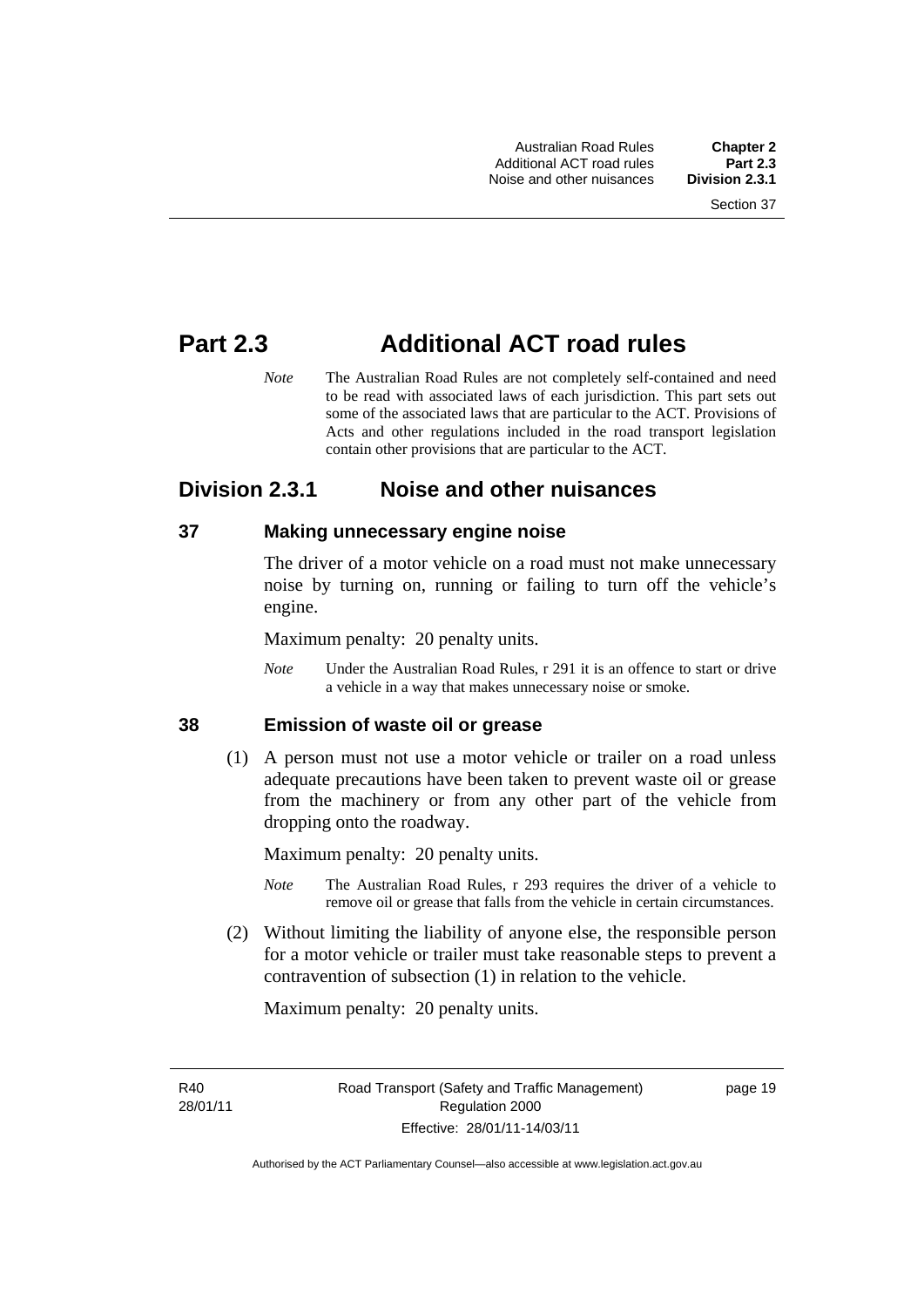# **Division 2.3.2 Driver and passenger safety**

#### **39 Safety of persons on trailers**

 (1) A person must not travel on a road in or on any part of a trailer that is not a part designed primarily for the carriage of passengers or goods.

Maximum penalty: 20 penalty units.

 (2) A person must not travel on a road in or on any part of a trailer that is a part designed primarily for the carriage of goods if the part is not enclosed.

Maximum penalty: 20 penalty units.

- (3) This section does not apply to a person—
	- (a) who is in or on a police vehicle or emergency vehicle; or
	- (b) engaged in the door-to-door delivery or collection of goods, or in the collection of waste or garbage, in or on a trailer that is not travelling faster than 25km/h; or
	- (c) if, in all the circumstances, there is a no reasonable danger of the person falling or being thrown from the trailer, or being injured, because the person is travelling in a way prohibited by this section.
- (4) In this section:

*enclosed*, for a part of a trailer, means enclosed by—

- (a) the structure of the trailer; or
- (b) a canopy, cage or other device fitted to the trailer that is of a kind approved by the road transport authority under section 66 (1) (d) (Approvals etc by road transport authority).
- *Note* The Australian Road Rules, r 298 prohibits a driver from driving a motor vehicle towing a trailer with a person in or on the trailer, unless

page 20 Road Transport (Safety and Traffic Management) Regulation 2000 Effective: 28/01/11-14/03/11

R40 28/01/11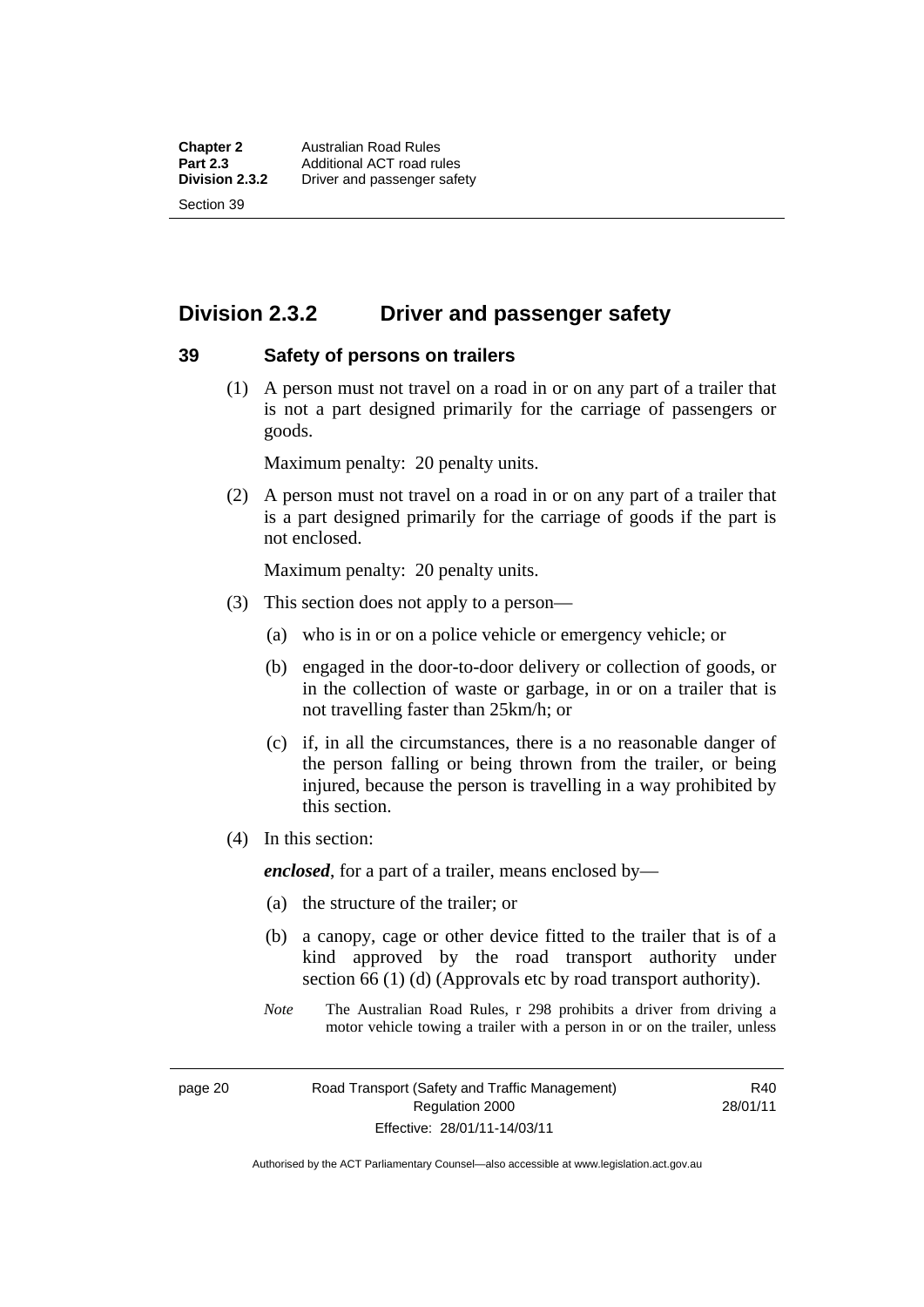the trailer is exempt from the rule under another law of this jurisdiction. Section 30 provides the exemption from the rule.

#### **40 Passengers in sidecars to be seated**

 (1) A passenger in a sidecar attached to a motorbike that is moving, or is stationary but not parked, on a road must sit in a place in the sidecar designed for use by a passenger.

Maximum penalty: 20 penalty units.

 (2) The rider of a motorbike must not ride with a passenger in a sidecar unless the passenger complies with subsection (1).

Maximum penalty: 20 penalty units.

### **Division 2.3.3 Trailers and towing**

*Note* The following rules of the Australian Road Rules apply to the towing of vehicles:

- r 216 (which is about the lights that must be used when towing a vehicle at night or in hazardous weather conditions)
- r 254 (which is about the towing of bicycles)
- r 257 (which is about riding with a person on a bicycle trailer)
- r 292 (which is about towing a vehicle with an insecure or overhanging load)
- r 294 (which is about keeping control of a motor vehicle or trailer being towed)
- r 295 (which is about towing another vehicle with a towline)
- r 298 (which is about driving with a person in a trailer)
- r 312 (which provides certain exemptions for tow truck drivers).

#### **41 Number of vehicles that may be drawn**

 (1) The driver of an articulated vehicle must not tow any other vehicle on a road.

Maximum penalty: 20 penalty units.

R40 28/01/11 page 21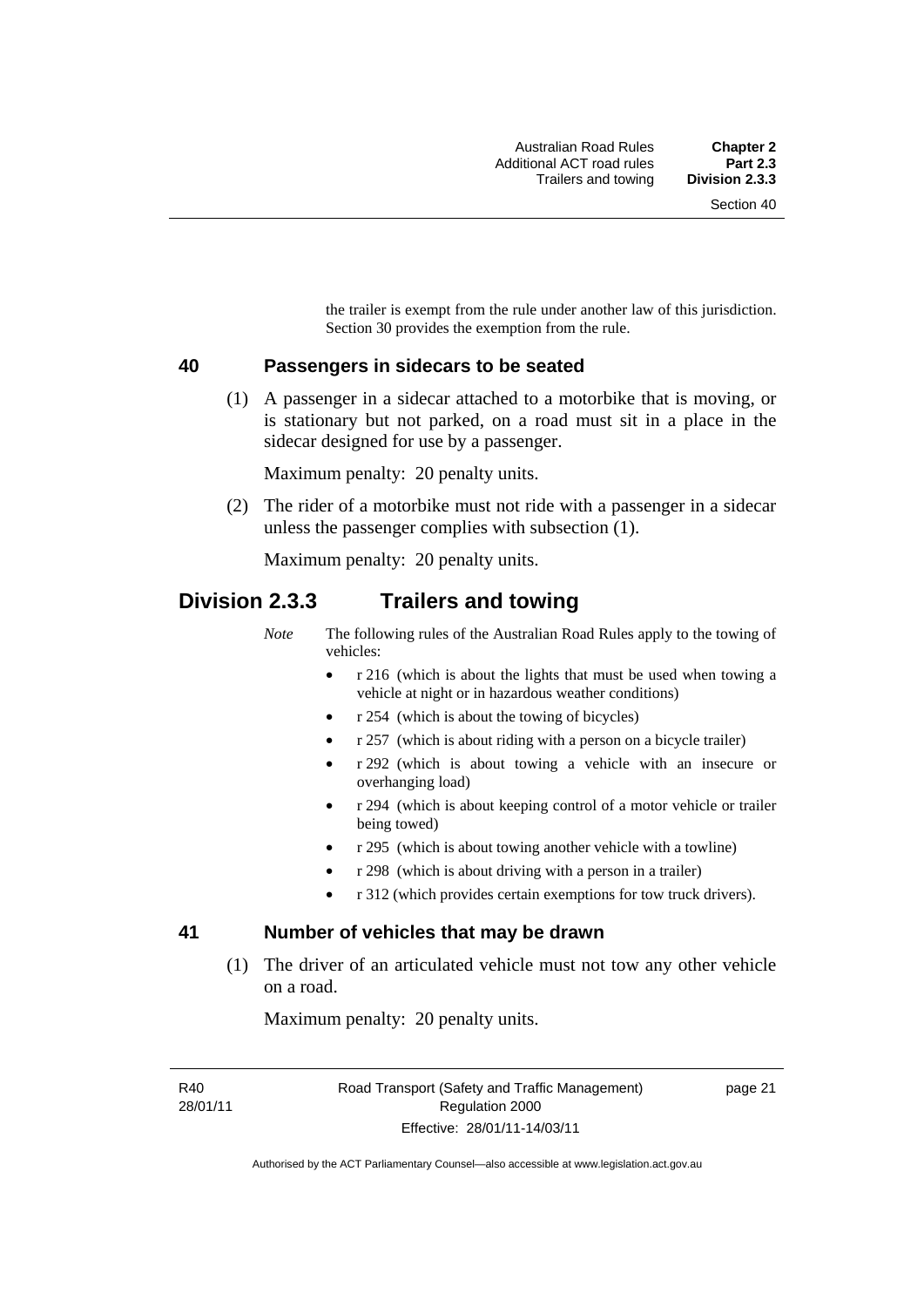(2) The driver of a motor vehicle must not tow more than 1 other vehicle on a road.

Maximum penalty: 20 penalty units.

- (3) The road transport authority may exempt a vehicle or person from subsection  $(1)$  or  $(2)$ .
- (4) Subsection (2) does not apply in relation to a tow truck that is towing an articulated vehicle (other than a B-double or road train) if—
	- (a) the articulated vehicle has broken down on a road and it is necessary for it to be towed away; or
	- (b) the articulated vehicle has been involved in a crash on a road and it is necessary for it to be towed away.
- (5) Subsection (2) does not apply to a motor vehicle that is towing another vehicle using a lift and tow trailer if—
	- (a) the other vehicle is partly supported by the lift and tow trailer; and
	- (b) the vehicle is not towed at faster than 60 km/h; and
	- (c) the combined weight of the towed vehicle and the lift and tow trailer is not more than the unladen weight of the towing vehicle.
- (6) Subsection (2) does not apply to—
	- (a) a tractor-harvester-cutting head trailer combination; or
	- (b) a tractor with multiple implements attached, if the implements are normally used as a single unit when performing agricultural operations; or
	- (c) a tractor and implement combination towing a fuel trailer or laser tower; or

R40 28/01/11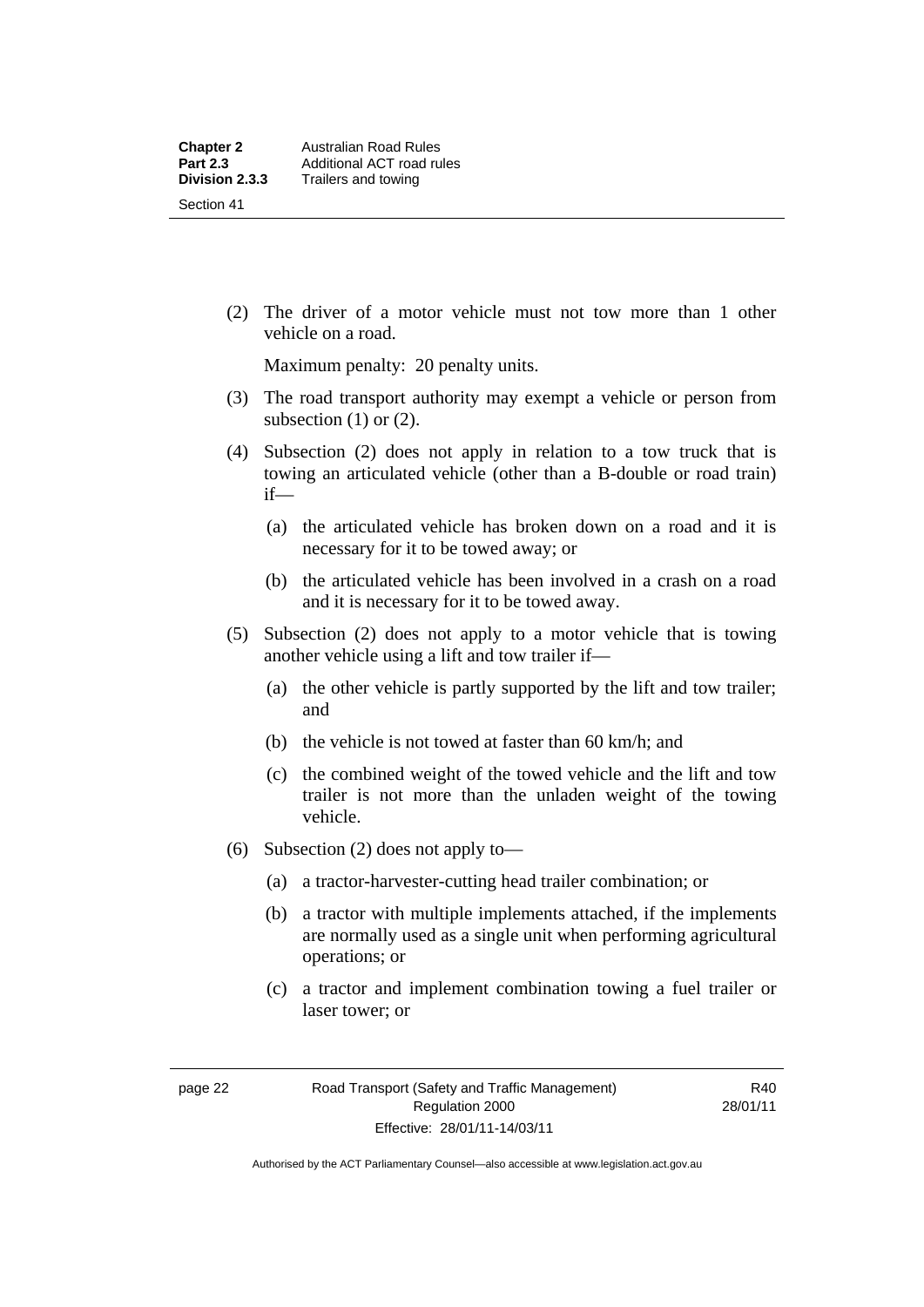- (d) an articulated low-loader consisting of a prime mover towing a converter dolly and a semitrailer; or
- (e) a B-double, dog trailer or road train.

#### **42 Towing by vehicles under 4.5t**

- (1) The driver of a motor vehicle (the *towing vehicle*) must not tow another vehicle (the *towed vehicle*) on a road if the laden weight of the towed vehicle is more than—
	- (a) the capacity of the towing attachment fitted to the towing vehicle; or
	- (b) the maximum laden weight for the towed vehicle.

Maximum penalty: 20 penalty units.

- (2) Subsection (1) does not apply to the driver if the towing vehicle has a GVM over 4.5t.
- (3) The road transport authority may exempt a vehicle or person from subsection  $(1)$ .
- (4) In this section:

*maximum laden weight*, for the towed vehicle, means—

- (a) the maximum laden weight for a towed vehicle specified by the manufacturer of the towing vehicle in relation to the towing vehicle; or
- (b) if there is no such specification by the manufacturer, the manufacturer of the vehicle cannot be identified or the specification is not appropriate because the towing vehicle has been modified—
	- (i) 1.5 times the unladen weight of the towing vehicle if the towed vehicle is fitted with a braking system that is working properly; or

R40 28/01/11 page 23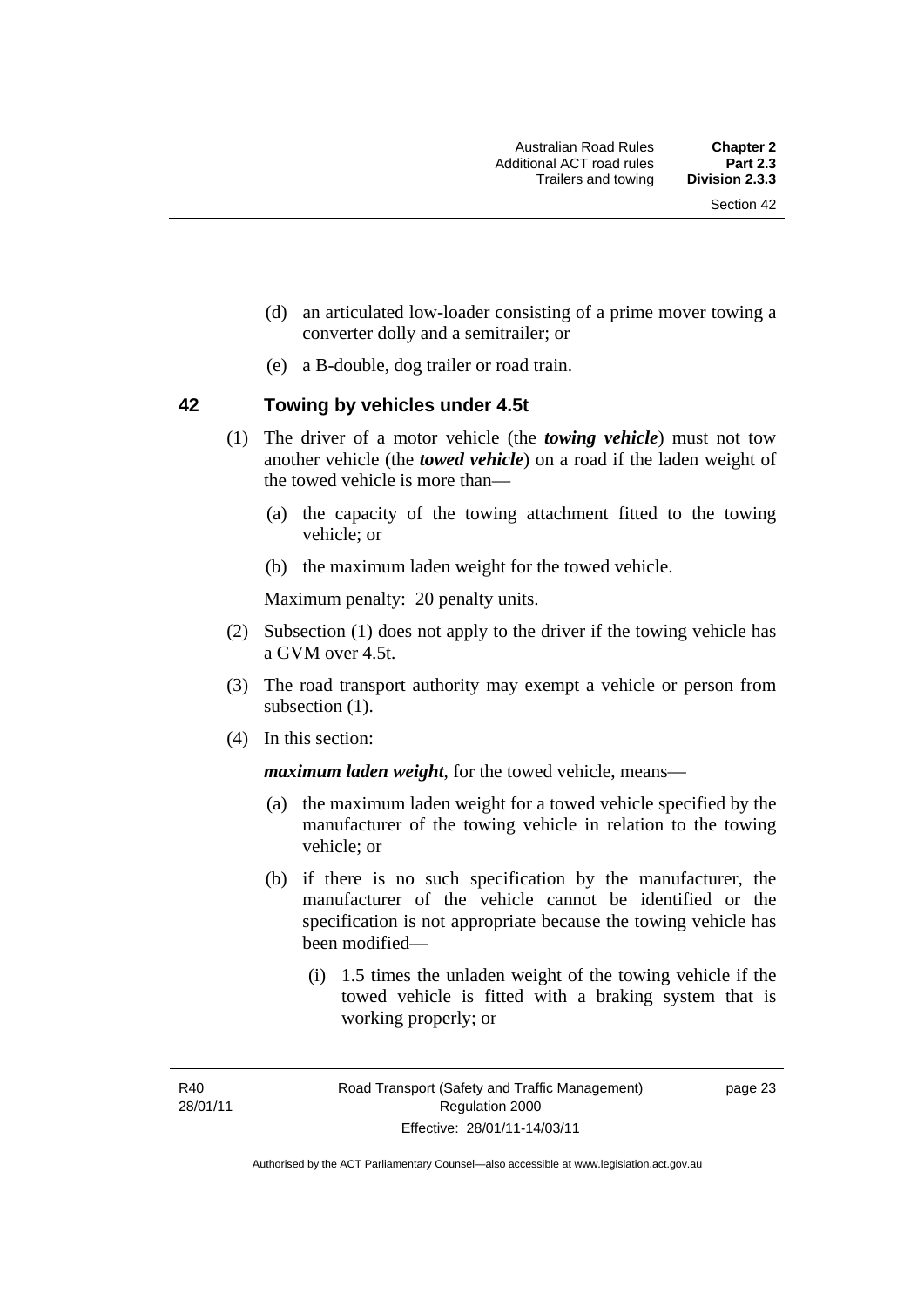**Chapter 2 Australian Road Rules**<br>**Part 2.3 Additional ACT road rules Part 2.3** Additional ACT road rules<br>**Division 2.3.4** Lights on vehicles Lights on vehicles Section 43

> (ii) the unladen weight of the towing vehicle in any other case.

#### **Division 2.3.4 Lights on vehicles**

*Note* The following rules of the Australian Road Rules apply to lights on vehicles:

- r 215 (which is about using lights when driving at night or in hazardous weather conditions)
- r 216 (which is about the lights that must be used when towing a vehicle at night or in hazardous weather conditions)
- r 217 (which is about using rear fog lights)
- r 218 (which is about using headlights on high-beam)
- r 219 (which is about not using lights to dazzle other road users)
- r 220 (which is about the use of lights on a vehicle that is stopped)
- r 221 (which is about using hazard warning lights)
- r 222 (which is about the use of warning lights on buses carrying children)
- r 223 (which is about using lights when riding an animal-drawn vehicle at night or in hazardous weather conditions)
- r 259 (which is about using lights when riding a bicycle at night).

#### **43 Lights on motor vehicles generally**

- (1) The driver of a motor vehicle fitted with a spotlight or searchlight must not operate the light, or allow it to be operated, on a road unless—
	- (a) the vehicle is stationary, the light is operated only for examining or making adjustments or repairs to a vehicle, and light from it is not projected further than 6m; or
	- (b) the light is operated for the temporary purpose of reading or looking for a notice, sign, house number or something similar; or
	- (c) the vehicle is a police vehicle; or

Authorised by the ACT Parliamentary Counsel—also accessible at www.legislation.act.gov.au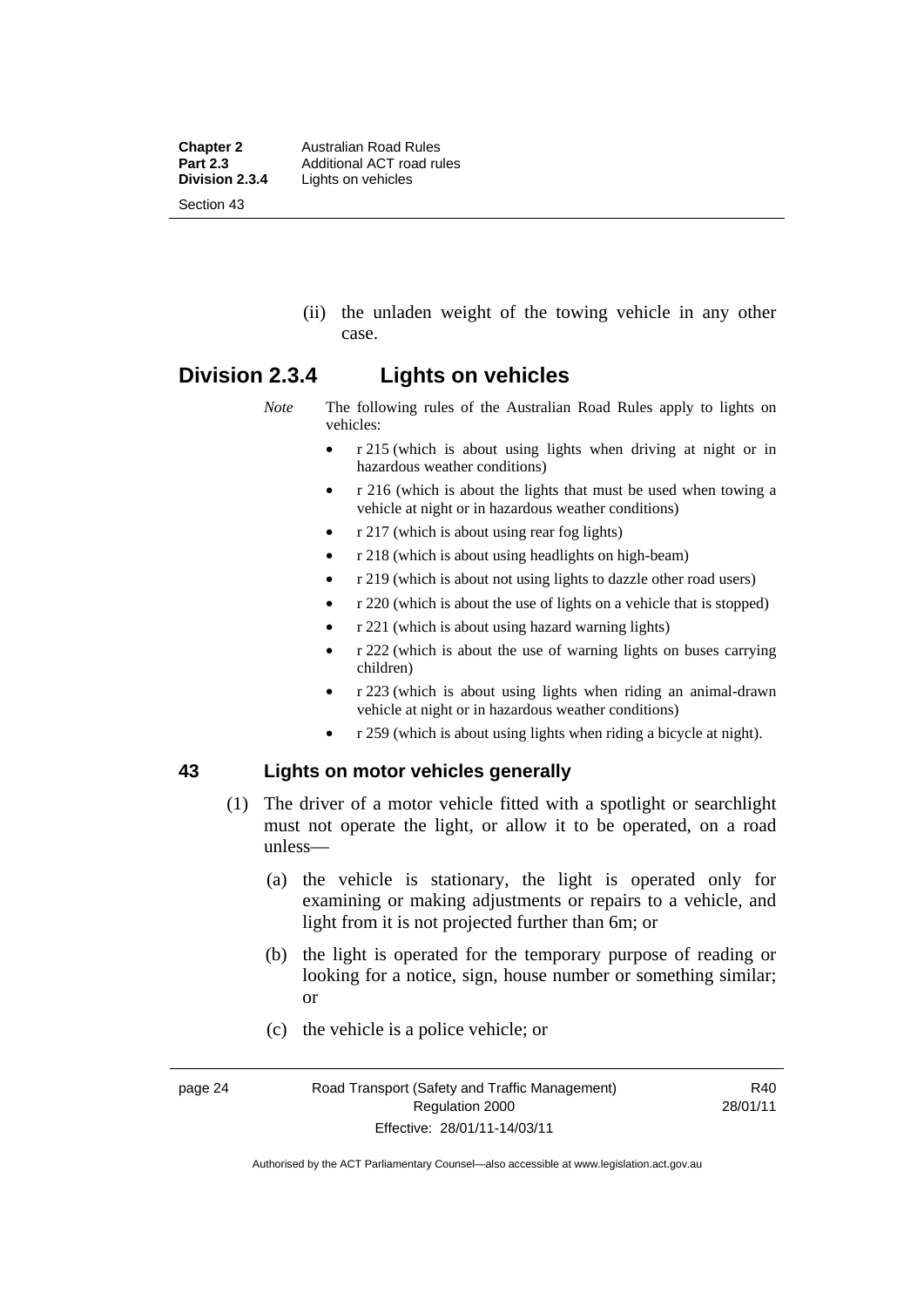(d) the vehicle is being used by the Territory, the Commonwealth or any public authority.

Maximum penalty: 20 penalty units.

- (2) The driver of a motor vehicle fitted with an additional headlight permitted to be fitted under the *Road Transport (Vehicle Registration) Regulation 2000*, schedule 1 must not operate the headlight, or allow it to be operated, if—
	- (a) the vehicle is being driven on a length of road in a built-up area; or
	- (b) the driver is driving less than—
		- (i) 200m behind a vehicle travelling in the same direction as the driver; or
		- (ii) 200m from an oncoming vehicle.

Maximum penalty: 20 penalty units.

# **Division 2.3.5 Metered parking**

- *Note* The rules of the Australian Road Rules that apply to the parking of vehicles include the following:
	- r 189 (which is about double parking)
	- r 203 (which is about stopping in a parking area for people with disabilities)
	- r 205 (which is about parking for longer than indicated)
	- r 207 (which is about parking where fees are payable)
	- r 208 (which is about parallel parking on a road, except in a median strip parking area)
	- r 209 (which is about parallel parking in a median strip parking area)
	- r 210 (which is about angle parking)
	- r 211 (which is about parking in parking bays).

R40 28/01/11 page 25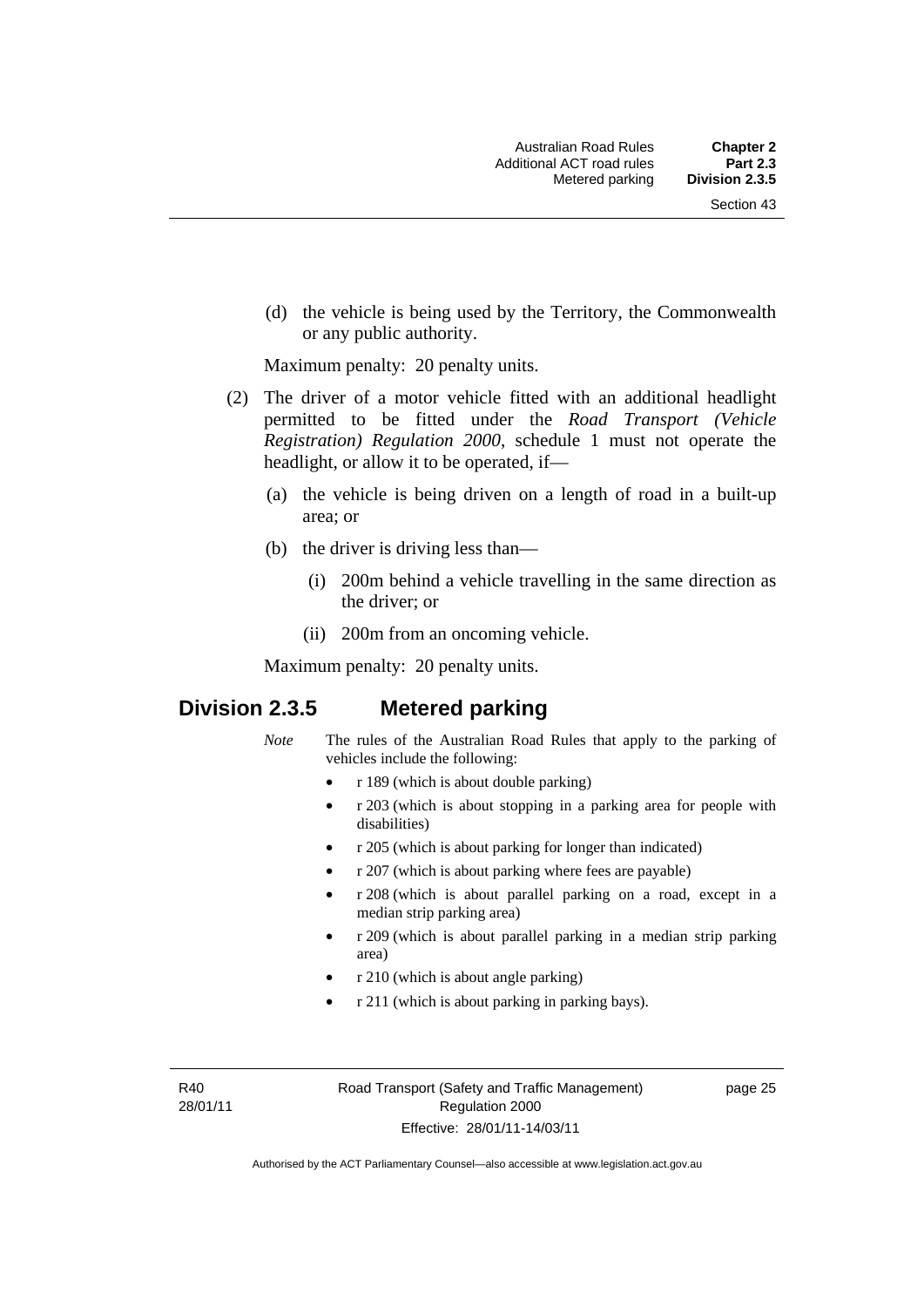#### **44 Metered parking—parking in spaces**

- (1) A driver commits an offence if—
	- (a) the driver parks in a metered parking area; and
	- (b) the driver's vehicle is not parked in a metered parking space.

Maximum penalty: 20 penalty units.

 (2) A driver must not park the driver's vehicle in a metered parking space if another vehicle is parked in the space.

Maximum penalty: 20 penalty units.

 (3) A driver who parks in a metered parking space must position the driver's vehicle completely within the space.

Maximum penalty: 20 penalty units.

#### **44A Metered parking—parking fees**

 (1) A driver must not park in a metered parking space without paying the relevant parking fee for the space.

Maximum penalty: 20 penalty units.

- (2) A driver does not commit an offence against subsection (1) if—
	- (a) the relevant parking fee for the metered parking space is paid immediately after the driver parks the driver's vehicle in the metered parking space; or
	- (b) the parking meter for the metered parking space indicates that the period for which parking in the space has been paid for has not expired; or
	- (c) the parking meter for the metered parking space—
		- (i) is not working; or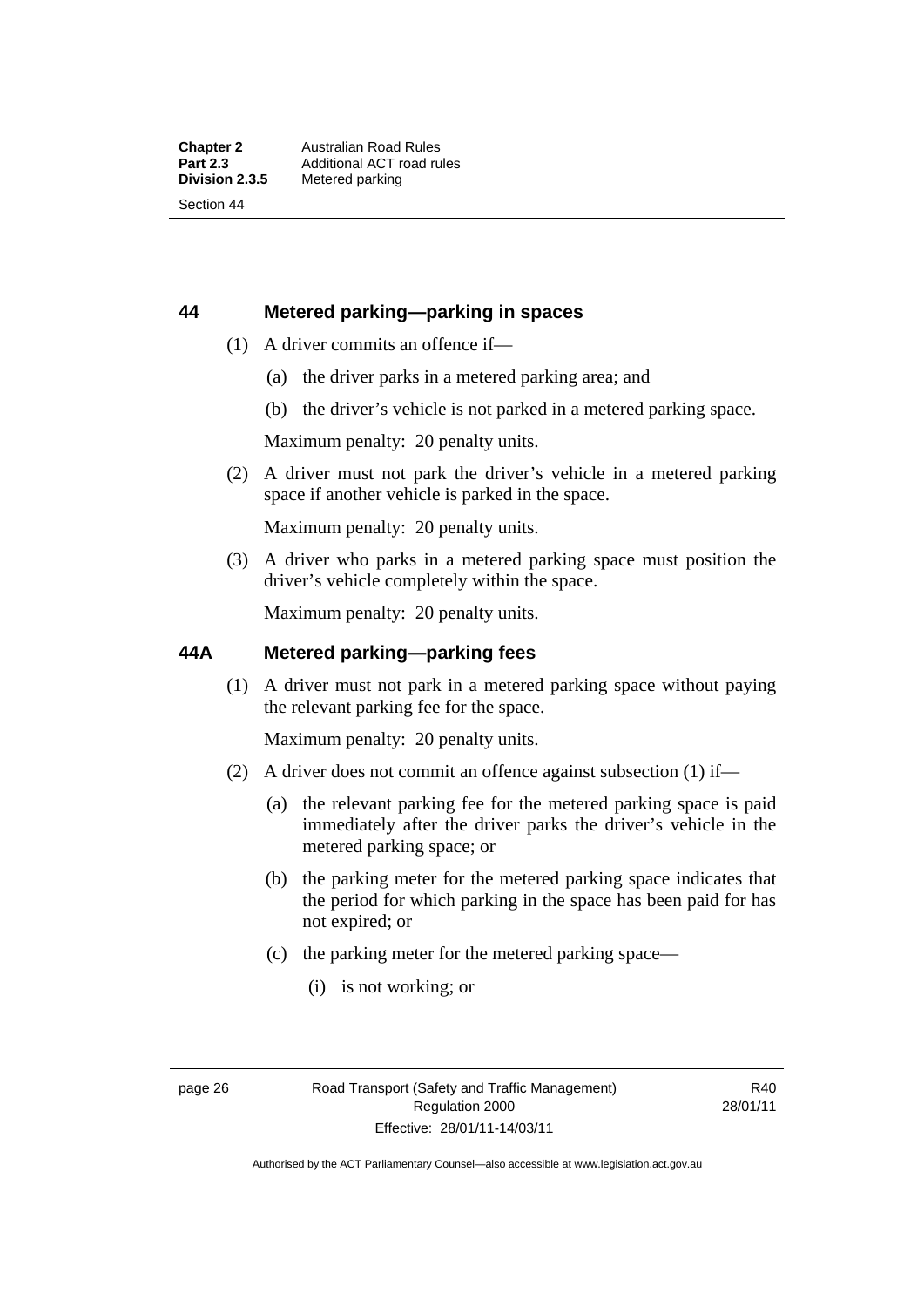- (ii) is covered with a parking meter hood bearing the words 'out of order time limit applies'.
- *Note* For other exceptions to s (1), see s 45.

#### **44B Metered parking—maximum length of stay**

 (1) A driver must not allow the driver's vehicle to remain parked in a metered parking space if the parking meter for the space indicates that the period for which parking in the space has been paid for has expired.

Maximum penalty: 20 penalty units.

*Note* For exceptions to s (1), see s 45.

 (2) A driver must not allow the driver's vehicle to remain parked in a metered parking space for longer than the period (if any) indicated on the metered parking signs applying to the space as the maximum period for which a vehicle may be parked in the space.

Maximum penalty: 20 penalty units.

*Note* For exceptions to s (2), see s 45.

#### **45 Metered parking—exceptions to s 44A and s 44B**

Section 44A (Metered parking—parking fees) and section 44B (Metered parking—maximum length of stay) do not apply to—

- (a) a driver for any period the driver's vehicle is parked in a metered parking space outside the controlled parking hours for the space; or
- (b) a driver if—
	- (i) the driver's vehicle is parked in a metered parking space; and
	- (ii) the driver displays in or on the vehicle a current mobility parking scheme authority; and

R<sub>40</sub> 28/01/11 page 27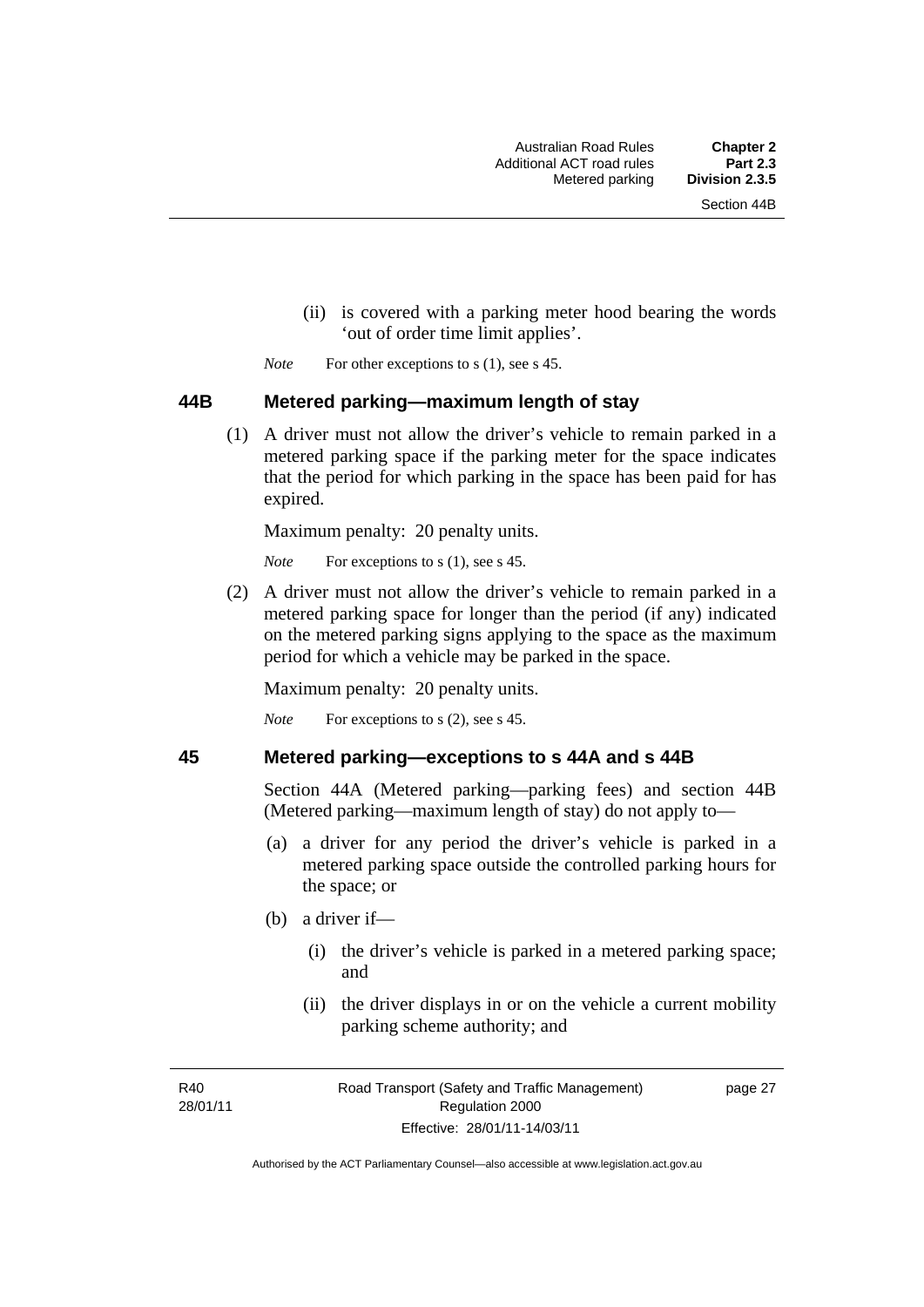- (iii) the driver complies with the conditions (if any) of the authority; or
- (c) a driver if—
	- (i) the driver's vehicle is parked in a metered parking space designated by a *permit zone sign* for use by the holder of a stated kind of parking permit; and
	- (ii) the driver displays in or on the vehicle a current parking permit of that kind; and
	- (iii) the driver complies with the conditions (if any) of the permit.

#### **46 Temporary closure of metered parking spaces**

- (1) If the road transport authority decides that the use of a metered parking space should be temporarily discontinued, the authority may close the space by—
	- (a) installing a sign, at or near the space, that displays words to the effect that the space is closed; or
	- (b) covering the parking meter applying to the space with a parking meter hood bearing the words 'no parking'.
- (2) A driver must not park in a metered parking space that has been closed under subsection (1).

Maximum penalty: 20 penalty units.

(3) In this section:

*sign* includes a board, device, plate, screen, words or anything else, whether or not installed with or on a traffic sign.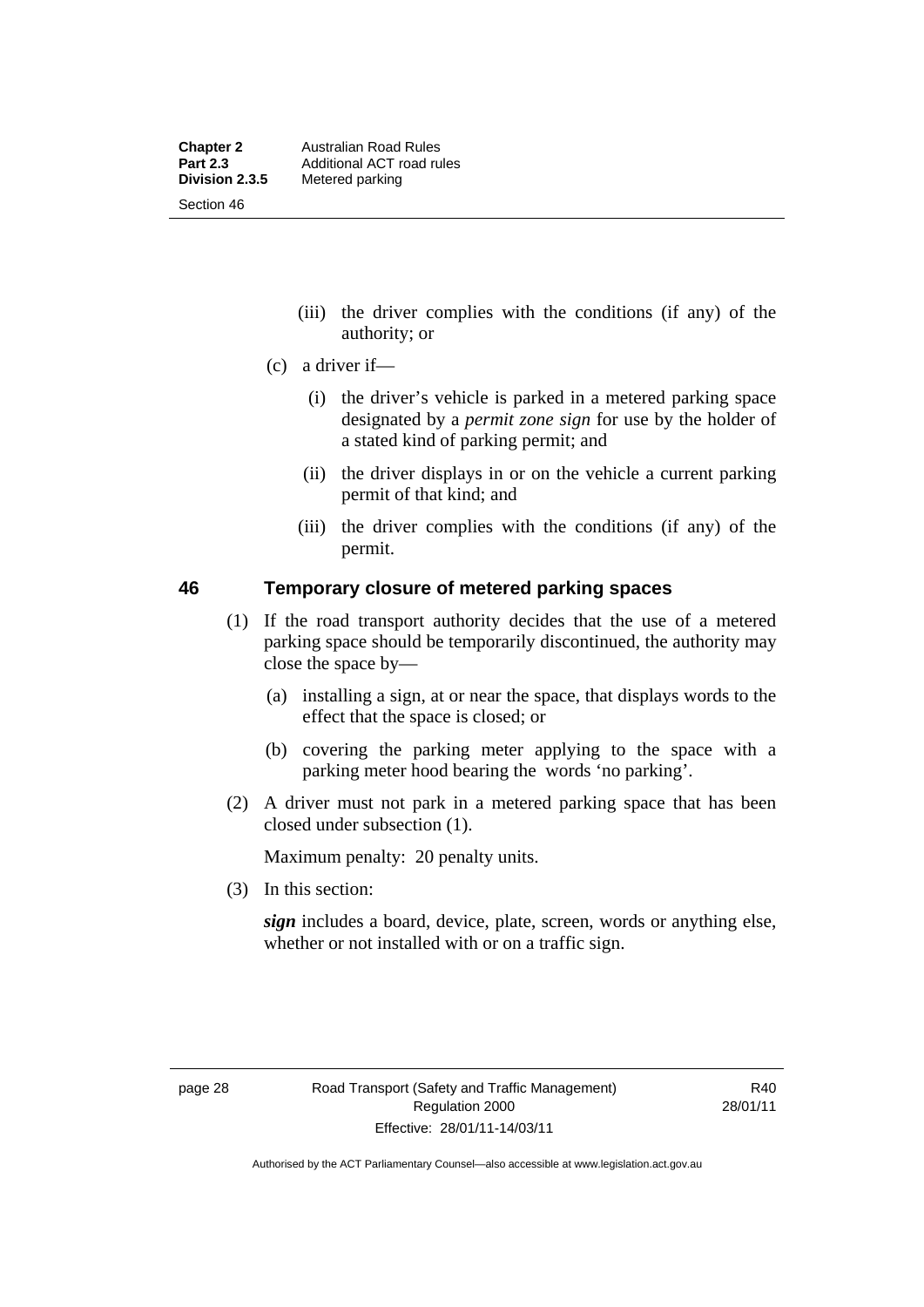#### **47 Misuse of parking meters**

A person must not—

- (a) insert in a parking meter anything other than coins appropriate for the meter; or
- (b) attach anything (for example, advertising material) to a parking meter.

Maximum penalty: 20 penalty units.

*Note* An example is part of the regulation, is not exhaustive and may extend, but does not limit, the meaning of the provision in which it appears (see Legislation Act, s 126 and s 132).

#### **48 Interfering with parking meters etc**

A person must not—

- (a) do anything that interferes with (or is likely to interfere with) the proper working of a parking meter; or
- (b) fraudulently operate a parking meter.

Maximum penalty: 20 penalty units.

# **Division 2.3.6 Ticket parking**

#### **49 Ticket parking—parking in spaces**

- (1) A driver commits an offence if—
	- (a) the driver parks in a ticket parking area; and
	- (b) the driver's vehicle is not parked in a ticket parking space.

Maximum penalty: 20 penalty units.

 (2) However, the driver does not commit an offence against subsection (1) if the driver parks in a metered parking space within a

page 29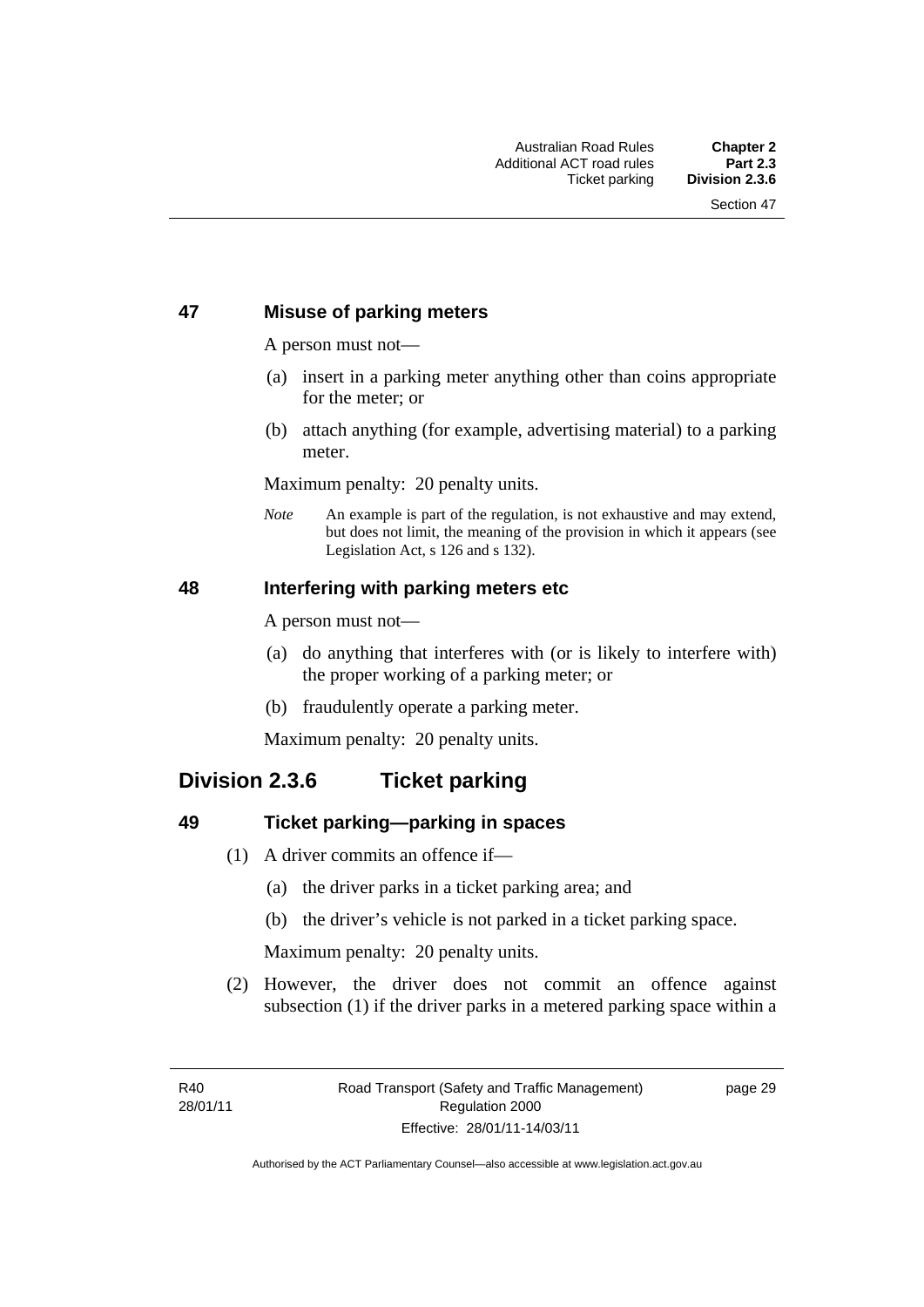ticket parking area and the driver complies with the provisions of division 2.3.5 (Metered parking) in relation to parking in the space.

 (3) A driver must not park the driver's vehicle in a ticket parking space if another vehicle is parked in the space.

Maximum penalty: 20 penalty units.

 (4) A driver who parks in a ticket parking space must position the driver's vehicle completely within the space.

Maximum penalty: 20 penalty units.

#### **49A Ticket parking—display of tickets**

- (1) A driver may park the driver's vehicle in a ticket parking area only if—
	- (a) for an RTA multi-stay ticket parking area—
		- (i) a current parking ticket for the area is correctly displayed in or on the vehicle; or
		- (ii) a current part-day parking ticket for another RTA multi-stay ticket parking area is correctly displayed in or on the vehicle; or
		- (iii) a current equivalent all-day parking ticket for another RTA multi-stay ticket parking area is correctly displayed in or on the vehicle; or
	- (b) for any other ticket parking area—a current parking ticket for the area is correctly displayed in or on the vehicle.

Maximum penalty: 20 penalty units.

#### **Examples of ticket parking areas for par (b)**

1 a ticket parking area set up by the road transport authority in which parking up to a maximum of 4 hours is permitted by the ticket parking signs applying to the area

R40 28/01/11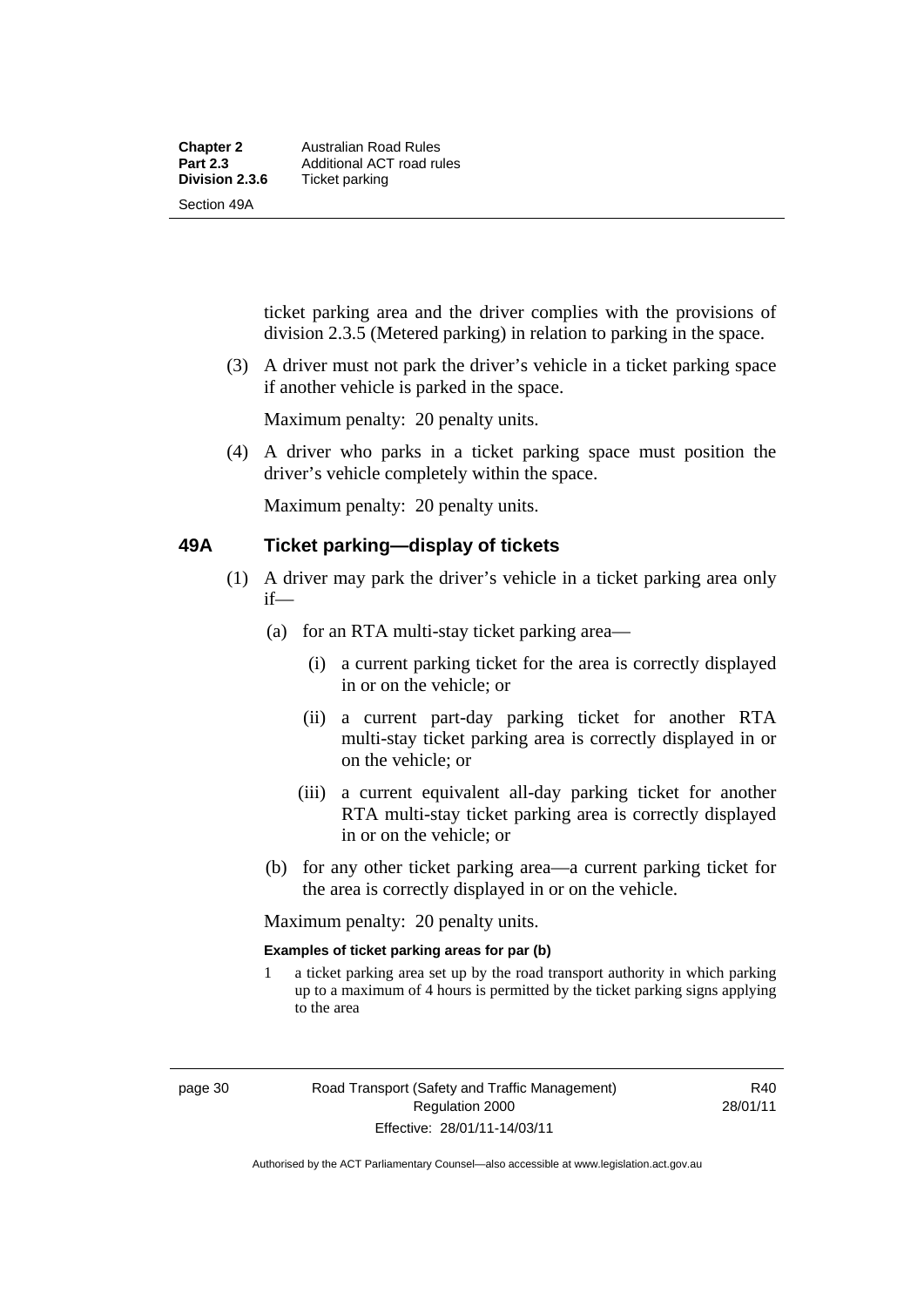- 2 a ticket parking area set up by a parking authority
- *Note 1* Ticket parking areas may be set up by the road transport authority or a parking authority (see s 75A-s 76A).
- *Note 2* An example is part of the regulation, is not exhaustive and may extend, but does not limit, the meaning of the provision in which it appears (see Legislation Act, s 126 and s 132).
- (2) Subsection (1) (a) does not apply to a driver if, immediately after parking in the ticket parking area, the driver—
	- (a) obtains a parking ticket for the ticket parking area and the ticket is correctly displayed in or on the driver's vehicle; or
	- (b) correctly displays in or on the driver's vehicle a parking ticket mentioned in subsection  $(1)$   $(a)$   $(ii)$  or  $(iii)$ .
- (3) Subsection (1) (b) does not apply to a driver if, immediately after parking in the ticket parking area, the driver obtains a parking ticket for the ticket parking area and the ticket is correctly displayed in or on the driver's vehicle.
- (4) It is a defence to the prosecution of a driver for an offence against subsection (1) if the driver proves that—
	- (a) a parking ticket was displayed in accordance with the subsection; and
	- (b) the driver took reasonable steps to ensure that the ticket remained correctly displayed while the driver's vehicle was parked in the ticket parking area.

*Note* For other exceptions to s (1), see s 50.

(5) In this section:

*all-day parking ticket*, for a ticket parking area, means a parking ticket for which the relevant parking fee for parking all-day in the area has been paid.

page 31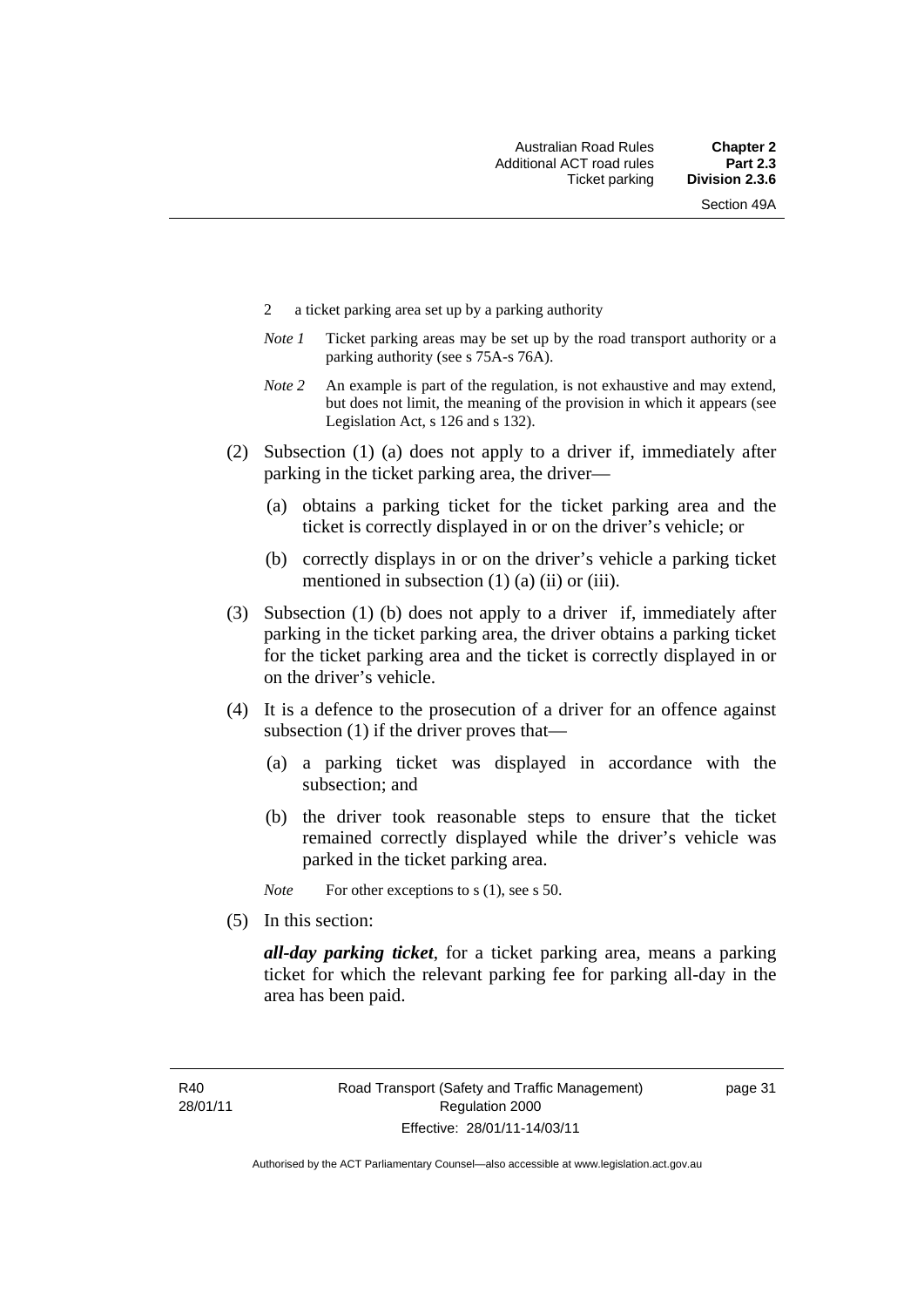Section 49B

*correctly displayed*—a parking ticket is *correctly displayed* in or on a vehicle if the ticket is displayed—

- (a) in or on the front left-hand side of the vehicle or, if the ticket requires the driver to display the ticket in or on a part of the vehicle, in or on that part of the vehicle; and
- (b) in a way that its expiry date (and, for a parking ticket other than an all-day parking ticket, its expiry time) and the ticket parking area for which it is issued, are clearly visible from outside the vehicle.

*equivalent*, for a multi-stay ticket parking area, means another ticket parking area for which the relevant parking fee for an all-day parking ticket for the area is the same or higher.

*part-day parking ticket* means a parking ticket that is not an all-day parking ticket.

*RTA multi-stay ticket parking area* means a ticket parking area set aside under section 76 (2) (a) (Ticket parking schemes—road transport authority) where all-day parking is permitted by the ticket parking signs applying to the area.

#### **49B Ticket parking—maximum length of stay**

 (1) A driver must not allow the driver's vehicle to remain parked in a ticket parking area after the expiry of a parking ticket displayed in or on the vehicle.

Maximum penalty: 20 penalty units.

- *Note 1* For when a parking ticket expires, see s 81.
- *Note* 2 For exceptions to s (1), see s 50.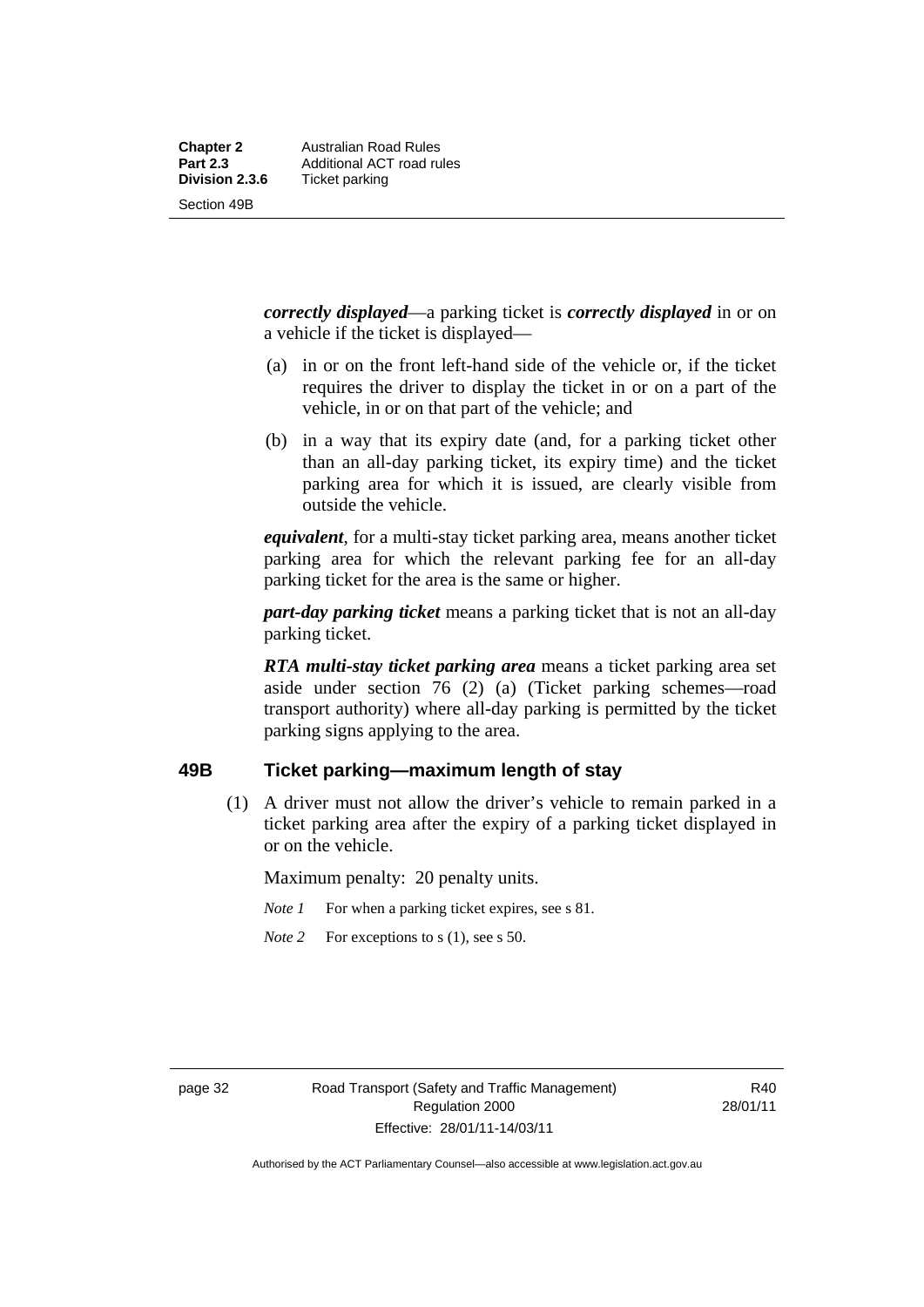(2) A driver must not allow the driver's vehicle to remain parked in a ticket parking area for longer than the period (if any) indicated on the ticket parking signs applying to the area as the maximum period for which a vehicle may be parked in the area.

Maximum penalty: 20 penalty units.

*Note* For exceptions to s (2), see s 50.

#### **50 Ticket parking—exceptions to s 49A and s 49B**

Section 49A (Ticket parking—display of tickets) and section 49B (Ticket parking—maximum length of stay) do not apply to—

- (a) a driver if the driver parks the driver's vehicle in a metered parking space within a ticket parking area and the driver complies with the provisions of division 2.3.5 (Metered parking) in relation to parking in the space; or
- (b) a driver for any period the driver's vehicle is parked in a ticket parking space outside the controlled parking hours for the space; or
- (c) a driver if—
	- (i) the driver's vehicle is parked in a ticket parking space; and
	- (ii) the driver displays in or on the vehicle a current mobility parking scheme authority; and
	- (iii) the driver complies with the conditions (if any) of the authority; or
- (d) a driver if—
	- (i) the driver's vehicle is parked in a ticket parking space, or on a length of road in a ticket parking area, designated by a *permit zone sign* for use by the holder of a stated kind of parking permit; and

R40 28/01/11 page 33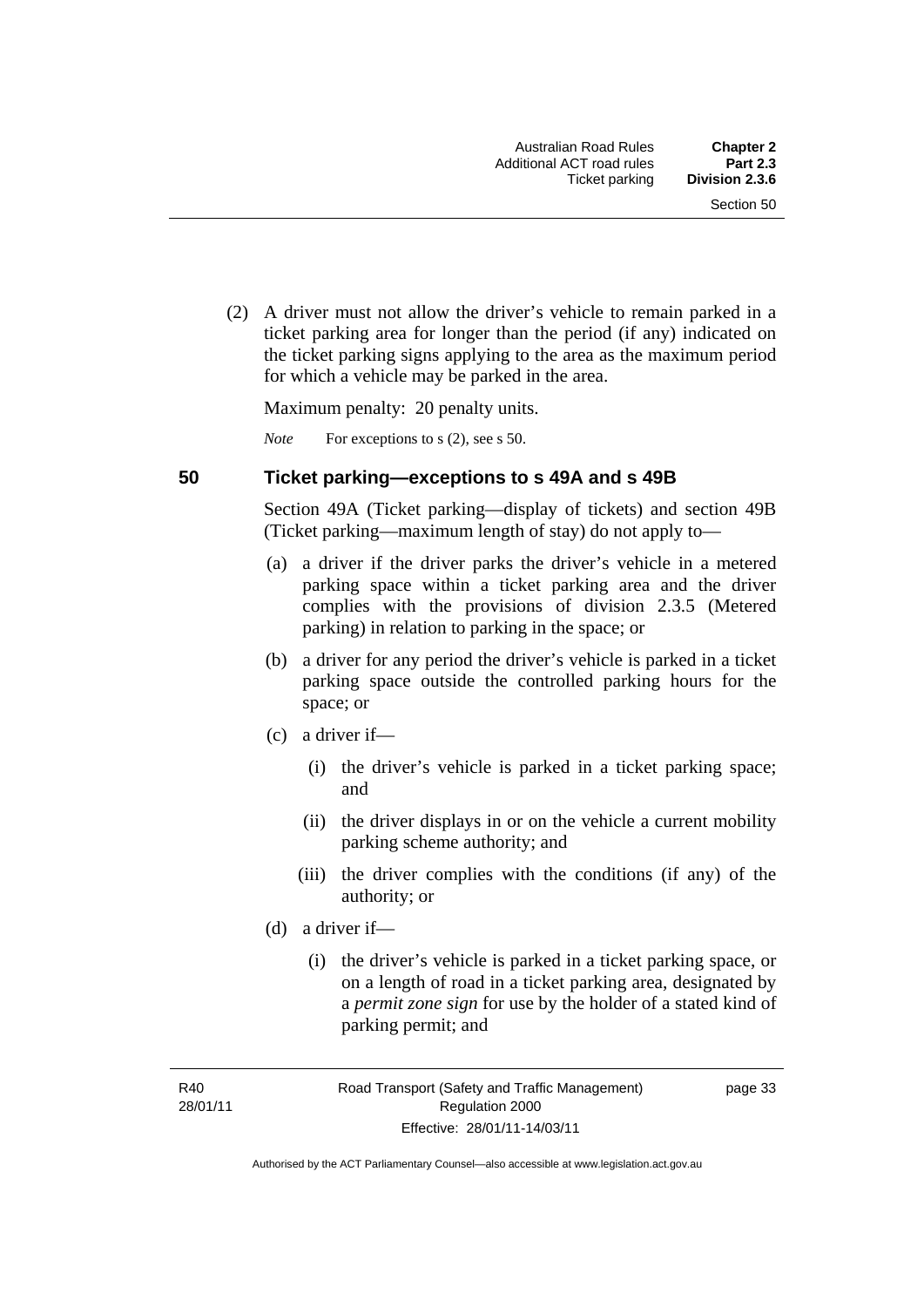- (ii) the driver displays in or on the vehicle a current parking permit of that kind; and
- (iii) the driver complies with the conditions (if any) of the permit.

#### **51 Temporary closure of ticket parking spaces and areas**

- (1) If the road transport authority decides that the use of a ticket parking area, or ticket parking space, should be temporarily discontinued, the authority may close the area or space by—
	- (a) for the closure of a ticket parking area—installing a sign, at or near each traffic sign applying to the area, that displays words to the effect that the area is closed; or
	- (b) for the closure of a ticket parking space—installing a sign, at or near the space, that displays words to that effect.
- (2) If a parking authority decides that the use of a ticket parking area, or ticket parking space, within its area of operations should be temporarily discontinued, the authority may close the area or space by—
	- (a) for the closure of a ticket parking area—installing a sign, at or near each traffic sign applying to the area, that displays words to the effect that the area is closed; or
	- (b) for the closure of a ticket parking space—installing a sign, at or near the space, that displays words to that effect.
	- *Note* Section 75A provides for the road transport authority to declare parking authorities and s 76A provides for the operation of ticket parking schemes by parking authorities.
- (3) A driver must not park in a ticket parking area or ticket parking space that has been closed under subsection (1) or (2).

Maximum penalty: 20 penalty units.

(4) In this section:

page 34 Road Transport (Safety and Traffic Management) Regulation 2000 Effective: 28/01/11-14/03/11

R40 28/01/11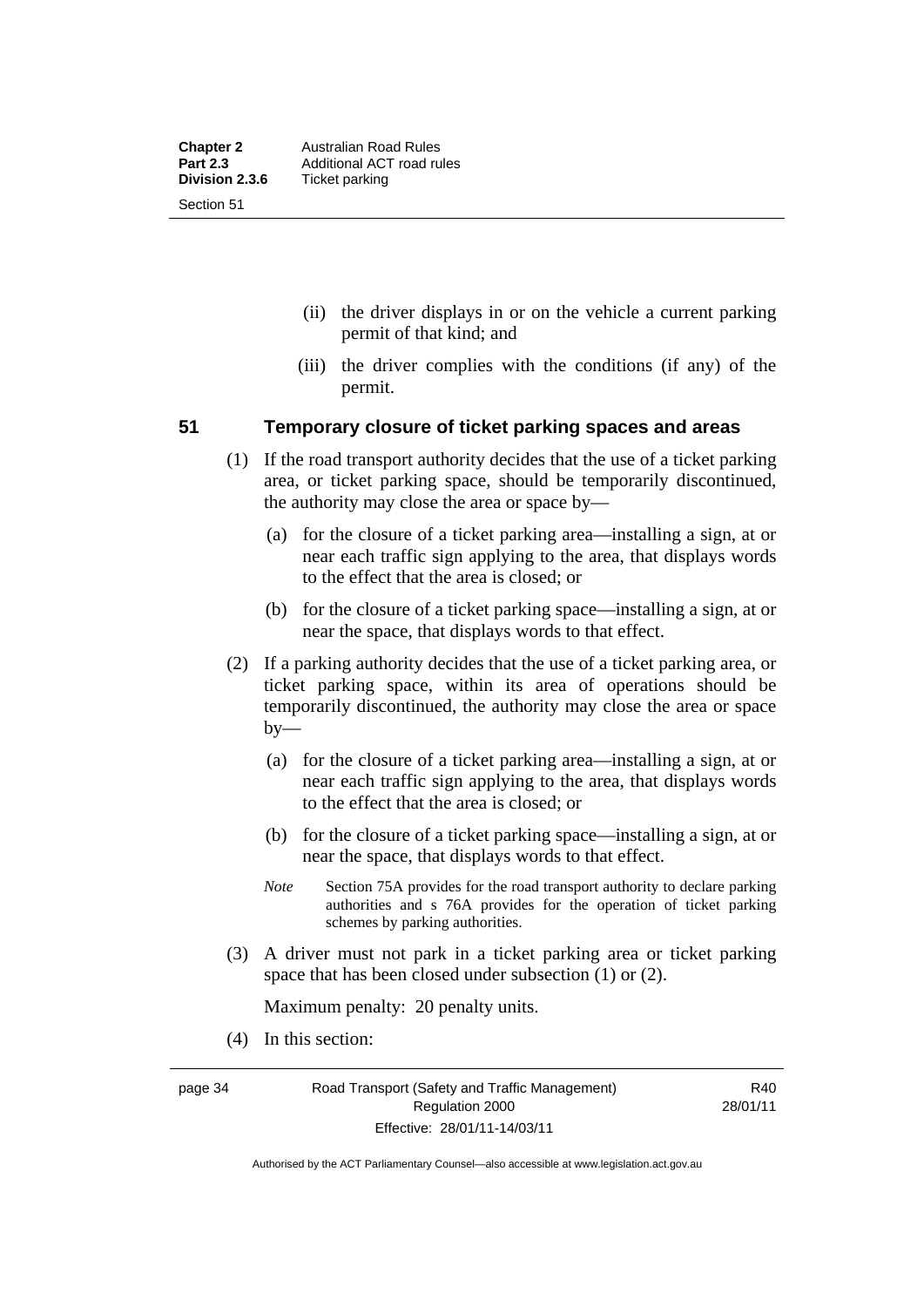*sign* includes a board, device, plate, screen, words or anything else, whether or not installed with or on a traffic sign.

#### **52 Use of false or damaged parking tickets etc**

- (1) This section applies in relation to a vehicle that is parked in a ticket parking space within a ticket parking area.
- (2) A person must not display in or on the vehicle—
	- (a) anything resembling a parking ticket that falsely suggests that the relevant parking fee for parking in the space has been paid; or
	- (b) a parking ticket that has been changed, damaged or defaced.

Maximum penalty: 20 penalty units.

 (3) Subsection (2) does not apply if the parking ticket was not changed, damaged or defaced in a material particular.

#### **53 Misuse of parking ticket machines**

A person must not—

- (a) insert in a parking ticket machine anything other than coins, or another means of payment, appropriate for the machine; or
- (b) attach anything (for example, advertising material) to a parking ticket machine.

Maximum penalty: 20 penalty units.

*Note* An example is part of the regulation, is not exhaustive and may extend, but does not limit, the meaning of the provision in which it appears (see Legislation Act, s 126 and s 132).

page 35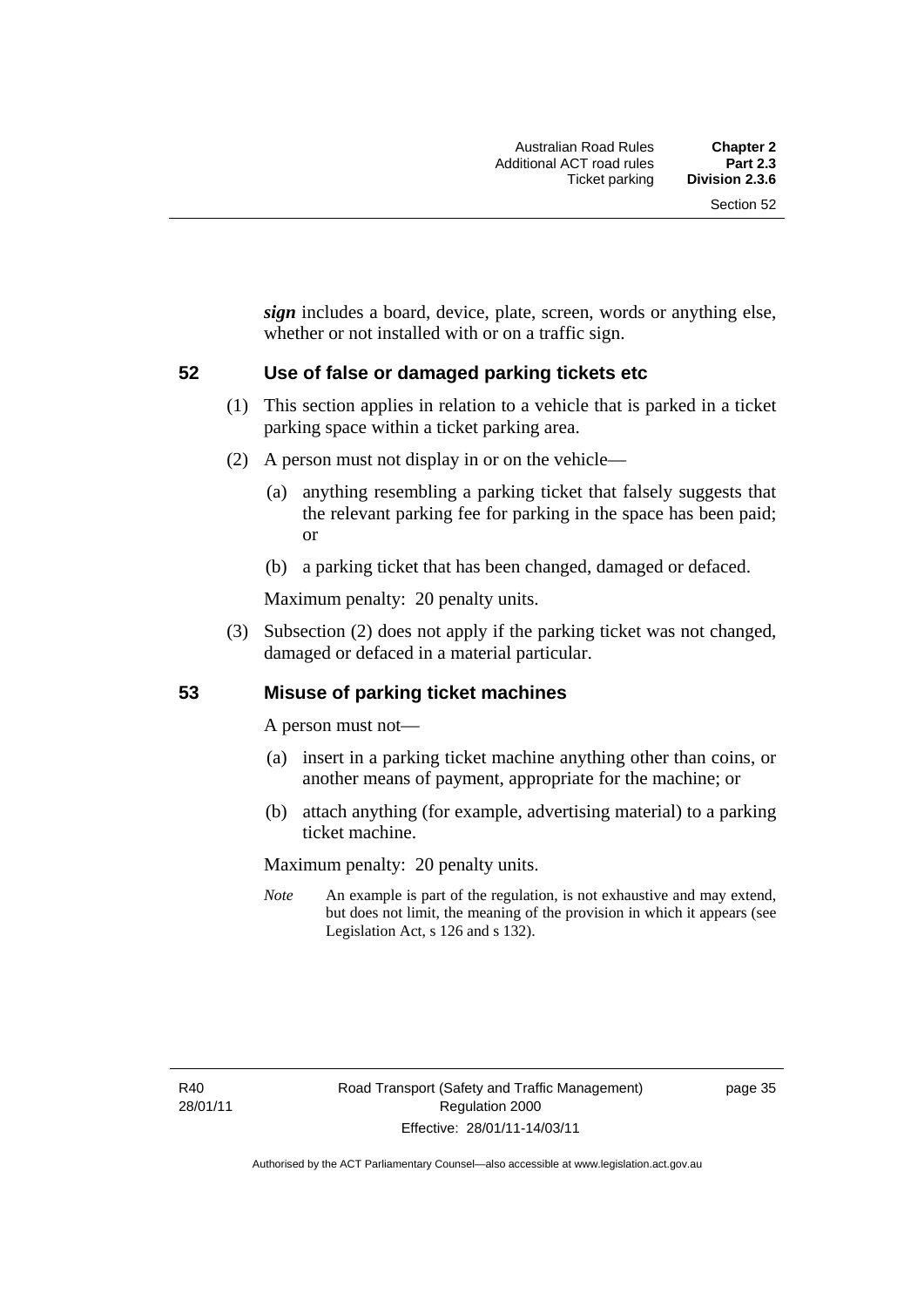**54 Interfering with parking ticket machines etc**

A person must not—

- (a) do anything that interferes with (or is likely to interfere with) the proper working of a parking ticket machine; or
- (b) fraudulently operate a parking ticket machine.

Maximum penalty: 20 penalty units.

#### **55 Interfering with parking tickets**

A person commits an offence if—

- (a) the person removes, changes, damages, defaces or otherwise interferes with a parking ticket that is in or on a vehicle; and
- (b) the vehicle is parked in a ticket parking area; and
- (c) the person is not—
	- (i) the driver of the vehicle; or
	- (ii) the responsible person for the vehicle.

Maximum penalty: 20 penalty units.

## **Division 2.3.7 Other ACT road rules about stopping and parking**

*Note* The Australian Road Rules contains rules about the stopping and parking of vehicles, including the following:

- r 189 (which is about double parking)
- r 203 (which is about stopping in a parking area for people with disabilities)
- r 205 (which is about parking for longer than indicated)
- r 207 (which is about parking where fees are payable)
- r 208 (which is about parallel parking on a road, except in a median strip parking area)

page 36 Road Transport (Safety and Traffic Management) Regulation 2000 Effective: 28/01/11-14/03/11

R40 28/01/11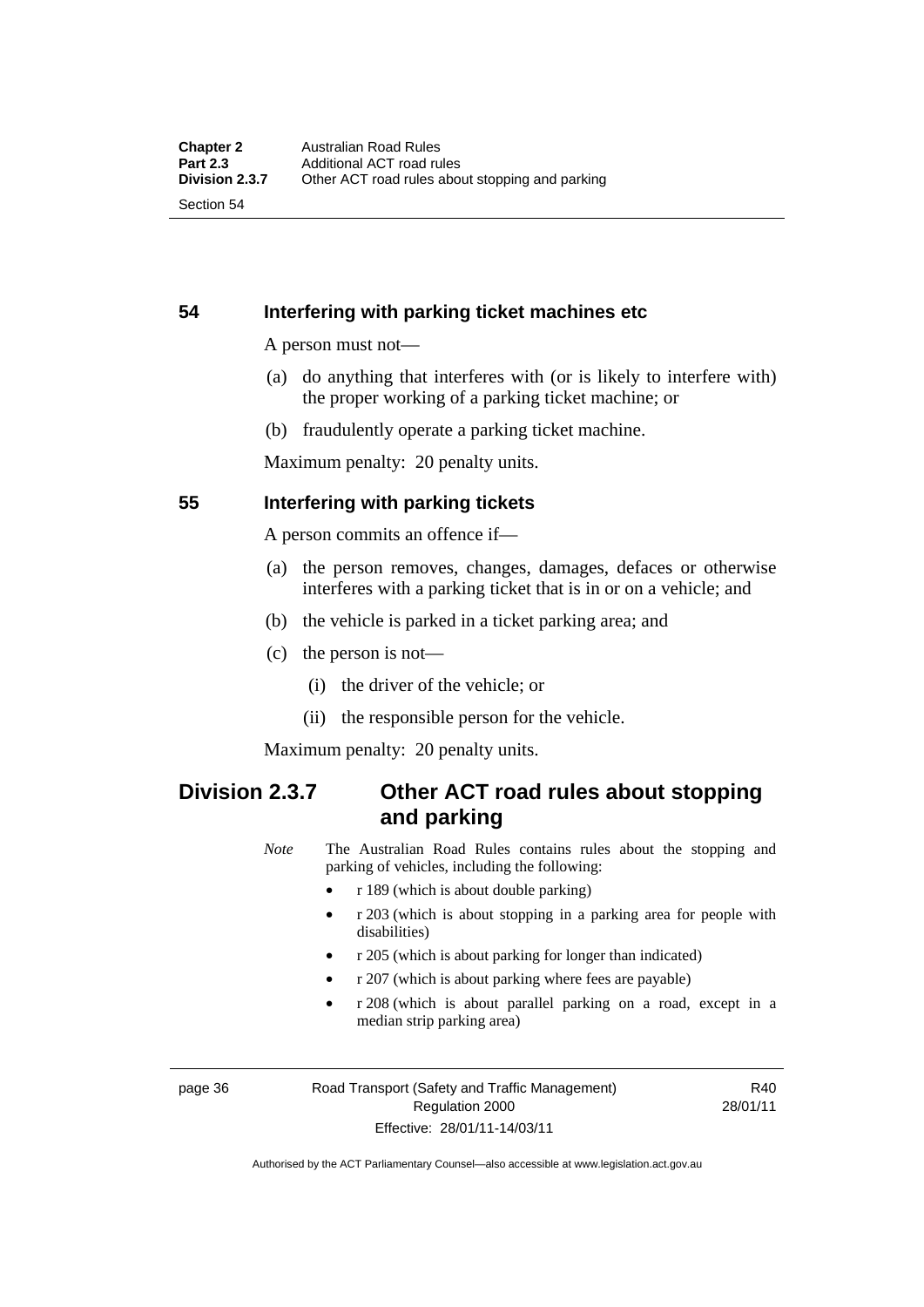- r 209 (which is about parallel parking in a median strip parking area)
- r 210 (which is about angle parking)
- r 211 (which is about parking in parking bays).

#### **56 Unauthorised use of parking permits and mobility parking scheme authorities**

 (1) A driver must not display a parking permit in or on the driver's vehicle if the driver is not entitled to do so under the conditions of the permit.

Maximum penalty: 20 penalty units.

 (2) A driver must not display a mobility parking scheme authority in or on the driver's vehicle if the driver is not entitled to do so under the conditions of the authority.

Maximum penalty: 20 penalty units.

#### **56A Interfering with parking permits and mobility parking scheme authorities**

A person commits an offence if—

- (a) the person removes, changes, damages, defaces or otherwise interferes with a parking permit or mobility parking scheme authority that is in or on a vehicle; and
- (b) the person is not—
	- (i) the driver of the vehicle; or
	- (ii) the responsible person for the vehicle; or
	- (iii) the person to whom the permit or authority was issued.

Maximum penalty: 20 penalty units.

R40 28/01/11 page 37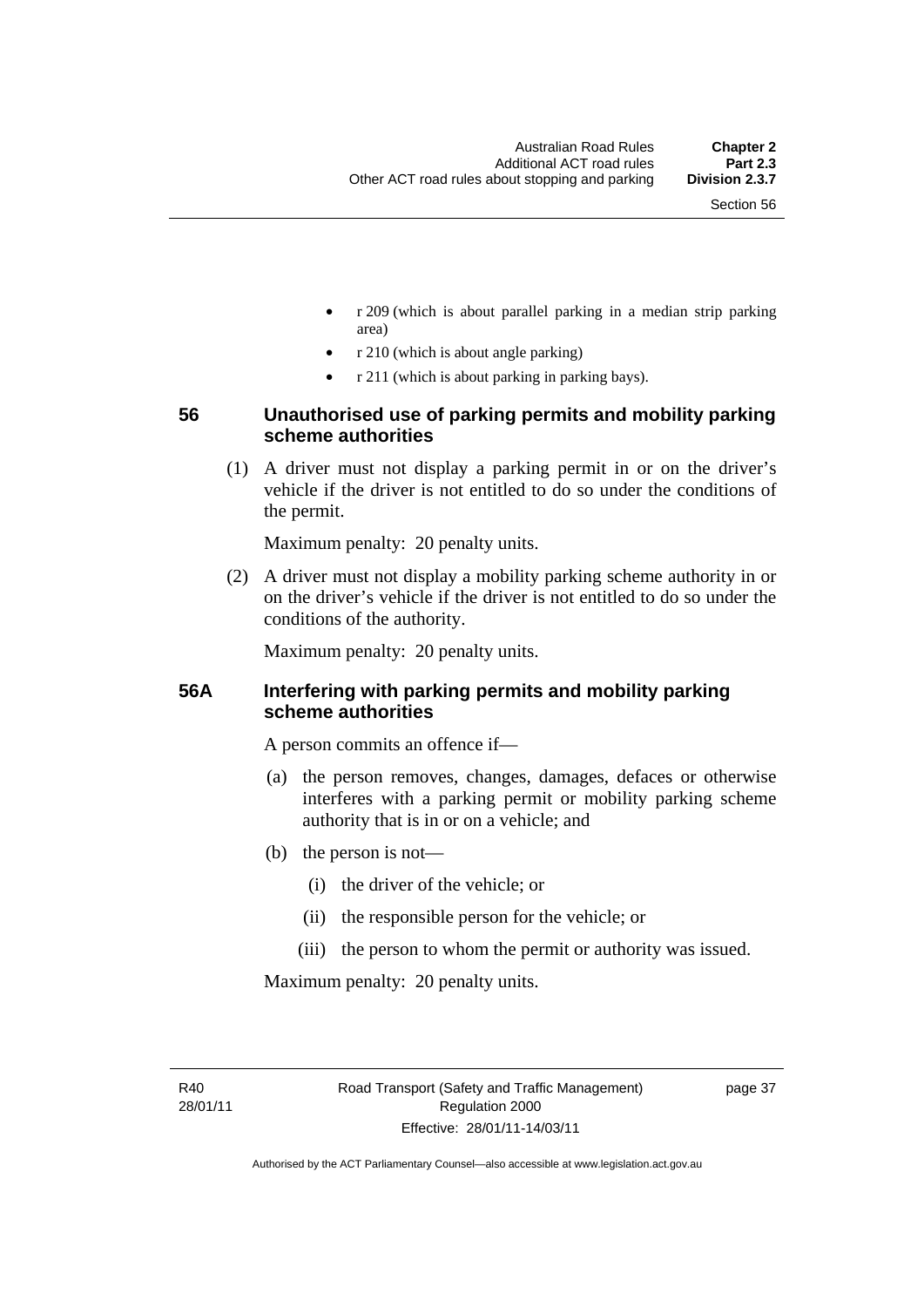Section 57A

#### **57A Stopping public buses in bus zones and at bus stops**

- (1) The driver of a public bus must not stop in a bus zone unless the driver—
	- (a) is dropping off, or picking up, passengers; or
	- (b) is stopping for a regular route service.

Maximum penalty: 20 penalty units.

 (2) Subsection (1) does not apply to the driver of a public bus that is not permitted to stop in the bus zone by information on or with the *bus zone sign* applying to the bus zone.

*Note* The driver would contravene the Australian Road Rules, r 183.

- (3) The driver of a public bus must not stop at a bus stop, or on the road, within 20m before a sign on the road that indicates the bus stop, and 10m after the sign, unless the driver—
	- (a) stops at a place on a length of road, or in an area, to which a parking control sign applies and the driver is permitted to stop at that place under the Australian Road Rules; or
	- (b) is dropping off, or picking up, passengers; or
	- (c) is stopping for a regular route service.

Maximum penalty: 20 penalty units.

(4) In this section:

*bus stop*—see the Australian Road Rules, rule 195.

*bus zone*—see the Australian Road Rules, rule 183.

*bus zone sign*—see the Australian Road Rules, schedule 2, schedule 3, rule 314, rule 315 and rule 316.

*regular route service*—see the *Road Transport (Public Passenger Services) Act 2001*, section 12 (What is a regular route service?).

page 38 Road Transport (Safety and Traffic Management) Regulation 2000 Effective: 28/01/11-14/03/11

R40 28/01/11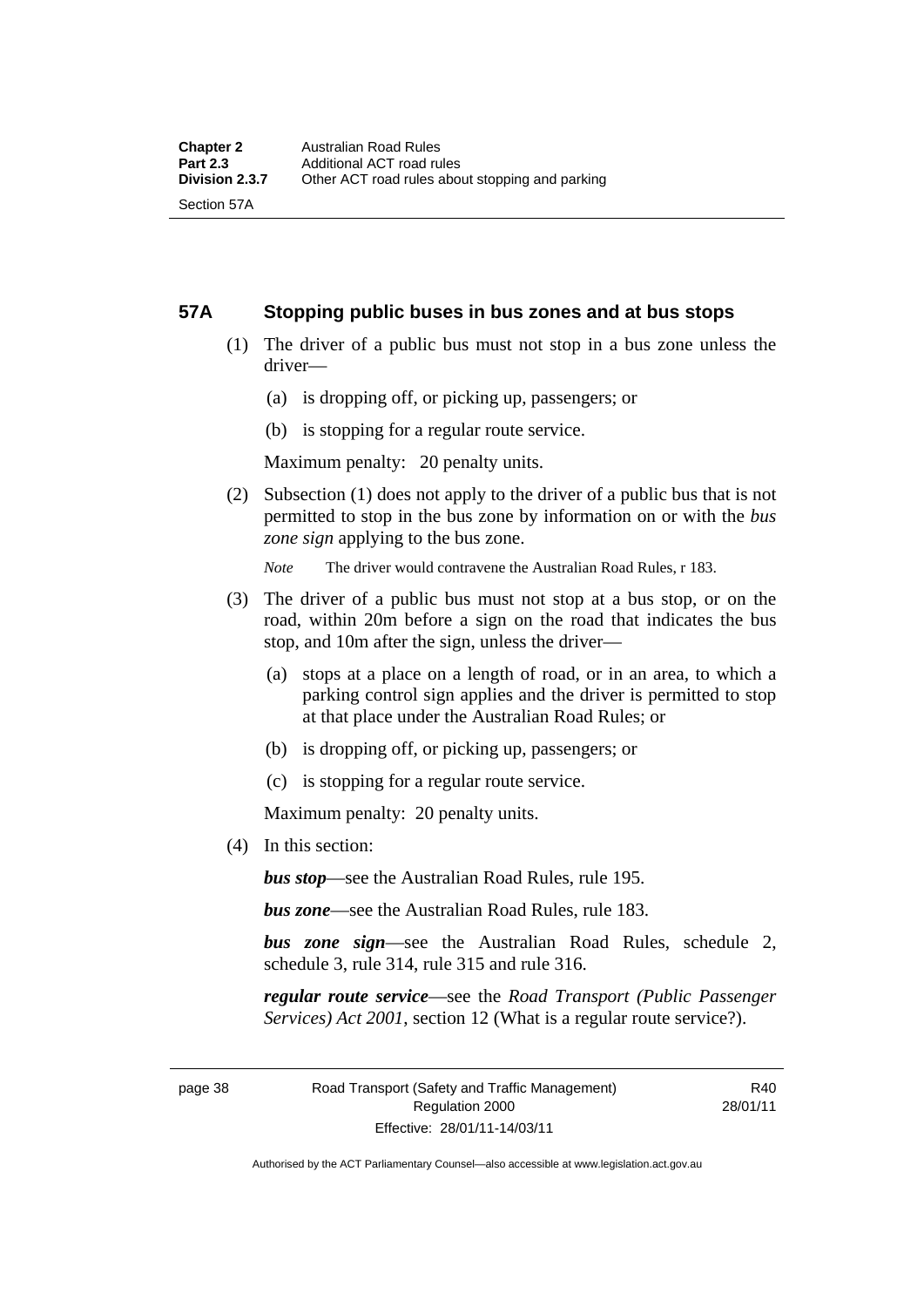#### **58 Stopping in an emergency etc or to comply with another law**

(1) In this section:

*stopping or parking provision of this chapter* means a provision of the following divisions:

- (a) division 2.3.5 (Metered parking);
- (b) division 2.3.6 (Ticket parking);
- (c) division 2.3.7 (Other ACT road rules about stopping and parking).
- (2) A stopping or parking provision of this chapter does not apply to a driver if—
	- (a) the driver stops at a particular place, or in a particular way, to avoid a collision, and the driver stops for no longer than is necessary to avoid the collision; or
	- (b) the driver stops at a particular place, or in a particular way, because the driver's vehicle is disabled, and the driver stops for no longer than is necessary for the vehicle to be moved safely to a place where the driver is permitted to park the vehicle under the Australian Road Rules and a stopping or parking provision of this chapter; or
	- (c) the driver stops at a particular place, or in a particular way, to deal with a medical or other emergency, and the driver stops for no longer than is necessary in the circumstances; or
	- (d) the driver stops at a particular place, or in a particular way, because the condition of the driver, a passenger, or the driver's vehicle makes it necessary for the driver to stop in the interests of safety, and the driver stops for no longer than is necessary in the circumstances; or

page 39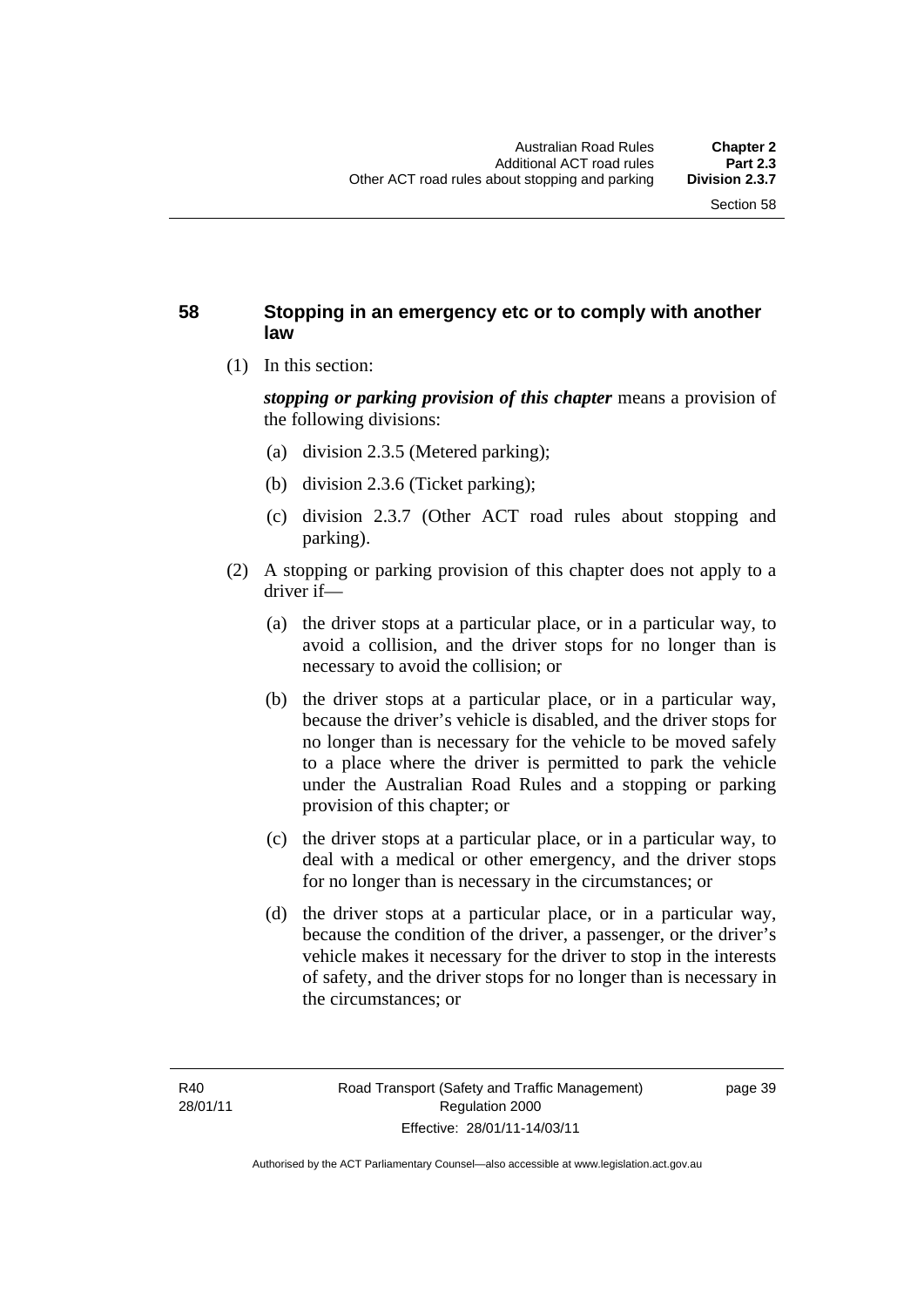**Chapter 2** Australian Road Rules<br>**Part 2.3** Additional ACT road ru

Section 60

 (e) the driver stops at a particular place, or in a particular way, to comply with a provision of the Australian Road Rules or a provision of another law, and the driver stops for no longer than is necessary to comply with the provision.

# **Division 2.3.8 Other ACT road rules**

#### **60 Interrupting funeral processions etc**

A driver must not interfere with, or interrupt, the free passage of—

- (a) a funeral procession or any other lawful procession; or
- (b) any vehicle or person forming part of a procession mentioned in paragraph (a).

Maximum penalty: 20 penalty units.

#### **61 Driving on roads closed to traffic**

A person must not drive a vehicle on a road that is closed to traffic under the Act, section 30.

Maximum penalty: 20 penalty units.

#### **62 Use of wheeled recreational devices and wheeled toys on roads**

 (1) A person must not travel in or on a wheeled recreational device or wheeled toy on a road while it is attached to another vehicle.

Maximum penalty: 20 penalty units.

 (2) A person travelling in or on a wheeled recreational device or wheeled toy on a road must not permit it to be drawn by another vehicle.

Maximum penalty: 20 penalty units.

R40 28/01/11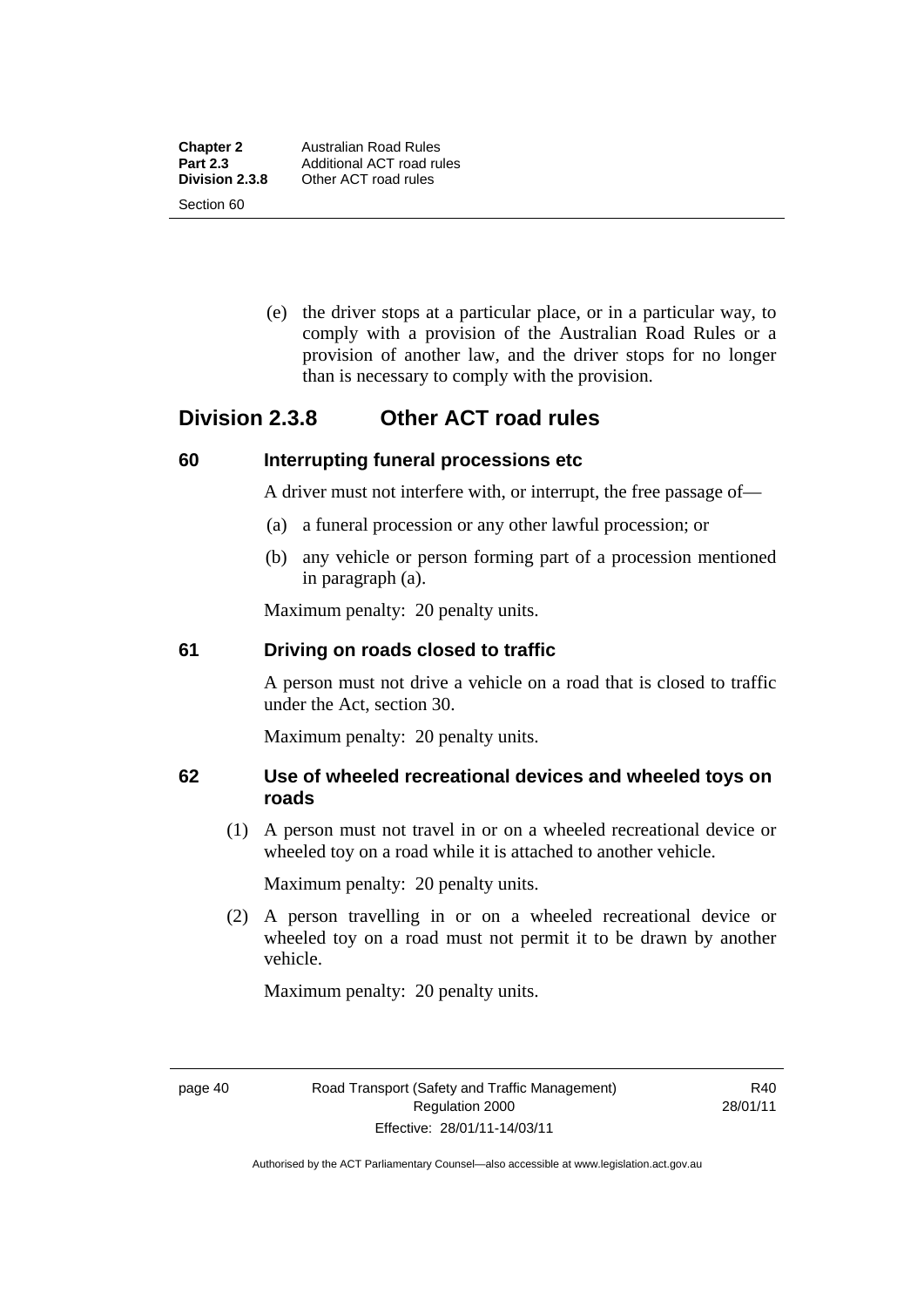(3) A person must not travel in or on a wheeled recreational device or wheeled toy on a road if anyone travelling in or on it is completely or partly assisted in propelling it by means other than human power or gravity.

Maximum penalty: 20 penalty units.

R40 28/01/11 Road Transport (Safety and Traffic Management) Regulation 2000 Effective: 28/01/11-14/03/11

page 41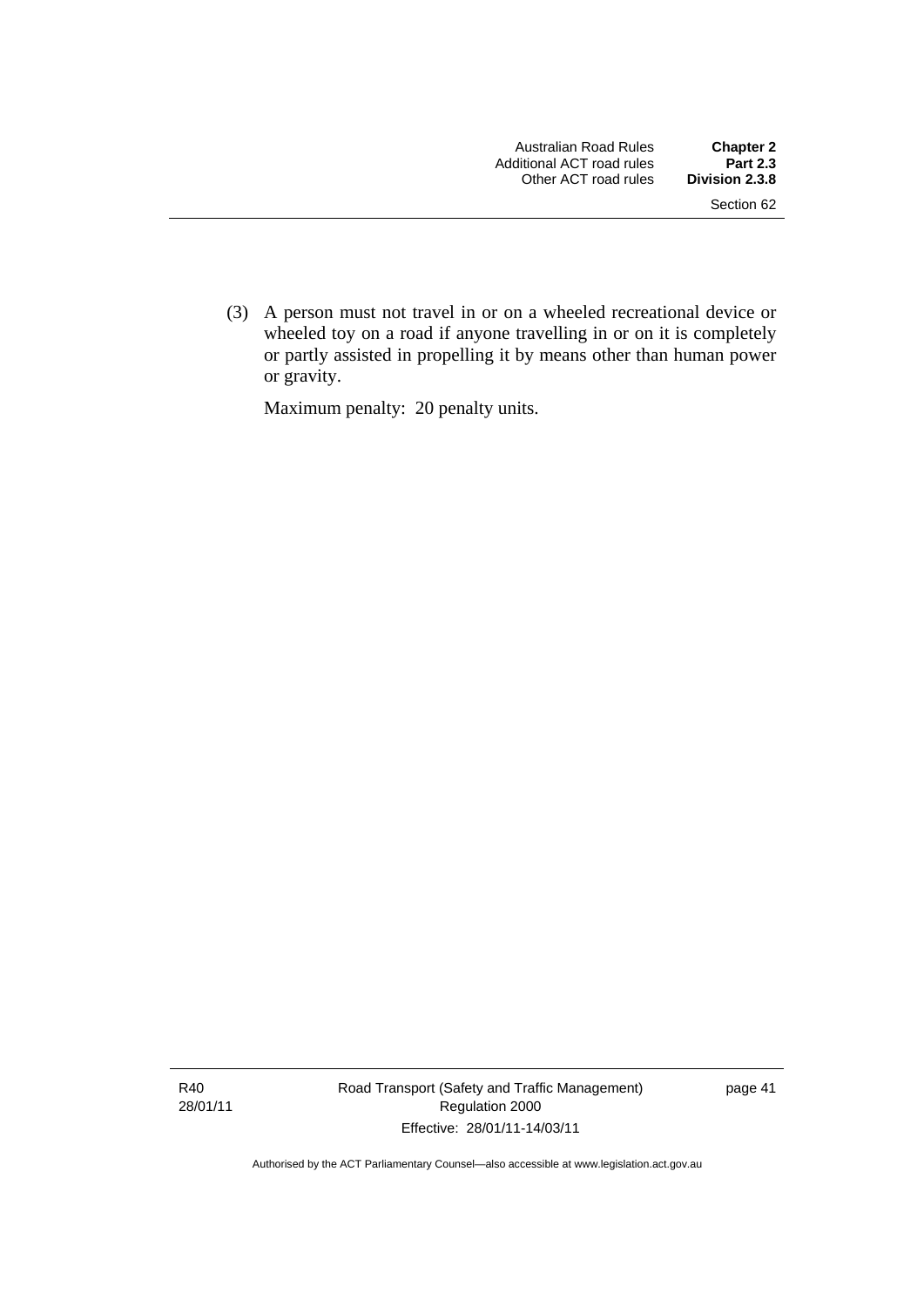**Chapter 2 Australian Road Rules**<br>**Part 2.4 Other provisions Other provisions** 

Section 63

# **Part 2.4 Other provisions**

#### **63 Devices that are prescribed traffic control devices—Act, dict, def** *prescribed traffic control device*

The following things are prescribed traffic control devices:

- (a) any traffic control device that has effect for the Australian Road Rules under the Australian Road Rules, rule 315;
- (b) any traffic-related item that has effect for the Australian Road Rules under the Australian Road Rules, rule 319;
- (c) any pay parking device, pay parking sign and parking meter hood;
- (d) any device, plate, screen, words or anything else on or with anything mentioned in paragraph (a), (b) or (c).

#### **64 Preventing prescribed traffic control devices being clearly visible**

 (1) A person must not (except with the approval of the road transport authority) place anything in a position that prevents, or is likely to prevent, a prescribed traffic control device from being clearly visible to the road users to whom it is intended to apply.

Maximum penalty: 20 penalty units.

*Note* The Act, s 19 (1) also makes it an offence for a person to install or display (or interfere, change or remove) a prescribed traffic control device without appropriate authority.

R40 28/01/11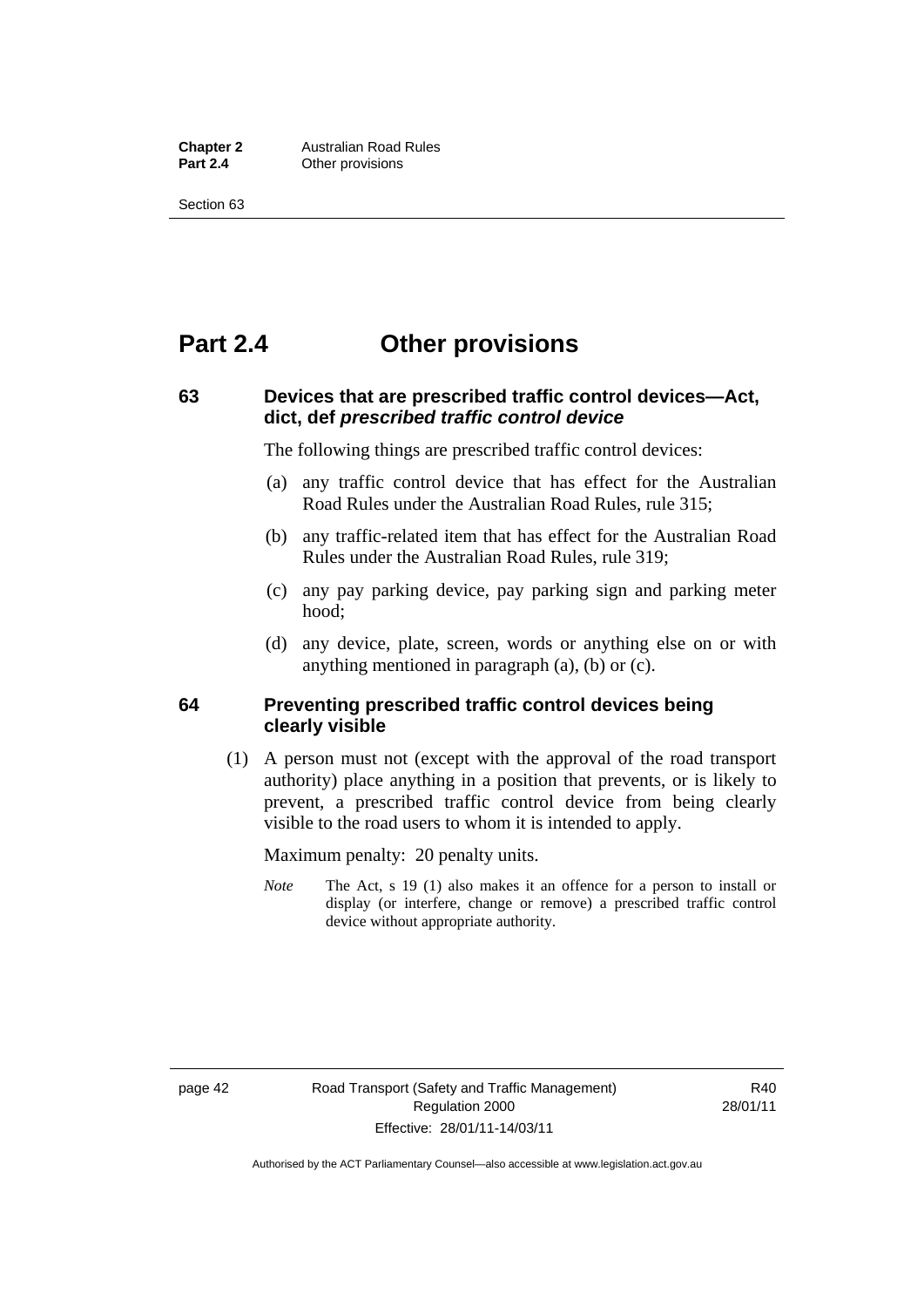- (2) The road transport authority, a police officer or an authorised person—
	- (a) may, orally or in writing, direct a person who has contravened subsection (1) by placing something to remove the thing within a stated reasonable time; or
	- (b) may remove the thing.
- (3) If a person is given a direction under subsection (2) (a), the person must comply with the direction.

Maximum penalty: 20 penalty units.

#### **65 Use of** *do not overtake turning vehicle sign*

A person must not drive a motor vehicle or combination displaying a *do not overtake turning vehicle sign* unless the motor vehicle or combination, together with any load or projection, is at least 7.5m long.

Maximum penalty: 20 penalty units.

#### U 66 Approvals etc by road transport authority

- (1) For the Australian Road Rules and this regulation, the road transport authority may, in writing—
	- (a) approve a protective helmet for bicycle riders as an approved bicycle helmet; or
	- (b) approve a child restraint as an approved child restraint; or
	- (c) approve a protective helmet for motorbike riders as an approved motorbike helmet; or
	- (d) approve a canopy, cage or other device fitted to a vehicle; or
	- (e) declare a person to be an emergency worker.

page 43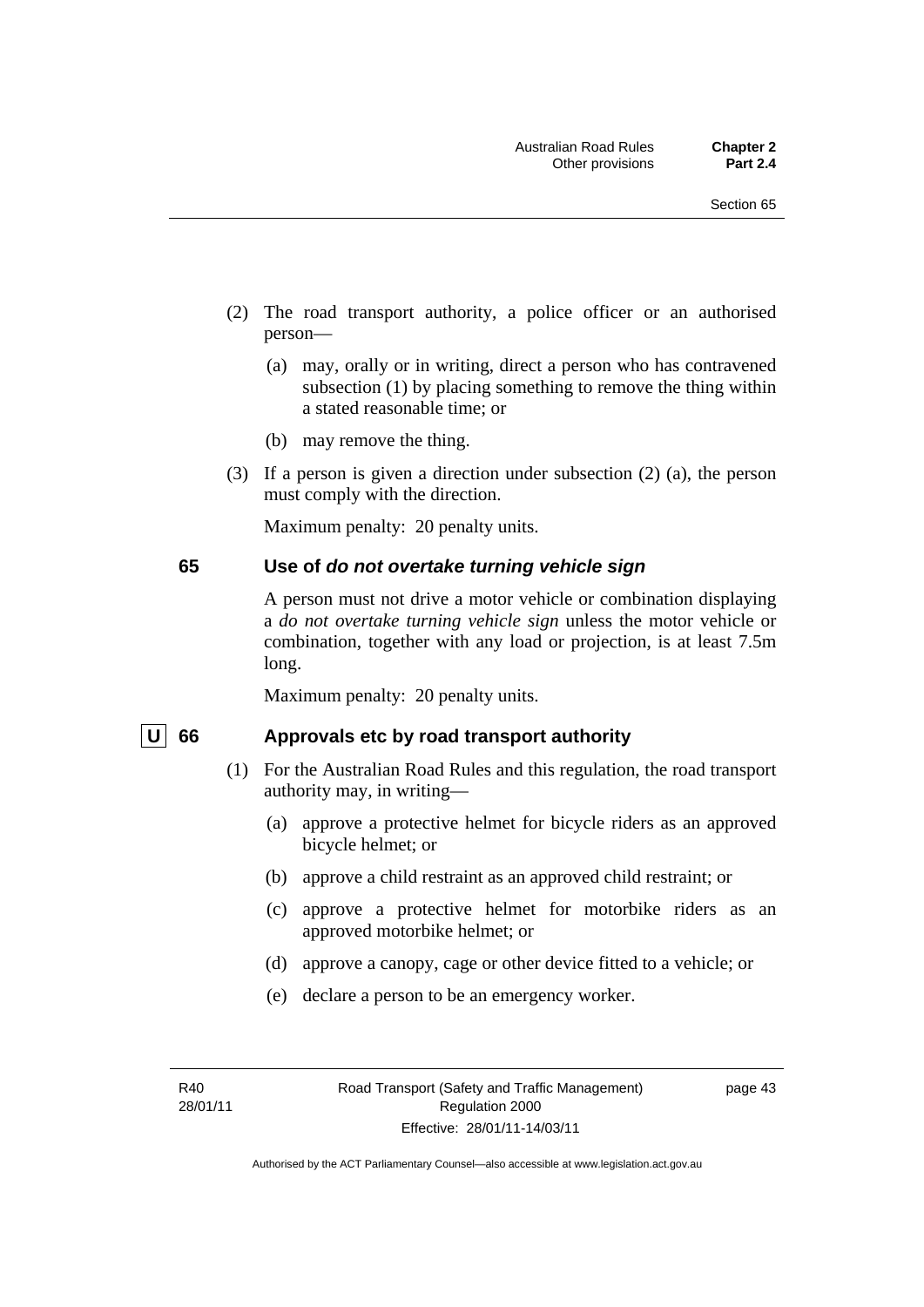Section 67

- (2) An approval or declaration is a disallowable instrument.
	- *Note* A disallowable instrument must be notified, and presented to the Legislative Assembly, under the Legislation Act.

#### **67 Exemption from requirement about riding on motorbikes**

The road transport authority may, for the purpose of allowing a sporting or similar event to be filmed, exempt a person from the Australian Road Rules, rule 271 (2) to the extent that it requires the person to face forward while being carried as a passenger on a motorbike.

#### **68 Defence of complying with direction of police officer or authorised person**

- (1) It is a defence to a prosecution of a person for an offence against a provision of this chapter if, at the time of the offence, the person was obeying a direction given to the person under the Australian Road Rules, rule 304 (1).
- (2) To remove any doubt, it is declared that a person must obey a direction given to the person under the Australian Road Rules, rule 304 (1), whether or not the person may contravene a provision of this chapter by obeying the direction.

#### **69 Exemption for driver of police vehicles**

- (1) A provision of this chapter does not apply to the driver of a police vehicle if—
	- (a) in the circumstances—
		- (i) the driver is taking reasonable care; and
		- (ii) it is reasonable that the provision should not apply; and
	- (b) if the vehicle is a motor vehicle that is moving—the vehicle is displaying a blue or red flashing light or sounding an alarm.

page 44 Road Transport (Safety and Traffic Management) Regulation 2000 Effective: 28/01/11-14/03/11

R40 28/01/11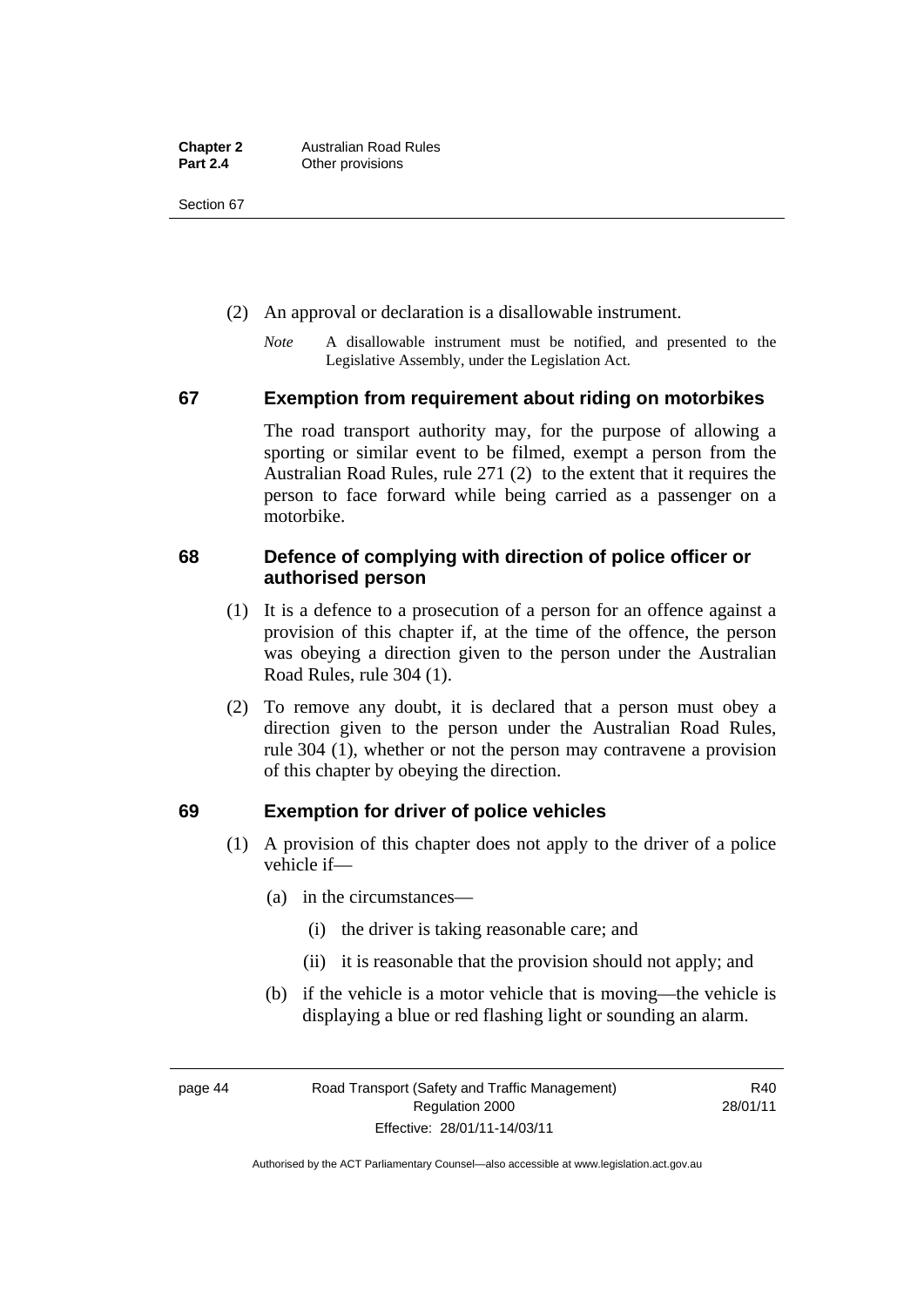- (2) Subsection (1) (b) does not apply to the driver if, in the circumstances, it is reasonable—
	- (a) not to display the light or sound the alarm; or
	- (b) for the vehicle not to be fitted or equipped with a blue or red flashing light or an alarm.

#### **70 Exemption for driver of emergency vehicles**

A provision of this chapter does not apply to the driver of an emergency vehicle if—

- (a) in the circumstances—
	- (i) the driver is taking reasonable care; and
	- (ii) it is reasonable that the provision should not apply; and
- (b) if the vehicle is a motor vehicle that is moving—the vehicle is displaying a blue or red flashing light or sounding an alarm.

#### **71 Stopping and parking exemption for police and emergency vehicles and authorised people**

(1) In this section:

#### *stopping or parking provision of this chapter*—see section 58 (1).

- (2) A stopping or parking provision of this chapter does not apply to the driver of a police vehicle or emergency vehicle if, in the circumstances—
	- (a) the driver is taking reasonable care; and
	- (b) it is reasonable that the provision should not apply.

page 45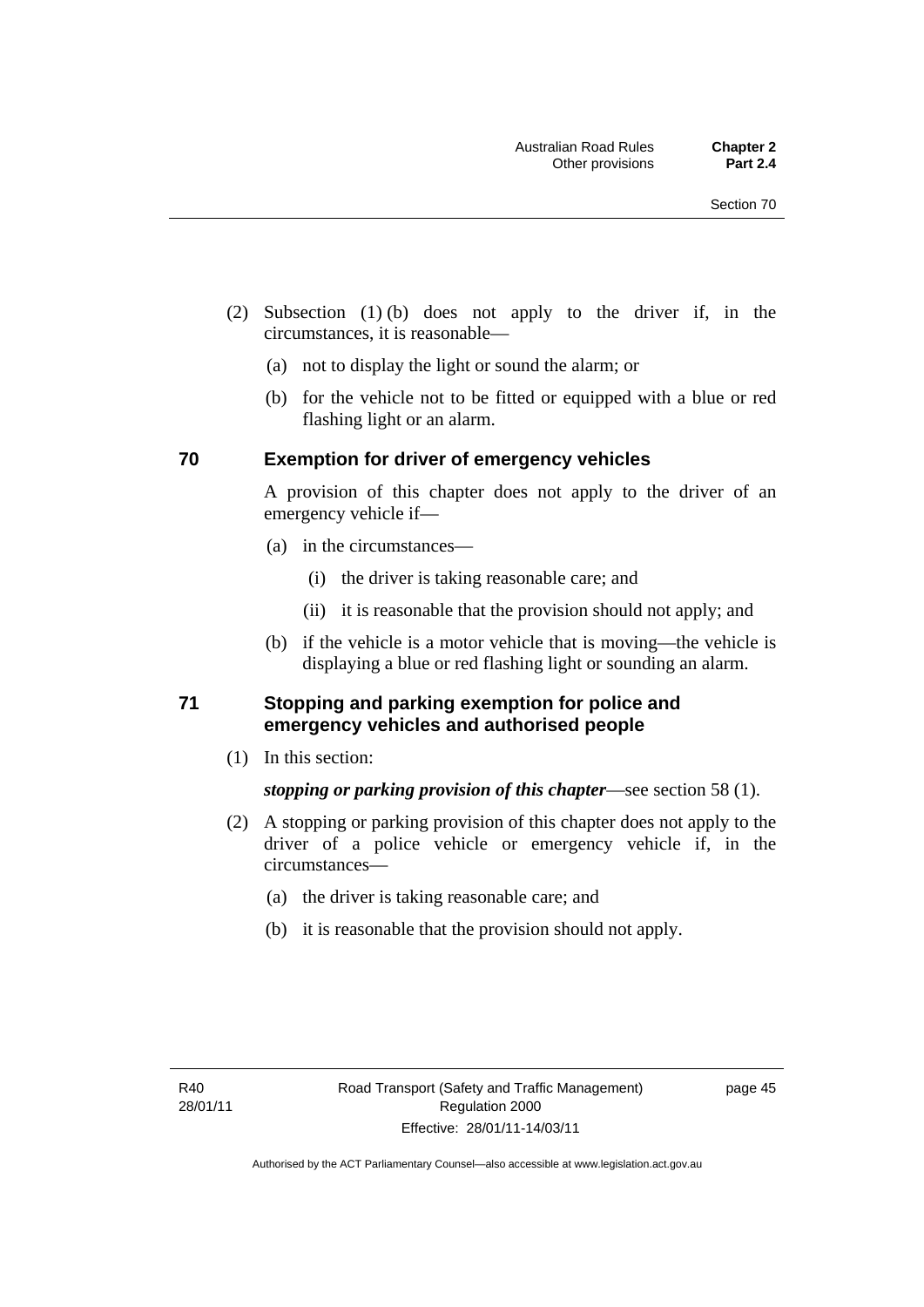| <b>Chapter 2</b> | <b>Australian Road Rules</b> |
|------------------|------------------------------|
| <b>Part 2.4</b>  | Other provisions             |

Section 71

- (3) A stopping or parking provision of this chapter does not apply to an authorised person who is driving a vehicle in the course of the person's duty as an authorised person if, in the circumstances—
	- (a) the person is taking reasonable care; and
	- (b) it is reasonable that the provision should not apply.

page 46 Road Transport (Safety and Traffic Management) Regulation 2000 Effective: 28/01/11-14/03/11

R40 28/01/11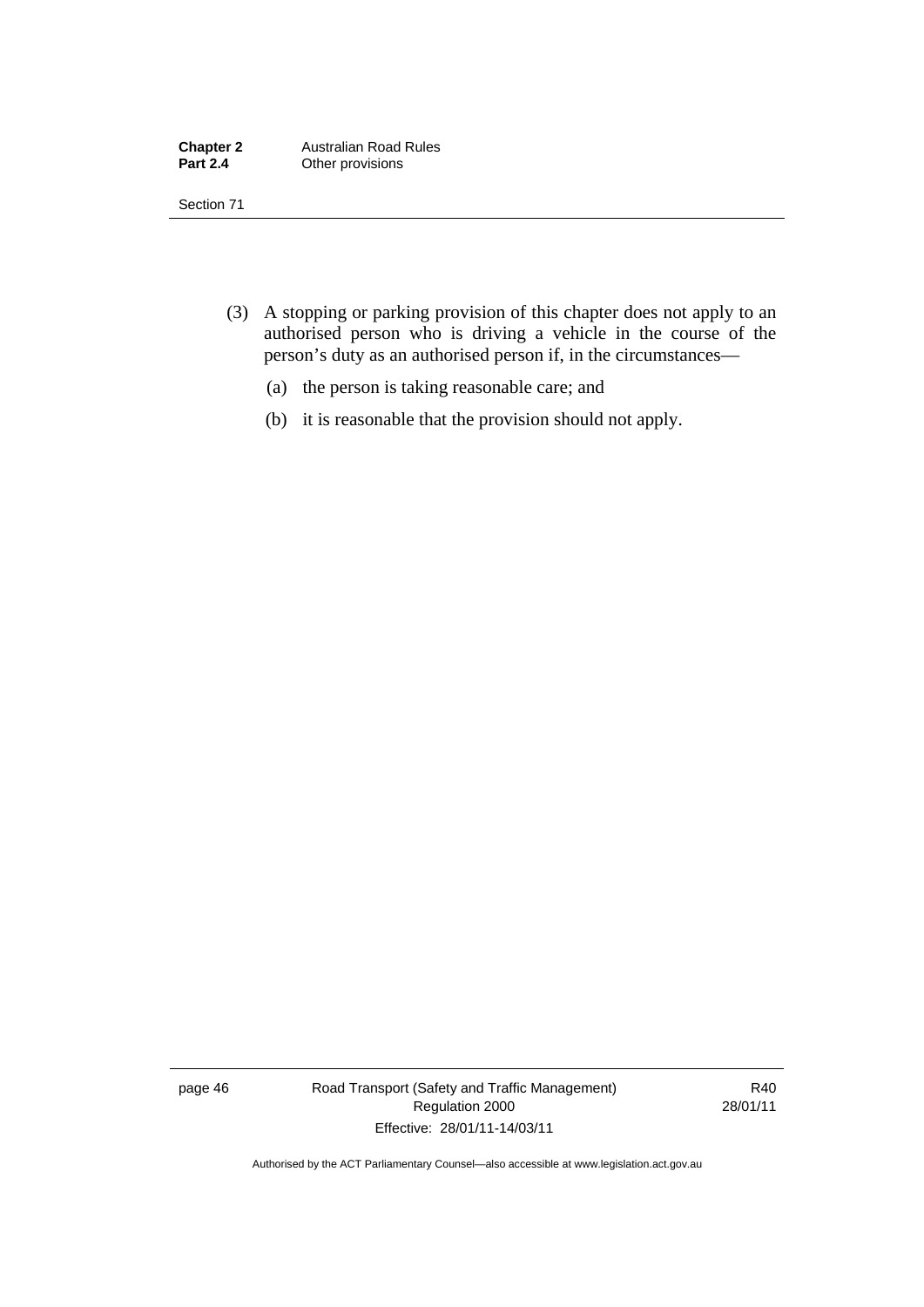# **Chapter 3 Parking**

# **Part 3.1 Parking schemes**

# **Division 3.1.1 Metered parking schemes**

#### **72 Metered parking schemes**

- (1) The road transport authority may establish and operate metered parking schemes for any length of road or area.
- (2) For a metered parking scheme, the road transport authority—
	- (a) may set aside metered parking spaces; and
	- (b) may install parking meters for the payment of fees for metered parking spaces.

#### **73 Metered parking areas**

- (1) The road transport authority may set aside a length of road or area as a metered parking area.
- (2) A metered parking area must be designated by metered parking signs.

#### **74 Parking meters**

- (1) A parking meter must be installed at the space to which it applies or, if a parking meter applies to 2 or more spaces, close to the spaces.
- (2) The parking meter applying to a metered parking space must show or be capable of showing the fees fixed for the space under this division.
- (3) A parking meter must clearly show, or be capable of clearly showing, whether the relevant parking fee for the parking of a

page 47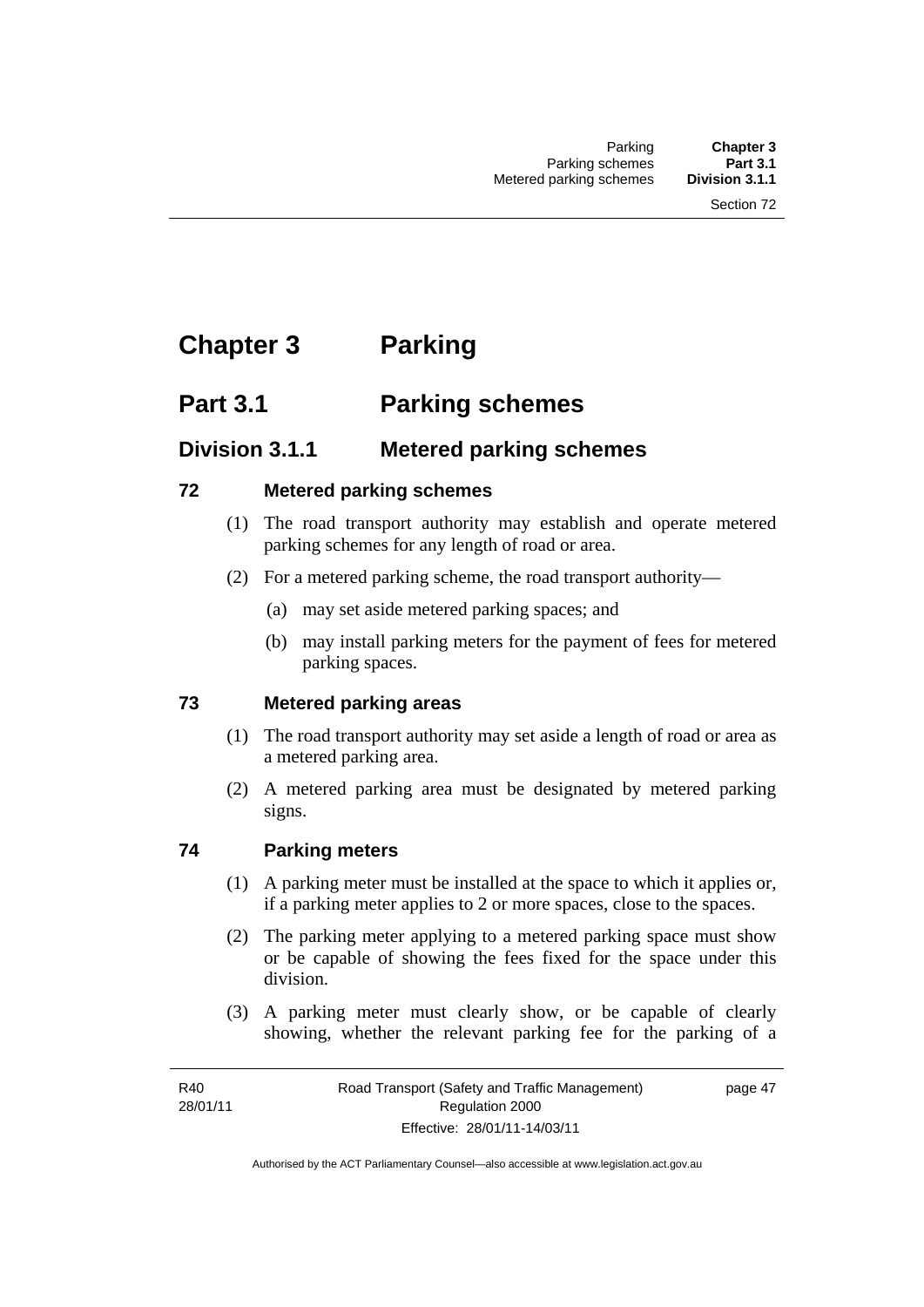vehicle in the metered parking space or spaces to which it applies has been paid.

 (4) A multi-space parking meter must also identify each metered parking space by its number.

#### **75 Metered parking spaces**

- (1) A metered parking space must be designated by a road marking.
- (2) For a metered parking space to which a multi-space parking meter applies, the number for the space and an arrow indicating the direction of the meter must be marked in or adjacent to the space.

## **Division 3.1.2 Ticket parking schemes**

*Note* The Australian Road Rules, r 207 (2) provides that a driver who parks in a ticket parking area must pay the fee and obey the instructions on the ticket. See also s 16.

#### **75A Parking authorities**

- (1) A person may apply to the road transport authority to be a parking authority for a stated area.
- (2) The road transport authority may, in writing, declare the person to be a parking authority for a stated area (the *area of operations*).
	- *Note* The power to make the declaration includes the power to amend or repeal it (see Legislation Act, s 46).
- (3) The declaration is a disallowable instrument.
	- *Note* A disallowable instrument must be notified, and presented to the Legislative Assembly, under the Legislation Act.

#### **75B Parking authority guidelines**

 (1) The road transport authority must establish written guidelines for section 76A (the *parking authority guidelines*).

page 48 Road Transport (Safety and Traffic Management) Regulation 2000 Effective: 28/01/11-14/03/11

R40 28/01/11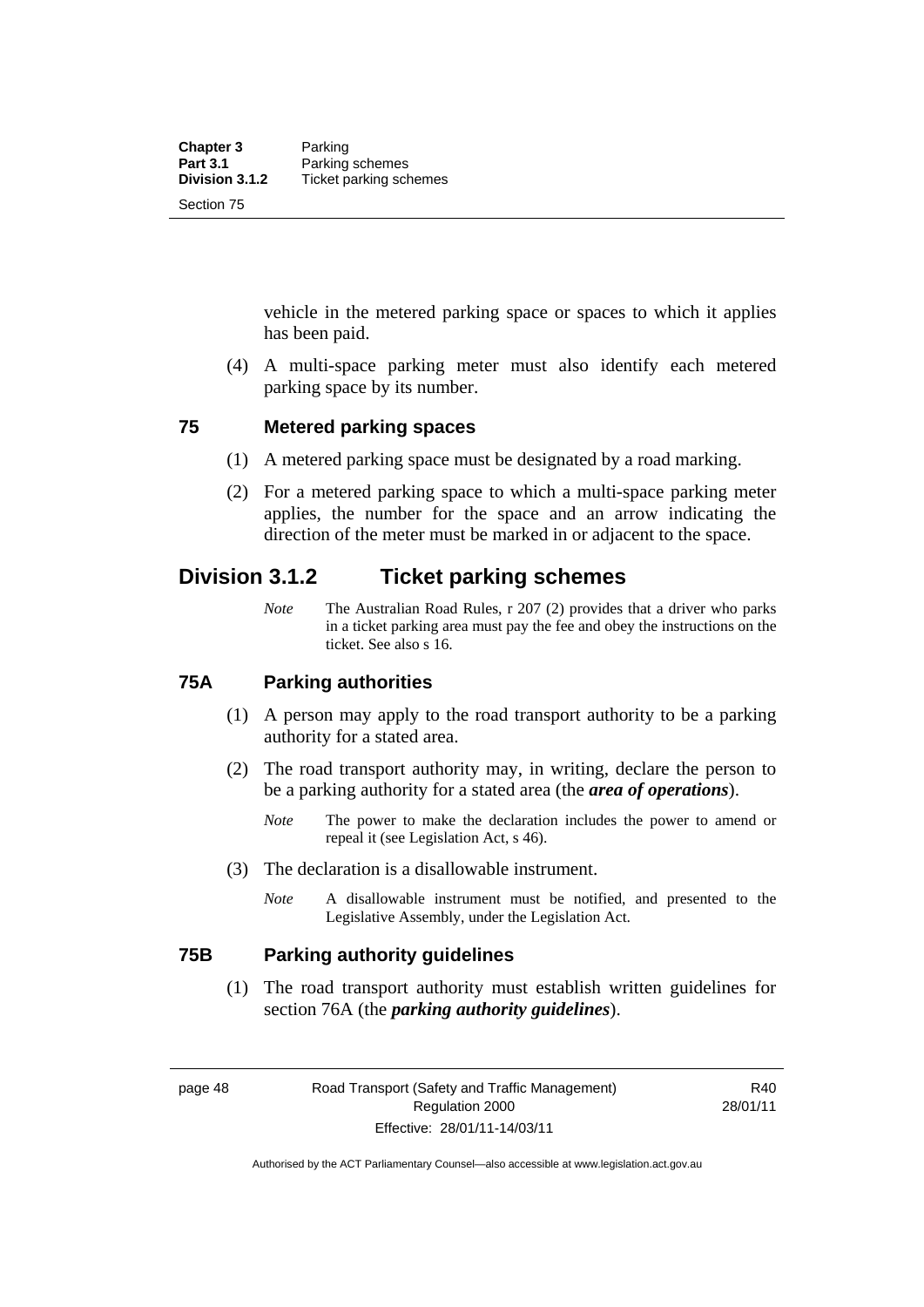- (2) The parking authority guidelines are a disallowable instrument.
	- *Note* A disallowable instrument must be notified, and presented to the Legislative Assembly, under the Legislation Act.
- (3) A parking authority is not entitled to provide, or charge for, parking in a ticket parking area if the parking authority does not comply with the parking authority guidelines.
- (4) A parking authority is taken to comply with the parking authority guidelines until the contrary is proved.

#### **76 Ticket parking schemes—road transport authority**

- (1) The road transport authority may establish and operate a ticket parking scheme for any length of road or area.
- (2) For a ticket parking scheme, the road transport authority—
	- (a) may set aside a length of road or area as a ticket parking area; and
	- (b) may adopt the ways of, and schemes for, payment of the fees the authority considers appropriate; and
	- (c) may install pay parking devices.

#### **76A Ticket parking schemes—parking authorities**

- (1) A parking authority may, in accordance with the parking authority guidelines, establish and operate a ticket parking scheme for any length of road or area within its area of operations.
- (2) For a ticket parking scheme, the parking authority may, in accordance with the parking authority guidelines—
	- (a) set aside a length of road or area within its area of operations as a ticket parking area; and
	- (b) fix fees for the parking of vehicles in the area; and

page 49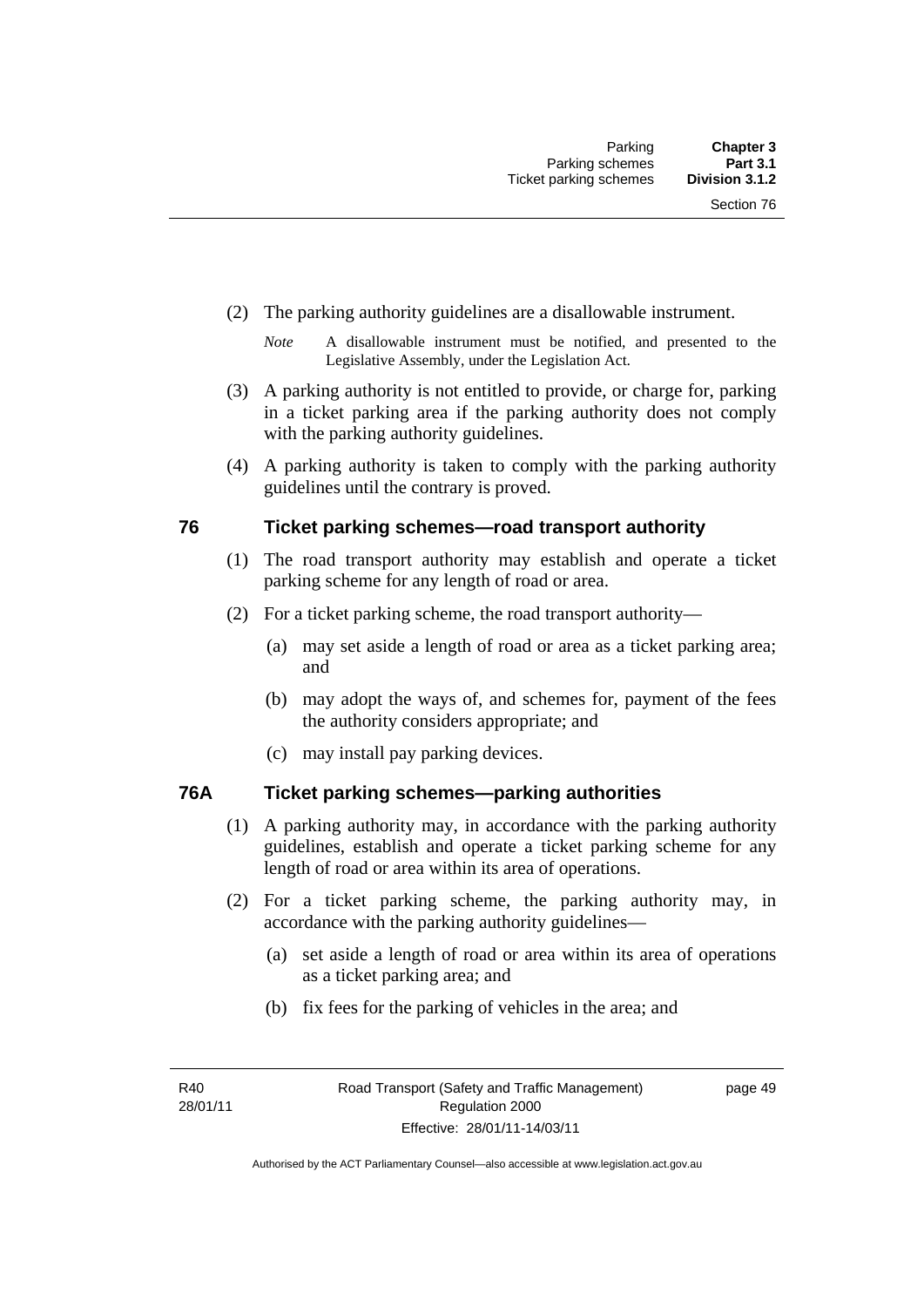- (c) adopt the ways of, and schemes for, payment of the fees the authority considers appropriate; and
- (d) install pay parking devices.
- *Note* Section 75A provides for the road transport authority to declare parking authorities and s 75B provides for parking authority guidelines.

#### **77 Ticket parking areas**

- (1) A ticket parking area must be designated by ticket parking signs.
- (2) A ticket parking area is taken to include only such lengths of road and areas to which ticket parking signs apply as are lawfully available, apart from this division, for the parking of vehicles.

#### **78 Ticket parking spaces**

A ticket parking area may be divided into ticket parking spaces, of a size suitable for parking a single vehicle, by a road marking.

#### **79 Ticket machines**

The ticket machine for a ticket parking area must show or be capable of showing the fees fixed for the area under this division.

#### **80 Parking tickets**

- (1) The following information must be printed on a parking ticket:
	- (a) the expiry date (expressed as the day of the month, the month and the year);
	- (b) for a parking ticket other than an RTA periodic ticket—the expiry time (expressed in hours and minutes);
	- (c) the name of the authority issuing the ticket;
	- (d) an indication of the ticket parking area where or for which the ticket is issued;

R40 28/01/11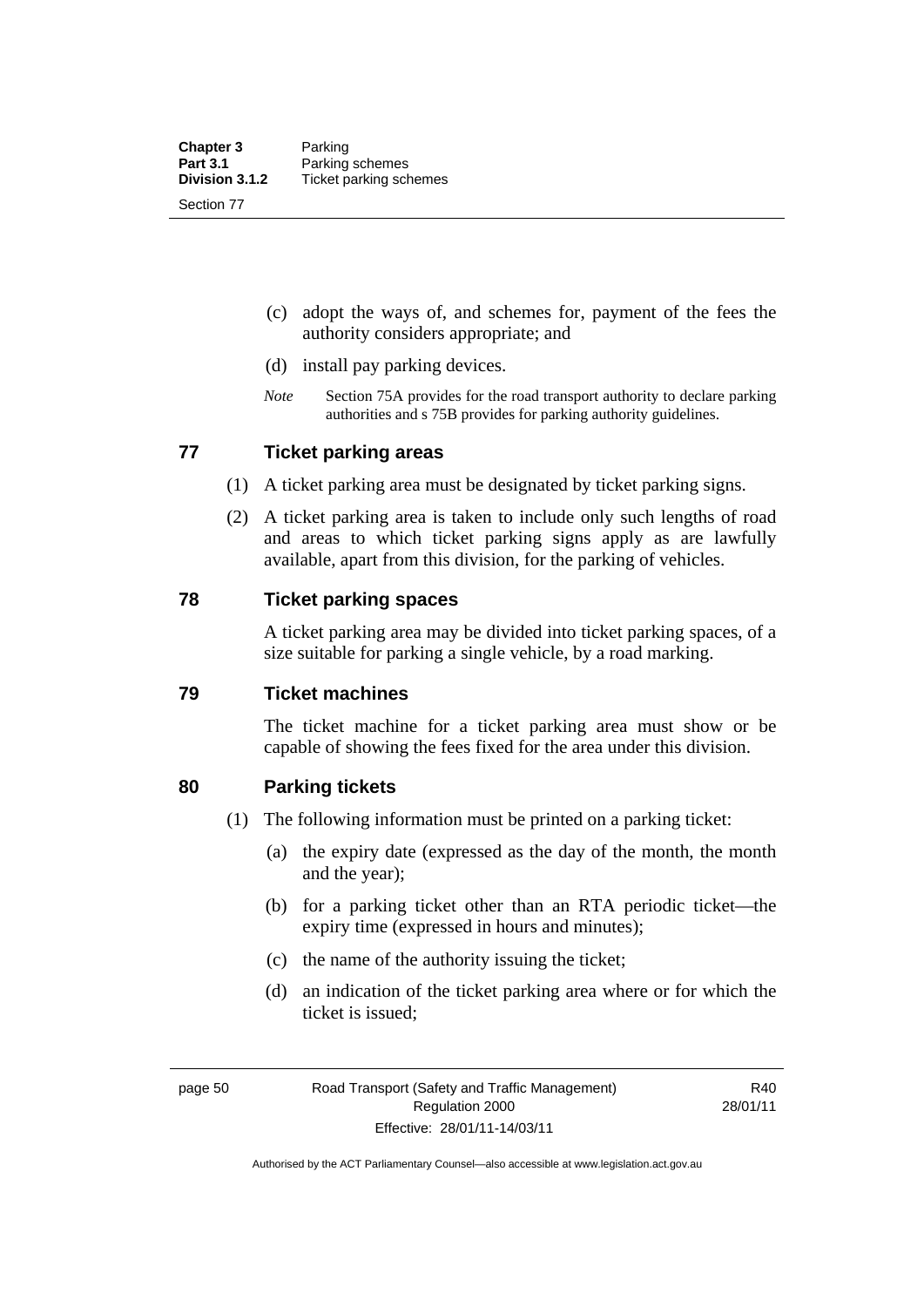- (e) the fee paid for the issue of the ticket or, for an RTA periodic ticket (except a ticket issued at a concessional price), the daily value of the ticket;
- (f) a serial number;
- (g) instructions for use of the ticket.

#### **Examples for par (d)**

- 1 a code for the ticket parking area where the ticket is issued
- 2 the number of the parking ticket machine which issued the ticket
- 3 for an RTA periodic ticket—the daily value of the ticket or the area where the ticket may be used
- *Note* An example is part of the regulation, is not exhaustive and may extend, but does not limit, the meaning of the provision in which it appears (see Legislation Act, s 126 and s 132).
- (2) A parking ticket must be legible and of a size and design that enables it to be easily displayed in or on a vehicle.
- (3) In this section:

*RTA periodic ticket*, for a ticket parking area, means a ticket issued by the road transport authority that is valid for parking in the area for a stated period of not less than 1 week.

#### **81 Duration of parking tickets**

A parking ticket takes effect when it is issued and expires at the expiry time stated on the ticket.

## **Division 3.1.3 Heavy vehicle parking**

#### **82 Definitions—div 3.1.3**

In this division:

*heavy vehicle* means a vehicle, whether loaded or unloaded, that is longer than 7.5m, has a GVM over 4.5t, and is used for commercial purposes.

page 51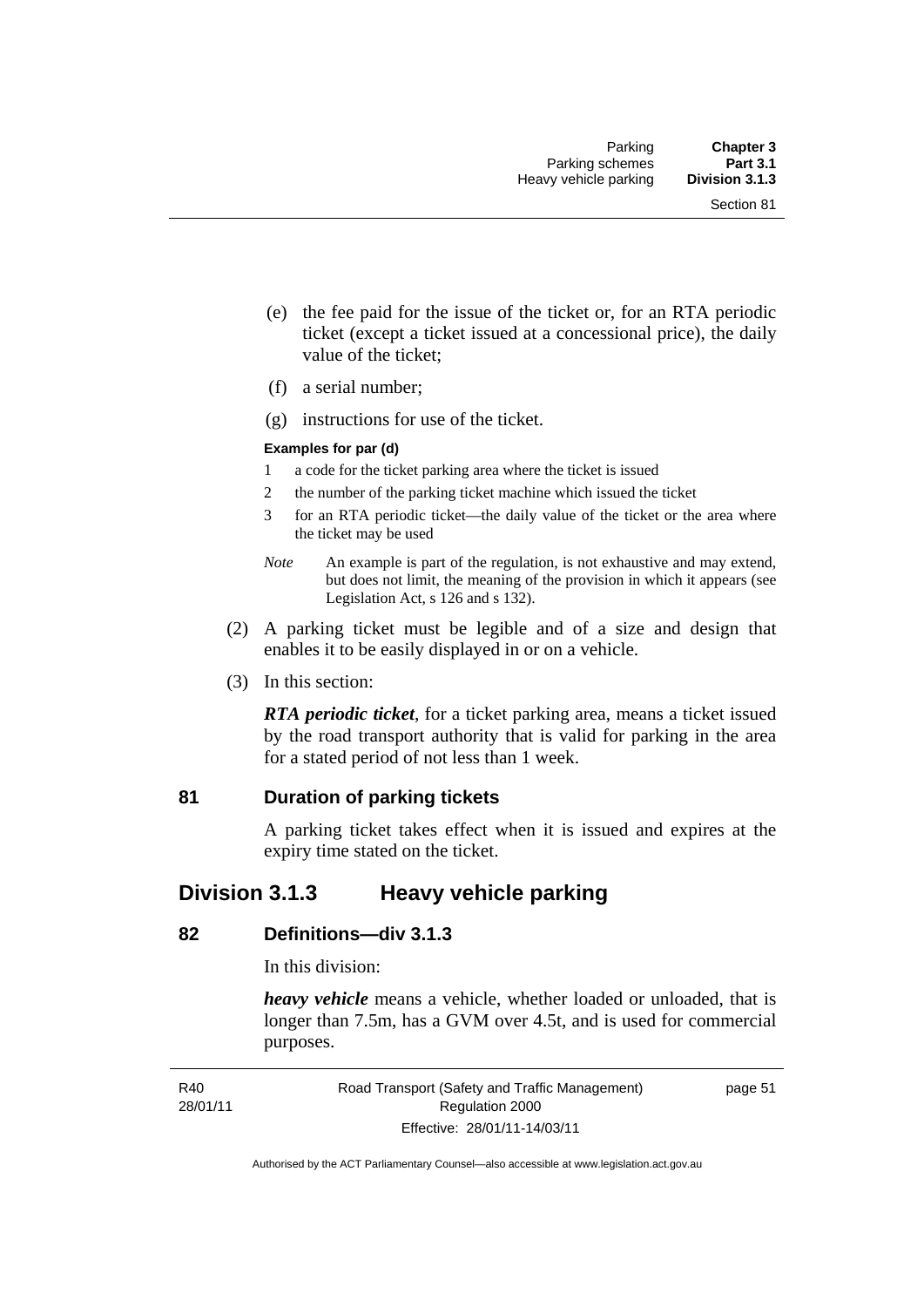**Chapter 3** Parking<br>**Part 3.1** Parking **Part 3.1** Parking schemes<br>**Division 3.1.3** Heavy vehicle pa **Division 3.1.3** Heavy vehicle parking

Section 83

#### *land adjoining residential land*—see section 83.

*residential land* means land leased for residential purposes.

*stock truck* means a vehicle that has a GVM over 4.5t and is built or used to transport livestock.

#### **83 References in div 3.1.3 to land adjoining residential land**

A reference in this division to *land adjoining residential land* includes a reference to land that would, apart from an intervening road, adjoin that land.

#### **84 Vehicle parked partly on residential land**

For this division, a vehicle that is parked partly on residential land, and partly on adjoining land that is not residential land, is taken not to be parked on residential land.

#### **85 Parking of certain vehicles on residential land prohibited**

- (1) This section applies to a vehicle, whether loaded or unloaded, that is—
	- (a) a stock truck; or
	- (b) a semitrailer with the load space permanently enclosed by rigid construction or with sides enclosed by nonrigid material and a rigid roof; or
	- (c) higher than 3.6m and used for commercial purposes.
- (2) A person must not park a vehicle to which this section applies on residential land.

Maximum penalty: 20 penalty units.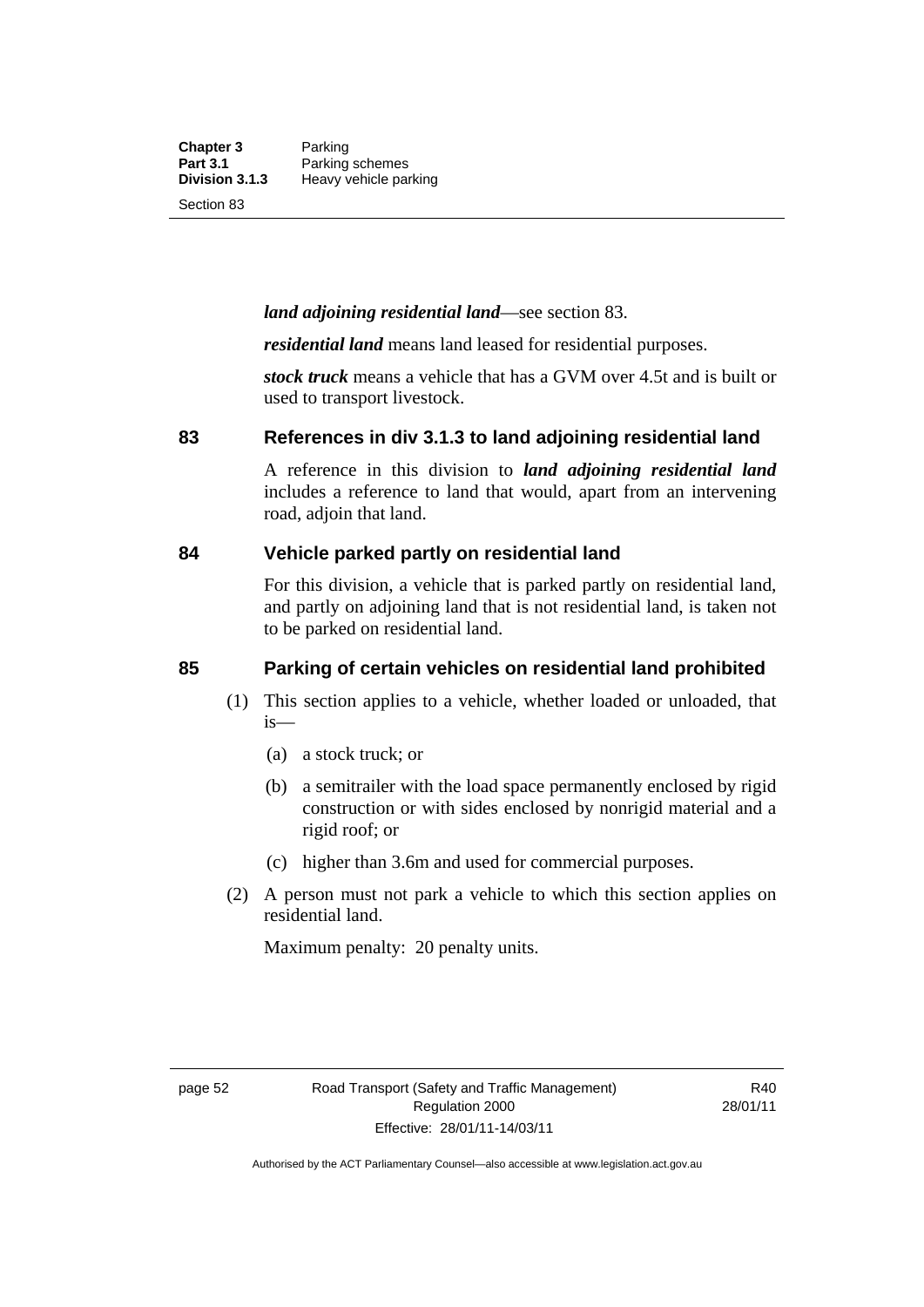## **85A No more than 1 heavy vehicle on residential land**

- (1) A person commits an offence if—
	- (a) the person parks 2 or more heavy vehicles on residential land; or
	- (b) the person parks a heavy vehicle on residential land and there is already another heavy vehicle parked on the land.

Maximum penalty: 20 penalty units.

- (2) Subsection (1) does not apply if—
	- (a) only 2 heavy vehicles are parked on the residential land; and
	- (b) 1 vehicle is plant that is parked on the other vehicle; and
	- (c) no part of either vehicle is higher than 3.6m from the ground.
- (3) In this section:

*plant* means a motor vehicle that consists solely of—

- (a) a machine or implement that cannot carry a load, other than tools and accessories usually carried in or on the vehicle; or
- (b) a crane, forklift truck or bobcat; or
- (c) a bobcat and excavation equipment.

### **85B Heavy vehicles to be parked away from residential land boundaries**

- (1) A person commits an offence if—
	- (a) the person parks a heavy vehicle on residential land; and
	- (b) any part of the vehicle when parked is—
		- (i) in front of the setback line of the front boundary of the land; or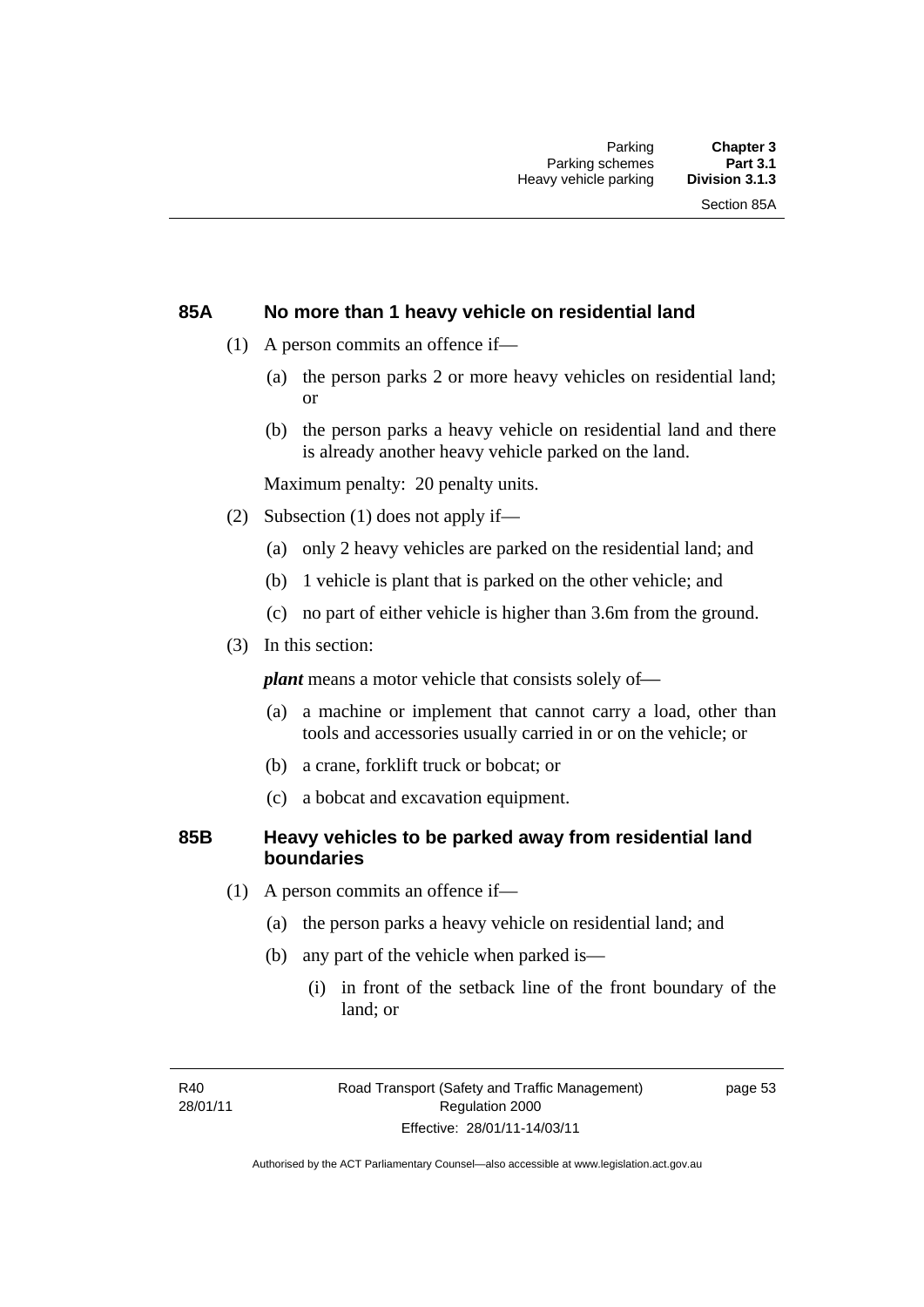(ii) less than 1.5m from any other boundary.

Maximum penalty: 20 penalty units.

(2) In this section:

*setback*, in relation to land—see the territory plan, part 13 (Definitions).

# **86 Parking of certain vehicles on land adjoining residential land prohibited**

- (1) This section applies to—
	- (a) a vehicle or combination, whether loaded or unloaded, that is longer than 7.5m; and
	- (b) a vehicle, whether loaded or unloaded, with a GVM over 4.5t.
- (2) A person must not park a vehicle or combination to which this section applies on land adjoining residential land for more than 1 hour.

Maximum penalty: 20 penalty units.

 (3) Subsection (2) does not apply to the vehicle or combination if the land where it is parked is residential land or land leased for commercial purposes.

# **87 Parking of certain commercial vehicles on land with multi-unit housing**

- (1) This section applies to a vehicle, whether loaded or unloaded, that is used for commercial purposes and is longer than 6m, higher than 2.6m or has a GVM over 3.75t.
- (2) A person must not park a vehicle to which this section applies on residential land with multi-unit housing.

Maximum penalty: 20 penalty units.

Authorised by the ACT Parliamentary Counsel—also accessible at www.legislation.act.gov.au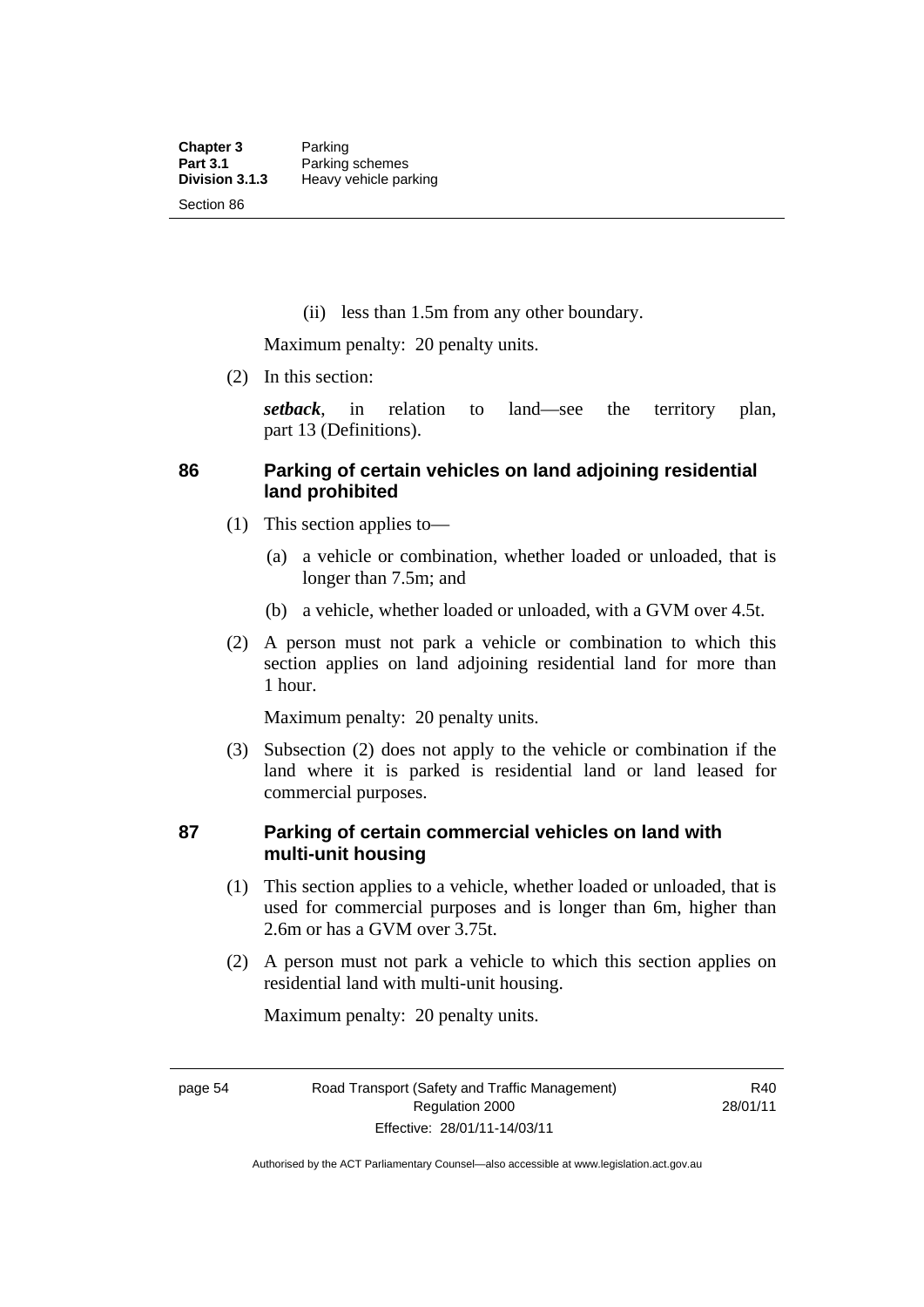- (3) For this section, residential land has multi-unit housing if the land has more than 1 dwelling on it.
- (4) In this section:

*dwelling—*see the territory plan.

*Note* The territory plan defines *dwelling* as meaning 'a building or part of a building used as a self contained residence which must include food preparation facilities, a bath or shower, and a closet pan and wash basin'.

#### **87A No offence if reasonable necessity etc**

A person does not commit an offence against section 85, section 85A, section 85B, section 86 or section 87 if—

- (a) either of the following applies:
	- (i) it was reasonably necessary to park the vehicle on the land to avoid contravening the Act or another territory law;
	- (ii) the vehicle was parked on the land to deliver or collect goods or passengers, or to provide services; and
- (b) the vehicle was on the land no longer than was reasonable.

## **87B Heavy vehicle refrigeration units not to be operated on residential land**

A person commits an offence if—

- (a) the person parks a heavy vehicle that has a refrigeration unit on residential land; and
- (b) the refrigeration unit is running at any time while the vehicle is parked on the land.

Maximum penalty: 20 penalty units.

R40 28/01/11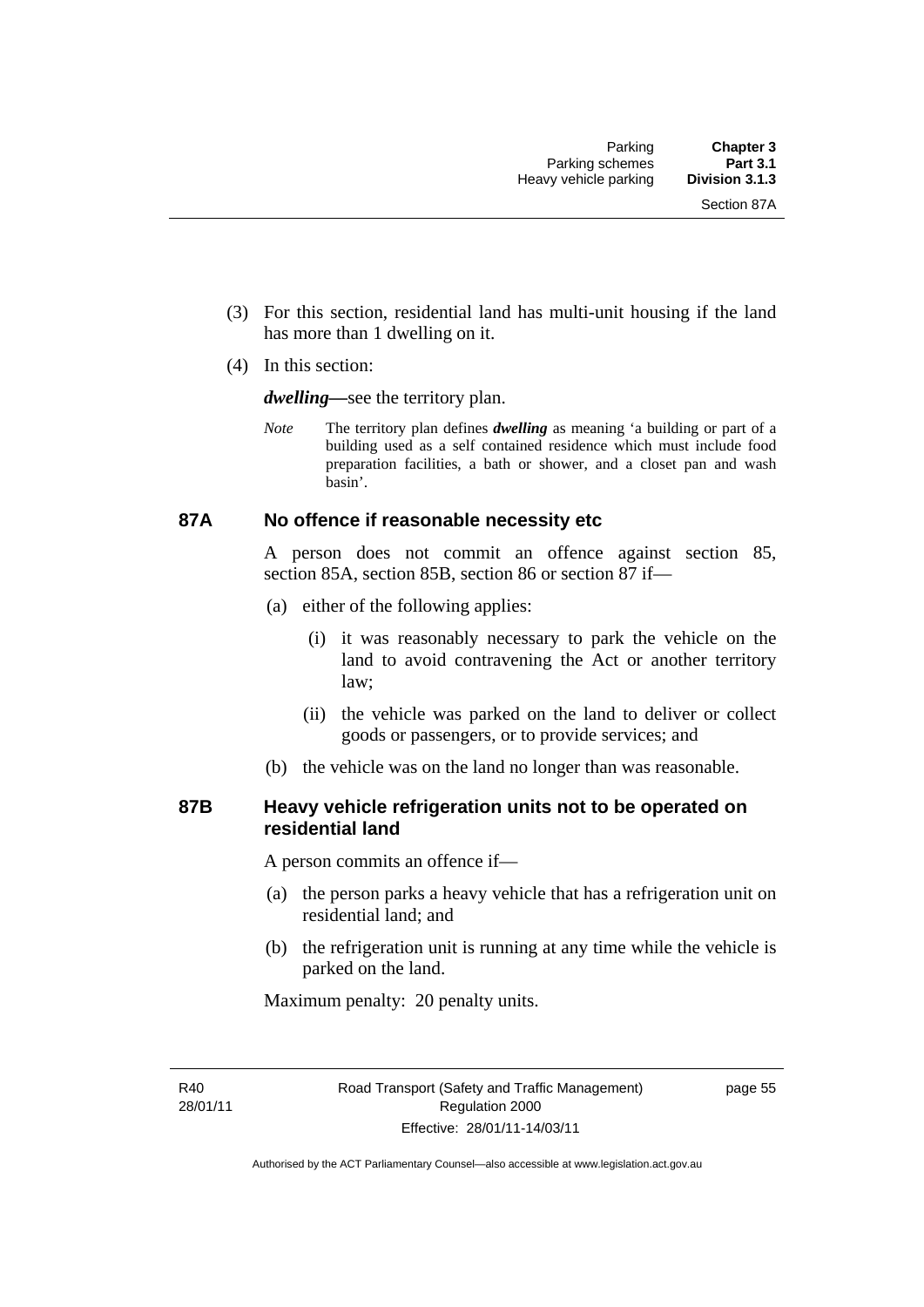### **87C Prohibition on night operation of heavy vehicle**

 (1) A person, other than an existing operator, commits an offence if the person operates a heavy vehicle parked on residential land at any time between 10 pm and 6 am.

Maximum penalty: 20 penalty units.

 (2) An existing operator commits an offence if the operator operates a heavy vehicle parked on residential land at any time between midnight and 5.30 am.

Maximum penalty: 20 penalty units.

(3) In this section:

*existing operator* means the holder of an existing operator's certificate issued under the *Motor Traffic Act 1936*, section 150R that is still in force.

### **88 Daily infringement**

A person who contravenes any of the following sections commits a separate offence for each day during any part of which the contravention continues:

- (a) section 85 (Parking of certain vehicles on residential land prohibited);
- (b) section 85A (No more than 1 heavy vehicle on residential land);
- (c) section 85B (Heavy vehicles to be parked away from residential land boundaries);
- (d) section 86 (Parking of certain vehicles on land adjoining residential land prohibited);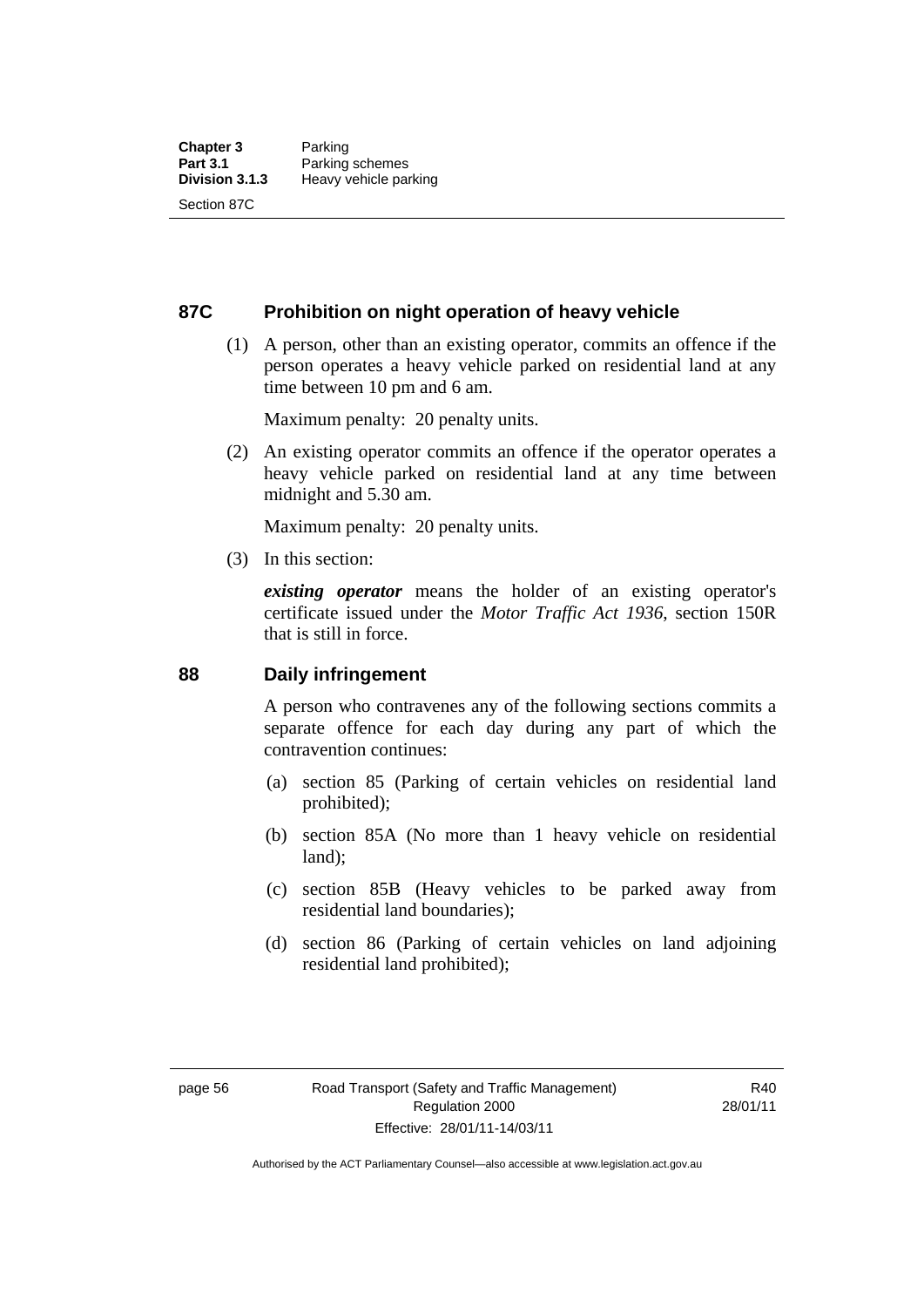- (e) section 87 (Parking of certain commercial vehicles on land with multi-unit housing);
- (f) section 87B (Heavy vehicle refrigeration units not to be operated on residential land).

# **Division 3.1.3A Heavy vehicle parking—enforcement**

### **89 Meaning of** *occupier***—div 3.1.3A**

In this division:

*occupier*, of premises, includes—

- (a) a person believed on reasonable grounds to be an occupier of the premises; and
- (b) a person apparently in charge of the premises.

#### **90 Power to enter premises**

- (1) For division 3.1.3 (Heavy vehicle parking), an authorised person may—
	- (a) enter premises with the occupier's consent; or
	- (b) enter premises if the authorised person believes on reasonable grounds that—
		- (i) a heavy vehicle is parked on the premises in contravention of that division; and
		- (ii) it is necessary to enter the premises to inspect, take measurements, or record identification particulars about the vehicle.
- (2) An authorised person may, without the consent of the occupier of premises, enter land around the premises to ask for consent to enter the premises.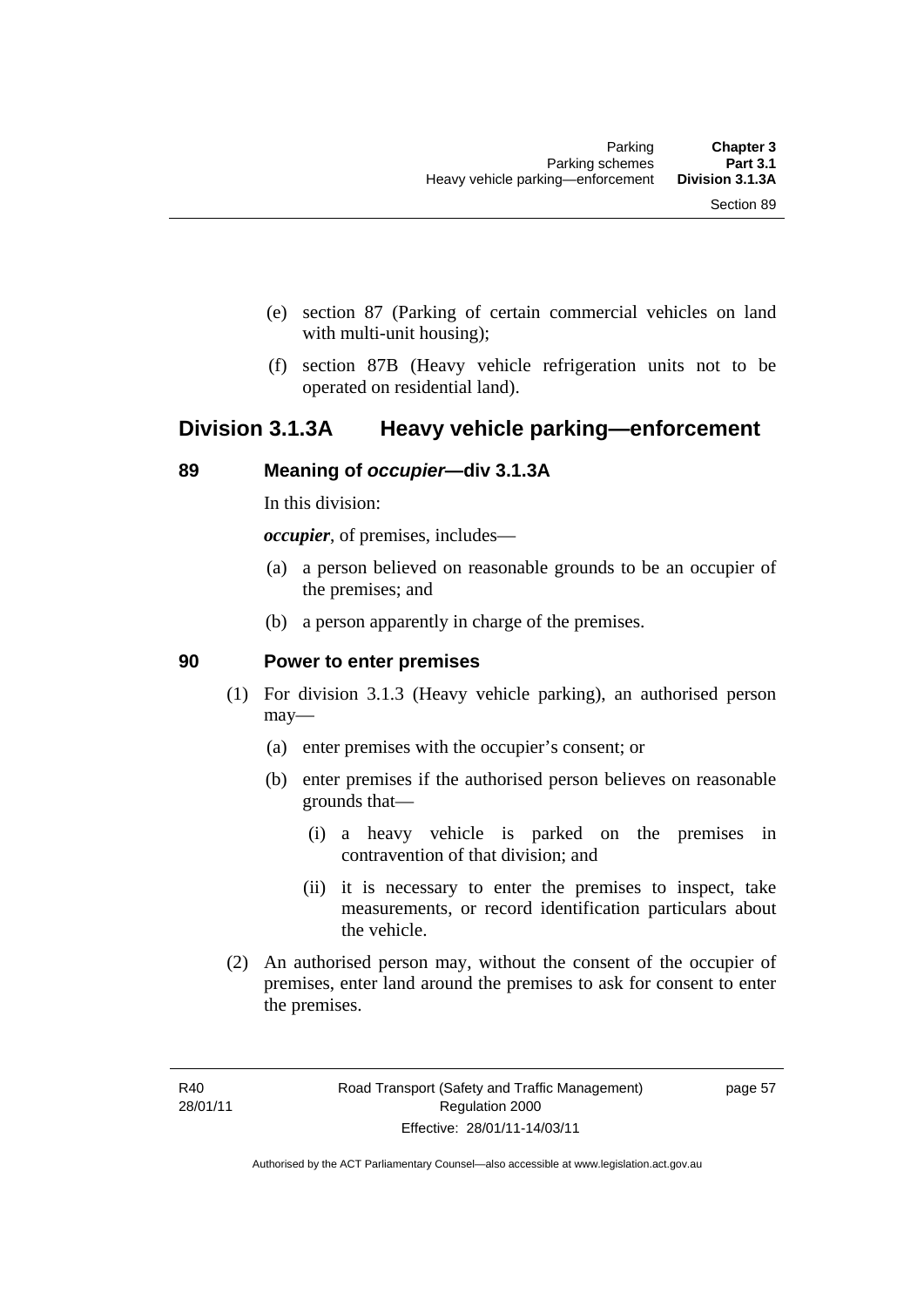- (3) An authorised person may enter premises under this section––
	- (a) for a contravention of section 87B or section 87C––at any time; and
	- (b) in any other case––between 8 am and 8 pm.

#### **91 Production of identity card**

An authorised person must not remain at premises entered under this division if the authorised person does not produce his or her identity card when asked by the occupier.

*Note* Identity cards for authorised people are provided for in the *Road Transport (General) Act 1999*, s 20.

#### **92 Consent to entry**

- (1) When seeking the consent of an occupier of premises to enter premises under section 90 (1) (a), an authorised person must—
	- (a) produce his or her identity card; and
	- (b) tell the occupier—
		- (i) the purpose of the entry; and
		- (ii) that consent may be refused.
- (2) If the occupier consents, the authorised person must ask the occupier to sign a written acknowledgment (an *acknowledgment of consent*)—
	- (a) that the occupier was told—
		- (i) the purpose of the entry; and
		- (ii) that consent may be refused; and
	- (b) that the occupier consented to the entry; and
	- (c) stating the time and date when consent was given.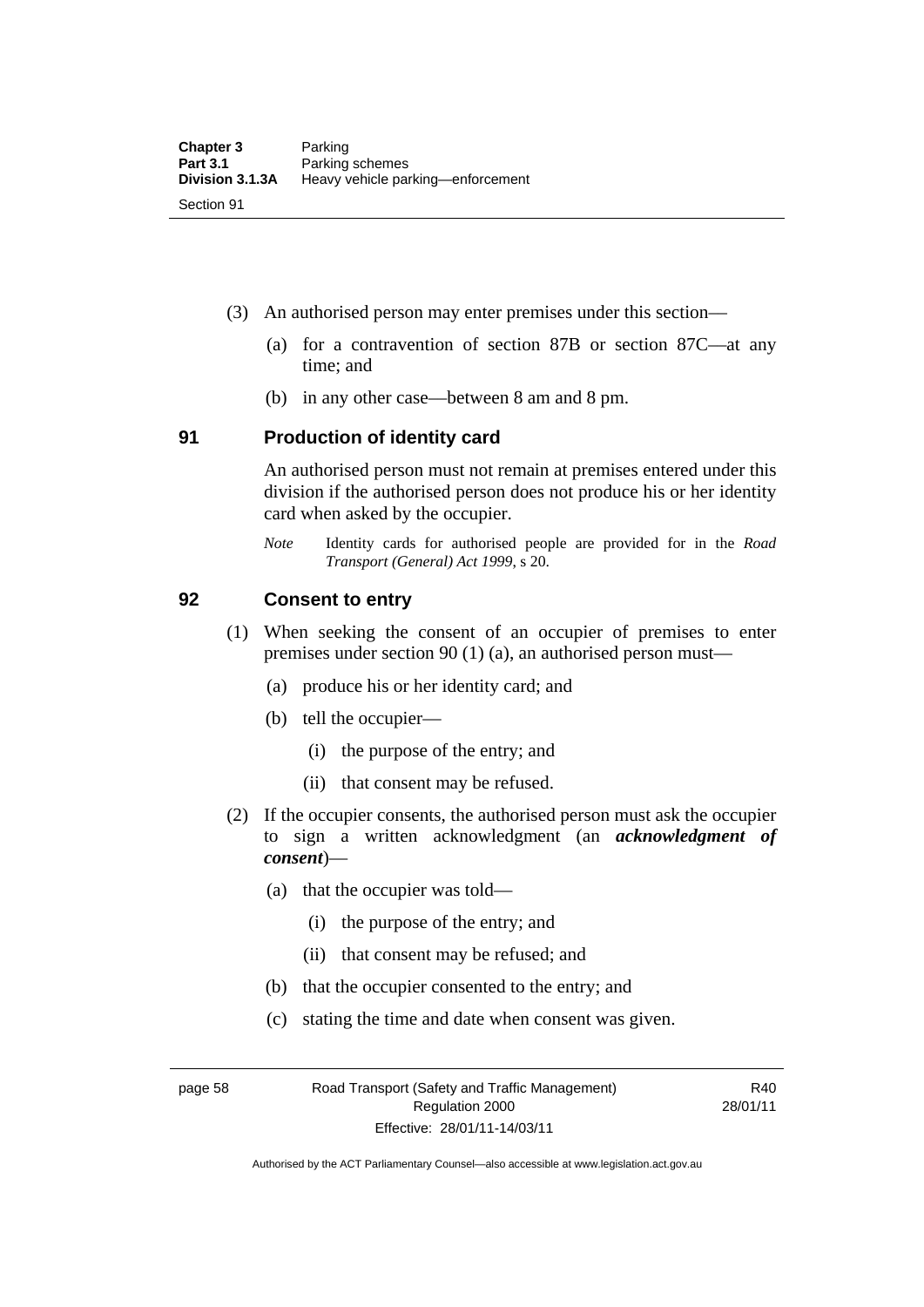- (3) If the occupier signs an acknowledgment of consent, the authorised person must immediately give a copy to the occupier.
- (4) A court must find that the occupier did not consent to entry to the premises by the authorised person under this division if—
	- (a) the question arises in a proceeding in the court whether the occupier consented to the entry; and
	- (b) an acknowledgment of consent is not produced in evidence; and
	- (c) it is not proved that the occupier consented to the entry.

# **93 General powers on entry to premises**

- (1) An authorised person who enters premises under this division may, for division 3.1.3 (Heavy vehicle parking) and this division, do 1 or more of the following in relation to a heavy vehicle on the premises:
	- (a) inspect the vehicle (including for its identification particulars);
	- (b) take measurements;
	- (c) take photographs, films, or audio, video or other recordings;
	- (d) require the occupier, or anyone at the premises to—
		- (i) give the authorised person information; or
		- (ii) produce documents to the authorised person; or
		- (iii) give the authorised person reasonable help to exercise a power under this division.
	- *Note* The Legislation Act, s 170 and s 171 deal with the application of the privilege against self incrimination and client legal privilege.
- (2) A person must take all reasonable steps to comply with a requirement made of the person under subsection (1) (d).

Maximum penalty: 20 penalty units.

R40 28/01/11 page 59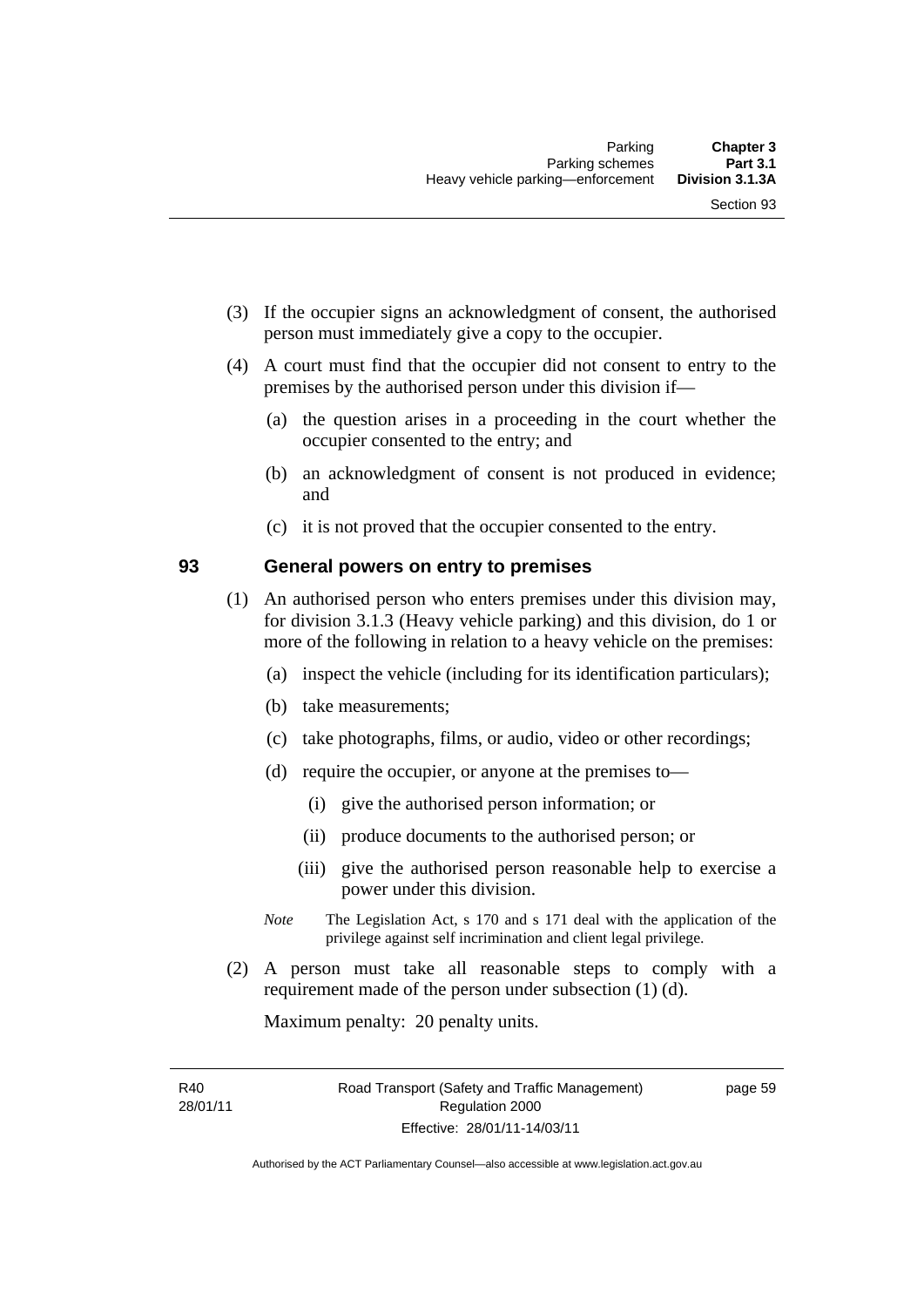#### **94 Damage etc to be minimised**

- (1) In the exercise, or purported exercise, of a function under this division, an authorised person must take all reasonable steps to ensure that the authorised person, and any person assisting the authorised person, causes as little inconvenience, detriment and damage as practicable.
- (2) If an authorised person, or a person assisting an authorised person, damages anything in the exercise or purported exercise of a function under this division, the authorised person must give written notice of the particulars of the damage to the person the authorised person believes on reasonable grounds is the owner of the thing.
- (3) If the damage happens at premises entered under this division in the absence of the occupier, the notice may be given by leaving it, secured conspicuously, at the premises.

#### **95 Compensation for exercise of enforcement powers**

- (1) A person may claim compensation from the Territory if the person suffers loss or expense because of the exercise, or purported exercise, of a function under this division by an authorised person or a person assisting an authorised person.
- (2) Compensation may be claimed and ordered in a proceeding for—
	- (a) compensation brought in a court of competent jurisdiction; or
	- (b) an offence against this regulation brought against the person making the claim for compensation.
- (3) A court may order the payment of reasonable compensation for the loss or expense only if satisfied that it is just to make the order in the circumstances of the particular case.
- (4) A regulation may prescribe matters that may, must or must not be taken into account by the court in considering whether it is just to make the order.

page 60 Road Transport (Safety and Traffic Management) Regulation 2000 Effective: 28/01/11-14/03/11

R40 28/01/11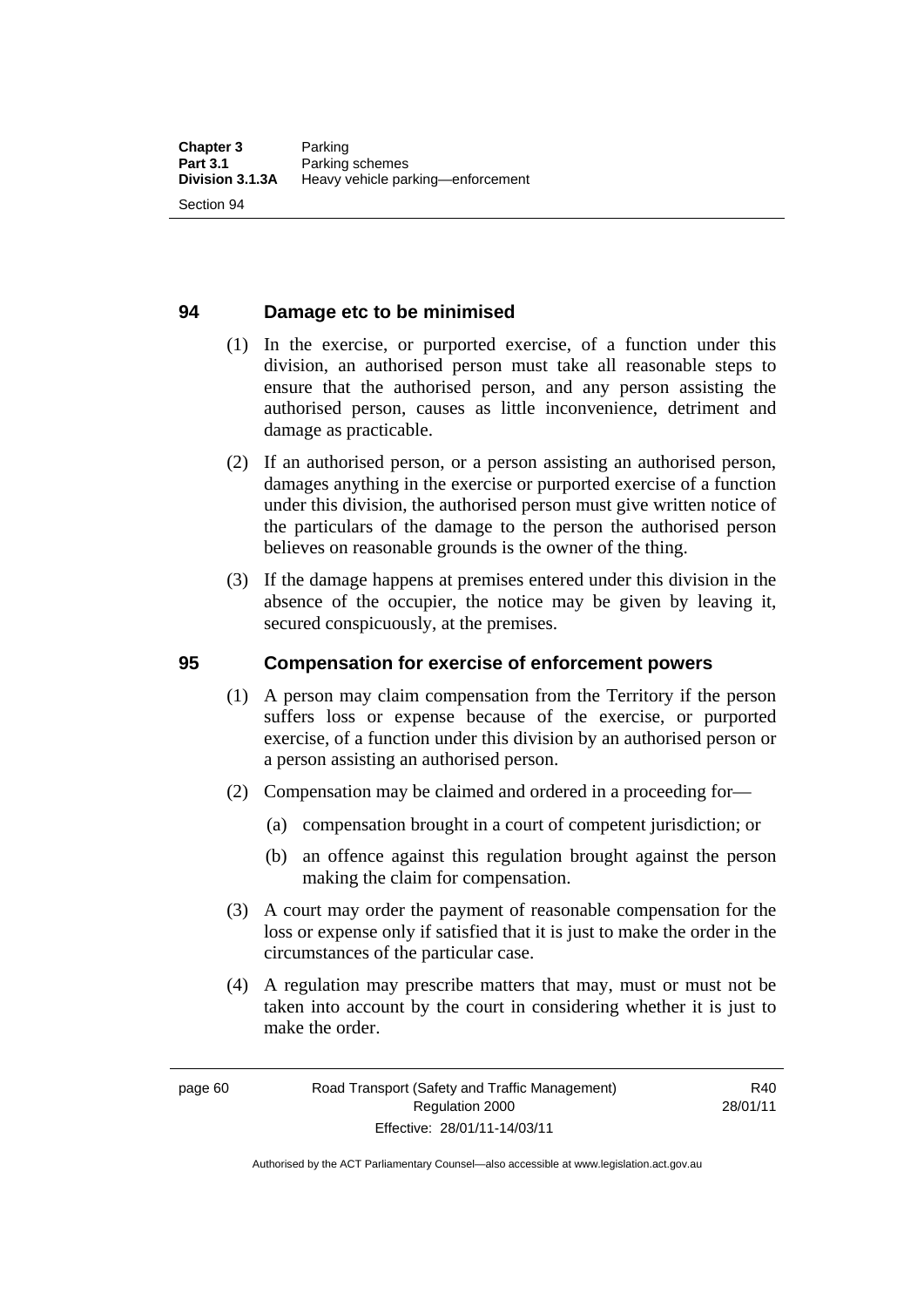# **Division 3.1.4 Miscellaneous**

# **97A Other powers to provide pay parking**

- (1) This part does not affect any other power of a parking authority to provide for parking on land within its area of operations.
- (2) A parking authority may exercise a power under this part in relation to land that it does not own only with the consent of the owner of the land.
- (3) Consent may be given subject to conditions, including conditions about the length and withdrawal of the consent.
- (4) Subject to the conditions of the consent, the consent may be withdrawn only after reasonable notice.
- (5) In this section:

*owner*, of land, includes lessee of land.

### **98 Overlapping schemes**

- (1) This part does not prevent the road transport authority or a parking authority from establishing and operating a pay parking scheme on the same length of road, or in the same area, where it is operating a different pay parking scheme.
- (2) The road transport authority or a parking authority may not recover the fee fixed for the parking of a vehicle in a metered space or ticket parking area if any other applicable parking fee has been paid for parking the vehicle in the space or area.

### **98A Income from ticket parking scheme**

- (1) All fees collected by a parking authority from the operation of a ticket parking scheme belong to the parking authority.
- (2) Any surplus arising from the operation of a ticket parking scheme may be applied at the discretion of the parking authority.

page 61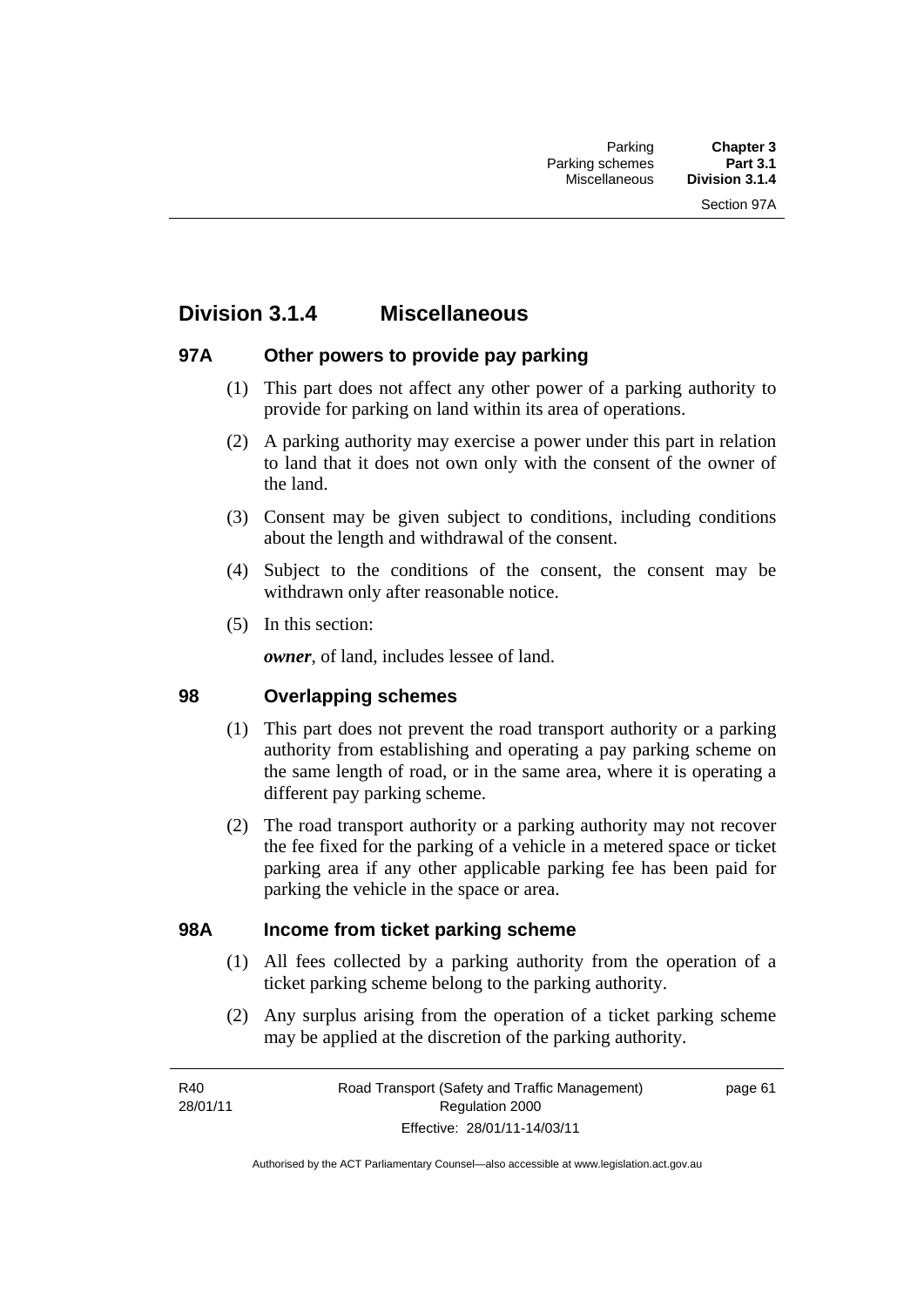| <b>Chapter 3</b><br><b>Part 3.1</b><br>Division 3.1.4 | Parking<br>Parking schemes<br>Miscellaneous |             |  |
|-------------------------------------------------------|---------------------------------------------|-------------|--|
|                                                       |                                             | Section 98B |  |

# **98B Costs of ticket parking scheme**

The costs of administering a ticket parking scheme operated by a parking authority under section 76A are to be borne by the parking authority.

# **99 Trailers not separately chargeable**

A separate parking fee is not required to be paid for a trailer towed by another vehicle.

page 62 Road Transport (Safety and Traffic Management) Regulation 2000 Effective: 28/01/11-14/03/11

R40 28/01/11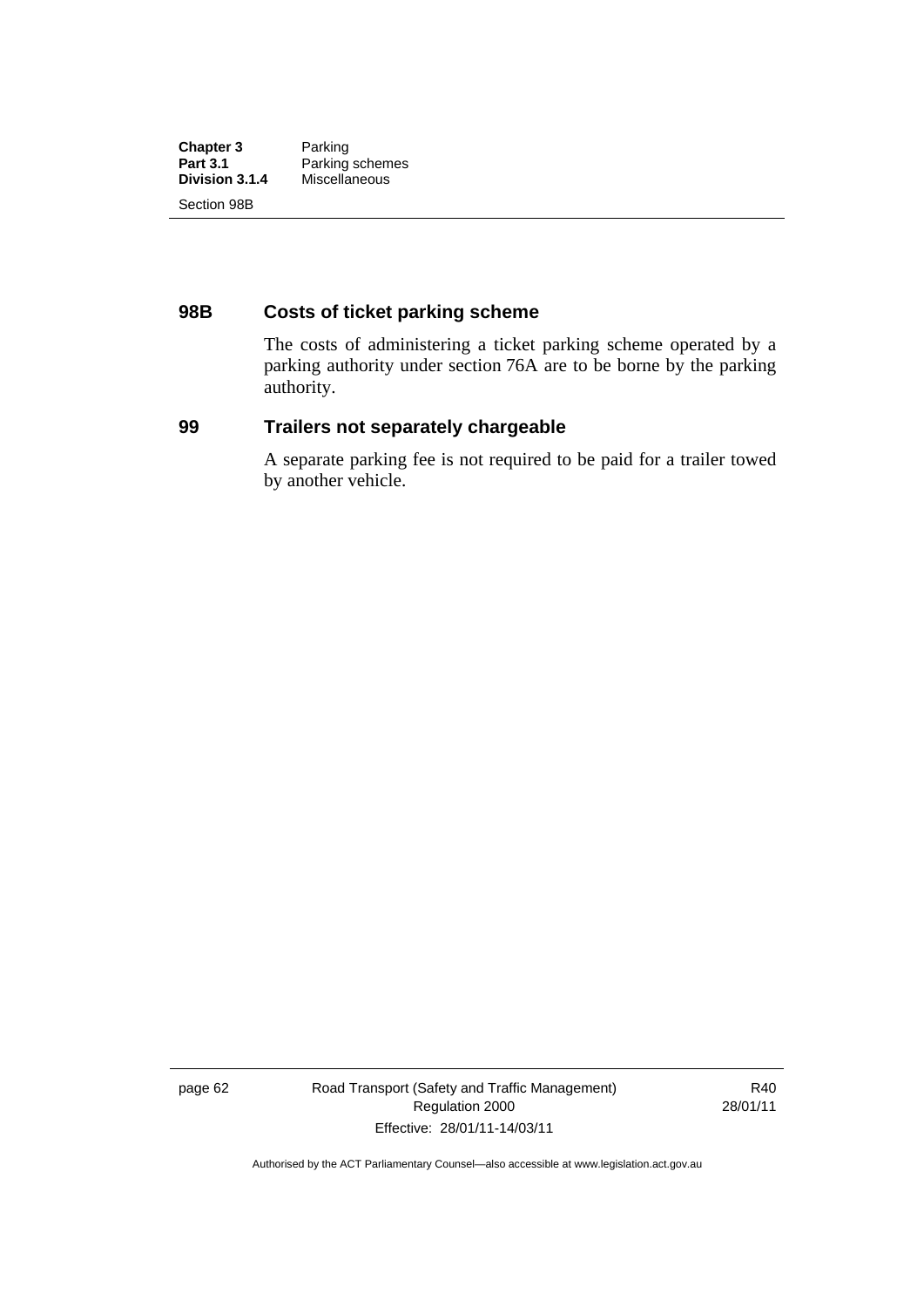# **Part 3.2 Parking permits and mobility parking scheme authorities**

# **100 Parking permits**

- (1) The road transport authority may issue a permit (a *parking permit*) of a kind mentioned in subsection (2) authorising the parking of a vehicle, without charge, on a length of road or in an area designated by a *permit zone sign* for use by holders of that kind of parking permit.
- (2) The parking permit may be of 1 or more of the following kinds:
	- (a) a business parking permit;
	- (b) a commuter parking permit;
	- (c) a loading zone permit;
	- (d) a resident parking permit;
	- (e) a resident's visitor parking permit;
	- (f) a special event parking permit;
	- (g) any other kind declared by the road transport authority for this section.
- (3) The parking permit may be issued subject to conditions.
- (4) The parking permit—
	- (a) must state when it expires; and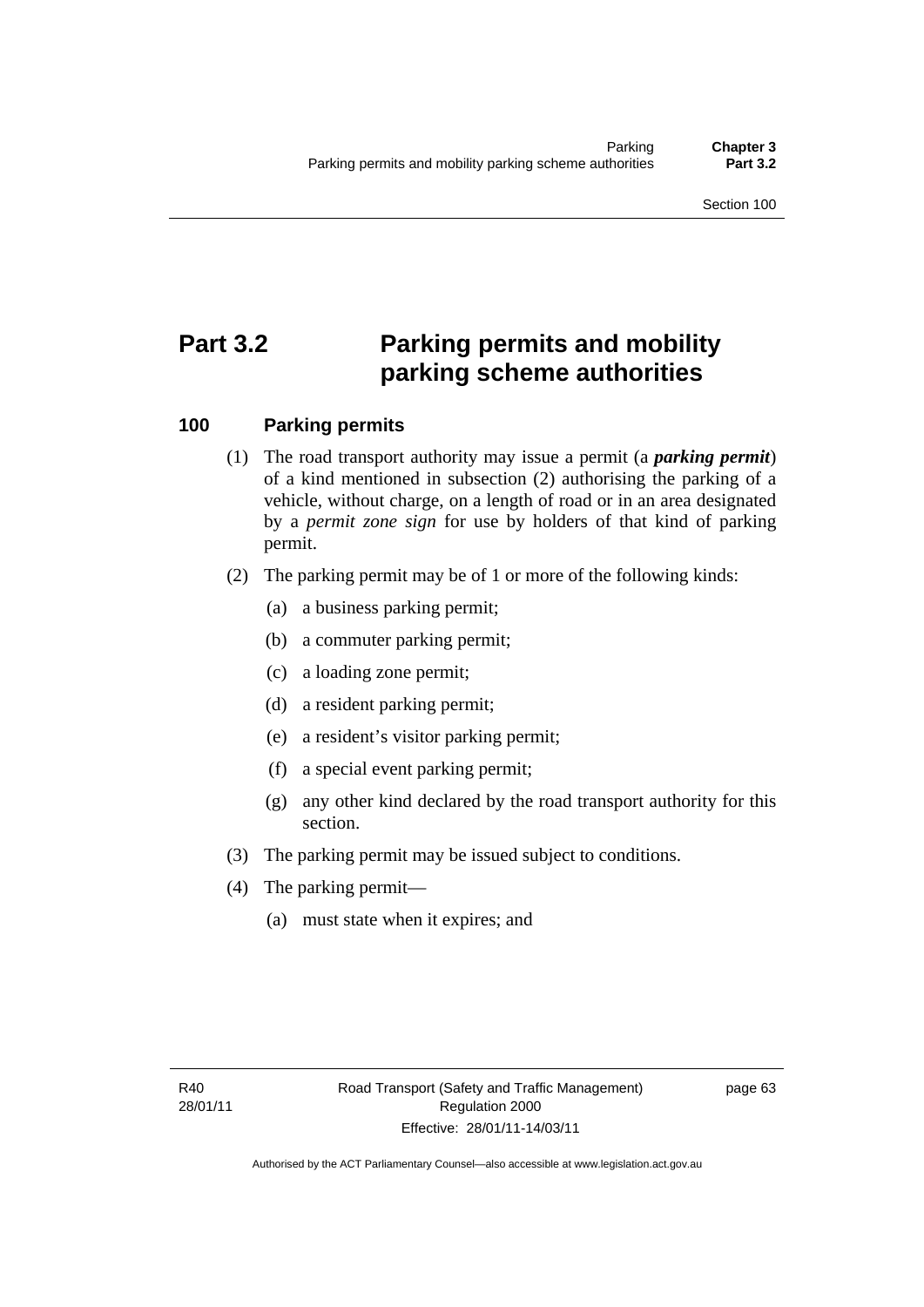Section 101

 (b) may state anything else that the road transport authority considers appropriate.

#### **Examples for par (b)**

- 1 the length of road or area to which the permit applies
- 2 any conditions to which the permit is subject
- 3 the maximum period which a vehicle may be parked in a designated area under the permit
- 4 the name or address of the person to whom it is issued
- *Note* An example is part of the regulation, is not exhaustive and may extend, but does not limit, the meaning of the provision in which it appears (see Legislation Act, s 126 and s 132).
- (5) The holder of a permit may surrender the permit by returning it to the road transport authority.
- (6) A declaration under subsection  $(2)$  (g) is a notifiable instrument.

*Note* A notifiable instrument must be notified under the Legislation Act.

#### **101 Mobility parking scheme authorities**

- (1) The road transport authority may issue a mobility parking scheme authority—
	- (a) for use by a person with a disability; or
	- (b) for use by an entity for the transport of people with disabilities.
- (2) A mobility parking scheme authority may be issued subject to conditions.
- (3) A mobility parking scheme authority—
	- (a) must include a people with disabilities symbol; and
	- (b) must state when it expires; and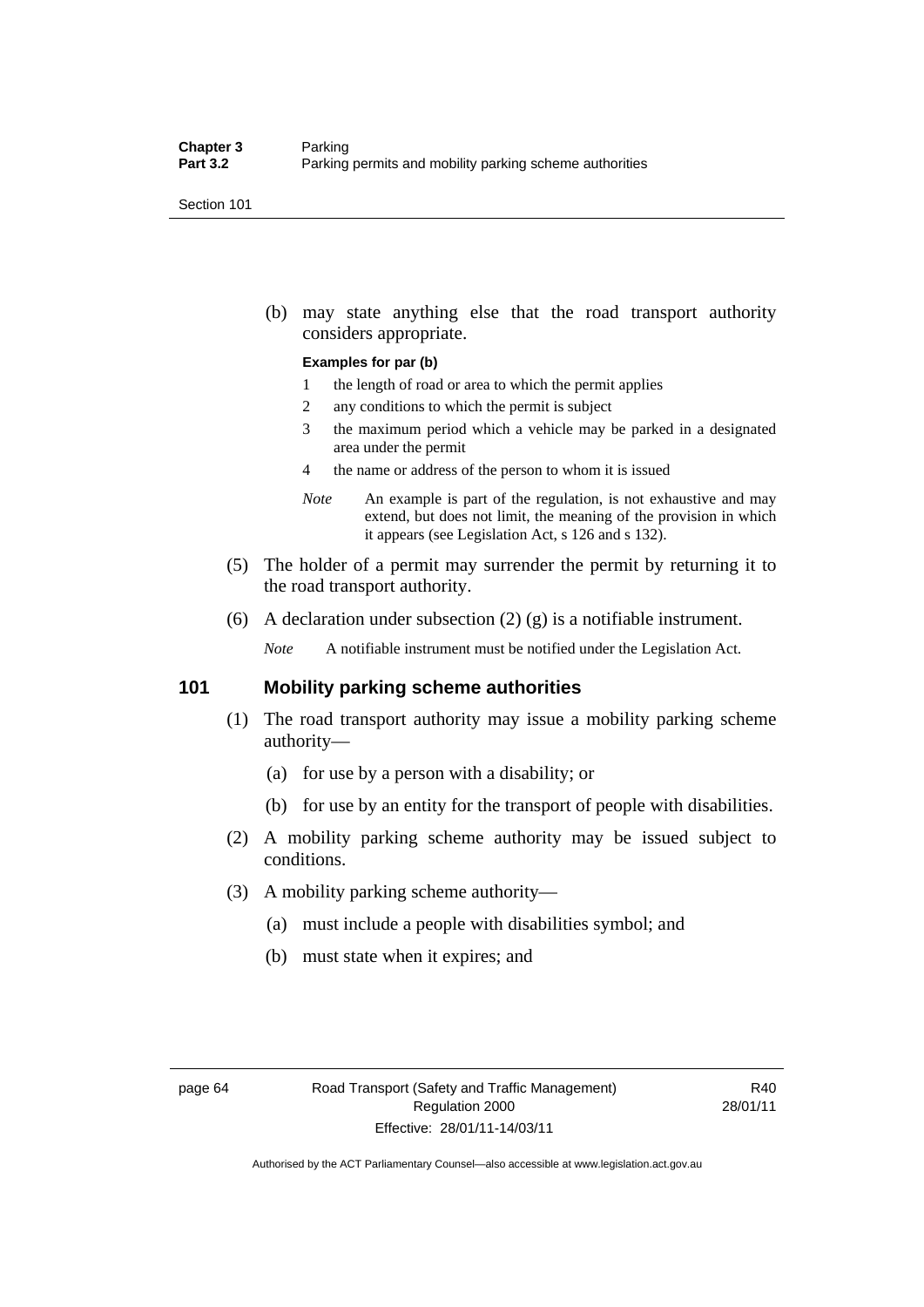- (c) may state anything else that the road transport authority considers appropriate.
- *Note 1 People with disabilities symbol* is defined in the ARR, dict.
- *Note 2* For parking by mobility parking scheme authority holders, see s 15 and ARR, r 206.

### **101A Parking permits and mobility parking scheme authorities—cancellation**

- (1) This section applies if the road transport authority proposes to cancel (the *proposed action*) a parking permit or mobility parking scheme authority.
- (2) The road transport authority must give the person to whom the parking permit or mobility parking scheme authority was issued a written notice stating—
	- (a) the proposed action; and
	- (b) an explanation for the proposed action; and
	- (c) that the person may, within 14 days after the day the person receives the notice, give a written response to the authority about the notice.
- (3) In deciding whether to take the proposed action, the road transport authority must consider any response given to the authority in accordance with the notice.
- (4) The road transport authority must give the person written notice of the authority's decision.
- (5) If the road transport authority decides to take the proposed action, the authority's decision takes effect the day after the day when notice of the decision is given to the person or, if the notice states a later date of effect, that date.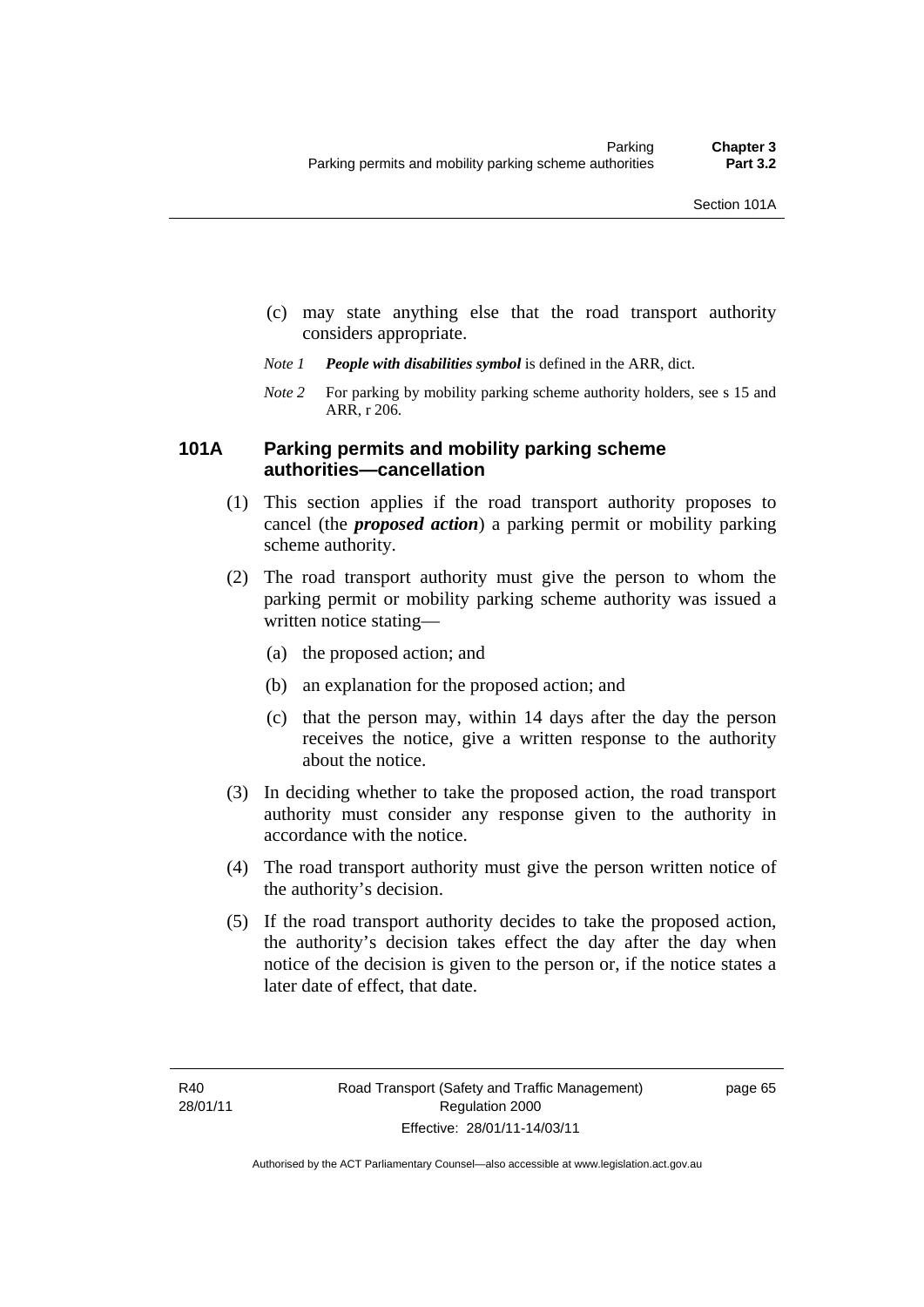Section 101B

# **101B Parking permits and mobility parking scheme authorities—return when cancelled**

If a parking permit or mobility parking scheme authority is cancelled under section 101A, the person to whom the parking permit or mobility parking scheme authority was issued must return the permit or authority to the road transport authority as soon as practicable but no later than 21 days after the date of effect of the cancellation of the permit or authority.

Maximum penalty: 20 penalty units.

page 66 Road Transport (Safety and Traffic Management) Regulation 2000 Effective: 28/01/11-14/03/11

R40 28/01/11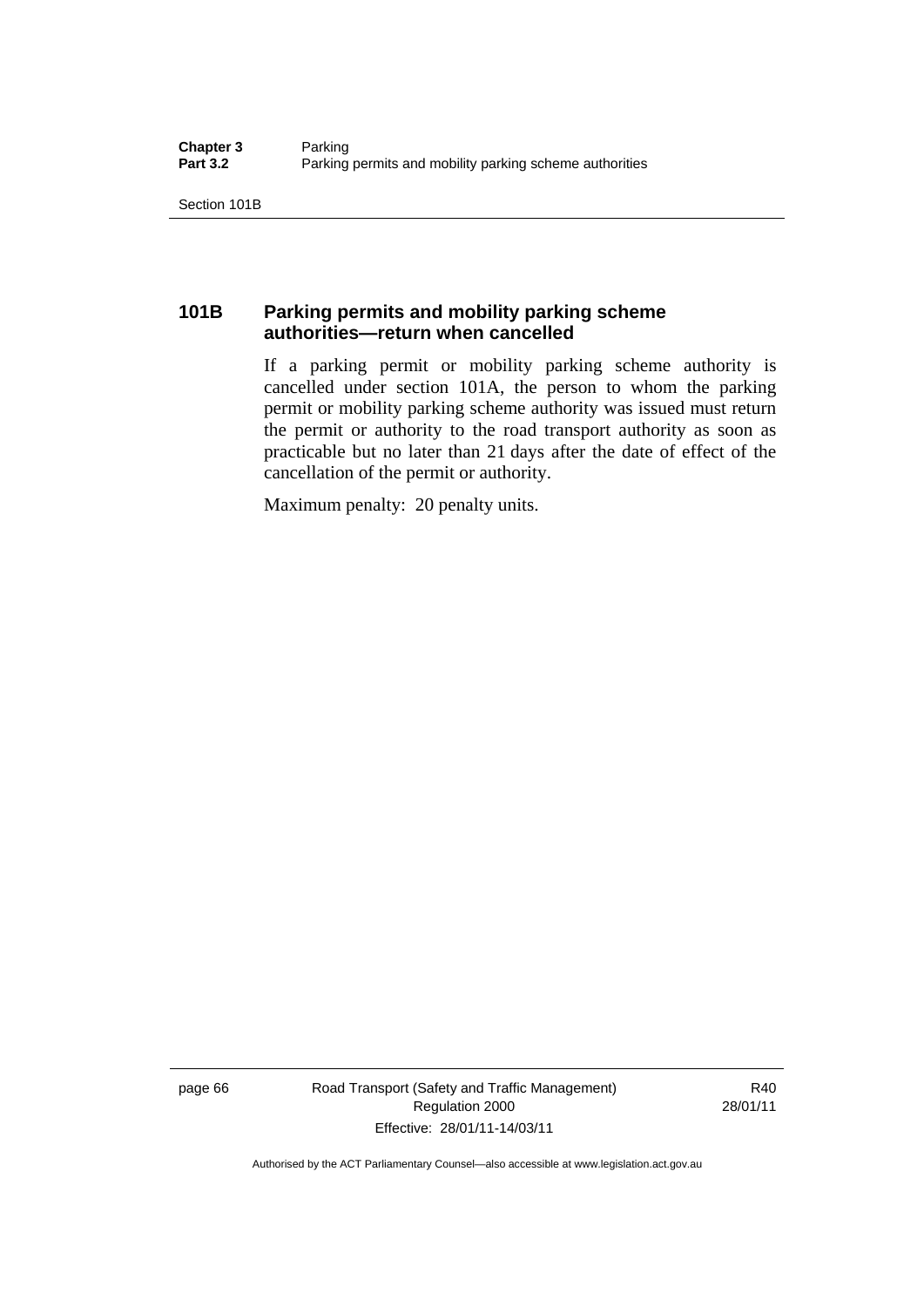# **Part 3.3 Parking—other provisions**

# **101C Marking tyres by parking inspectors**

A police officer or authorised person may mark the tyres on a vehicle using crayon, chalk or a similar substance as far as is reasonably necessary for the purpose of enforcing a provision of an Act relating to the regulation or prohibition of the parking of vehicles.

*Note* A reference to an Act includes a reference to the statutory instruments made or in force under the Act, including a regulation (see Legislation Act, s 104).

R40 28/01/11 Road Transport (Safety and Traffic Management) Regulation 2000 Effective: 28/01/11-14/03/11

page 67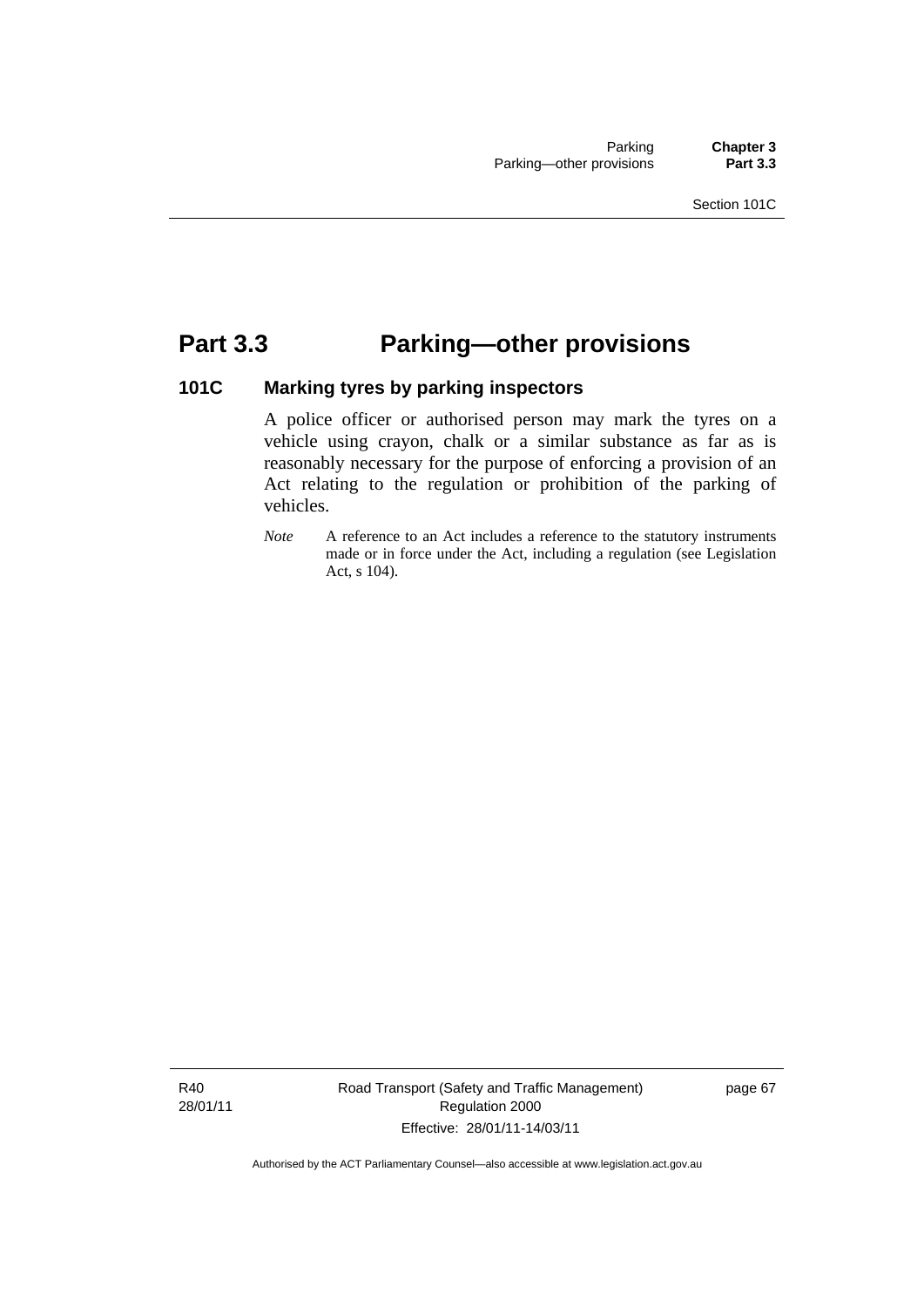Section 102

# **Chapter 4 Traffic offence detection devices**

#### **102 Definitions—ch 4**

In this chapter:

*approved police speedometer* means a speedometer approved under section 103A (Approval of police vehicle speedometers).

*digital camera detection device* means a camera detection device known as—

- (a) Gatsometer Digital Radar Camera System (DRCS) that includes, as a component, a radar speed measuring device; or
- (b) LaserCam 2000 that includes, as a component, a laser speed measuring device; or
- (c) LaserCam NT that includes, as a component, a laser speed measuring device.

*fixed camera detection device* means a camera detection device known as—

- (a) Centaur 2000 that includes, as a component, a piezo strip speed measuring device; or
- (b) Gatsometer Digital Radar Camera System (DRCS) that includes, as a component, a radar speed measuring device; or
- (c) Gatsometer Traffic Camera Digital (GTC-D) that includes, as a component, a loop detector speed measuring device; or
- (d) Gatsometer Traffic Camera (GTC-GS11) that includes, as a component, a loop detector speed measuring device; or

R40 28/01/11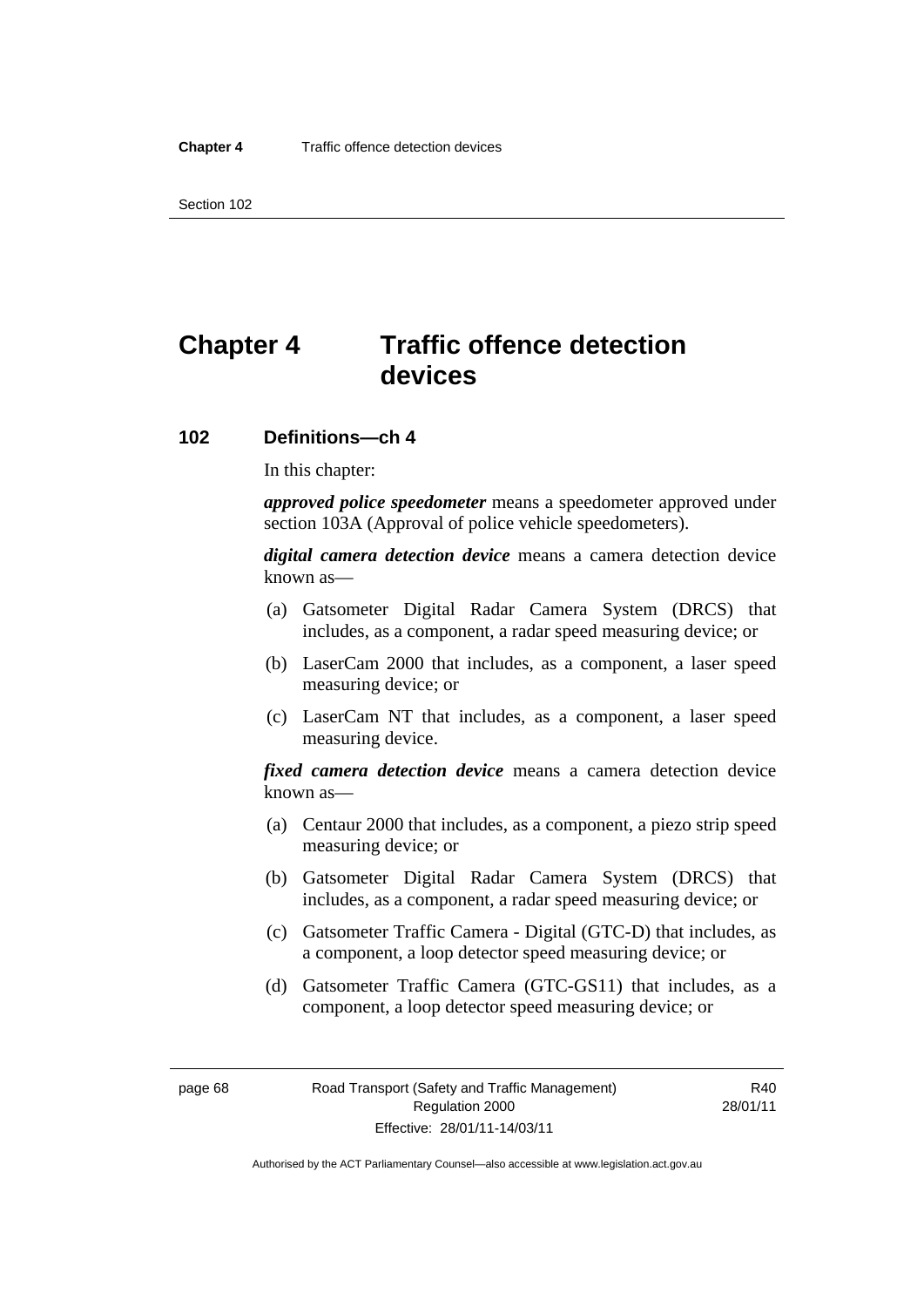(e) Gatsometer Multi Camera System (MCS) that includes, as a component, a loop detector speed measuring device.

*laser speed measuring device* means a speed measuring device known as—

- (a) Laser Technology Inc. LTI 20-20 Marksman; or
- (b) Laser Technology Inc. LTI 20-20 UltraLyte; or
- (c) Laser Technology Inc. LTI 20-20 UltraLyte LR; or
- (d) Laser Technology Inc. LTI 20-20 UltraLyte Compact; or
- (e) Laser Technology Inc. LTI 20-20 TruSpeed.

*loop detector speed measuring device* means a speed measuring device known as the Gatsometer Loop Detector (GLD4-2S).

*piezo strip speed measuring device* means a speed measuring device known as Truvelo M4 MPC.

*radar speed measuring device* means a speed measuring device known as—

- (a) Applied Concepts Inc. Stalker Dual; or
- (b) Gatsometer Radar 24; or
- (c) Kustom Signals, Inc. Silver Eagle; or
- (d) Kustom Signals, Inc. Silver Eagle II; or
- (e) Kustom Signals, Inc. Raptor RP-1.

*security checksum*, for an electronic file, means the number (whether numerals or numerals and letters) produced by the application of an algorithm to the contents of an electronic file or a copy of the file.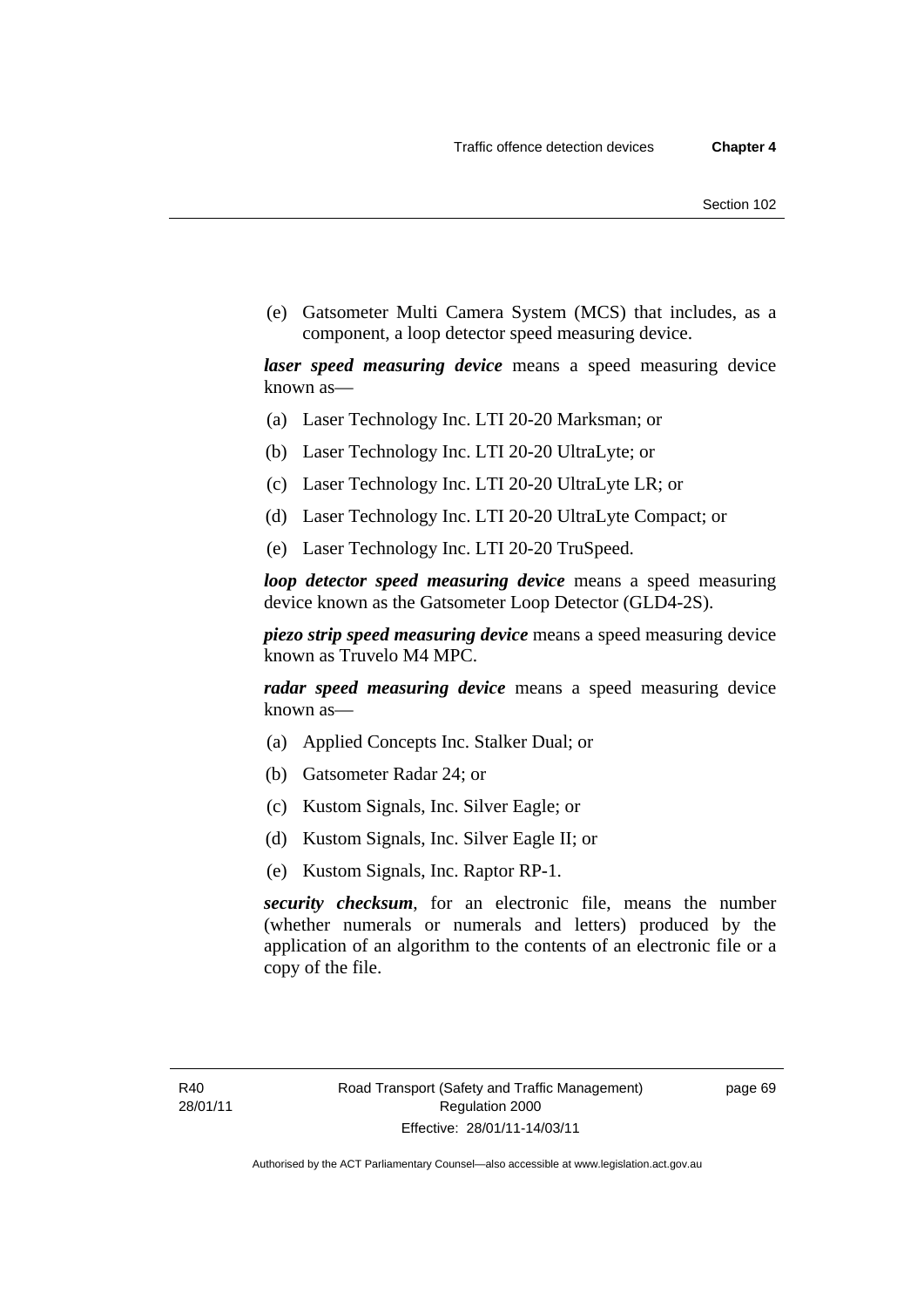#### *testing authority* means—

- (a) a department of electrical or electronic engineering at a university in Australia; or
- (b) the National Measurement Institute under the *National Measurement Act 1960* (Cwlth); or
- (c) an entity that is accredited by the National Association of Testing Authorities to test traffic offence detection devices; or
- (d) Technical Services, Australian Federal Police, Canberra; or
- (e) for an approved police speedometer—an entity approved in writing by the chief police officer to test approved police speedometers.
- *Note* An entity includes an individual, see the Legislation Act, dict, pt 1, def of *entity*.

*WORM disk* means a storage device for electronic data in which the data, once written, cannot be erased or overwritten.

#### **103 Approved traffic offence detection devices**

- (1) For the Act, dictionary, definition of *approved camera detection device*, each digital camera detection device and fixed camera detection device is approved.
- (2) For the Act, dictionary, definition of *approved speed measuring device*, each laser speed measuring device, loop detector speed measuring device, piezo strip speed measuring device, radar speed measuring device and approved police speedometer is approved.

### **103A Approval of police vehicle speedometers**

 (1) For section 102, definition of *approved police speedometer*, the chief police officer may, in writing, approve a kind of speedometer that is fitted to a motor vehicle driven by a police officer for measuring the speed at which vehicles are being driven.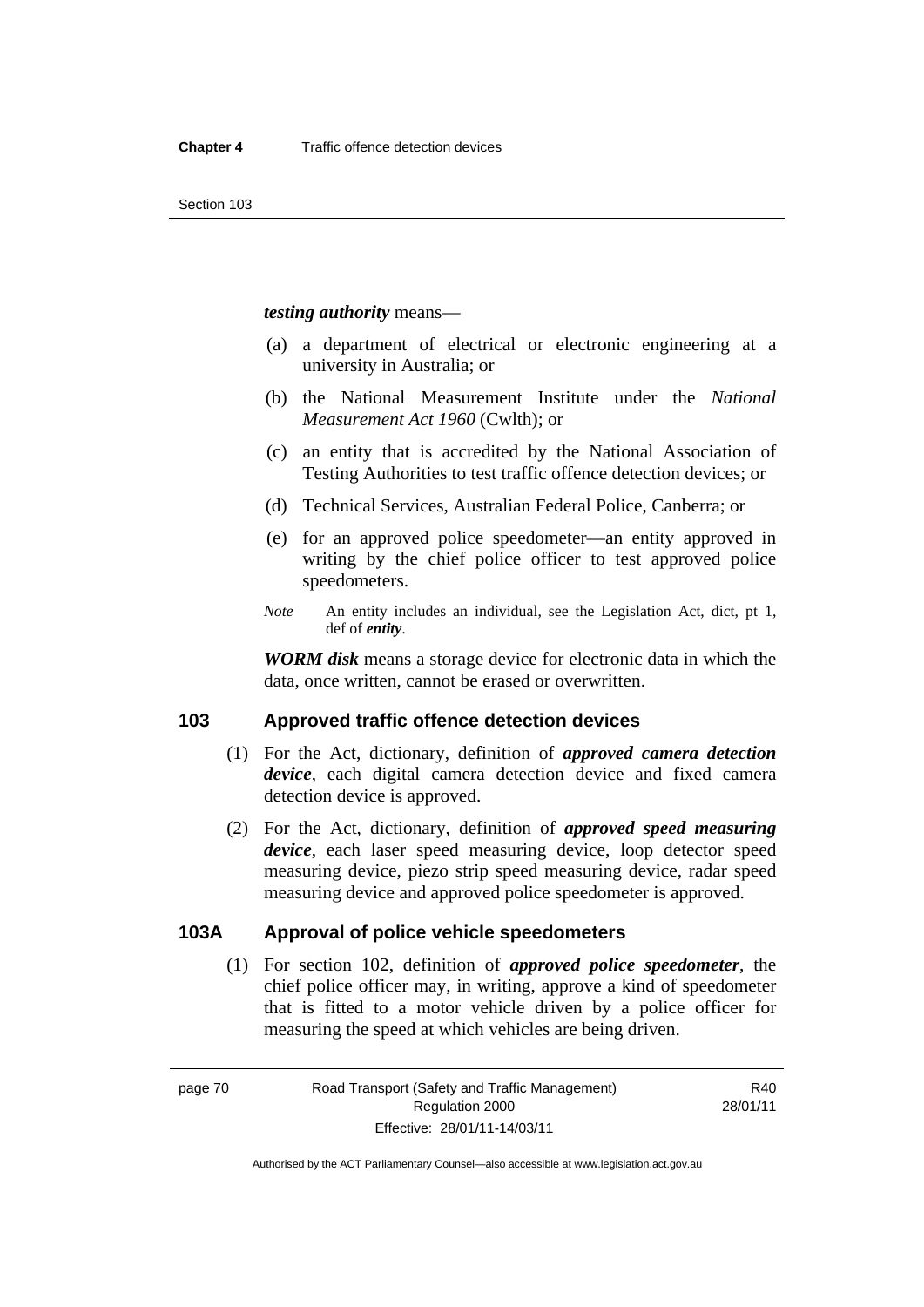(2) An approval is a notifiable instrument.

*Note* A notifiable instrument must be notified under the Legislation Act.

#### **104 Major testing of laser speed measuring devices**

- (1) The following devices must be tested in accordance with this section at least once every 12 months:
	- (a) a laser speed measuring device;
	- (b) the laser speed measuring device component of a digital camera detection device.
- (2) The test must be carried out—
	- (a) by a person approved under section 106 (Approved people testing and sealing); and
	- (b) in accordance with Australian Standard AS 4691.1-2003, as in force on the commencement of this paragraph.
		- *Note 1* The text of an applied, adopted or incorporated law or instrument, whether applied as in force from time to time or at a particular time, is taken to be a notifiable instrument if the operation of the Legislation Act, s 47 (5) or (6) is not disapplied (see s 47 (7)).
		- *Note 2* A notifiable instrument must be notified under the Legislation Act.
- (3) The Legislation Act, section 47 (5) does not apply in relation to subsection (2) (b).
- (4) The test must show whether the device—
	- (a) is operating in accordance with the manufacturer's specifications; and
	- (b) is accurate within a tolerance of 2km/h.
- (5) For this section, it is sufficient for the laser speed measuring device component of a digital camera detection device to be tested

page 71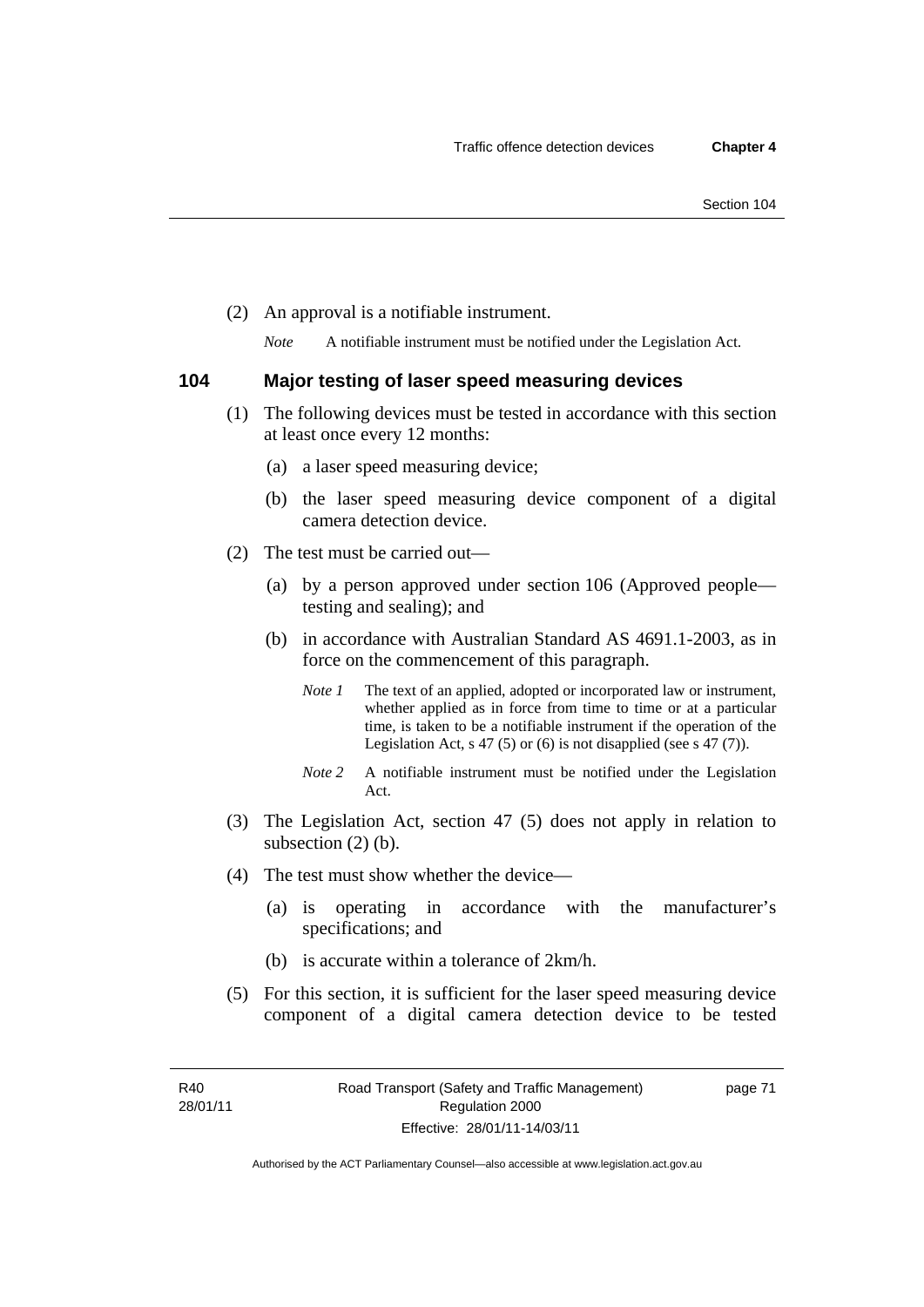#### **Chapter 4** Traffic offence detection devices

separately from the other components of the device, and it is not necessary for the other components to be tested.

#### **104A Major testing of other traffic offence detection devices**

- (1) The following devices must be tested in accordance with this section:
	- (a) a radar speed measuring device that is not a component of a fixed camera detection device or a digital camera detection device;
	- (b) a radar speed measuring device component of a fixed camera detection device or a digital camera detection device;
	- (c) an approved police speedometer;
	- (d) the loop detector speed measuring device component of a fixed camera detection device;
	- (e) the piezo strip speed measuring device component of a fixed camera detection device.
- (2) The devices mentioned in subsection (1) must be tested at least once every 12 months.
- (3) The test must be carried out by a person approved under section 106 (Approved people—testing and sealing).
- (4) The test of a radar speed measuring device that is not a component of a fixed camera detection device, or a digital camera detection device, must show whether the device is operating in accordance with Australian Standard AS 2898.1-2, as in force on the commencement of this subsection.
	- *Note 1* The text of an applied, adopted or incorporated law or instrument, whether applied as in force from time to time or at a particular time, is taken to be a notifiable instrument if the operation of the Legislation Act, s 47 (5) or (6) is not disapplied (see s 47 (7)).
	- *Note 2* A notifiable instrument must be notified under the Legislation Act.

R40 28/01/11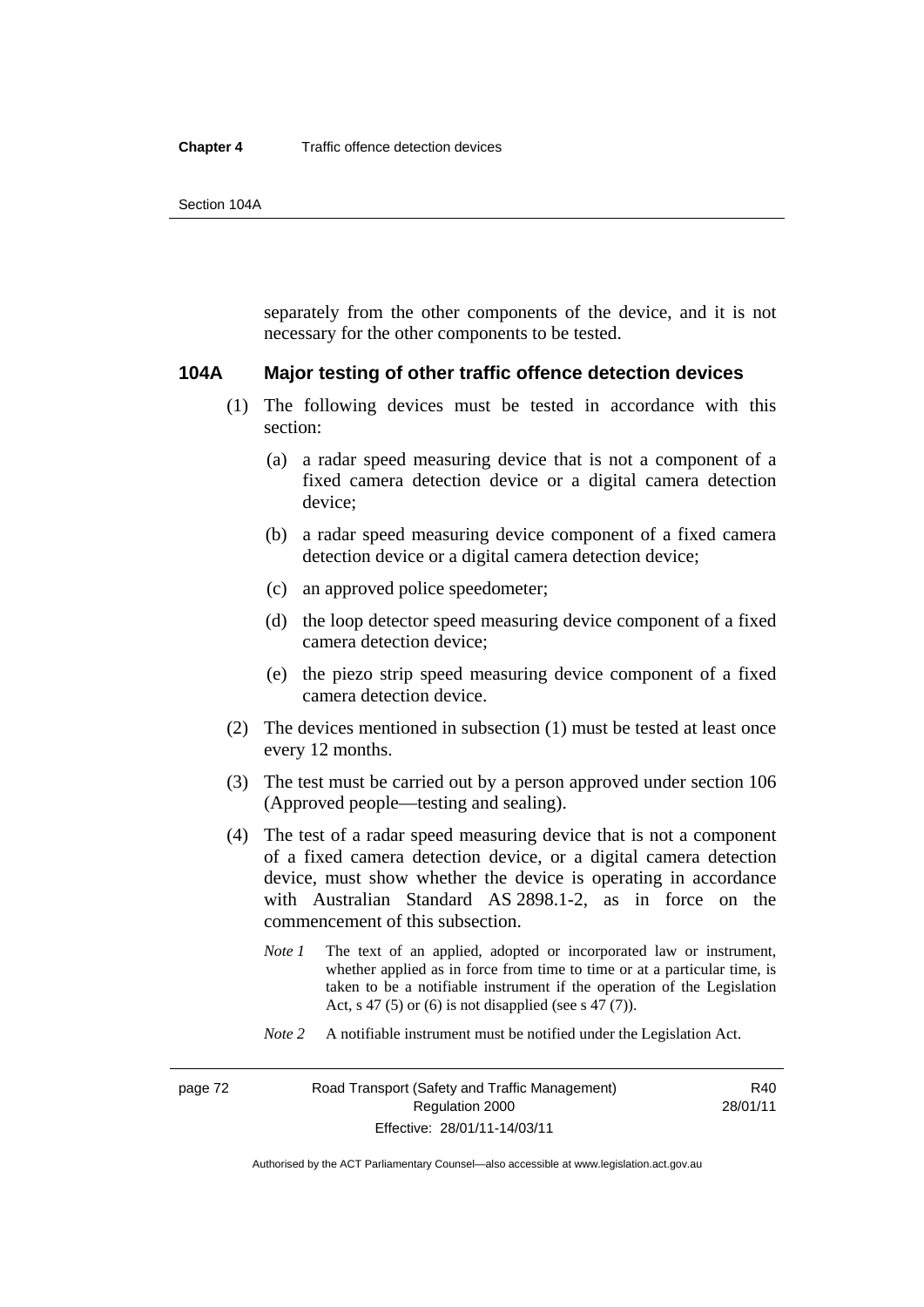- (5) The Legislation Act, section 47 (5) does not apply in relation to AS 2898.1-2 under subsection (4).
- (6) The test of the radar speed measuring device component of a fixed camera detection device, or a digital camera detection device, must show whether the device—
	- (a) is operating in accordance with the manufacturer's specifications; and
	- (b) for speeds of 100km/h and under—is accurate within a tolerance of 2km/h; and
	- (c) for speeds over 100km/h—is accurate within a tolerance of 2%.
- (7) The test of an approved police speedometer must show whether the device is accurate within a tolerance of 2%.
- (8) The test of the loop detector speed measuring device component of a fixed camera detection device must show whether the speed measuring device—
	- (a) for speeds of 100km/h and under—is accurate within a tolerance of 2km/h; and
	- (b) for speeds over 100km/h—is accurate within a tolerance of 2%.
- (9) The test of the piezo strip speed measuring device component of a fixed camera detection device must show whether the speed measuring device—
	- (a) is operating in accordance with the manufacturer's specifications; and
	- (b) is accurate within a tolerance of 2km/h.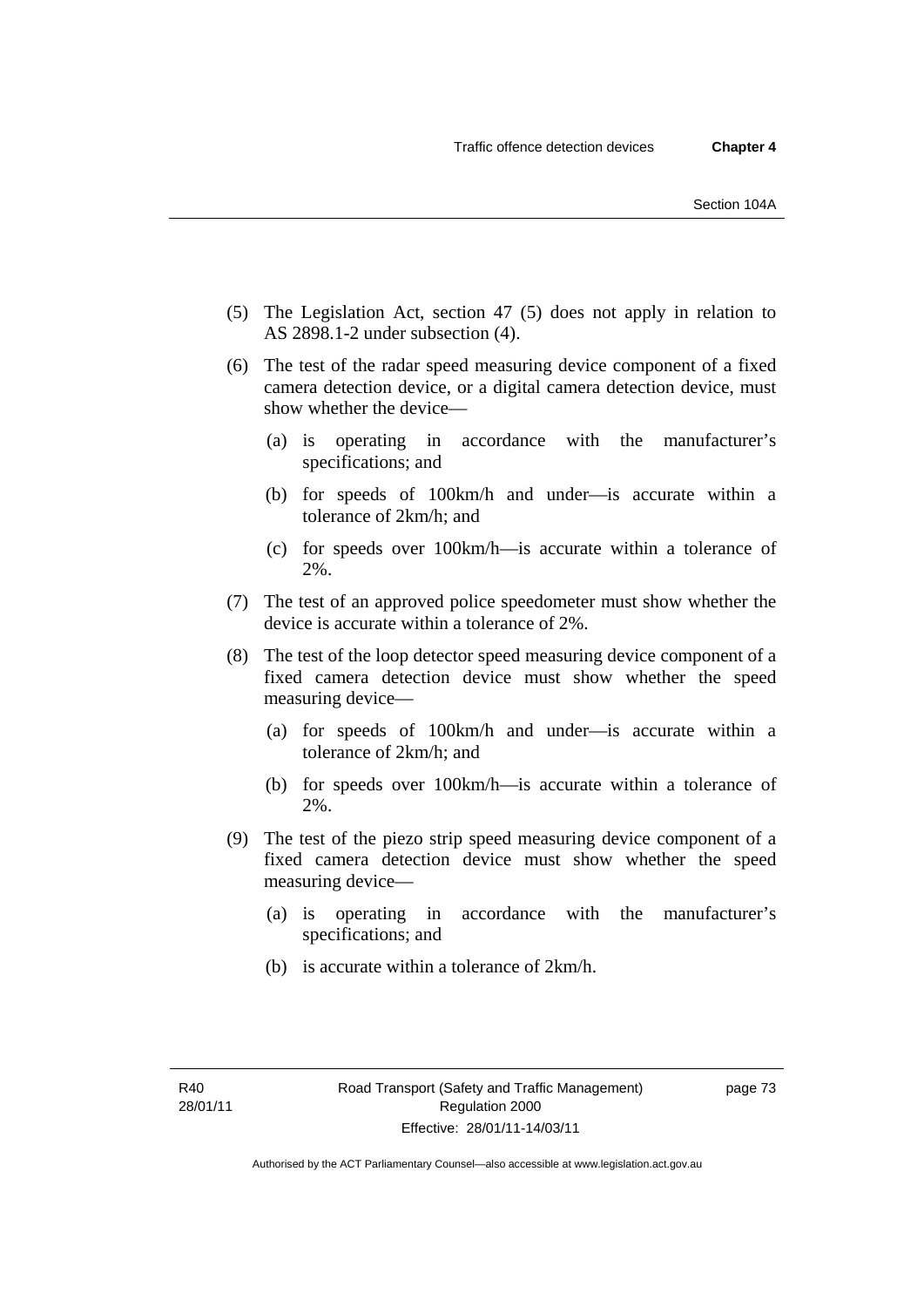# **104B Certification and sealing of traffic offence detection devices**

- (1) This section applies if a test of a traffic offence detection device under section 104 or section 104A establishes—
	- (a) a matter mentioned in section 104A (5) or (7) in relation to the device; or
	- (b) the matters mentioned in section 104 (4) or section 104A (3) in relation to the device.
- (2) The person who carried out the test must—
	- (a) sign a certificate to that effect; and
	- (b) if a seal on the device has been damaged or removed—seal the device.

### **105 Use of certain digital camera detection devices**

- (1) This section applies to the operation of a digital camera detection device that is located in a vehicle that can be moved from place to place to detect traffic offences.
- (2) The operator of a digital camera detection device that includes as a component a radar speed measuring device must ensure that the following operations are done in accordance with the manufacturer's instructions for the device:
	- (a) aligning the vehicle in which the device is located with the road;
	- (b) activating the device;
	- (c) operating the device.
- (3) The operator of a digital camera detection device that includes as a component a laser speed measuring device must ensure that the following operations are done in accordance with the manufacturer's instructions for the device:

R40 28/01/11

Authorised by the ACT Parliamentary Counsel—also accessible at www.legislation.act.gov.au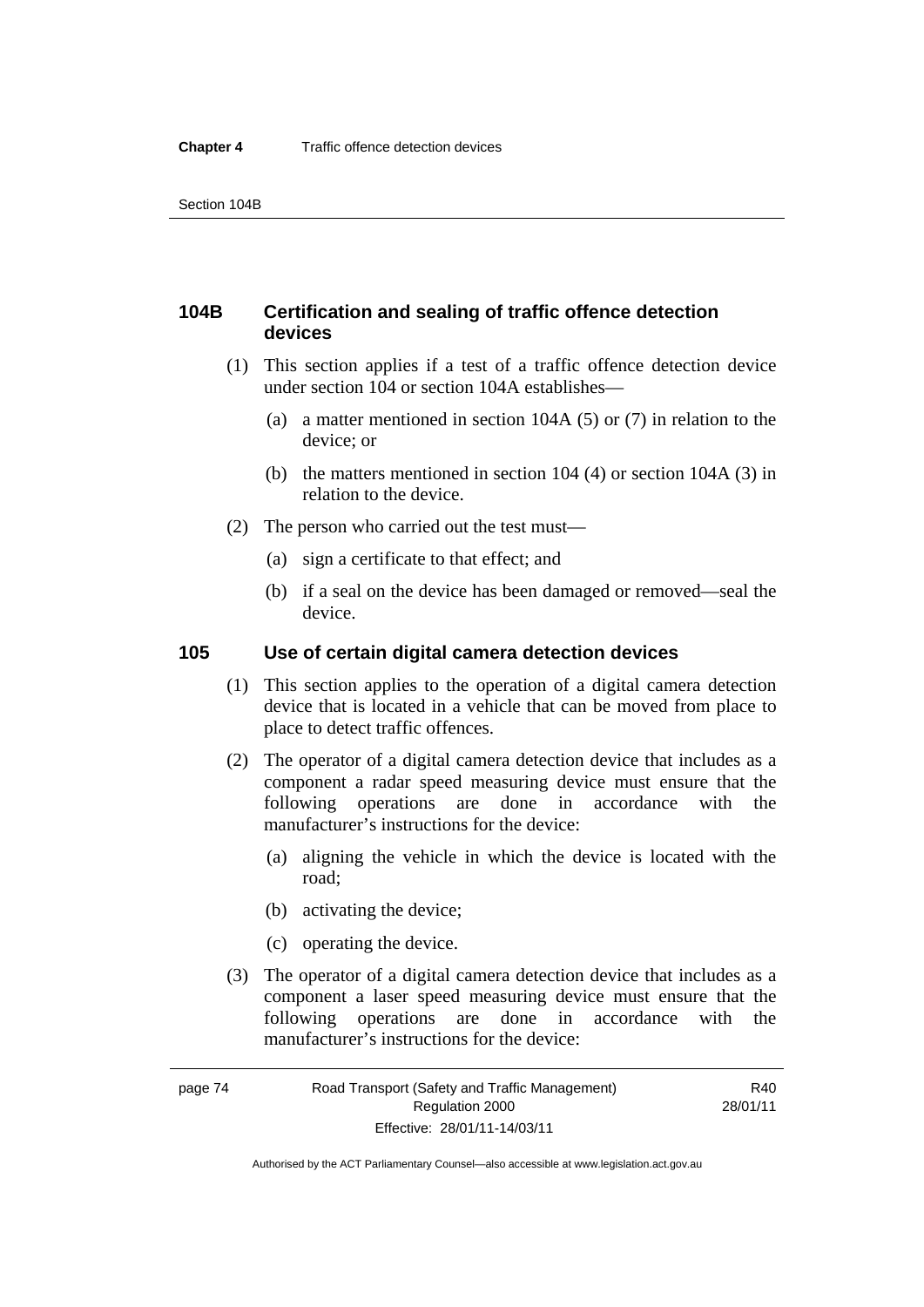- (a) testing the laser speed measuring component of the device at the beginning and end of each shift of the operator by carrying out the following checks:
	- (i) an instrument confidence check;
	- (ii) a calibration verification check;
	- (iii) a scope alignment check;
- (b) activating the device;
- (c) operating the device.
- (4) To remove any doubt, if a device mentioned in subsection (3) is used at more than 1 place during a shift of the operator, the operator is not required to carry out the checks mentioned in subsection (3) (a) each time the device is activated at a different place.
- (5) If the requirements set out in this section are met, the device may operate unattended.
- (6) If a device is used by 2 or more operators, who are working together during a shift, the requirements set out in this section may be carried out by different operators.
- (7) In this section:

*operator* means a person approved to use a traffic offence detection device under section 107 (Approved people—use).

#### **105A Use of certain laser speed measuring devices**

- (1) This section applies to a laser speed measuring device, other than a device mentioned in section 105 (Use of certain digital camera detection devices).
- (2) The operator of the laser speed measuring device must ensure that the following operations are done in accordance with the manufacturer's instructions for the device:

page 75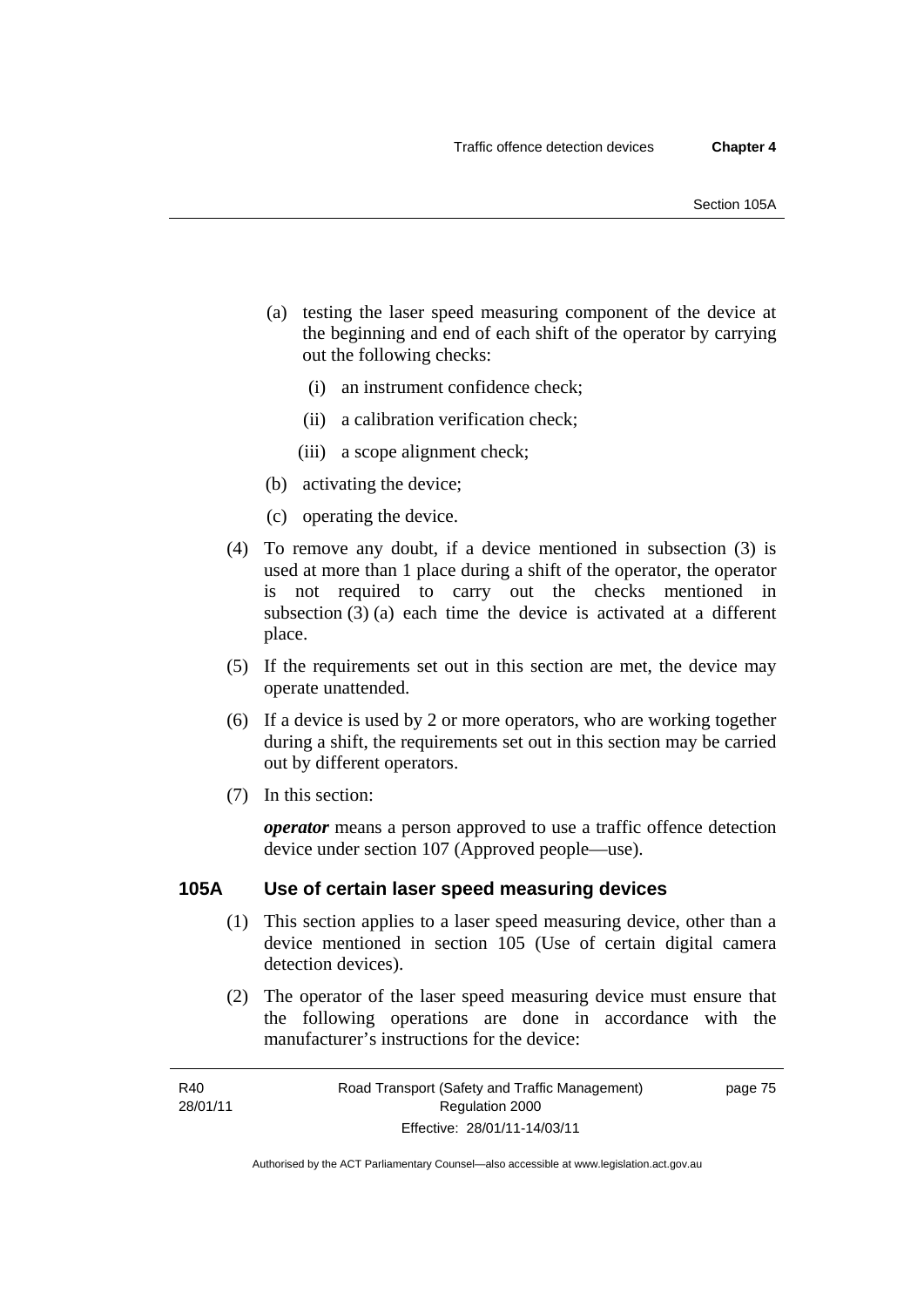- (a) testing the device at the beginning and end of each shift of the operator by carrying out the following checks:
	- (i) an instrument confidence check;
	- (ii) a calibration verification check;
	- (iii) a scope alignment check;
- (b) activating the device;
- (c) operating the device.
- (3) To remove any doubt, if the device is used at more than 1 place during a shift of the operator, the operator is not required to carry out the checks mentioned in subsection (1) (a) each time the device is activated at a different place.
- (4) If the device is used by 2 or more operators who are working together during the shift, the tests mentioned in subsection (1) (a) and (d) may be carried out by different operators.
- (5) In this section:

*operator* means a person approved to use a traffic offence detection device under section 107 (Approved people—use).

# **105B Use of certain radar speed measuring devices**

- (1) This section applies to a radar speed measuring device, other than a device that is a component of—
	- (a) a digital camera detection device; or
	- (b) a fixed camera detection device.
- (2) The radar speed measuring device must be used by an operator in accordance with the manufacturer's instructions for the device.

R40 28/01/11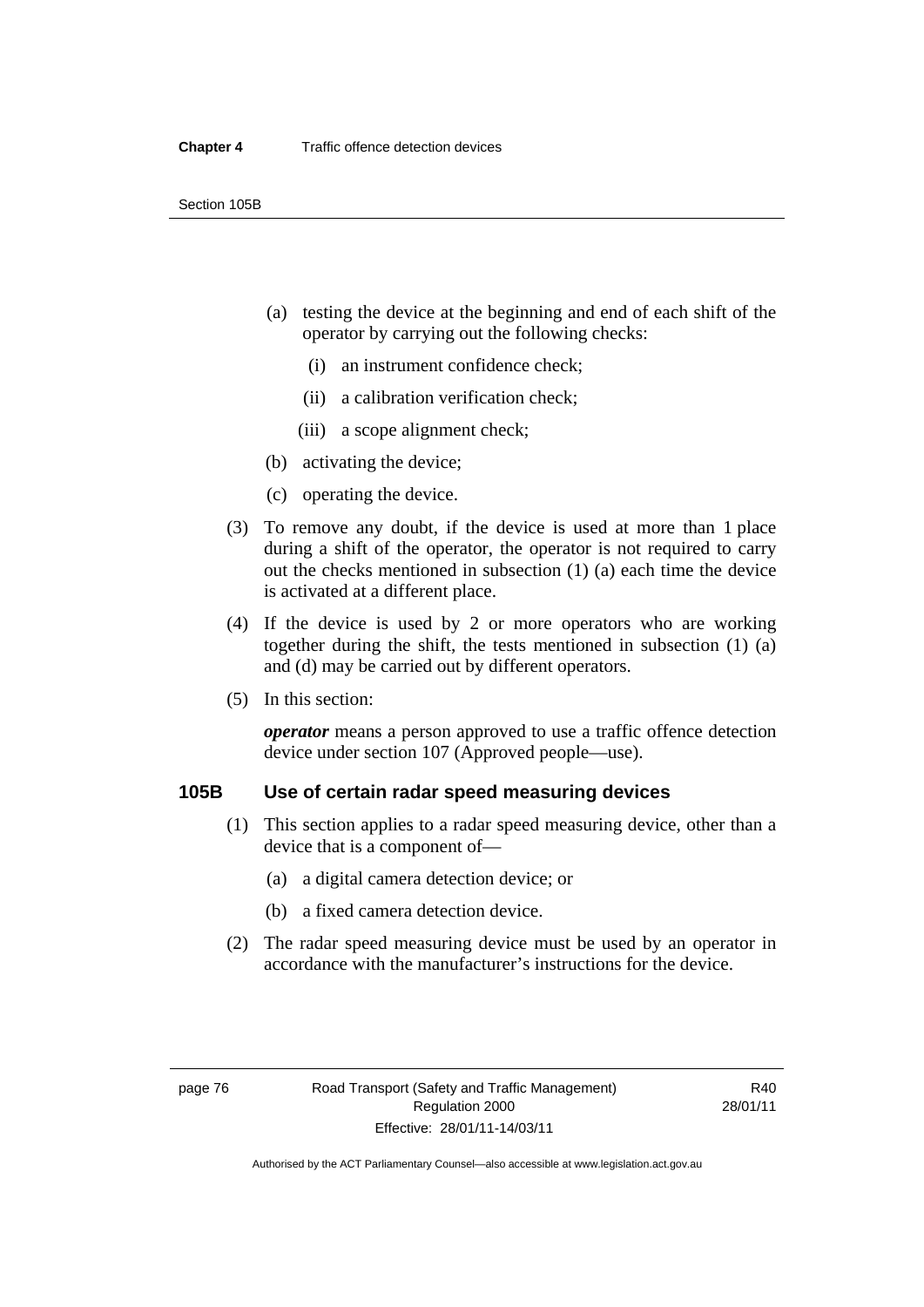- (3) The operator must test the device—
	- (a) at the beginning of each shift of the operator against an approved police speedometer; and
	- (b) at the end of each shift of the operator against the speedometer mentioned in paragraph (a); and
	- (c) if the operator's shift is longer than 9 hours—9 hours after the beginning of the shift against the speedometer mentioned in paragraph (a).
- (4) After each test, the device must be found to be accurate within a tolerance of 2 km/h.
- (5) To remove any doubt, if the device is used at more than 1 place during a shift of the operator, the operator is not required to carry out the checks mentioned in subsection (3) (a) each time the device is activated at a different place.
- (6) If the device is used by 2 or more operators who are working together during the shift, the tests mentioned in subsection (3) may be carried out by different operators.
- (7) In this section:

*operator* means a person approved to use a traffic offence detection device under section 107 (Approved people—use).

## **106 Approved people—testing and sealing**

Each person employed by a testing authority to test and seal traffic offence detection devices is approved to test and seal traffic offence detection devices.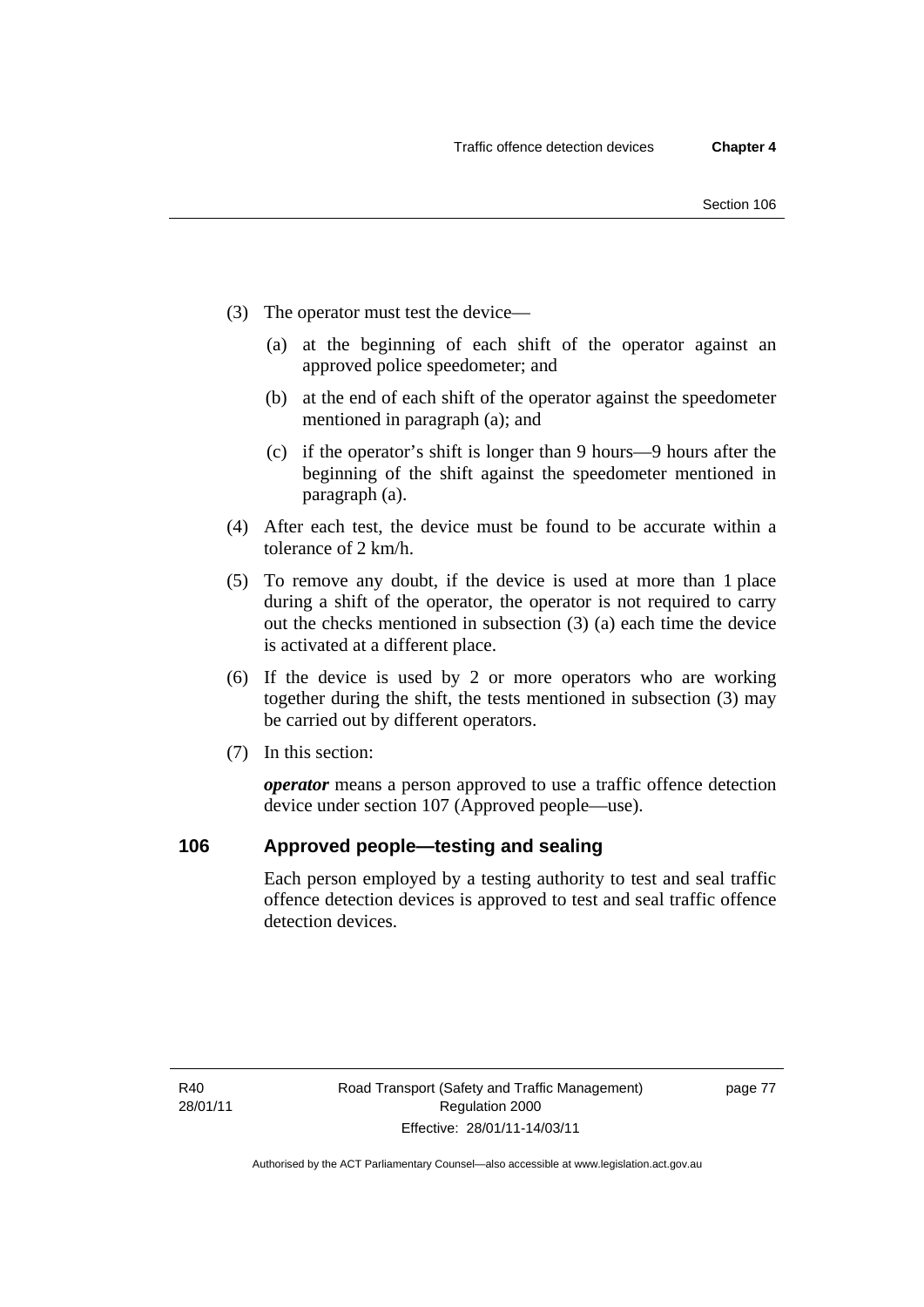Section 107

## **107 Approved people—use**

- (1) Each police officer is approved to use any traffic offence detection device (other than a fixed camera detection device).
- (2) The road transport authority may approve a person who is not a police officer to use digital camera detection devices.
- (3) The road transport authority may only approve a person under subsection (2) if the authority is satisfied that the person has appropriate qualifications to operate, or experience in the operation of, digital camera detection devices.

# **107A Recording of camera detection device image files—Act, s 23 (2) (c) (ii)**

 (1) An electronic file created by a camera detection device must be recorded on a WORM disk or other storage medium for electronic data (the *recording medium*).

*Note Camera detection device*—see the Act, s 23.

- (2) The recording medium for a camera detection device may be—
	- (a) attached directly to, or located with, the device; or
	- (b) at a place other than the place where the device is located.

#### **Example—par (b)**

If a motor vehicle goes through a red traffic light and an image of the vehicle is taken by a fixed camera detection device, the electronic file created by the device in relation to the offence is sent along a wire or optical fibre, or across a wireless network, to a recording device in a building in another suburb and is stored at that building on a recording medium.

*Note* An example is part of the regulation, is not exhaustive and may extend, but does not limit, the meaning of the provision in which it appears (see Legislation Act, s 126 and s 132).

R40 28/01/11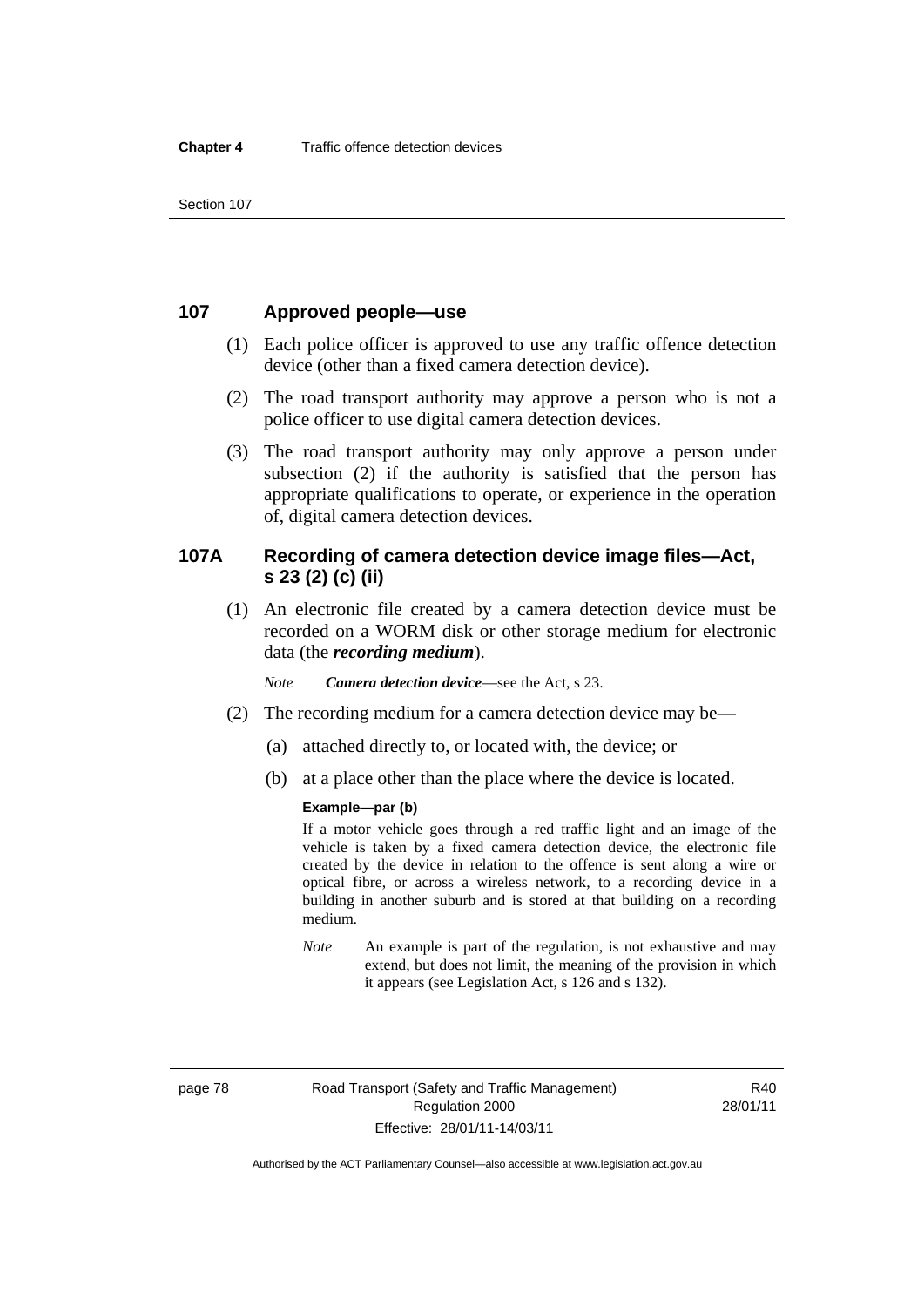- (3) If the recording medium for a camera detection device is at a place other than the place where the device is located—
	- (a) the device must produce a security checksum for each electronic file created by the device; and
	- (b) the device must encrypt the security checksum and the file; and
	- (c) the security checksum and the encrypted file must be recorded as soon as practicable on a recording medium.
- (4) However, subsection (3) does not prevent other security measures being taken in relation to a security checksum or an electronic file before it is recorded on the recording medium.

# **107B Verification of camera detection device image files—Act, s 23 (2) (c) (iii)**

- (1) This section applies if an electronic file that contains an image of a vehicle taken by a camera detection device is recorded on a recording medium that is at a place other than the place where the device is located.
- (2) Before the image of the vehicle is produced from the file, the accuracy of the file must be verified by using a computer to—
	- (a) recalculate the security checksum for the file; and
	- (b) confirm that the security checksum produced by the recalculation is identical to the checksum produced by the device for the file.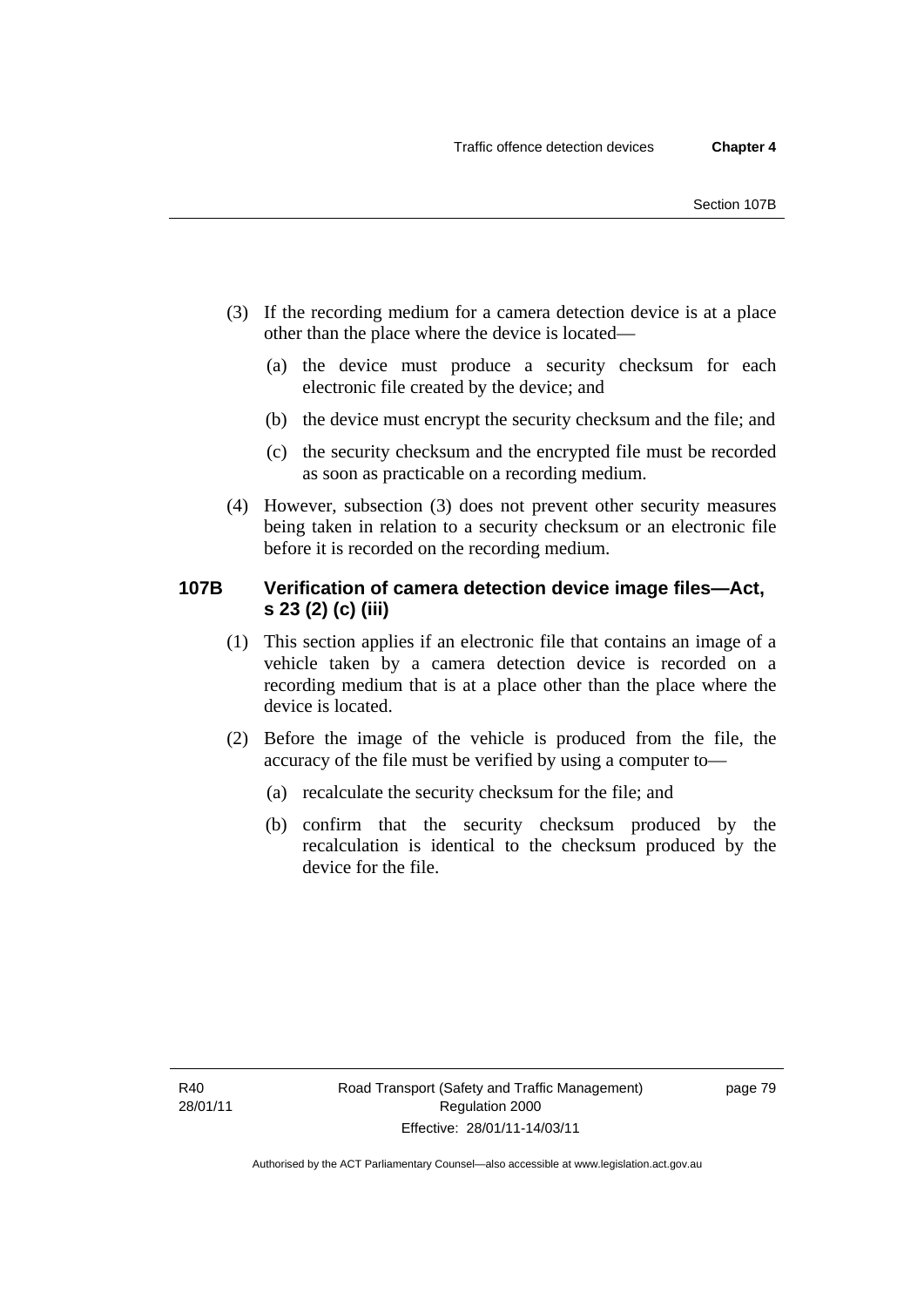Section 108

# **108 Meaning of vehicle image codes**

- (1) This section defines the meaning of codes and other information indicated on an image of a vehicle taken by an approved camera detection device.
	- *Note* Information etc that is indicated on an image includes information etc accompanying or reasonably associated with the image (see Act, dict, def of *indicated on*).
- (2) It is not necessary that all the codes and other information mentioned in this section be indicated on an image but if they do appear they have the meaning given in this section.
- (3) The characters (whether numbers, letters or both) in the field immediately after 'Device' is the code for—
	- (a) the laser speed measuring device component of the digital camera detection device that took the image; or
	- (b) the radar speed measuring device component of the digital camera detection device, or fixed camera detection device, that took the image; or
	- (c) the piezo strip speed measuring device component of the fixed camera detection device that took the image; or
	- (d) the loop detector speed measuring device component of the fixed camera detection device that took the image.

#### **Example**

'Device: 012409' indicates that the code for the laser speed measuring device component of the digital detection device, or piezo strip speed measuring device component of the fixed camera detection device, that took the image, is 012409.

R40 28/01/11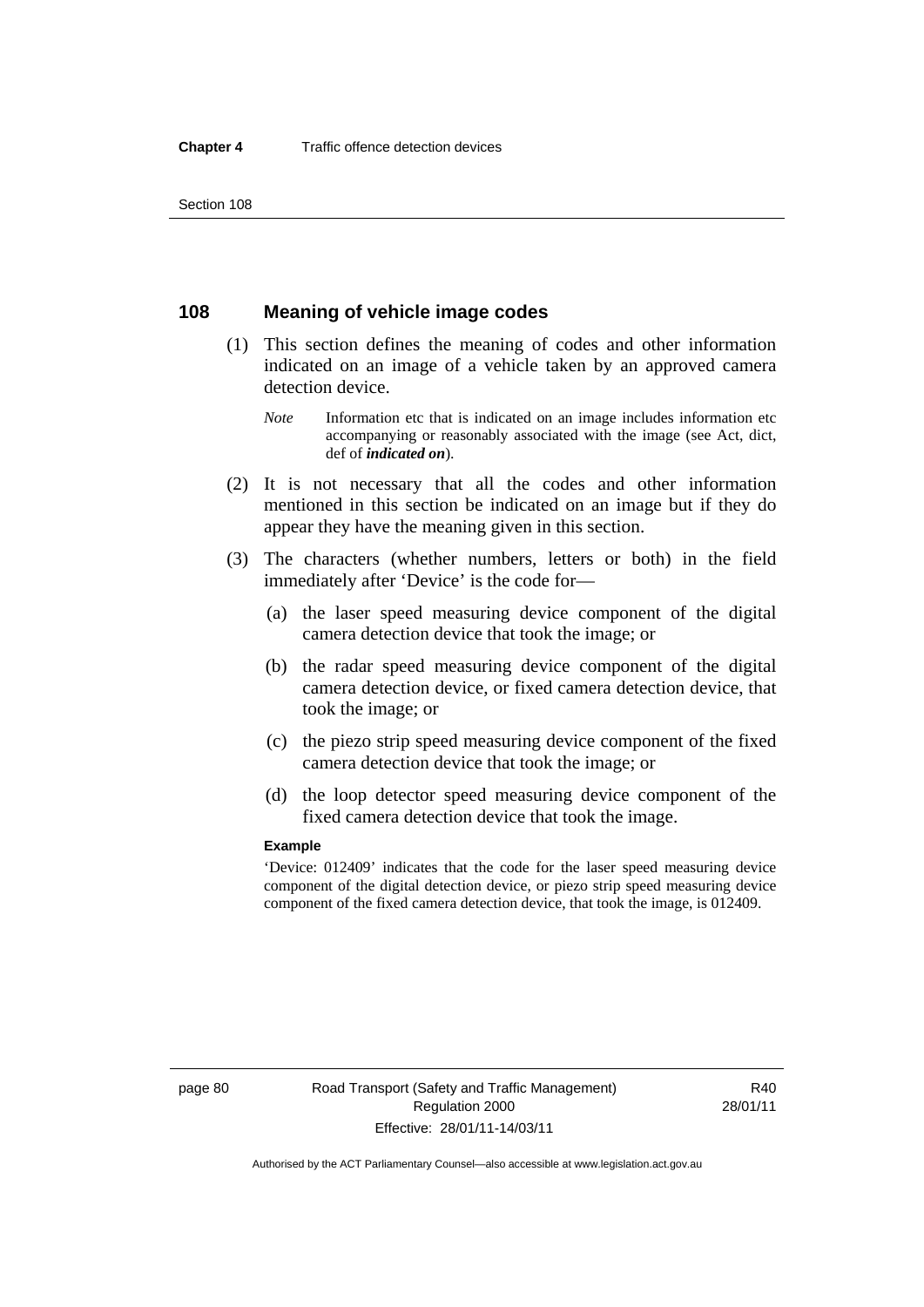(4) The characters (whether numbers, letters or both) in the field immediately after 'Location' or 'Loc' is the code for the place where the image was taken (the *location code*).

#### **Example**

'Location: sls0015' indicates that the code for the place where the image was taken is 0015 (see sch 1, part 1.1, item 15).

(5) A location code has the meaning given by schedule 1.

#### **Example**

The location code '0015' indicates that the image was taken at Kingsford Smith Drive between Kuringa Drive and Spalding Street (see sch 1, part 1.1, item 15).

 (6) For subsection (5) and schedule 1, if a road (however described) mentioned in an item of schedule 1 intersects with another road (however described) more than once, the word '(north)' or '(south)' is included after the name of the road to indicate the intersection relevant to the meaning of the location code.

#### **Example**

The location code '0003' means that the image was taken on Athllon Drive between Beasley Street '(south)' and Sulwood Drive (see sch 1, part 1.1, item 3). As Beasley Street intersects Athllon Drive more than once, the word 'south' indicates that the southern intersection is the relevant intersection.

 (7) The characters in the field immediately after 'Date' is the date when the image was taken, with the first 2 numbers indicating the day of the month, followed by an abbreviation for the month and the year.

#### **Example**

'Date: 15/11/00' indicates that the image was taken on 15 November 2000.

 (8) The numbers in the field immediately after 'Time' is the time when the image was taken, stated in the 24-hour clock system.

#### **Examples**

- 1 'Time: 11.07.00.23' indicates that the image was taken at 0.23 seconds after 11.07 am.
- 2 'Time: 13:53:10:07' indicates that the image was taken at 10.07 seconds after 1.53 pm.

R40 28/01/11 page 81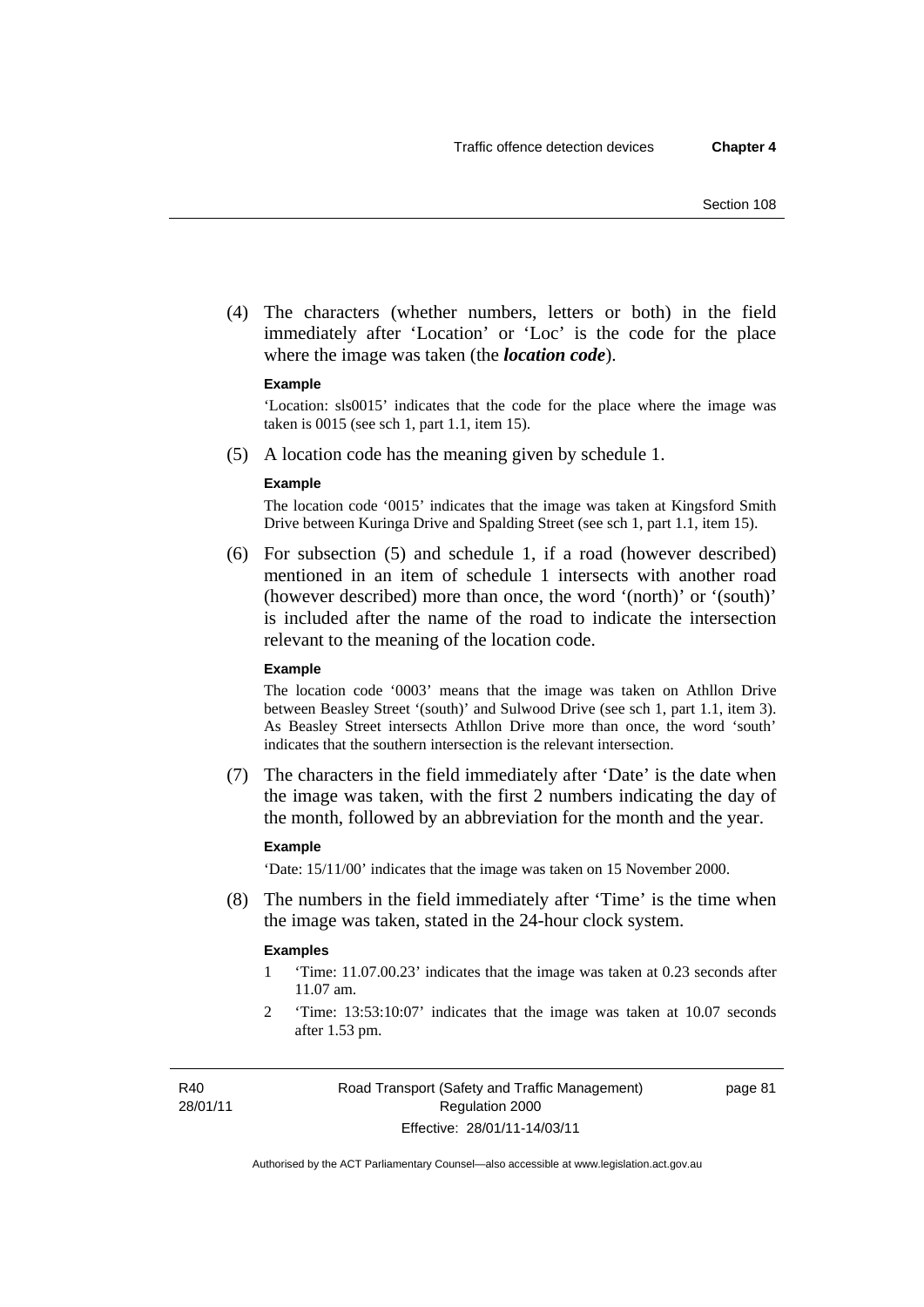- (9) The letter in the field immediately after 'Direction' or 'Dir' indicates—
	- (a) for an image taken by a digital camera detection device whether the general direction in which the vehicle was travelling was away from or towards the device, with 'A' indicating away from the device and 'T' indicating towards the device; or
	- (b) for an image taken by a fixed camera detection device—the general direction in which the vehicle was travelling when the image was taken, with 'N' indicating north, 's' indicating south, 'E' indicating east and 'W' indicating west.

#### **Example for par (a)**

'Direction: A' indicates that when the image was taken the vehicle was generally travelling away from the digital camera detection device that took the image.

#### **Example for par (b)**

'Direction: N' indicates that when the image was taken the vehicle was travelling in the general direction of north.

- (10) The characters in the field immediately after 'Lane' is the code for the lane in which the vehicle was travelling when the image was taken, with the following codes having the stated meaning:
	- 'L1' means the lane next to the centre of the road
	- 'L2' means the lane immediately to the left of L1
	- 'L3' means the lane immediately to the left of L2

'L4' means the lane immediately to the left of L3.

#### **Example**

'Lane: L1' indicates that the vehicle was travelling in the lane next to the centre of the road when the image was taken.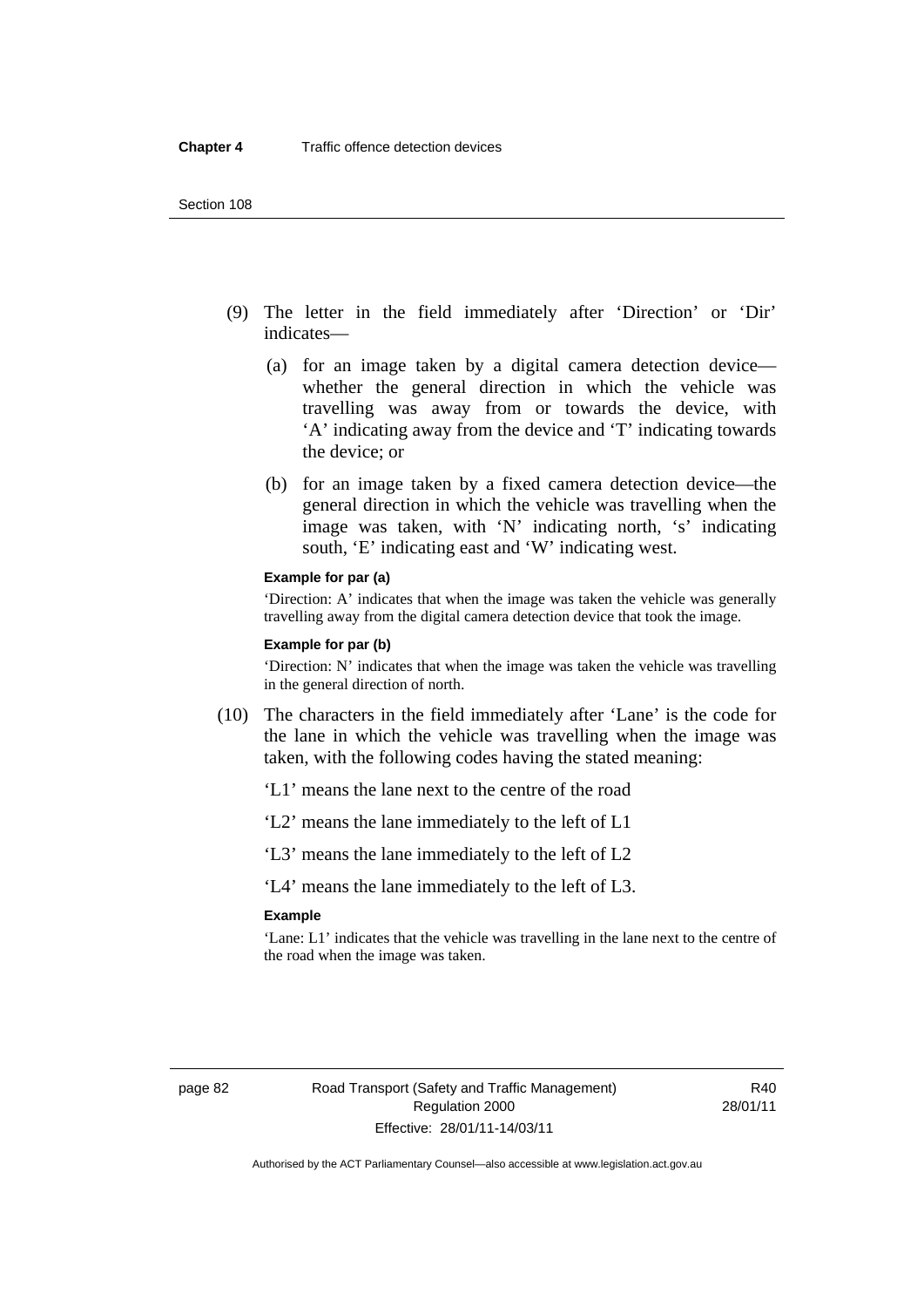(11) The number in the field immediately after 'Red time' is the time in seconds and part seconds (stated as a fraction) that a red traffic light or red traffic arrow facing the driver of the vehicle had been showing before the driver entered the intersection concerned.

#### **Example**

'Red time: 1.50' indicates that the red traffic light or red traffic arrow facing the driver of the vehicle had been showing for 1.5 seconds before the driver entered the intersection concerned.

 (12) The number in the field immediately after 'Speed li' is the speed limit applying to the driver of the vehicle for the length of road where the driver was driving when the image was taken.

#### **Example**

'Speed li: 60' indicates that the speed limit applying to the driver of the vehicle for the length of road where the driver was driving when the image was taken is 60 km/h.

 (13) The number in the field immediately after 'Speed' is the speed in kilometres per hour at which the driver of the vehicle was driving when the image was taken.

#### **Example**

'Speed: 82' indicates that the driver of the vehicle was driving at 82 km/h when the image was taken.

 (14) The characters (whether numbers, letters or both) in the field immediately after 'Operator' is the code for the person responsible for the use of the device when the image was taken.

#### **Example**

'Operator: op002' indicates that the code for the person responsible for the device when the image was taken is operator 002.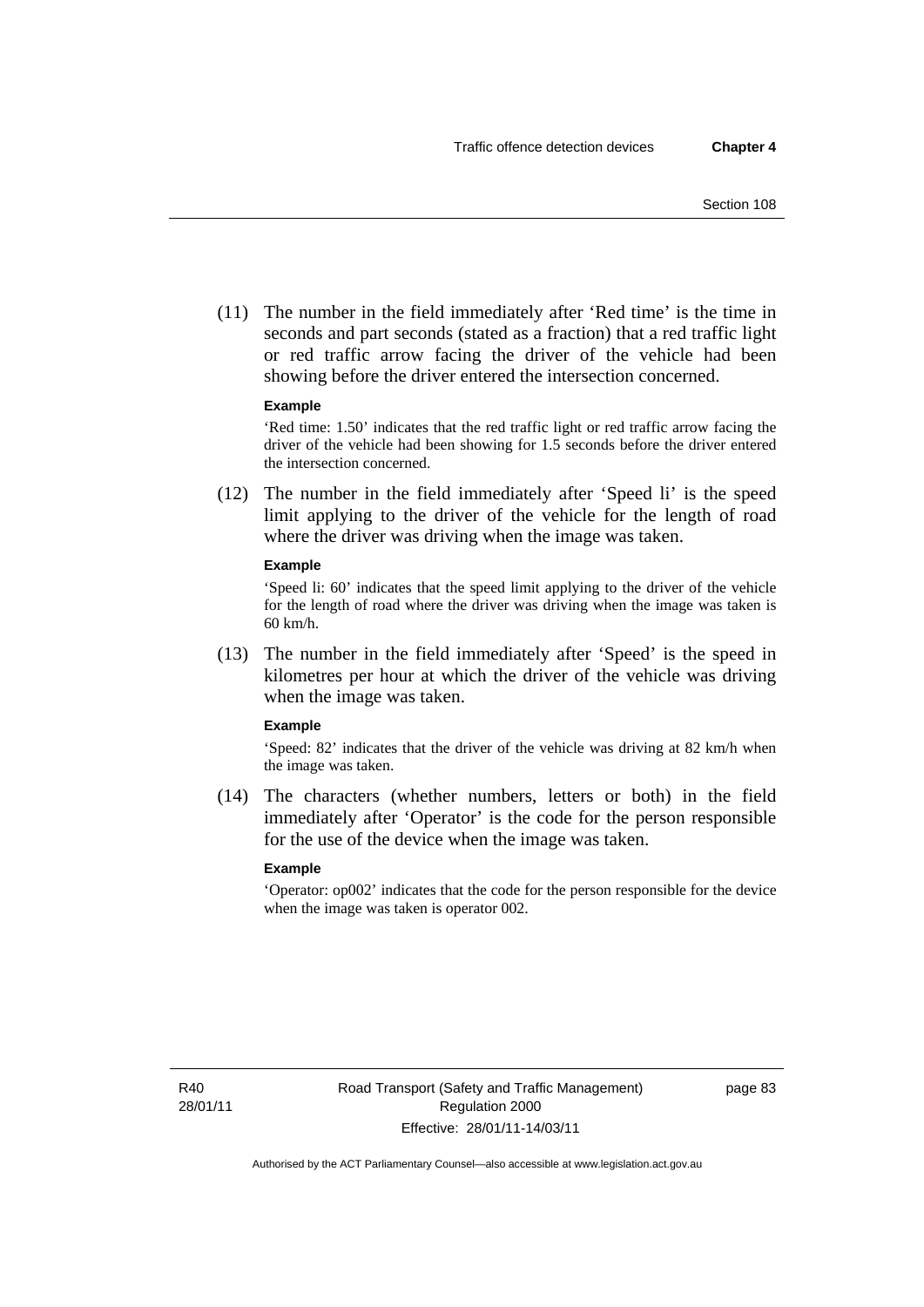#### Section 108

 (15) The characters (whether numbers, letters or both) in the field immediately after 'Disk' is the code for the recording medium used to record the image of the vehicle.

#### **Example**

'Disk: WD0022' indicates that the code for the WORM disk used to record the image was WD0022.

*Note* An example is part of the regulation, is not exhaustive and may extend, but does not limit, the meaning of the provision in which it appears (see Legislation Act, s 126 and s 132).

page 84 Road Transport (Safety and Traffic Management) Regulation 2000 Effective: 28/01/11-14/03/11

R40 28/01/11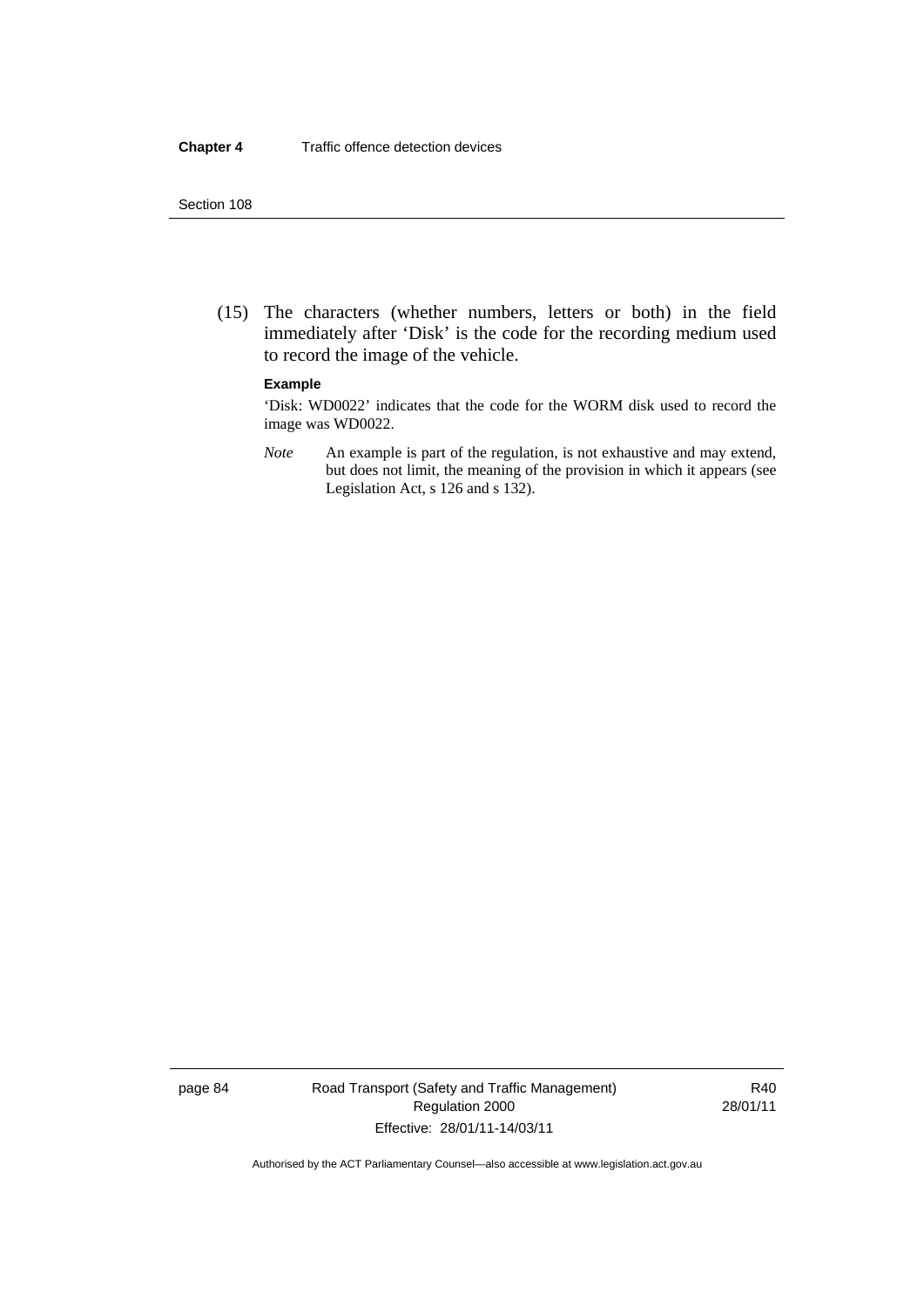# **Chapter 5 Miscellaneous**

# **109 Additional powers of police**

- (1) A police officer may request or signal the driver of a vehicle to stop the vehicle.
- (2) A person must not, without reasonable excuse, fail to comply with a request or signal made or given by a police officer under subsection  $(1)$ .

Maximum penalty: 20 penalty units.

 (3) A police officer may, during a temporary obstruction or danger to traffic or in an emergency, direct the responsible person for or driver of a vehicle parked in any part of a pay parking area to remove the vehicle or, if no-one appears to be in charge of the vehicle, remove the vehicle.

# **110 Prohibition on car minding**

- (1) The chief police officer may, by written notice given to a person, prohibit the person from—
	- (a) parking, minding, caring for, or taking charge of any motor vehicle or trailer (other than a motor vehicle or trailer of which the person is the driver) on a road; or
	- (b) offering his or her services for any such purpose.
- (2) A person who is given a notice under subsection (1) must comply with the notice.

Maximum penalty: 20 penalty units.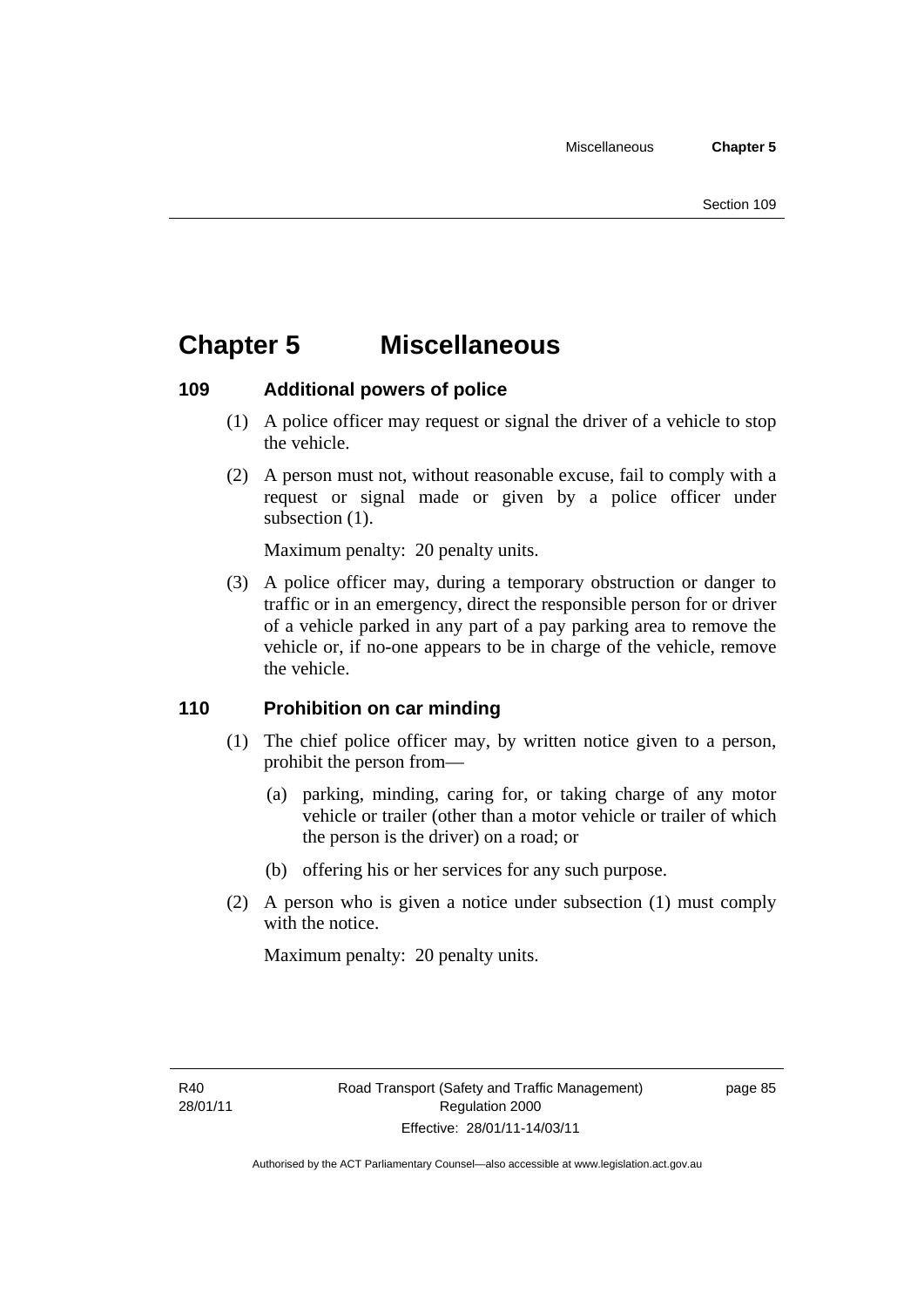#### **Chapter 5** Miscellaneous

- (3) This section does not authorise the chief police officer to prohibit the proprietor of a parking station or parking area—
	- (a) from parking, minding, caring for, or taking charge of a motor vehicle or trailer in or on the parking station or parking area; or
	- (b) from offering the proprietor's services for that purpose—
		- (i) whether by the display or publication of an advertisement in relation to the parking station or parking area or otherwise; and
		- (ii) whether the services are performed or offered to be performed by the proprietor or by an employee or agent of the proprietor.

# **111 Removal of unattended vehicles—Act, s 32 (1) (c)**

A police officer or authorised person may move an unattended vehicle from a road or road related area to a retention area if the vehicle is in—

- (a) a bus lane; or
- (b) a length of road to which a *clearway sign* applies; or
- (c) a transit lane.

- **U 112 Disposal of impounded vehicles—Act, s 10K** 
	- (1) This section applies to a vehicle impounded under the following provisions of the Act:
		- (a) section 10A (Impounding of vehicles used for menacing driving on court order before conviction etc);
		- (b) section 10B (Impounding or forfeiture of vehicles on conviction etc for certain offences);
		- (c) section 10C (Powers of police officers to seize and impound vehicles used in committing certain offences).

page 86 Road Transport (Safety and Traffic Management) Regulation 2000 Effective: 28/01/11-14/03/11 R40 28/01/11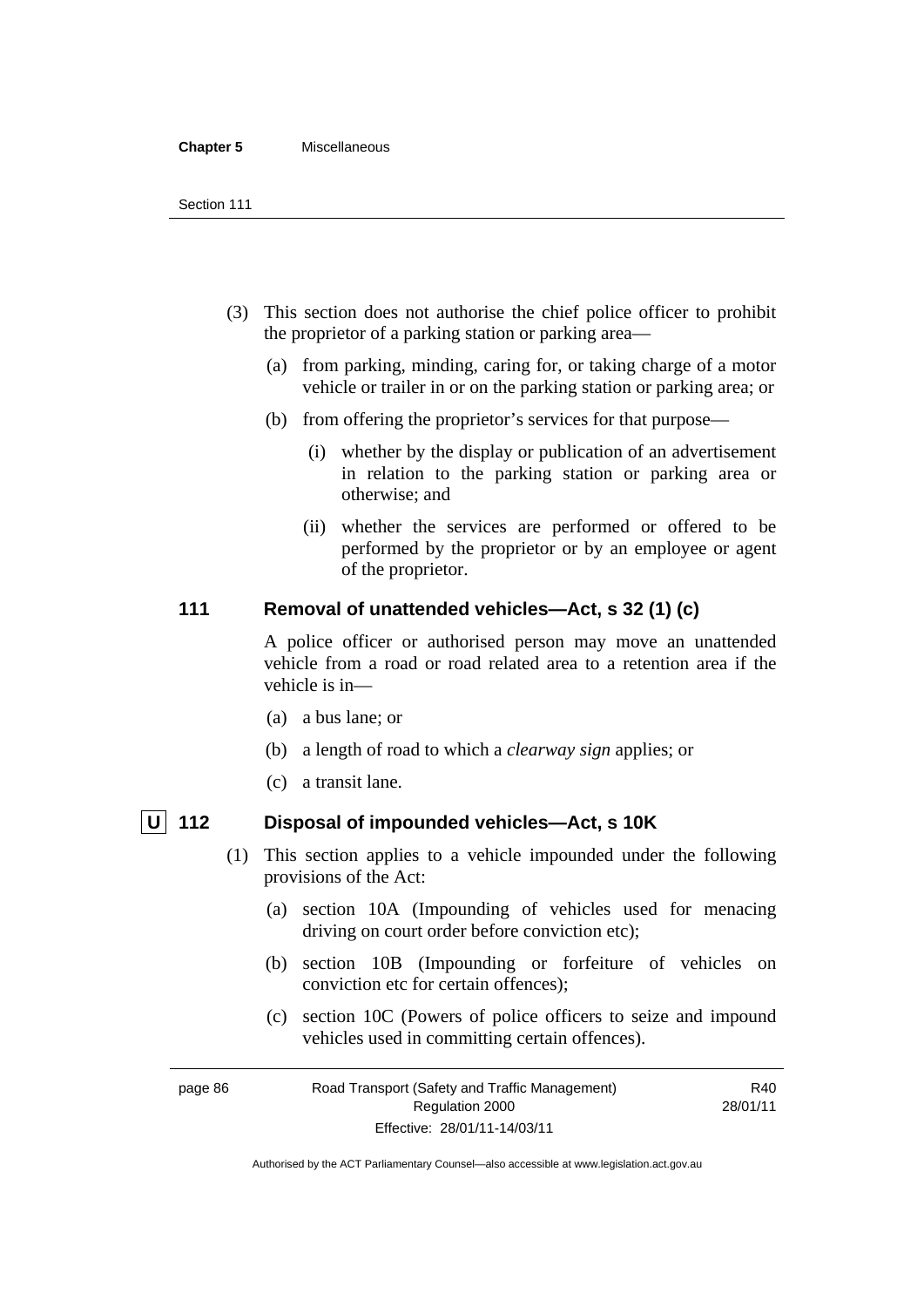- (2) If a person has not applied to the chief police officer for the release of the vehicle at the end of the period of impoundment, the chief police officer must, by notice served on the registered operator of the vehicle and every person who has a registered interest in the vehicle, warn them that the vehicle may be offered for sale if the vehicle is not removed from the place of impoundment within 28 days after the day of service of the notice.
- (3) The vehicle may be offered for sale, by public auction or public tender, if the vehicle is not removed within 28 days after service of the notice or, if more than 1 notice is served under subsection (2), the later of the notices.
- (4) A person may apply to the chief police officer for payment to the person of the balance of the proceeds of sale of a vehicle within 1 year after the vehicle is sold in accordance with subsection (3).
- (5) The balance of the proceeds of sale may be paid to the person if the person satisfies the chief police officer that—
	- (a) the person was lawfully entitled to possession of the vehicle immediately before its sale; and
	- (b) there was a reasonable excuse for the person's failure to obtain release of the vehicle before it was sold.
- (6) In this section:

*balance of the proceeds of sale*, of a vehicle, means the proceeds of the sale of the vehicle less—

- (a) any fee or other amount payable under the *Road Transport (General) Act 1999* for the seizure, impounding and storage of the vehicle; and
- (b) the reasonable costs of or incidental to the sale.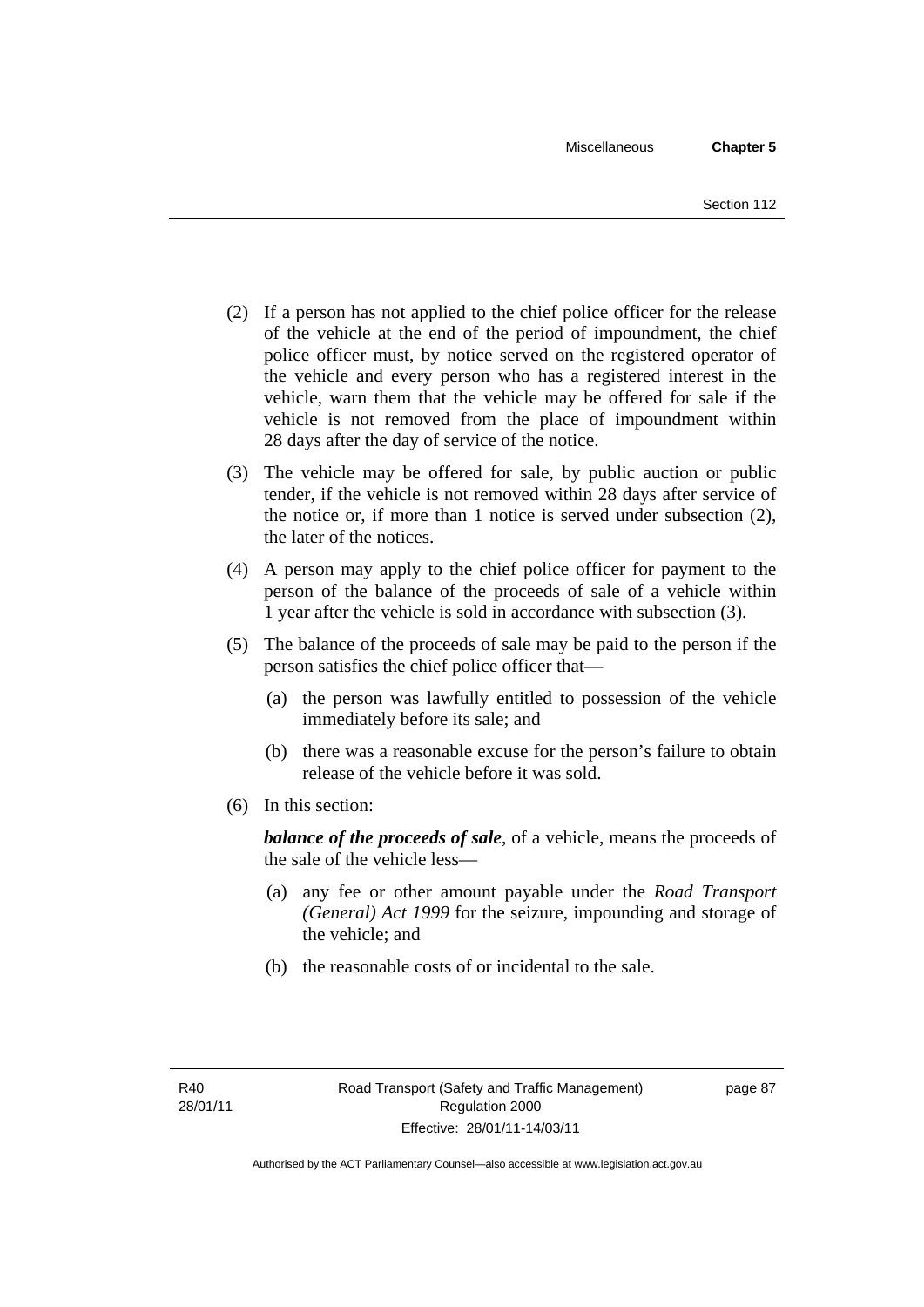#### **Chapter 5** Miscellaneous

# **112A Disposal of forfeited vehicles—Act, s 10K**

A vehicle that has been forfeited to the Territory under the Act, section 10B (Impounding or forfeiture of vehicles on conviction etc for certain offences) may be offered for sale by public auction or public tender.

#### **113 Responsible person to inspect driver licence**

 (1) Before permitting someone else to drive a motor vehicle, the responsible person for, or the person in charge of, the vehicle must require the person to produce his or her Australian driver licence or external driver licence and must inspect the licence.

Maximum penalty: 20 penalty units.

 (2) It is a defence to a prosecution of a person for an offence against subsection (1) if the person proves that the person had taken reasonable steps (other than those mentioned in the subsection) to ensure the person permitted to drive the motor vehicle was the holder of a current Australian driver licence or external driver licence.

# **114 Responsible person's consent**

The person in charge of a motor vehicle or trailer on a road must not, without reasonable excuse, permit anyone to use the vehicle without the consent of the responsible person for the vehicle.

Maximum penalty: 20 penalty units.

## **115 Standards for safe carriage of loads—Act, s 14 (2)**

The prescribed standards are the performance standards in the *Load Restraint Guide—Guidelines and Performance Standards for the Safe Carriage of Loads on Road Vehicles*, 2nd ed (2004) published by the National Transport Commission.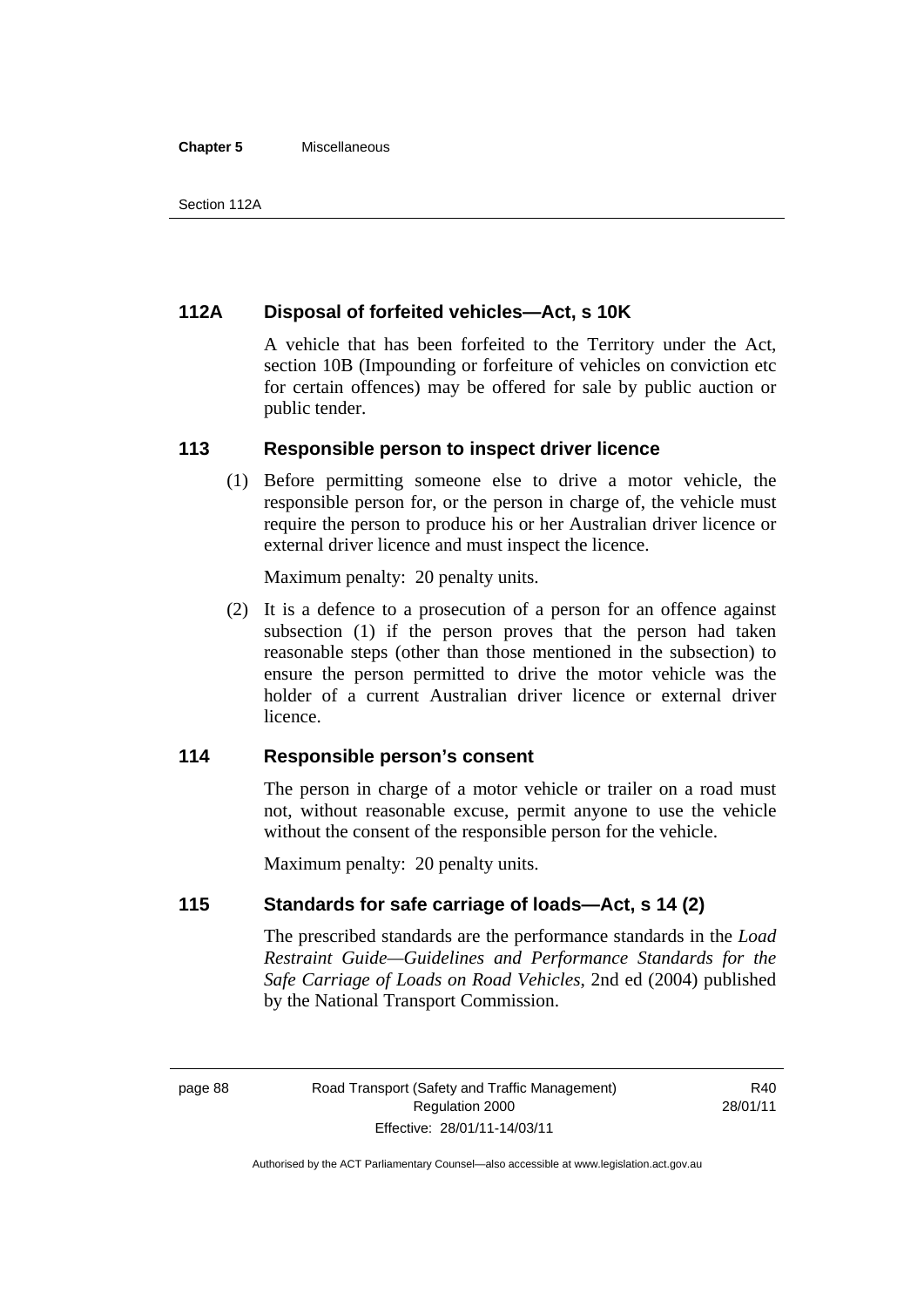# **Schedule 1 Meaning of location codes on images**

(see s 108)

# **Part 1.1 Digital camera detection devices**

**Table 1.1** 

| column 1<br>item | column <sub>2</sub><br>location<br>code | column 3<br>place where image was taken                                       |
|------------------|-----------------------------------------|-------------------------------------------------------------------------------|
| $\mathbf{1}$     | 0001                                    | Adelaide Avenue between Hopetoun Circuit and Kent Street                      |
| 2                | 0002                                    | <b>Antill Street</b>                                                          |
| 3                | 0003                                    | Athllon Drive between Beasley Street (south) and Sulwood<br>Drive             |
| 4                | 0004                                    | Belconnen Way between Barry Drive and Coulter Drive                           |
| 5                | 0005                                    | Bowen Drive between Brisbane Avenue and Kings Avenue                          |
| 6                | 0006                                    | Coppins Crossing Road between Uriarra Road and William<br><b>Hovell Drive</b> |
| 7                | 0007                                    | Drakeford Drive between Sulwood Drive and Athllon Drive                       |
| 8                | 0008                                    | Erindale Drive between Sulwood Drive and Sternberg Crescent                   |
| 9                | 0009                                    | Florey Drive between Southern Cross Drive and Ginninderra<br>Drive            |
| 10               | 0010                                    | Ginninderra Drive between Tillyard Drive and Kingsford Smith<br>Drive         |
| 11               | 0011                                    | Ginninderra Drive between Ellenborough Street and Braybrook<br><b>Street</b>  |
| 12               | 0012                                    | Gungahlin Drive between Wells Station Drive and Gundaroo<br>Drive             |
| 13               | 0013                                    | Hindmarsh Drive between Dalrymple Street and Jerrabomberra<br>Avenue          |
|                  |                                         |                                                                               |

R40 28/01/11

## Road Transport (Safety and Traffic Management) Regulation 2000 Effective: 28/01/11-14/03/11

page 89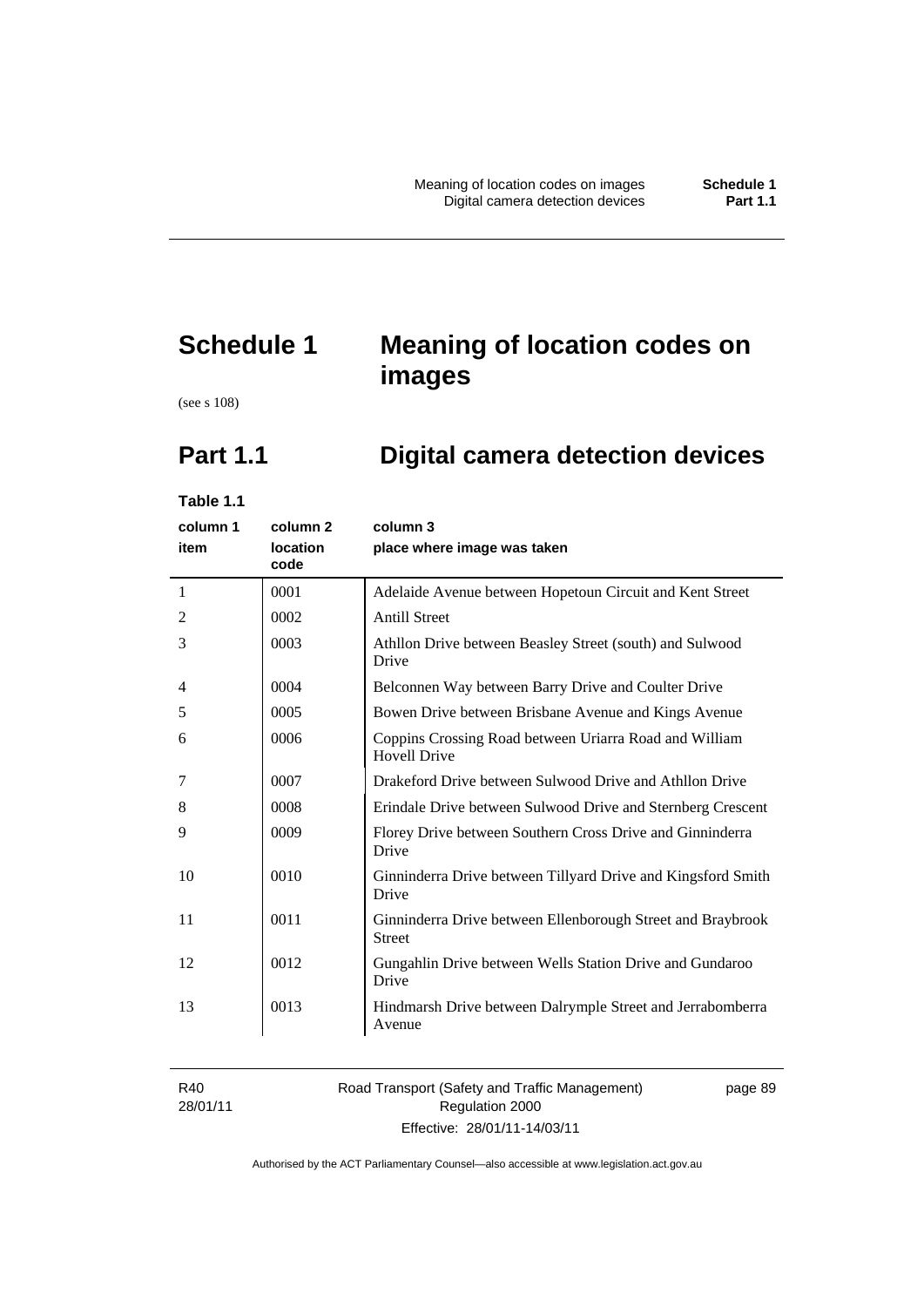| column 1<br>item | column 2<br>location<br>code | column 3<br>place where image was taken                                    |
|------------------|------------------------------|----------------------------------------------------------------------------|
| 14               | 0014                         | Hindmarsh Drive between Athllon Drive and Melrose Drive                    |
| 15               | 0015                         | Kingsford Smith Drive between Kuringa Drive and Spalding<br><b>Street</b>  |
| 16               | 0016                         | Lady Denman Drive between Cotter Road and Barrenjoey Drive                 |
| 17               | 0017                         | Long Gully Road                                                            |
| 18               | 0018                         | Melrose Drive between Athllon Drive and Hindmarsh Drive                    |
| 19               | 0019                         | Monaro Highway between Canberra Avenue and Hindmarsh<br>Drive              |
| 20               | 0020                         | Monaro Highway between Hindmarsh Drive and Isabella Drive                  |
| 21               | 0021                         | Mugga Lane between Narrabundah Lane and Long Gully Road                    |
| 22               | 0022                         | Northbourne Avenue between Macarthur Avenue and Antill<br><b>Street</b>    |
| 23               | 0023                         | Parkes Way between Clunies Ross Street and Glenloch<br>Interchange         |
| 24               | 0024                         | Tuggeranong Parkway between Lakeside Interchange and<br><b>Cotter Road</b> |
| 25               | 0025                         | Tuggeranong Parkway between Hindmarsh Drive and Cotter<br>Road             |
| 26               | 0026                         | Tuggeranong Parkway between Hindmarsh Drive and Sulwood<br>Drive           |
| 27               | 0027                         | Yamba Drive between Mawson Drive and Beasley Street                        |
| 28               | 0028                         | Pocket Avenue                                                              |
| 29               | 0029                         | Owen Dixon Drive (excluding residential service road of same<br>name)      |
| 30               | 0030                         | <b>Taverner Street</b>                                                     |
| 31               | 0031                         | Springvale Drive                                                           |
| 32               | 0032                         | Kerrigan Street                                                            |
| 33               | 0033                         | Gladstone Street, Hall                                                     |
| 34               | 0034                         | <b>Heysen Street</b>                                                       |

# page 90 Road Transport (Safety and Traffic Management) Regulation 2000 Effective: 28/01/11-14/03/11

R40 28/01/11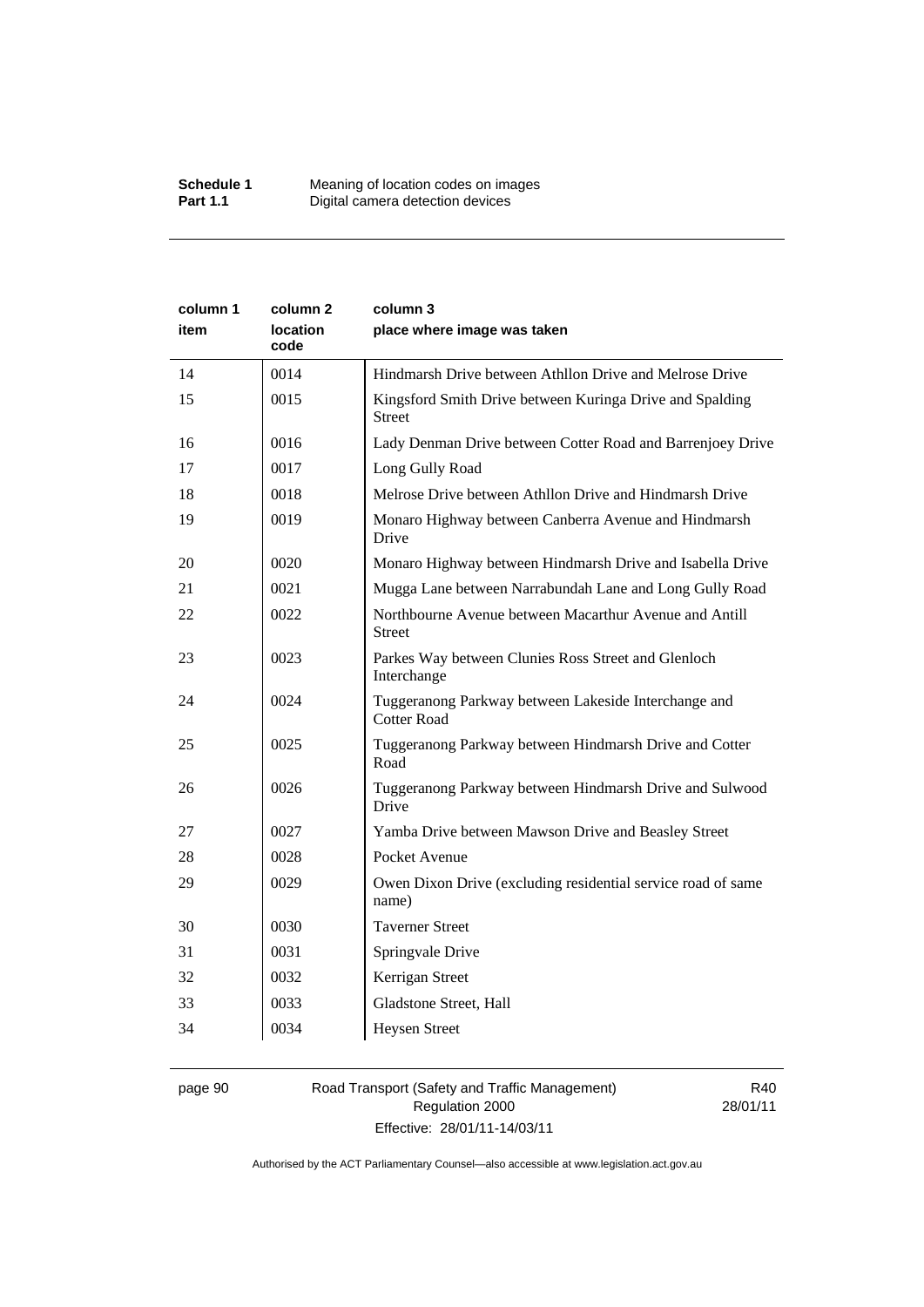Meaning of location codes on images **Schedule 1**  Digital camera detection devices **Part 1.1** 

| column 1 | column 2         | column 3                                                            |
|----------|------------------|---------------------------------------------------------------------|
| item     | location<br>code | place where image was taken                                         |
| 35       | 0035             | Mugga Way                                                           |
| 36       | 0036             | <b>Badimara Street</b>                                              |
| 37       | 0037             | Namatjira Drive                                                     |
| 38       | 0038             | Empire Circuit between Grey Street and Canberra Avenue              |
| 39       | 0039             | <b>Longmore Crescent</b>                                            |
| 40       | 0040             | Maribyrnong Avenue                                                  |
| 41       | 0041             | Learmonth Drive                                                     |
| 42       | 0042             | <b>Petterd Street</b>                                               |
| 43       | 0043             | <b>Williamson Street</b>                                            |
| 44       | 0044             | <b>Tillyard Drive</b>                                               |
| 45       | 0045             | Dryandra Street between Fairfax Street and Archibald Street         |
| 46       | 0046             | Newman Morris Circuit                                               |
| 47       | 0047             | Chuculba Crescent                                                   |
| 48       | 0048             | Livingston Avenue                                                   |
| 49       | 0049             | Clive Steele Avenue                                                 |
| 50       | 0050             | Darwinia Terrace                                                    |
| 51       | 0051             | La Perouse Street                                                   |
| 52       | 0052             | <b>Novar Street</b>                                                 |
| 53       | 0053             | Goyder Street                                                       |
| 54       | 0054             | Launceston Street between Hindmarsh Drive and Melrose Drive         |
| 55       | 0055             | Athllon Drive between Hindmarsh Drive and Beasley Street<br>(south) |
| 56       | 0056             | Athllon Drive between Sulwood Drive and Anketell Street<br>(north)  |
| 57       | 0057             | Northbourne Avenue between Barry Drive and Macarthur<br>Avenue      |
| 58       | 0058             | Northbourne Avenue between Antill Street and Barton Highway         |

R40 28/01/11 Road Transport (Safety and Traffic Management) Regulation 2000 Effective: 28/01/11-14/03/11

page 91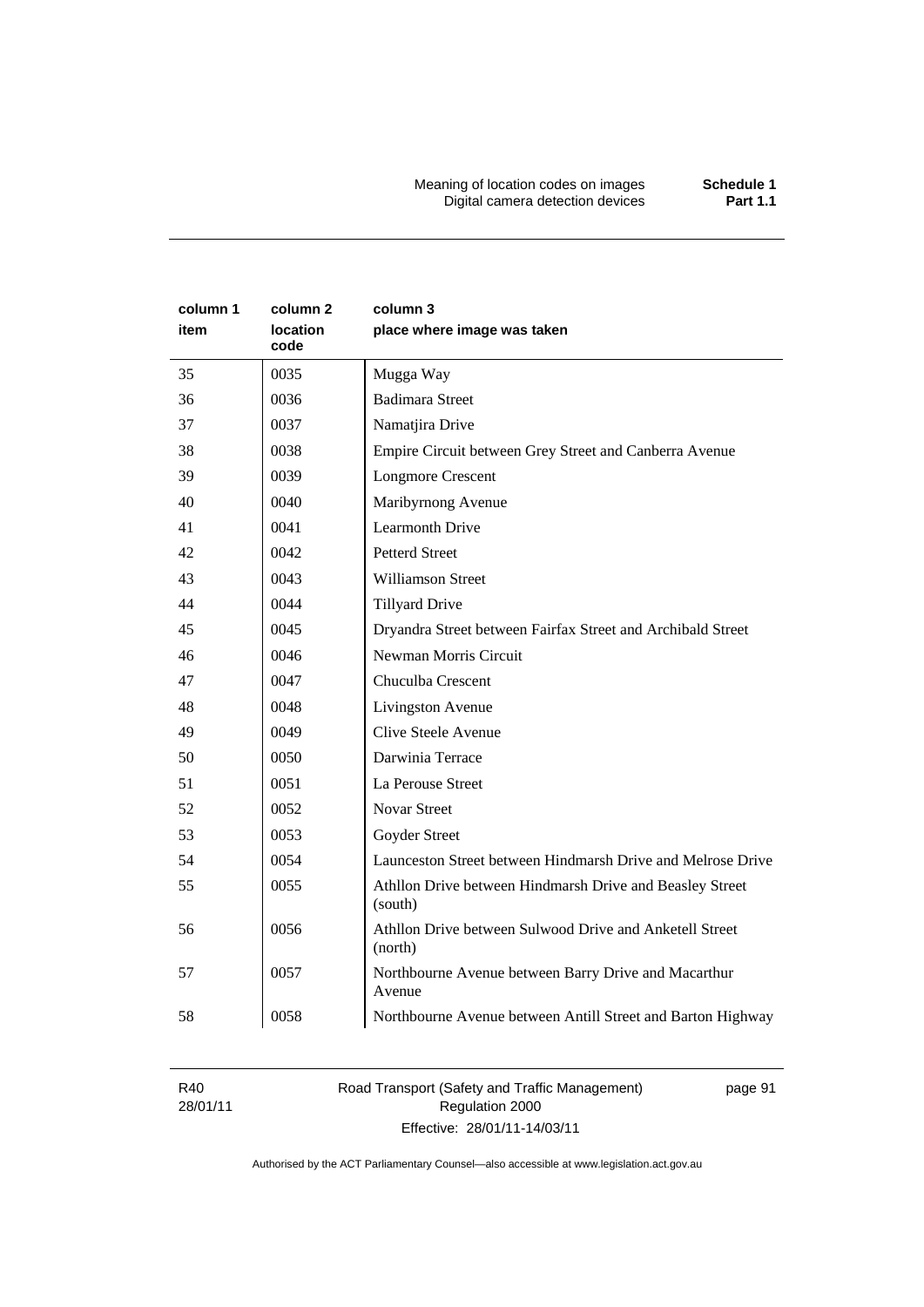| column 1 | column <sub>2</sub> | column 3                                                                       |
|----------|---------------------|--------------------------------------------------------------------------------|
| item     | location<br>code    | place where image was taken                                                    |
| 59       | 0059                | Belconnen Way between Coulter Drive and Kingsford Smith<br>Drive               |
| 60       | 0060                | Phillip Avenue between Majura Avenue and Federal Highway                       |
| 61       | 0061                | Barton Highway between Federal Highway and Kuringa Drive                       |
| 62       | 0062                | Drakeford Drive between Athllon Drive and Isabella Drive                       |
| 63       | 0063                | Hindmarsh Drive between Athllon Drive and Dalrymple Street                     |
| 64       | 0064                | Hindmarsh Drive between Jerrabomberra Avenue and Canberra<br>Avenue            |
| 65       | 0065                | <b>Barry Drive</b>                                                             |
| 66       | 0066                | Ginninderra Drive between Braybrook Street and Kingsford<br><b>Smith Drive</b> |
| 67       | 0067                | Ginninderra Drive between Tillyard Drive and Florey Drive                      |
| 68       | 0068                | Erindale Drive between Long Gully Road and Sulwood Drive                       |
| 69       | 0069                | Erindale Drive between Soward Way and Judkins Street                           |
| 70       | 0070                | Kuringa Drive                                                                  |
| 71       | 0071                | Launceston Street between Bowes Street and Furzer Street                       |
| 72       | 0072                | Monaro Highway between Johnson Drive and Isabella Drive                        |
| 73       | 0073                | Mugga Lane between Hindmarsh Drive and Narrabundah Lane                        |
| 74       | 0074                | Mugga Lane between Long Gully Road and Monaro Highway                          |
| 75       | 0075                | Parkes Way between Clunies Ross Street and Edinburgh<br>Avenue                 |
| 76       | 0076                | Yamba Drive between Kitchener Street and Bateson Road                          |
| 77       | 0077                | Yarra Glen between Carruthers Street and Adelaide Avenue                       |
| 78       | 0078                | Canberra Avenue between Mildura Street and Monaro Highway                      |
| 79       | 0079                | Canberra Avenue between Harman Naval Station and Newcastle<br>Street           |
| 80       | 0080                | Kings Avenue between Bowen Drive and Parkes Way                                |
| 81       | 0081                | William Hovell Drive between Bindubi Street and Coulter Drive                  |

page 92 Road Transport (Safety and Traffic Management) Regulation 2000 Effective: 28/01/11-14/03/11

R40 28/01/11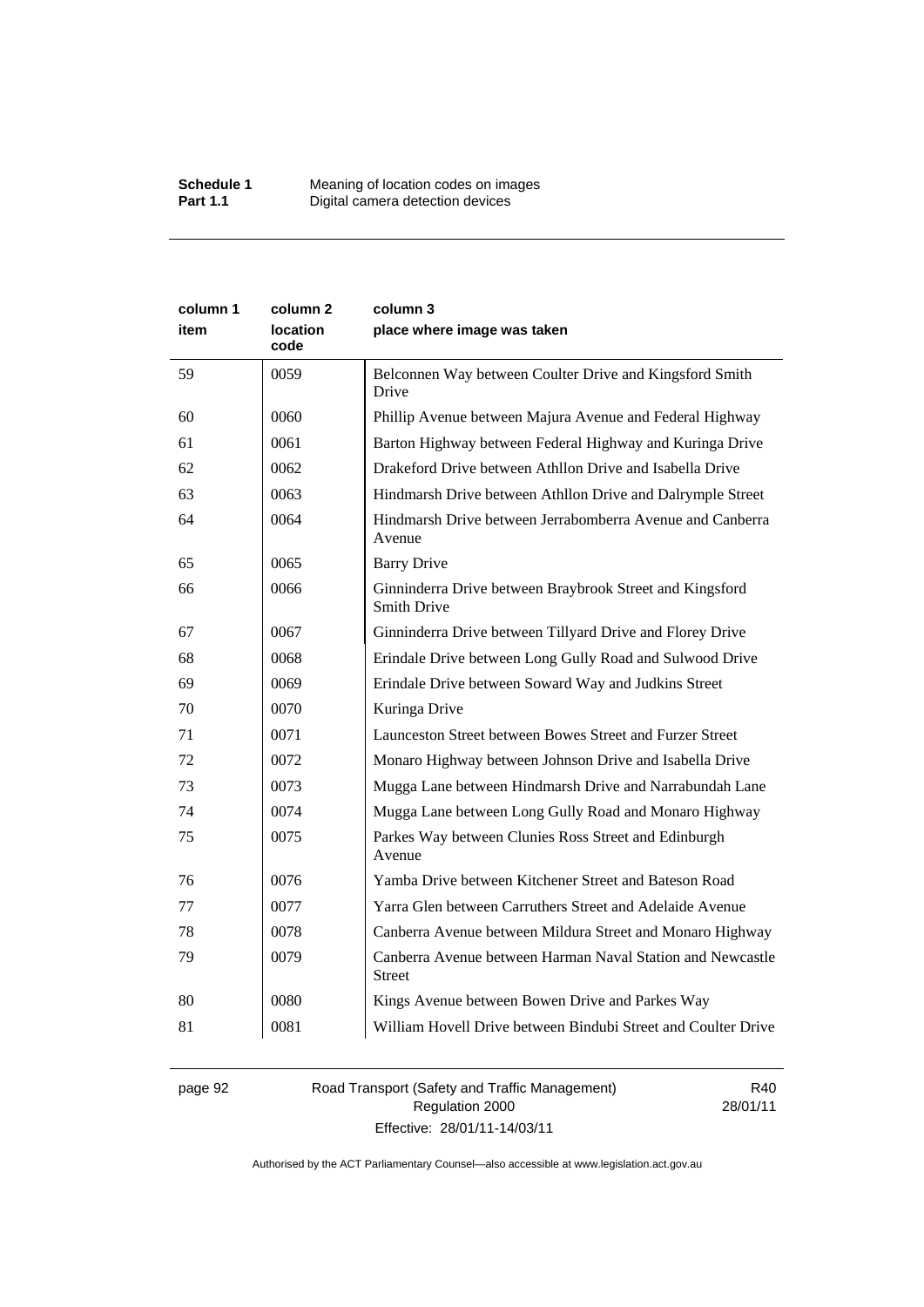| column 1<br>item | column 2<br><b>location</b><br>code | column 3<br>place where image was taken                                        |
|------------------|-------------------------------------|--------------------------------------------------------------------------------|
| 82               | 0082                                | William Hovell Drive between Coulter Drive and Drake<br><b>Brockman Drive</b>  |
| 83               | 0083                                | Commonwealth Ave between King Edward Terrace and London<br>Circuit             |
| 84               | 0084                                | Gundaroo Drive between Burrowa Street and Gungahlin Drive                      |
| 85               | 0085                                | Gundaroo Drive between Barton Highway and Nudurr Drive                         |
| 86               | 0086                                | Bindubi Street between Bandjalong Cres and Cross Street                        |
| 87               | 0087                                | <b>Clift Crescent</b>                                                          |
| 88               | 0088                                | Cotter Road between Eucumbene Drive and Mount Stromlo<br>Road                  |
| 89               | 0089                                | Federal Highway between Antill Street and Majura Road                          |
| 90               | 0090                                | Majura Road between Federal Highway and Fairbairn Avenue                       |
| 91               | 0091                                | Ellenborough Street between Ginninderra Drive and<br>Maribyrnong Avenue        |
| 92               | 0092                                | Northbourne Avenue between Barton Highway and Stirling<br>Avenue               |
| 93               | 0093                                | Southern Cross Drive between Coulter Drive and Kingsford<br><b>Smith Drive</b> |
| 94               | 0094                                | Southern Cross Drive between Kingsford Smith Drive and<br>Spofforth Street     |
| 95               | 0095                                | Sulwood Drive between Erindale Drive and Tuggeranong<br>Parkway                |
| 96               | 0096                                | <b>Coulter Drive</b>                                                           |
| 97               | 0097                                | Eastern Valley Way between Belconnen Way and College<br>Street                 |
| 98               | 0098                                | Haydon Drive between Belconnen Way and Ginninderra Drive                       |
| 99               | 0099                                | Yamba Drive between Hindmarsh Drive and Wisdom Street                          |
| 100              | 0100                                | Jansz Crescent between La Perouse Street and Carnegie<br>Crescent              |

R40 28/01/11

# Road Transport (Safety and Traffic Management) Regulation 2000 Effective: 28/01/11-14/03/11

page 93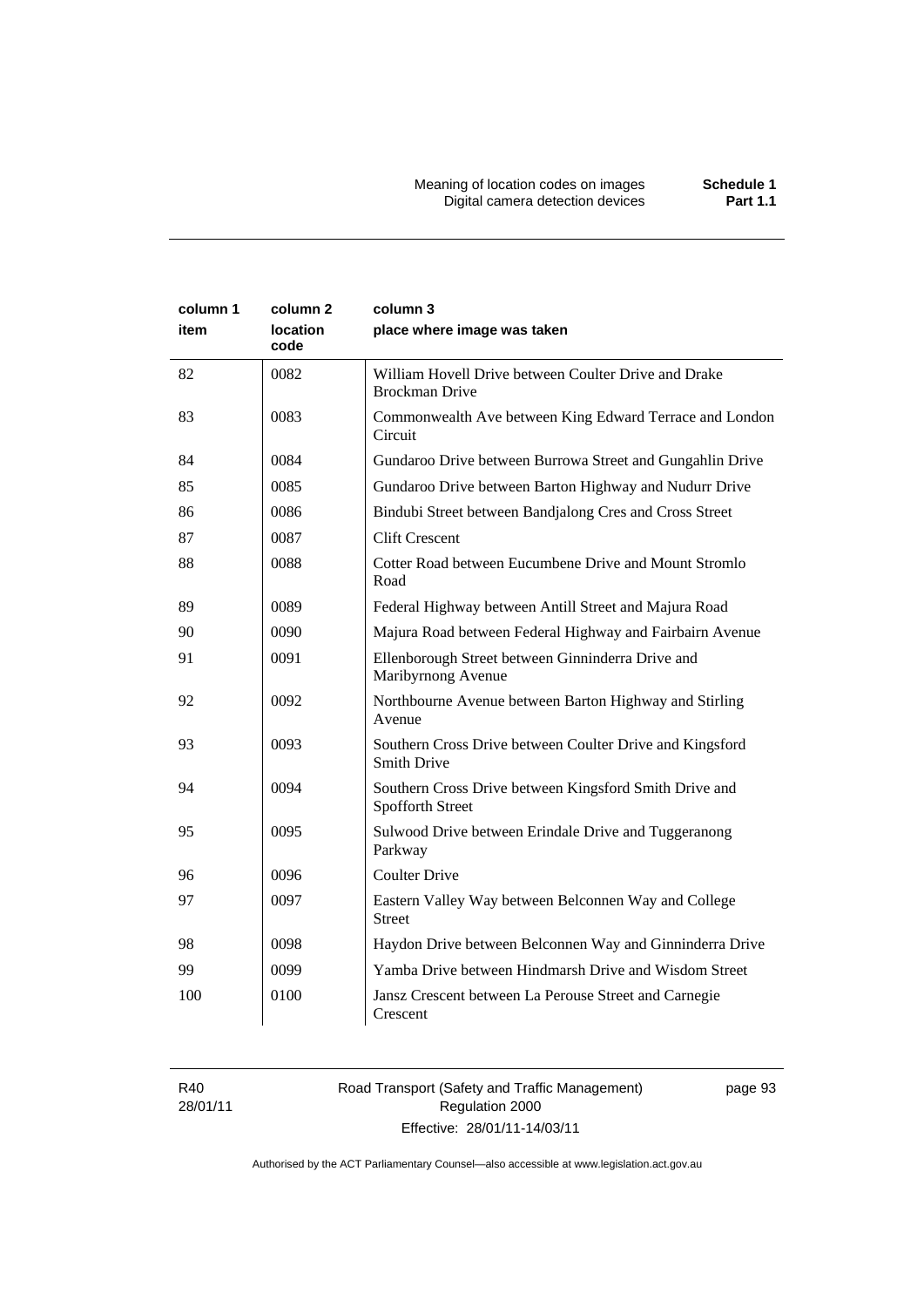| column 1<br>item | column 2<br>location<br>code | column 3<br>place where image was taken                                                |
|------------------|------------------------------|----------------------------------------------------------------------------------------|
| 101              | 0101                         | Nemarang Crescent between the north and south intersections<br>with Badimara Street    |
| 102              | 0102                         | Fairbairn Avenue between Anzac Parade and Pialligo Avenue                              |
| 103              | 0103                         | Flinders Way between Mugga Way and Canberra Avenue                                     |
| 104              | 0104                         | Mawson Drive between Athllon Drive and Yamba Drive                                     |
| 105              | 0105                         | Stonehaven Crescent between Hopetoun Circuit and Strickland<br>Crescent                |
| 106              | 0106                         | William Webb Drive between Ginninderra Drive and Owen<br>Dixon Drive                   |
| 107              | 0107                         | Ross Smith Crescent between Chewings Street and Southern<br>Cross Drive                |
| 108              | 0108                         | Spofforth Street between Drake Brockman Drive and Southern<br>Cross Drive              |
| 109              | 0109                         | Ginninderra Drive between Florey Drive and Kerrigan Street                             |
| 110              | 0110                         | Archdall Street between Ginnninderra Drive and Osburn Drive                            |
| 111              | 0111                         | Limestone Avenue between Ainslie Avenue and Wakefield<br>Avenue                        |
| 112              | 0112                         | Copland Drive between Ginninderra Drive and Owen Dixon<br>Drive                        |
| 113              | 0113                         | Anketell Street between the north and south intersections with<br><b>Athllon Drive</b> |
| 114              | 0114                         | Groom Street between Carruthers Street and Kent Street                                 |
| 115              | 0115                         | Isabella Drive between Drakeford Drive and Monaro Highway                              |
| 116              | 0116                         | Ashley Drive between Johnson Drive and Erindale Drive                                  |
| 117              | 0117                         | Tharwa Drive between Drakeford Drive and Johnson Drive                                 |
| 118              | 0118                         | Tharwa Drive between Drakeford Drive and Knoke Avenue                                  |
| 119              | 0119                         | Horse Park Drive between Federal Highway and Katherine<br>Avenue                       |
| 120              | 0120                         | Kalgoorlie Crescent between the east and west intersections<br>with Badimara Street    |

page 94 Road Transport (Safety and Traffic Management) Regulation 2000 Effective: 28/01/11-14/03/11

R40 28/01/11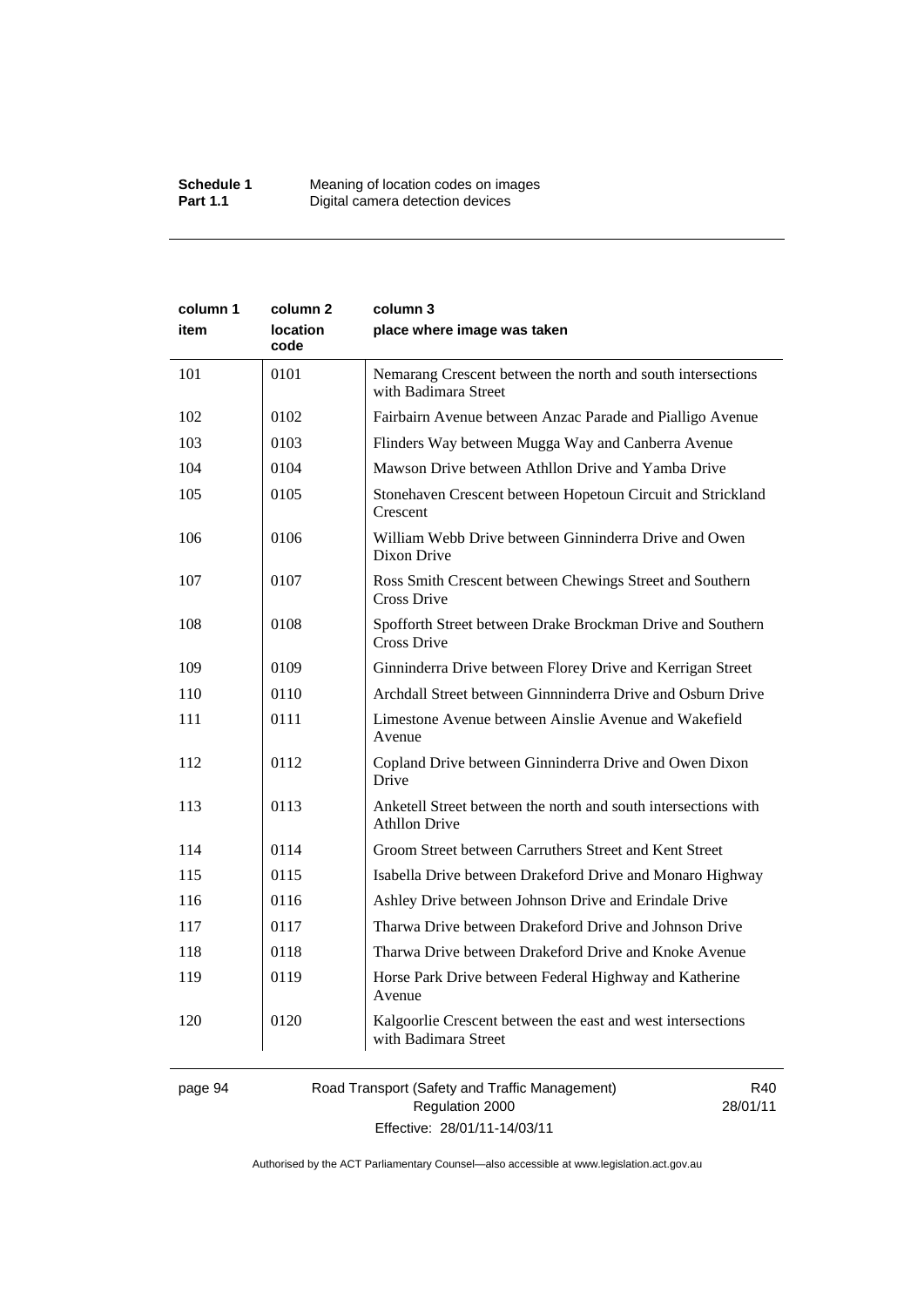| column 1<br>item | column 2<br><b>location</b><br>code | column 3<br>place where image was taken                                                         |
|------------------|-------------------------------------|-------------------------------------------------------------------------------------------------|
| 121              | 0121                                | David Street                                                                                    |
| 122              | 0122                                | Gungahlin Drive (including Caswell Drive) between William<br>Hovell Drive and Ginninderra Drive |
| 123              | 0123                                | Drake Brockman Drive                                                                            |
| 124              | 0124                                | <b>Starke Street</b>                                                                            |
| 125              | 0125                                | <b>Castieau Street</b>                                                                          |
| 126              | 0126                                | Redfern Street                                                                                  |
| 127              | 0127                                | <b>Ebden Street</b>                                                                             |
| 128              | 0128                                | <b>Officer Crescent</b>                                                                         |
| 129              | 0129                                | Monaro Highway between Canberra Avenue and Dairy Road                                           |
| 130              | 0130                                | <b>Chewings Street</b>                                                                          |
| 131              | 0131                                | <b>Burkitt Street</b>                                                                           |
| 132              | 0132                                | Canberra Avenue (eastbound) between State Circle and Mildura<br><b>Street</b>                   |
| 133              | 0133                                | Canberra Avenue between Monaro Highway and Newcastle<br><b>Street</b>                           |
| 134              | 0134                                | Canberra Avenue (westbound) between State Circle and<br>Mildura Street                          |
| 135              | 0135                                | <b>Hilder Street</b>                                                                            |
| 136              | 0136                                | <b>McInnes Street</b>                                                                           |
| 137              | 0137                                | <b>Kitchener Street</b>                                                                         |
| 138              | 0138                                | Kent Street between Kitchener Street and Strickland Crescent                                    |
| 139              | 0139                                | Captain Cook Crescent                                                                           |
| 140              | 0140                                | Kootara Crescent                                                                                |
| 141              | 0141                                | <b>Sturt Avenue</b>                                                                             |
| 142              | 0142                                | <b>Sutton Road</b>                                                                              |

R40 28/01/11

# Road Transport (Safety and Traffic Management) Regulation 2000 Effective: 28/01/11-14/03/11

page 95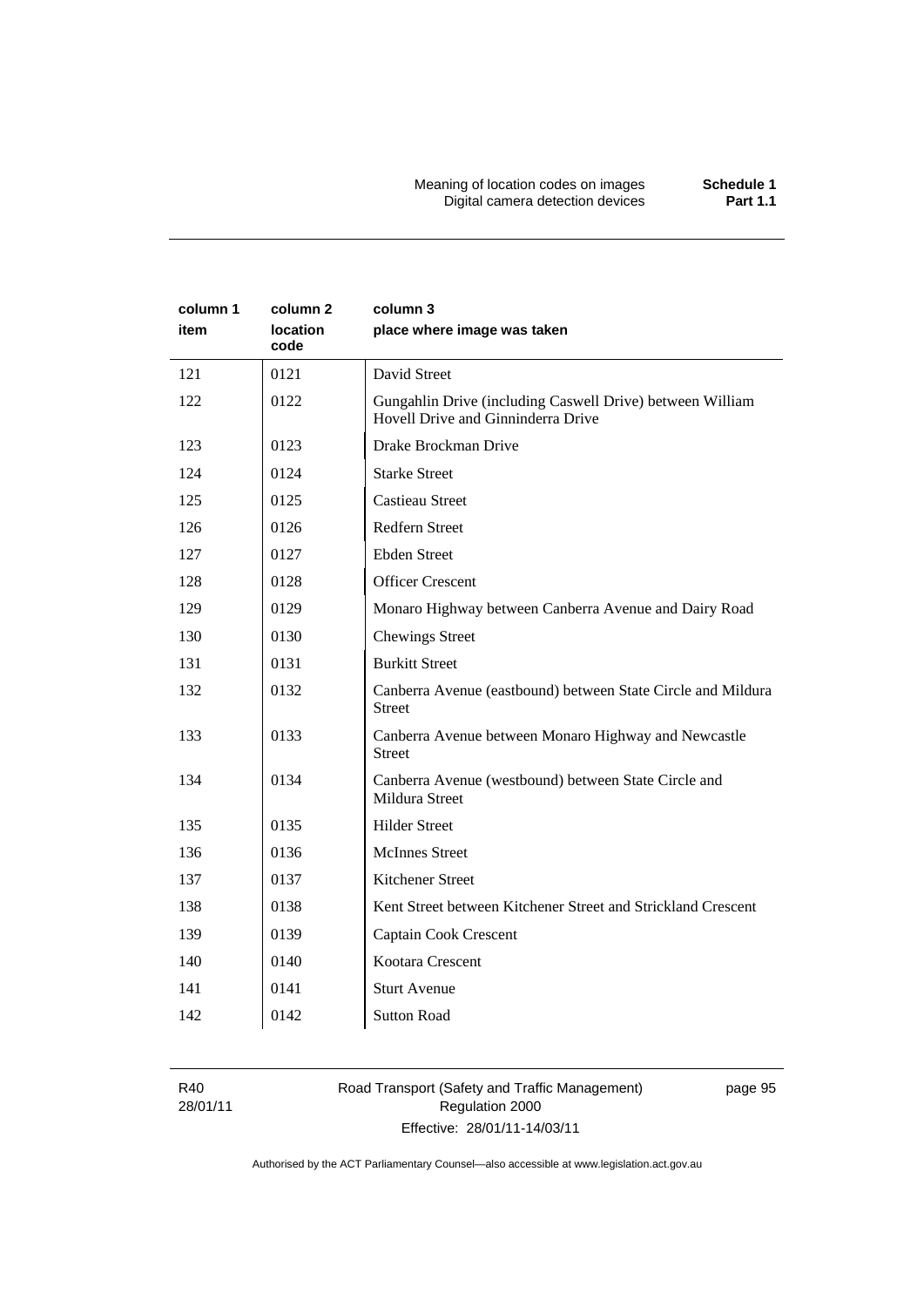#### **Schedule 1** Meaning of location codes on images **Part 1.1 Digital camera detection devices**

| column 1<br>item | column <sub>2</sub><br>location<br>code | column 3<br>place where image was taken                         |
|------------------|-----------------------------------------|-----------------------------------------------------------------|
| 143              | 0143                                    | <b>Bateman Street</b>                                           |
| 144              | 0144                                    | <b>Boddington Street</b>                                        |
| 145              | 0145                                    | <b>Summerland Circuit</b>                                       |
| 146              | 0146                                    | Perry Drive                                                     |
| 147              | 0147                                    | <b>Eucumbene Drive</b>                                          |
| 148              | 0148                                    | <b>Troughton Street</b>                                         |
| 149              | 0149                                    | Paperbark Street                                                |
| 150              | 0150                                    | Forsythe Street                                                 |
| 151              | 0151                                    | Narrabundah Lane between Mugga Lane and Jerrabomberra<br>Avenue |
| 152              | 0152                                    | Dixon Drive                                                     |
| 153              | 0153                                    | Warragamba Avenue                                               |
| 154              | 0154                                    | <b>Barraclough Crescent</b>                                     |
| 155              | 0155                                    | <b>Charleston Street</b>                                        |
| 156              | 0156                                    | <b>Streeton Drive</b>                                           |
| 157              | 0157                                    | Tom Roberts Avenue                                              |
| 158              | 0158                                    | <b>Woodcock Drive</b>                                           |
| 159              | 0159                                    | <b>Arthur Circle</b>                                            |
| 160              | 0160                                    | <b>State Circle</b>                                             |
| 161              | 0161                                    | <b>Theodore Street</b>                                          |
| 162              | 0162                                    | <b>Carruthers Street</b>                                        |
| 163              | 0163                                    | <b>Gilmore Crescent</b>                                         |
| 164              | 0164                                    | <b>Barr Smith Avenue</b>                                        |
| 165              | 0165                                    | <b>Ellerston Avenue</b>                                         |
| 166              | 0166                                    | <b>Beasley Street</b>                                           |

# page 96 Road Transport (Safety and Traffic Management) Regulation 2000 Effective: 28/01/11-14/03/11

R40 28/01/11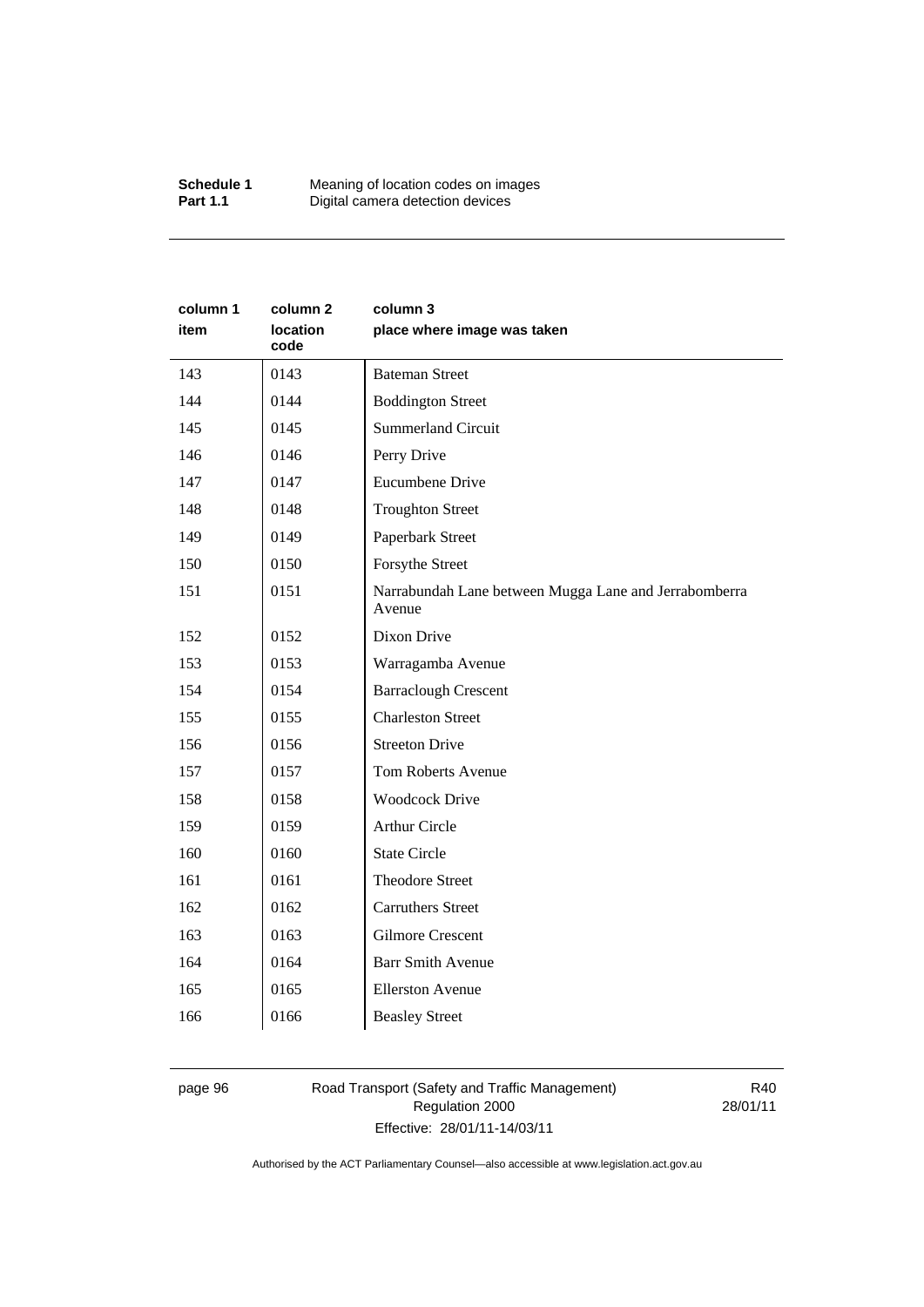Meaning of location codes on images **Schedule 1 Digital camera detection devices** 

# **column 1 item column 2 location code column 3 place where image was taken**  167 | 0167 | Hodgson Crescent 168 | 0168 | Blamey Crescent 169 0169 Truscott Street 170 0170 Giles Street 171 0171 Wentworth Avenue 172 0172 Lawrence Wackett Crescent 173 0173 Oaks Estate Road 174 | 0174 | Macgregor Street 175 | 0175 | Sternberg Crescent 176 | 0176 | Hurley Street

177 | 0177 | Madigan Street

R40 28/01/11 Road Transport (Safety and Traffic Management) Regulation 2000 Effective: 28/01/11-14/03/11

page 97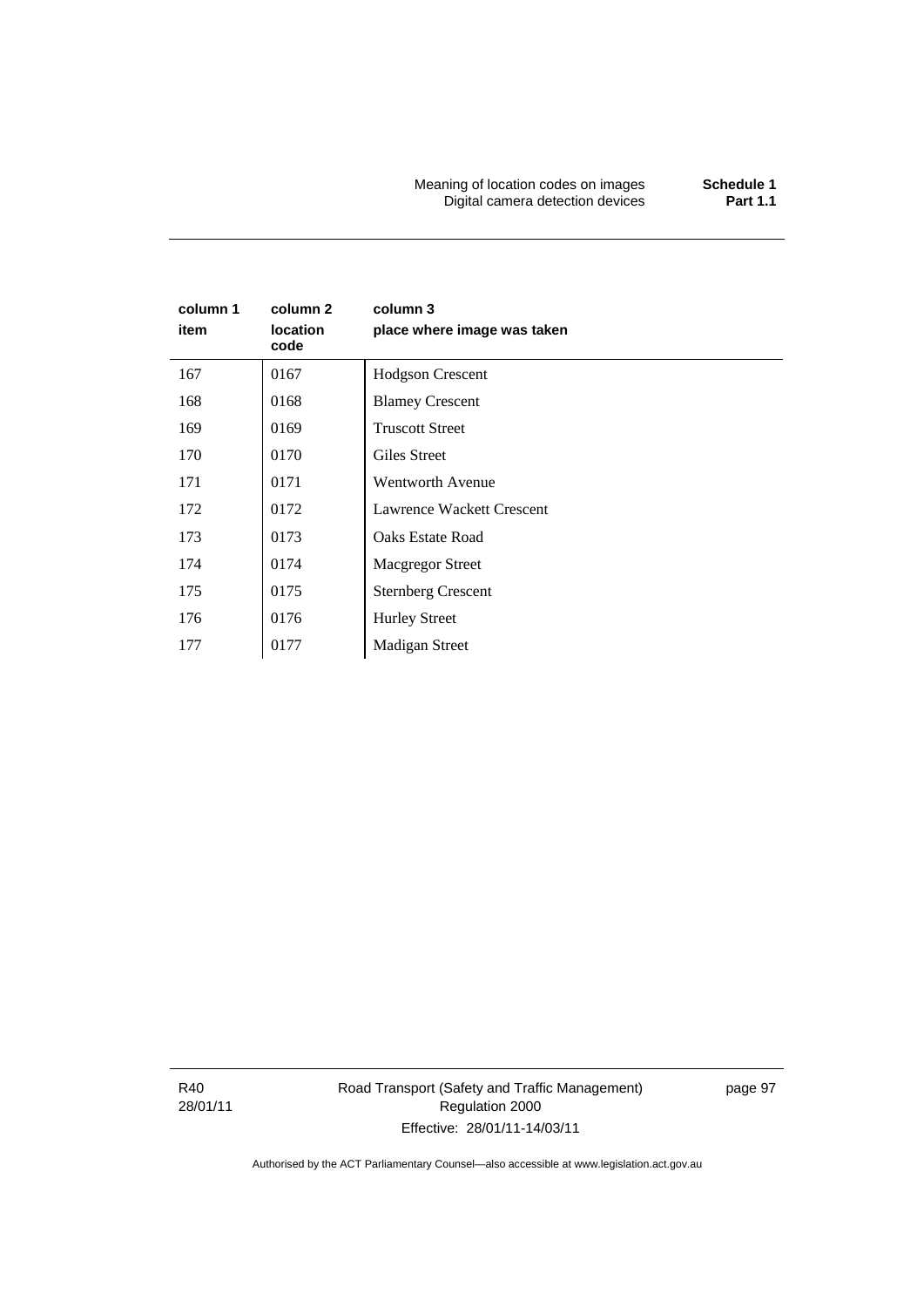# **Part 1.2 Fixed camera detection devices**

## **Table 1.2**

| column 1<br>item | column 2<br>location<br>code | column 3<br>place where image was taken               |
|------------------|------------------------------|-------------------------------------------------------|
| $\mathbf{1}$     | 1001                         | Northbourne Avenue/London Circuit                     |
| $\overline{2}$   | 1002                         | Northbourne Avenue/Barry Drive/Cooyong Street         |
| 3                | 1003                         | Coulter Drive/Southern Cross Drive/Luxton Street      |
| $\overline{4}$   | 1004                         | Drakeford Drive/Boddington Crescent/Marconi Crescent  |
| 5                | 1005                         | Benjamin Way/Chan Street/Cameron Avenue               |
| 6                | 1006                         | Northbourne Avenue/Antill Street/Mouat Street         |
| 7                | 1007                         | Ginninderra Drive/Aikman Drive                        |
| 8                | 1008                         | Hindmarsh Drive/Tuggeranong Parkway                   |
| 9                | 1009                         | Kingsford Smith Drive/Southern Cross Drive            |
| 10               | 1010                         | Belconnen Way/Bindubi Street/Eastern Valley Way       |
| 11               | 1011                         | Ginninderra Drive/Coulter Drive                       |
| 12               | 1012                         | Ginninderra Drive/Baldwin Drive/Haydon Drive          |
| 13               | 1013                         | Macarthur Avenue/David Street/Wattle Street           |
| 14               | 1014                         | Benjamin Way/College Street                           |
| 15               | 1015                         | Barry Drive/North Road/McCaughey Street               |
| 16               | 1016                         | Ginninderra Drive/Copland Drive/John Cleland Crescent |
| 17               | 1017                         | Hindmarsh Drive/Ainsworth Street                      |
| 18               | 1018                         | Monaro Highway/Newcastle Street/Dairy Road            |
| 19               | 1019                         | Belconnen Way/Caswell Drive                           |
| 20               | 1020                         | <b>Barry Drive/Marcus Clarke Street</b>               |
| 21               | 1021                         | Hindmarsh Drive/Yamba Drive                           |
| 22               | 1022                         | Hindmarsh Drive/Ball Street                           |

# page 98 Road Transport (Safety and Traffic Management) Regulation 2000 Effective: 28/01/11-14/03/11

R40 28/01/11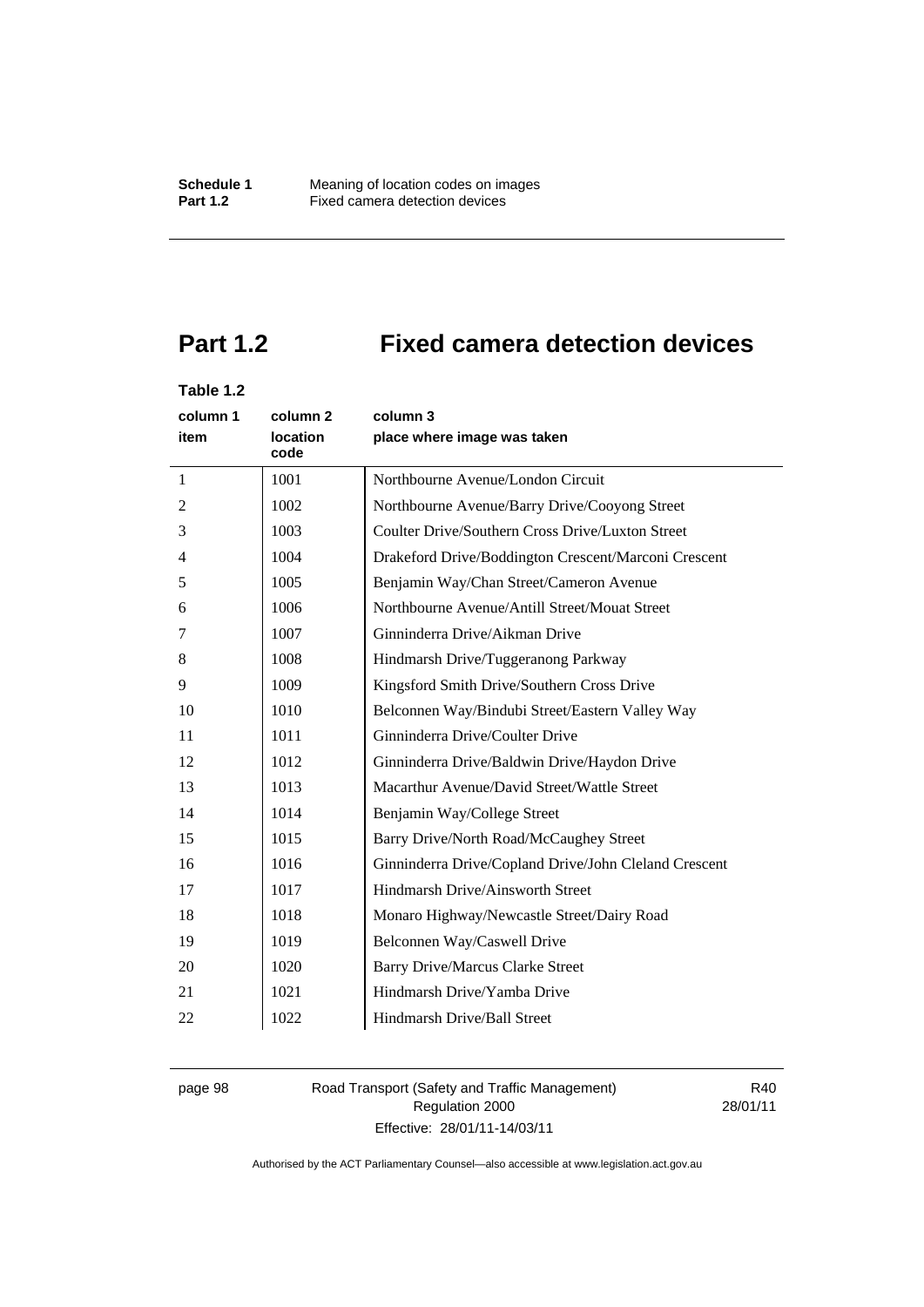Meaning of location codes on images **Schedule 1**  Fixed camera detection devices **Part 1.2** 

| column 1<br>item | column 2<br><b>location</b><br>code | column 3<br>place where image was taken                                  |
|------------------|-------------------------------------|--------------------------------------------------------------------------|
| 23               | 1023                                | Canberra Avenue/Hindmarsh Drive/Newcastle Street                         |
| 24               | 1024                                | Canberra Avenue/Captain Cook Crescent/Manuka Circle                      |
| 25               | 1025                                | Gungahlin Drive/Gundaroo Drive                                           |
| 26               | 1026                                | Barton Highway between Curran Drive and Gold Creek Road                  |
| 27               | 1027                                | Barton Highway between Gungahlin Drive and Ellenborough<br><b>Street</b> |
| 28               | 1028                                | Monaro Highway between Lanyon Drive and Sheppard Street                  |
| 29               | 1029                                | Monaro Highway between Mugga Lane and Isabella Drive                     |
| 30               | 1030                                | Federal Highway between Zelling Street and Antill Street                 |
| 31               | 1031                                | Federal Highway between Antill Street and Majura Road                    |
| 32               | 1032                                | Monaro Highway near Hindmarsh Drive overpass                             |
| 33               | 1033                                | Tuggeranong Parkway near Hindmarsh Drive underpass                       |
| 34               | 1034                                | Tuggeranong Parkway near Cotter Road overpass, northbound                |
| 35               | 1035                                | Tuggeranong Parkway near Cotter Road overpass, southbound                |

R40 28/01/11 Road Transport (Safety and Traffic Management) Regulation 2000 Effective: 28/01/11-14/03/11

page 99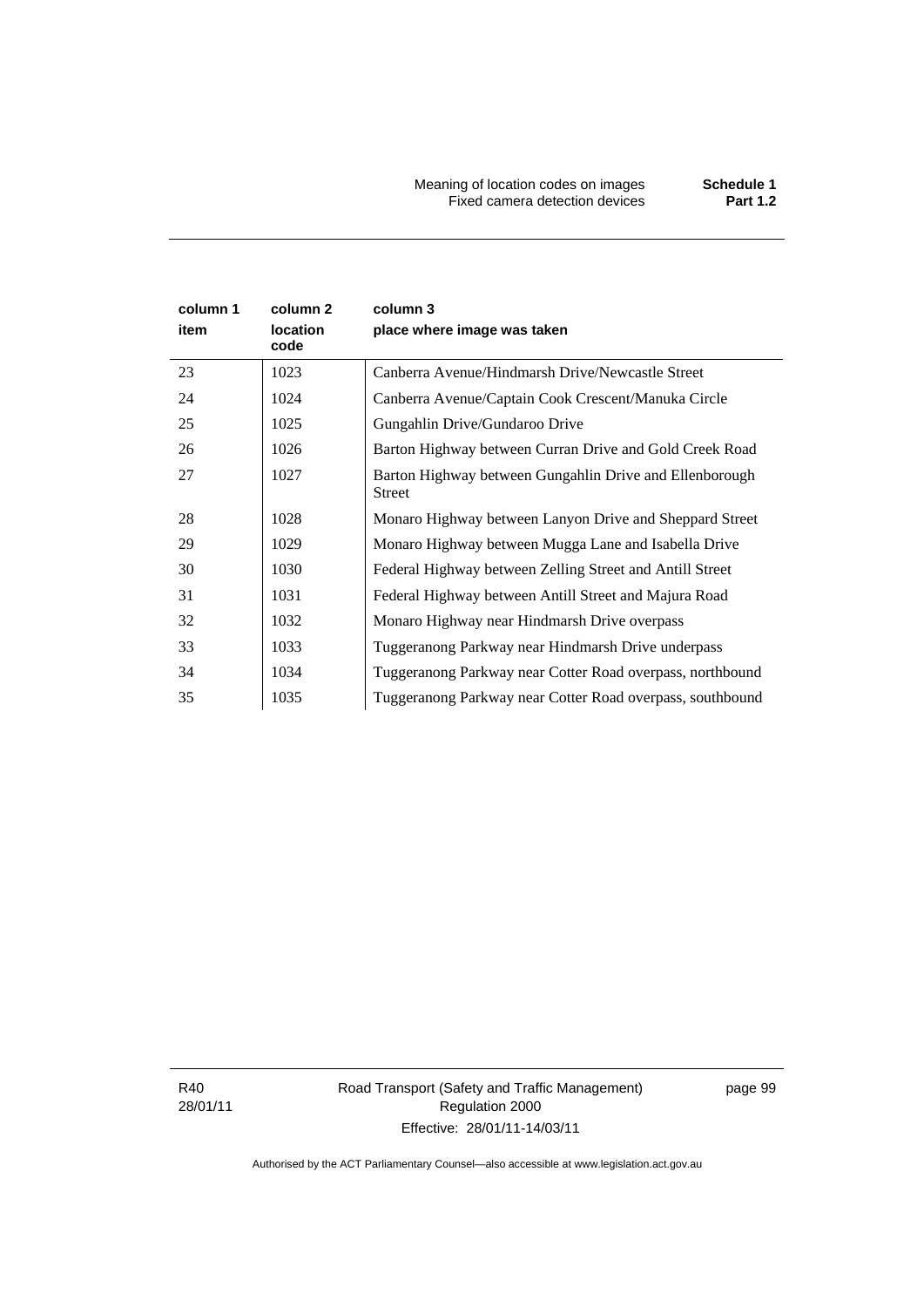# **Dictionary**

(see s 3)

*Note 1* The Legislation Act contains definitions and other provisions relevant to this regulation.

*Note 2* For example, the Legislation Act, dict, pt 1, defines the following terms:

- ambulance service
	- chief police officer
- contravene
- exercise
- fire brigade
- rural fire service
- SES
- territory plan
- the Territory.
- *Note 3* Terms used in this regulation have the same meaning that they have in the *Road Transport (Safety and Traffic Management) Act 1999* (see Legislation Act, s 148.) For example, the following terms are defined in the *Road Transport (Safety and Traffic Management) Act 1999*, dict:
	- authorised person
	- camera detection device (see s 23)
	- indicated on
	- registered interest
	- road related area
	- speed measuring device
	- traffic offence detection device.

*Note 4* The *Road Transport (General) Act 1999* contains definitions relevant to this Regulation. For example, the following terms are defined in the *Road Transport (General) Act 1999*, dictionary:

- another jurisdiction
- **bicycle**
- combination

page 100 Road Transport (Safety and Traffic Management) Regulation 2000 Effective: 28/01/11-14/03/11

R40 28/01/11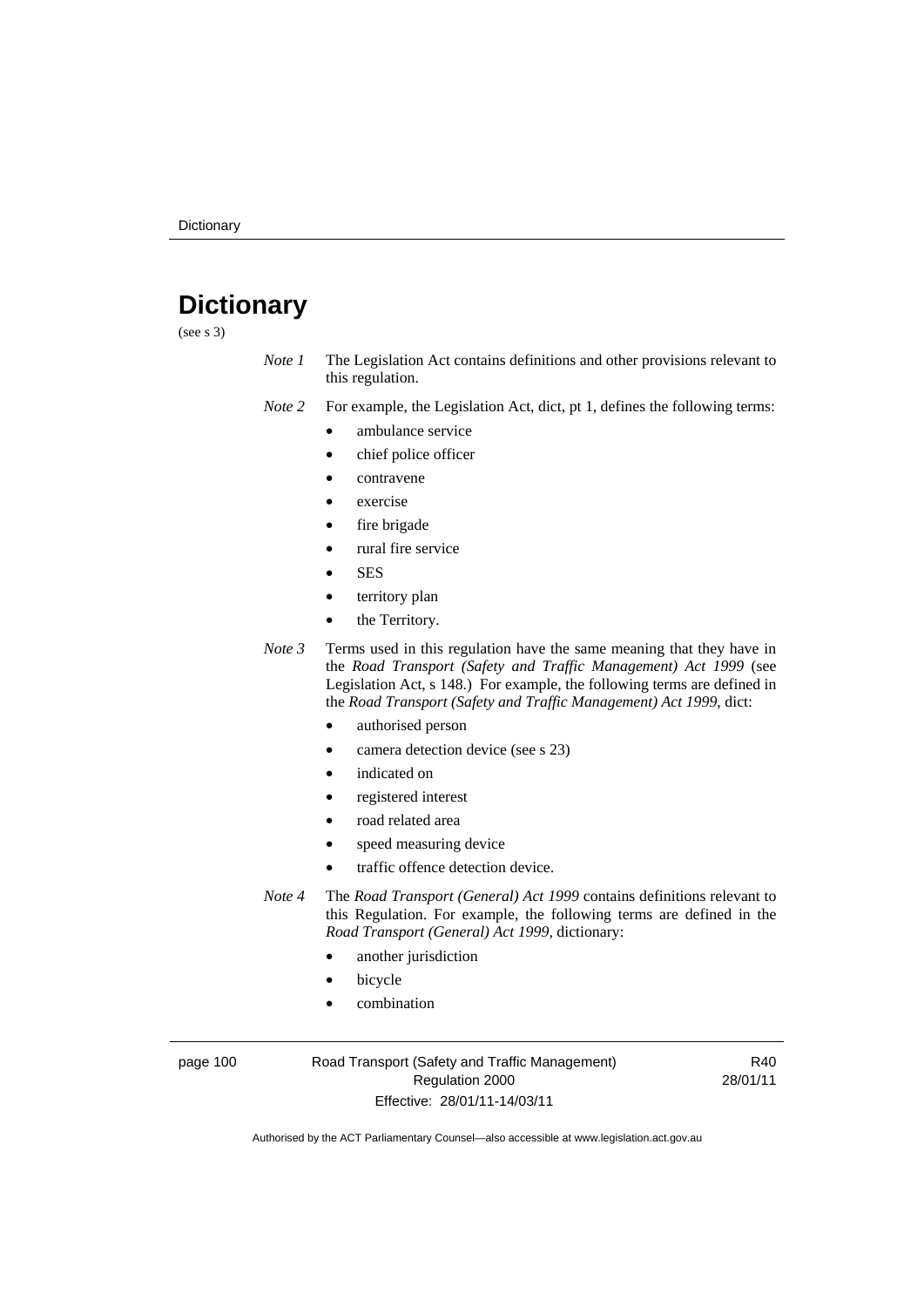- driver
- *jurisdiction*
- motor vehicle
- National Transport Commission
- ride
- road transport authority (or authority) (see s 16)
- road transport legislation (see s 6)
- taxi
- trailer
- use (in relation to a vehicle).

*approved child restraint* means a child restraint approved by the road transport authority under section 66 (1) (b).

*approved police speedometer*, for chapter 4 (Traffic offence detection devices)—see section 102.

*area*—see the Australian Road Rules, dictionary.

*area of operations*, for a parking authority, means the area of operations declared for the parking authority under section 75A.

*ARR* means Australian Road Rules.

*articulated vehicle* means a motor vehicle with—

- (a) 2 rigid sections, each of which has wheels; and
- (b) the rear section pivoted on, and part of the rear section (other than a pole, drawbar or similar device, or an accessory of the motor vehicle) superimposed on, the front section.

*Australian driver licence*—see the *Road Transport (Driver Licensing) Act 1999*, dictionary.

*Australian Road Rules*—see section 5.

*axle group*—see the *Road Transport (Vehicle Registration) Regulation 2000*, dictionary.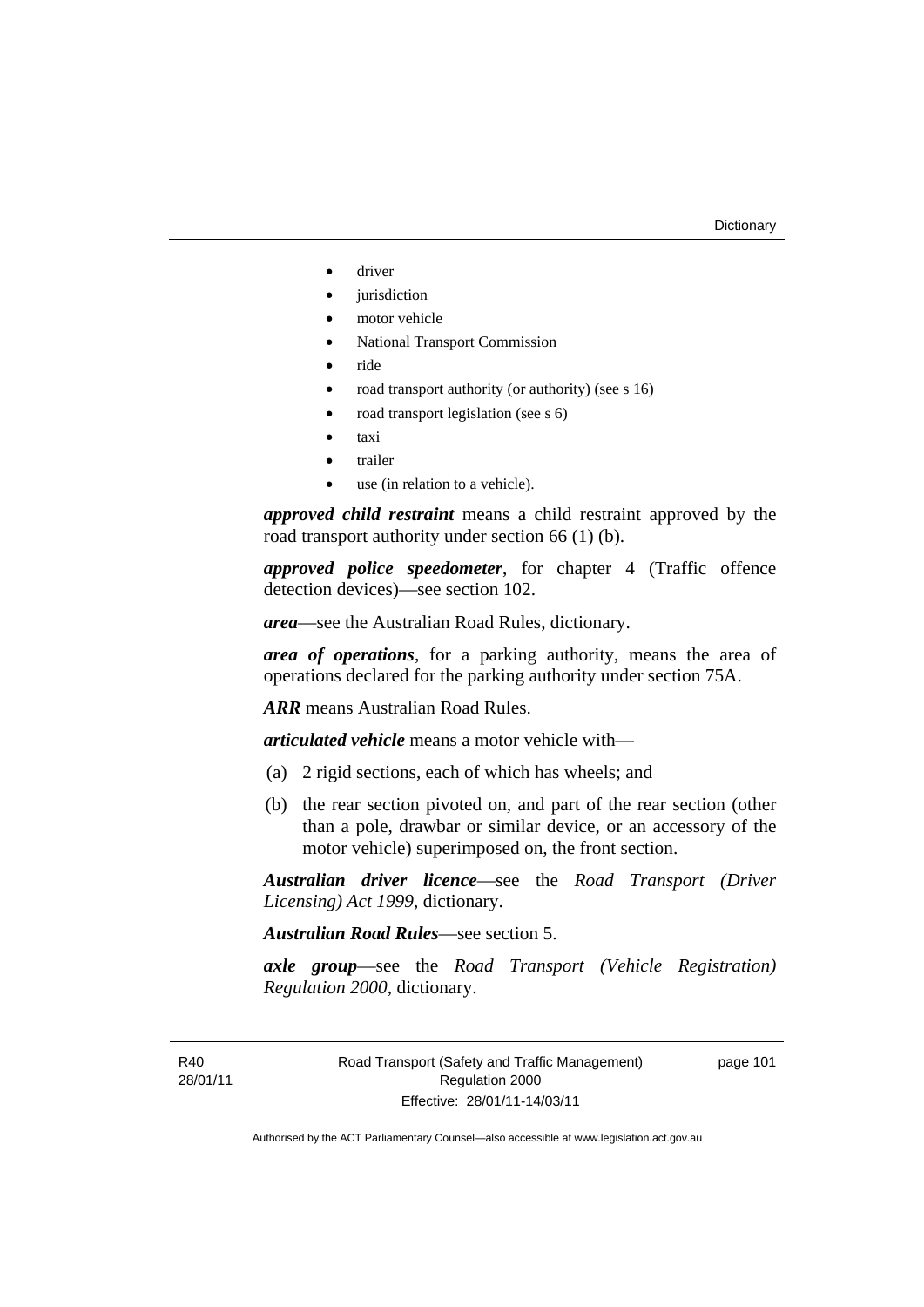*B-double*—see the *Road Transport (Vehicle Registration) Regulation 2000*, dictionary.

**built-up area**, in relation to a length of road—see the Australian Road Rules, dictionary.

*bus*—see the Australian Road Rules, dictionary.

*bus lane*—see the Australian Road Rules, rule 154.

*camera detection device*—see the Act, section 23 (1) (Use of camera detection devices).

*centre of the road*—see the Australian Road Rules, dictionary.

*clearway sign*—see the Australian Road Rules, schedule 2, rule 314, rule 315 and rule 316.

*controlled parking hours*, in relation to a pay parking space, means the periods (as indicated by information on or with traffic signs applying to the space) when a vehicle may not be parked in the space unless the relevant parking fee has been paid.

*converter dolly*—see the *Road Transport (Vehicle Registration) Regulation 2000*, dictionary.

*crash*—see the Australian Road Rules, dictionary.

*demand responsive service vehicle*—see the *Road Transport (Public Passenger Services) Act 2001*, section 81.

*digital camera detection device*, for chapter 4 (Traffic offence detection devices)—see section 102.

*dog trailer*—see the *Road Transport (Vehicle Registration) Regulation 2000*, dictionary.

*do not overtake turning vehicle sign*—see the Australian Road Rules, schedule 4, rule 319 and rule 320.

*drawbar*—see the *Road Transport (Vehicle Registration) Regulation 2000*, dictionary.

page 102 Road Transport (Safety and Traffic Management) Regulation 2000 Effective: 28/01/11-14/03/11

R40 28/01/11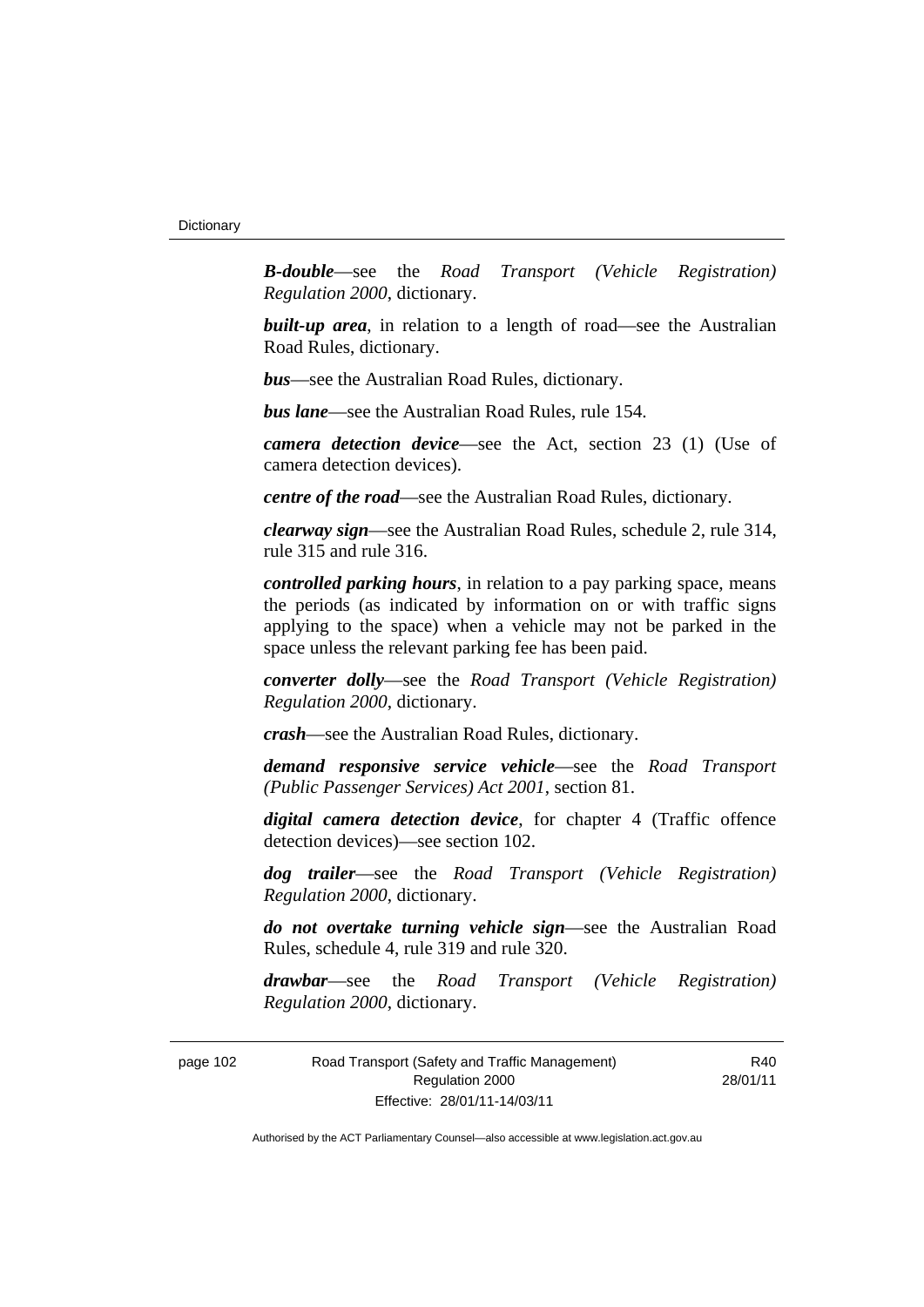*driver's vehicle*, for a driver*—*see the Australian Road Rules, dictionary.

*emergency stopping lane*—see the Australian Road Rules, rule 95.

*emergency vehicle* means any vehicle driven by a person who is—

- (a) an emergency worker; and
- (b) driving the vehicle in the course of his or her duties as an emergency worker.

*emergency worker*—see section 33 (1).

*external driver licence*—see the *Road Transport (Driver Licensing) Act 1999*, dictionary.

*fixed camera detection device*, for chapter 4 (Traffic offence detection devices)—see section 102.

*footpath*—see the Australian Road Rules, dictionary.

*give way*—see the Australian Road Rules, dictionary.

*GVM*—see the *Road Transport (Vehicle Registration) Act 1999*, dictionary.

*heavy vehicle*, for division 3.1.3 (Heavy vehicle parking)—see section 82.

*hire car*—see the *Road Transport (Public Passenger Services) Act 2001*, section 67.

*implement*—see the *Road Transport (Vehicle Registration) Regulation 2000*, dictionary.

*land adjoining residential land*, for division 3.1.3 (Heavy vehicle parking)—see section 82.

*laser speed measuring device*, for chapter 4 (Traffic offence detection devices)—see section 102.

*length*, of road—see the Australian Road Rules, dictionary.

R40 28/01/11 Road Transport (Safety and Traffic Management) Regulation 2000 Effective: 28/01/11-14/03/11

page 103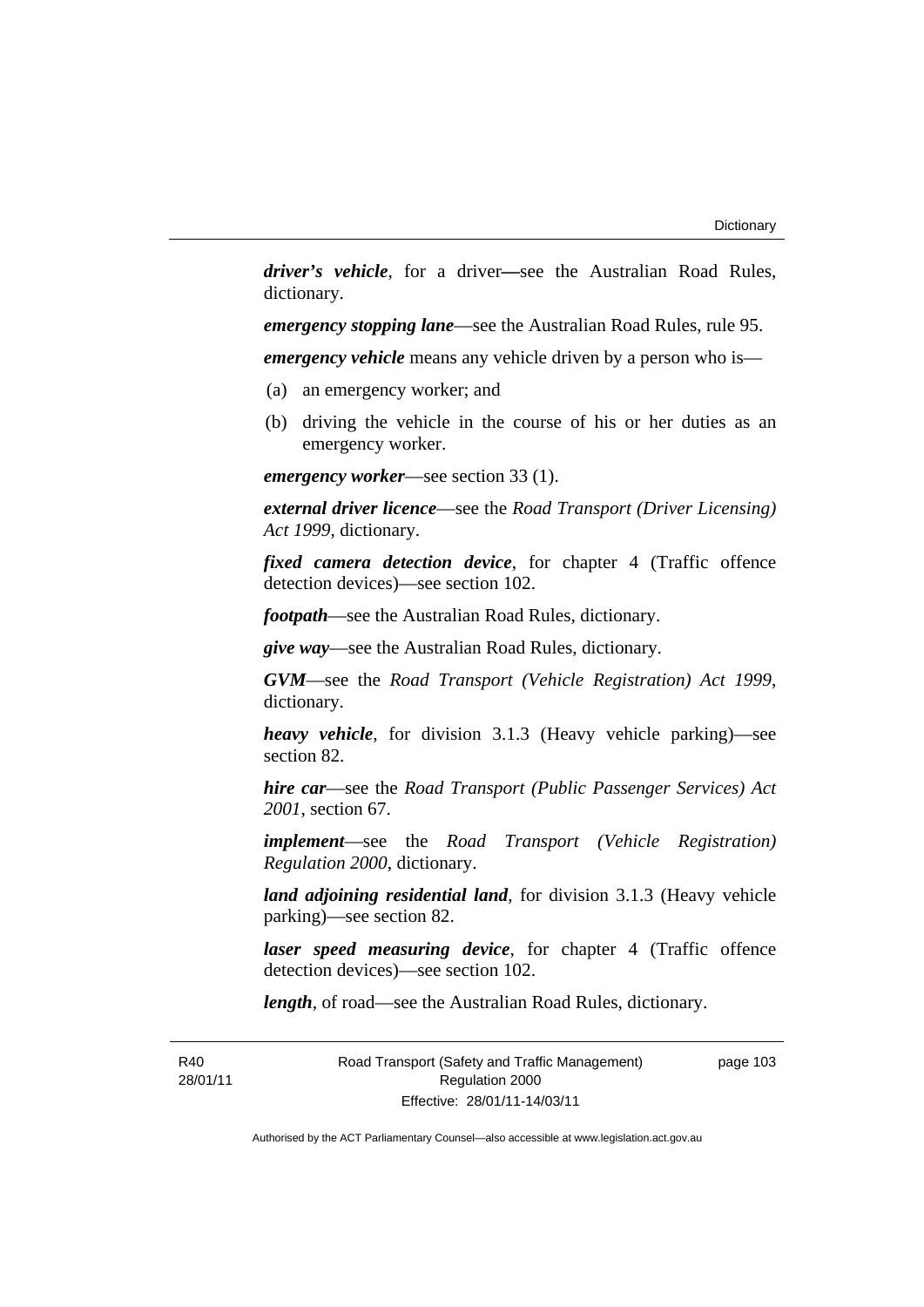*lift and tow trailer* means a trailer consisting of an axle group and a drawbar designed to support 1 axle group of a vehicle under tow.

*loading zone*—see the Australian Road Rules, rule 179.

*marked foot crossing*—see the Australian Road Rules, dictionary.

*metered parking area* means a length of road or area that is set aside as a metered parking area in accordance with section 73.

*metered parking scheme* means a metered parking scheme under division 3.1.1.

*metered parking sign* means a *permissive parking sign* with the word 'meter' on or with the sign.

*metered parking space* means an area that is a metered parking space mentioned in section 75.

*mobility parking scheme authority* means an authority issued under section 101.

*motorbike*—see the Australian Road Rules, dictionary, definition of *motor bike*.

*multi-space parking meter* means a parking meter that applies to 2 or more metered parking spaces.

*nature strip*—see the Australian Road Rules, dictionary.

*night*—see the Australian Road Rules, dictionary.

*no parking sign*—see the Australian Road Rules, schedule 2, schedule 3, rule 314, rule 315 and rule 316.

*no trucks sign*—see the Australian Road Rules, schedule 2, rule 314, rule 315 and rule 316.

*oncoming vehicle*, for a driver—see the Australian Road Rules, dictionary.

*park*—see section 3B.

page 104 Road Transport (Safety and Traffic Management) Regulation 2000 Effective: 28/01/11-14/03/11

R<sub>40</sub> 28/01/11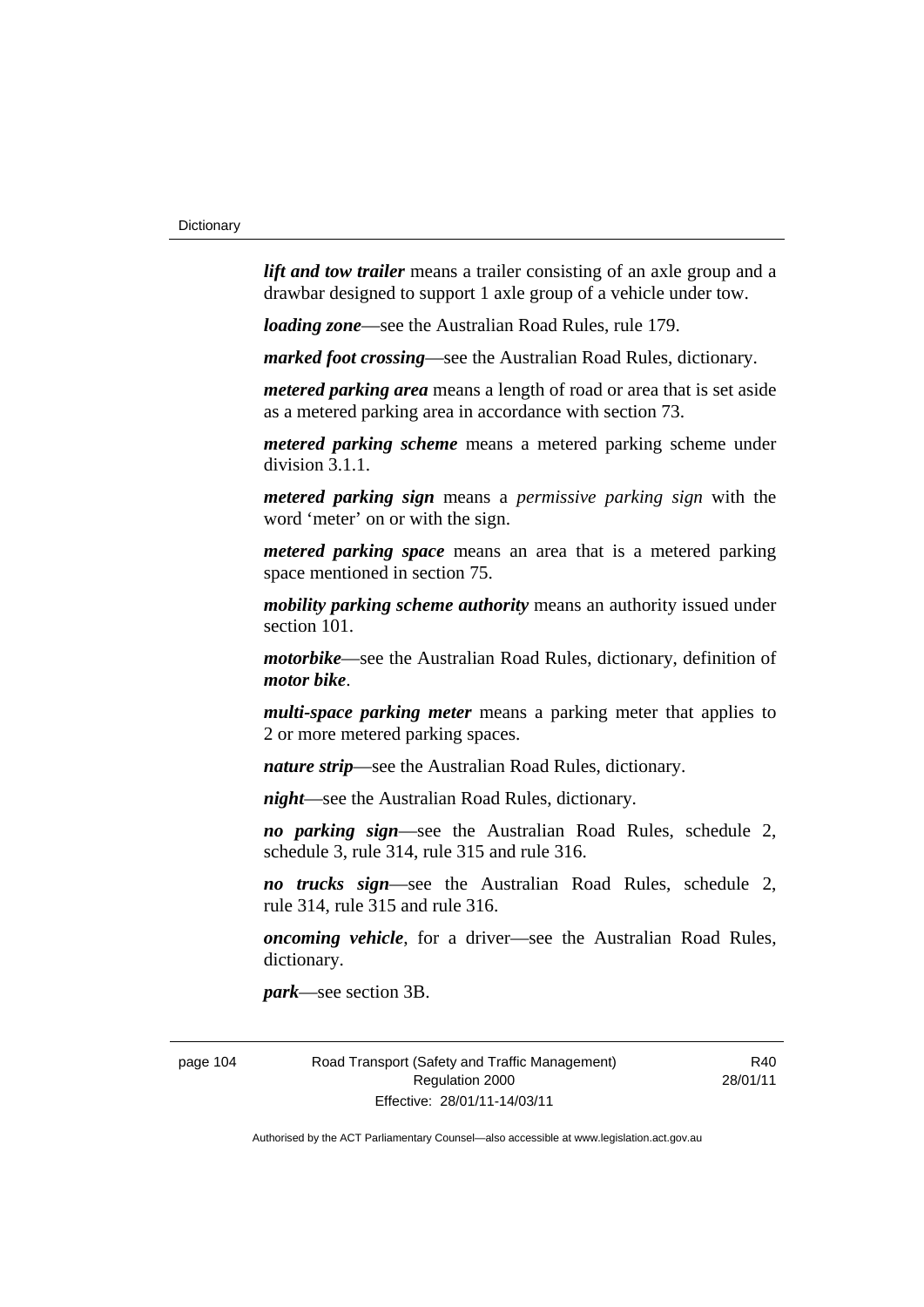*parking authority* means a person declared to be a parking authority under section 75A.

*parking authority guidelines*—see section 75B (1).

*parking bay*—see the Australian Road Rules, dictionary.

*parking control sign*—see the Australian Road Rules, dictionary.

*parking meter* means a device designed to indicate, or capable of indicating, whether the relevant parking fee for the parking of a vehicle in a metered parking space has been paid, and includes the stand on which the device is erected.

*parking meter hood* means a hood or other cover designed to be fitted to a parking meter and to cover the part of the meter that would normally display a sign with the word 'expired' when the meter is not in operation.

*parking permit* means a parking permit issued under section 100.

*parking ticket* means a ticket issued by the road transport authority or a parking authority (by means of a parking ticket machine) for display in or on a vehicle as evidence of the prepayment of a parking fee.

*parking ticket machine* means a device designed to issue parking tickets, and includes the stand on which the device is erected.

*pay parking area* means a metered parking area or ticket parking area.

*pay parking device* means a parking meter or parking ticket machine.

*pay parking scheme* means a metered parking scheme or ticket parking scheme.

*pay parking sign* means a metered parking sign or ticket parking sign.

R40 28/01/11 Road Transport (Safety and Traffic Management) Regulation 2000 Effective: 28/01/11-14/03/11

page 105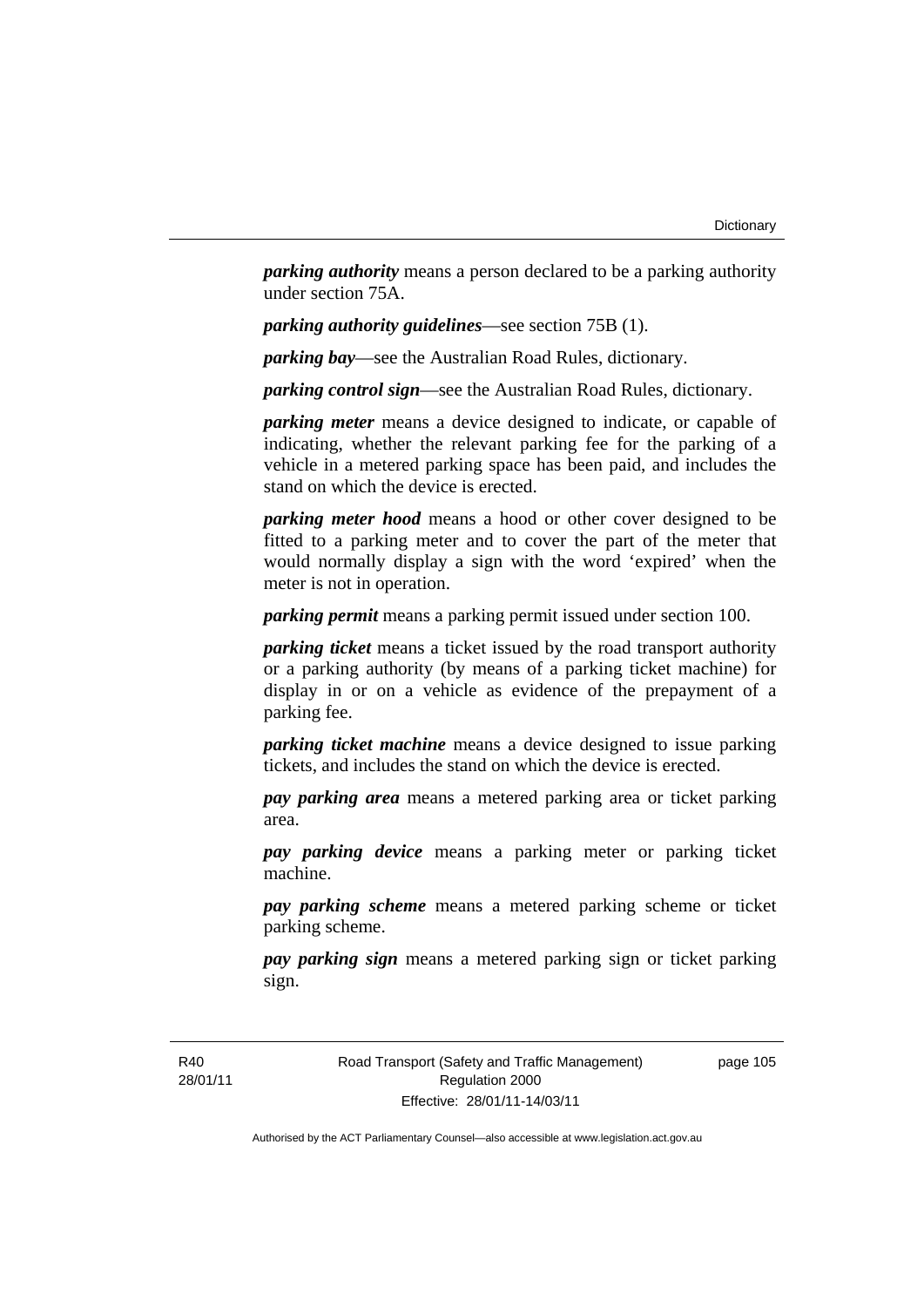*pay parking space* means a metered parking space or ticket parking space.

*pedestrian*—see the Australian Road Rules, rule 18.

*permissive parking sign*—see the Australian Road Rules, schedule 2, schedule 3, rule 314, rule 315 and rule 316.

*person with a disability* means a person—

- (a) who cannot walk because of permanent or temporary loss of the use of 1 or both legs or another permanent medical or physical condition; or
- (b) whose physical condition is detrimentally affected by walking 100m; or
- (c) who needs to use a walking frame, crutches, callipers, a scooter, a wheelchair or a similar mobility aid.

*piezo strip speed measuring device*, for chapter 4 (Traffic offence detection devices)—see section 102.

*police vehicle* means any vehicle driven by a person who is—

- (a) a police officer; and
- (b) driving the vehicle in the course of his or her duties as a police officer.

*postal vehicle*—see the Australian Road Rules, dictionary.

*premises* includes land.

*prime mover*—see the *Road Transport (Vehicle Registration) Regulation 2000*, dictionary.

*public bus*—see the *Road Transport (Public Passenger Services) Act 2001*, dictionary.

*radar speed measuring device*, for chapter 4 (Traffic offence detection devices)—see section 102.

page 106 Road Transport (Safety and Traffic Management) Regulation 2000 Effective: 28/01/11-14/03/11

R<sub>40</sub> 28/01/11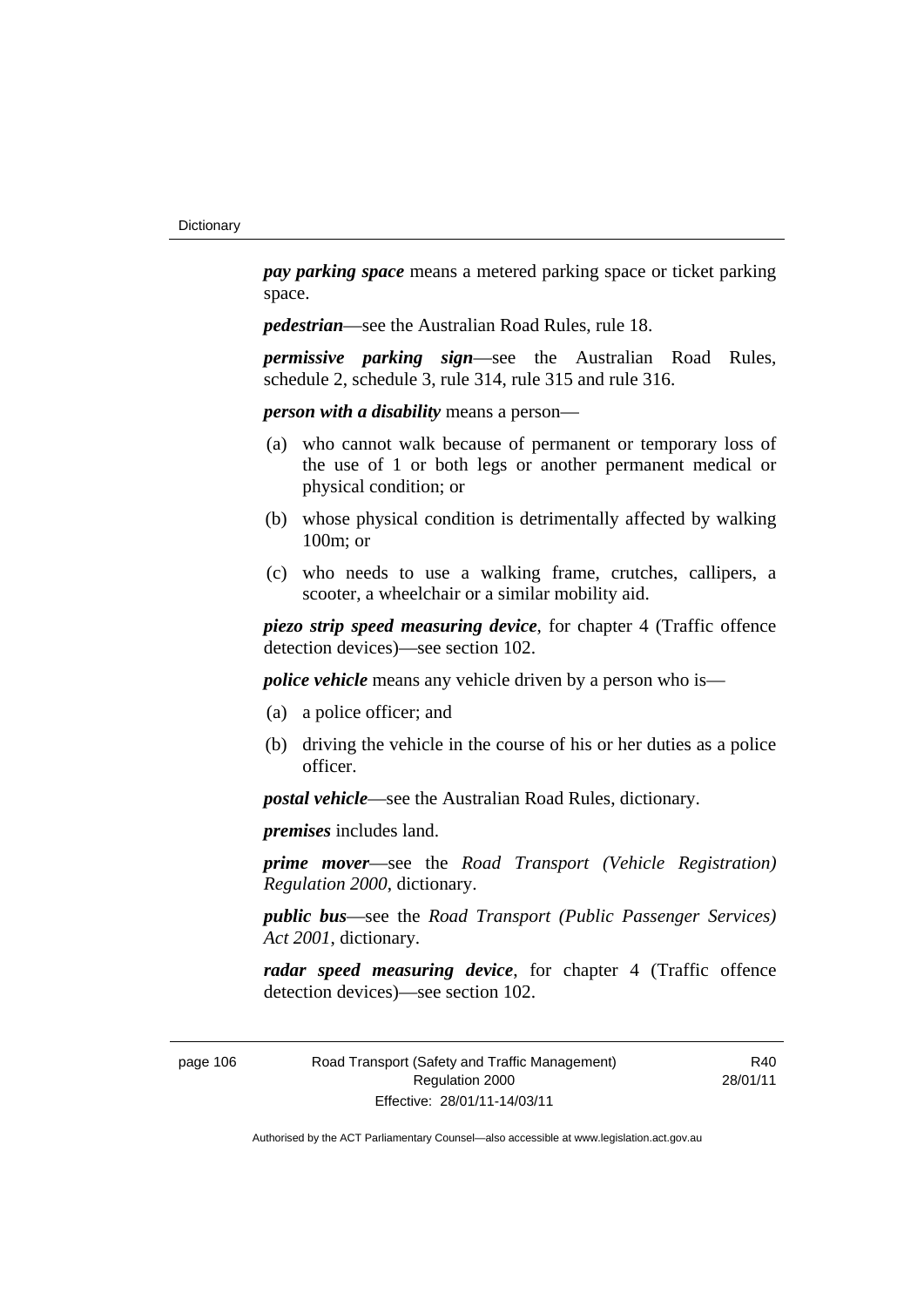*recording medium*, for chapter 4 (Traffic offence detection devices)—see section 107B (1).

*red traffic arrow*—see the Australian Road Rules, dictionary.

*red traffic light*—see the Australian Road Rules, dictionary.

*registered operator*—see the *Road Transport (Vehicle Registration) Act 1999*, dictionary.

*relevant parking fee*, for parking a vehicle in a pay parking space, means the fee for parking the vehicle in the space, for the day and time when the vehicle is parked in the space, as indicated on or with the parking meter or parking ticket machine applying to the space.

*residential land*, for division 3.1.3 (Heavy vehicle parking)—see section 82.

*rider*—see the Australian Road Rules, rule 17.

*road*—see section 3A.

*road marking*—see the Australian Road Rules, dictionary.

*road train*—see the *Road Transport (Vehicle Registration) Regulation 2000*, dictionary.

*road user*—see the Australian Road Rules, rule 14.

*security checksum*, for chapter 4 (Traffic offence detection devices)—see section 102.

*semitrailer*—see the *Road Transport (Vehicle Registration) Regulation 2000*, dictionary.

*stock truck*, for division 3.1.3 (Heavy vehicle parking)—see section 82.

*stop*—see section 3B.

*testing authority*, for chapter 4 (Traffic offence detection devices) see section 102.

page 107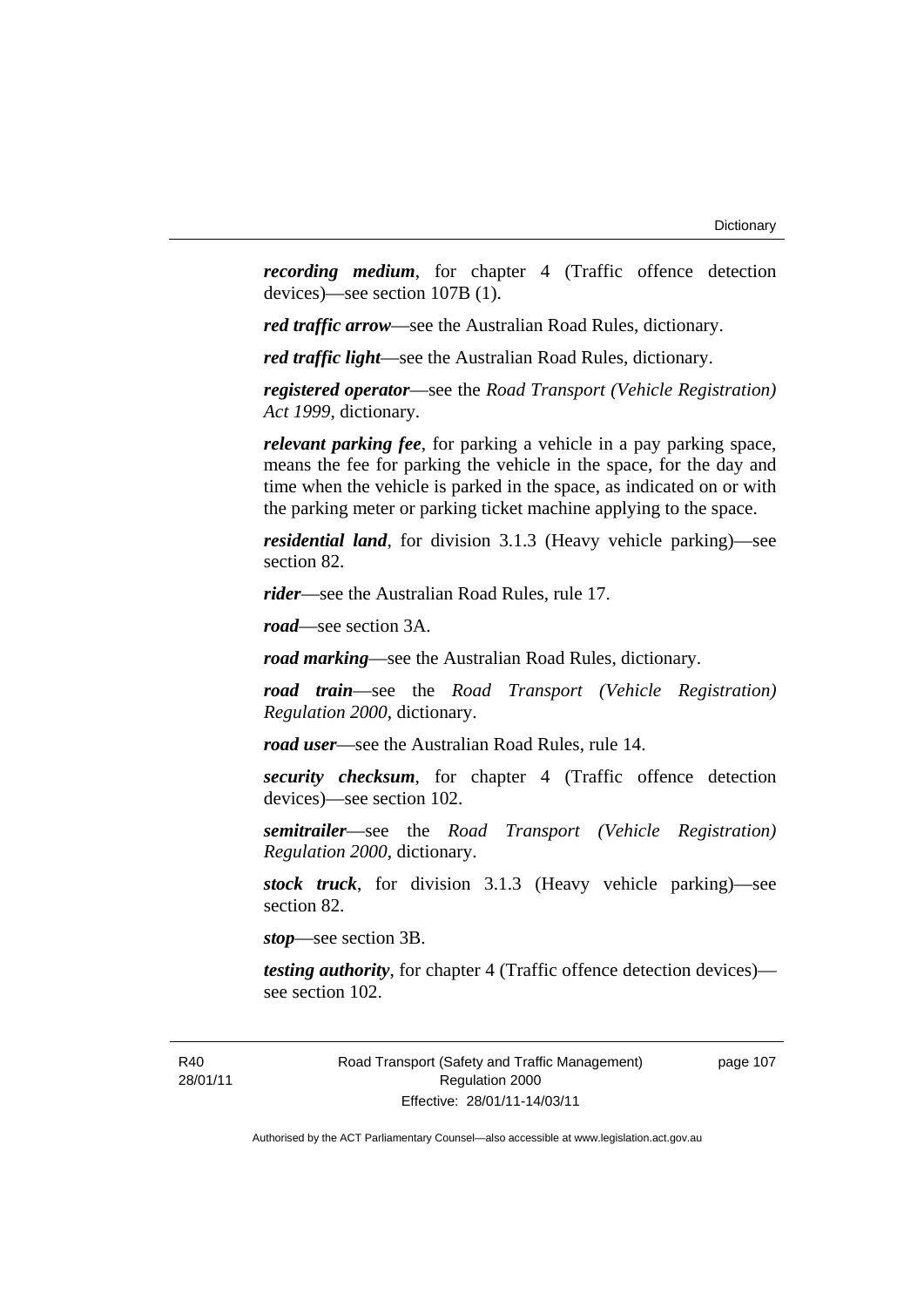#### *ticket parking area*—

- (a) means a length of road or area that is set aside as a ticket parking area under section 76 (2) (a) or section 76A (2) (a); but
- (b) does not include a length of road or area that, under section 77 (2), is not taken to be included in the length of road or area set aside.

*ticket parking scheme* means a ticket parking scheme under division 3.1.2.

*ticket parking sign* means a *permissive parking sign* with the word 'ticket' on or with the sign.

*ticket parking space* means a ticket parking space under section 78.

*tow truck*—see the *Road Transport (Vehicle Registration) Regulation 2000*, dictionary.

*towing attachment* means a device fitted to a vehicle to which the drawbar of a trailer may be attached.

*tractor*—see the *Road Transport (Vehicle Registration) Regulation 2000*, dictionary.

*traffic control device*—see the Australian Road Rules, dictionary.

*traffic-related item*—see the Australian Road Rules, dictionary.

*traffic sign*—see the Australian Road Rules, dictionary.

*traffic signals*—see the Australian Road Rules, dictionary.

*transit lane*—see the Australian Road Rules, rule 156.

*truck lane*—see the Australian Road Rules, rule 157.

*vehicle*—see the Australian Road Rules, rule 15.

*wheeled recreational device*—see the Australian Road Rules, dictionary.

*wheeled toy*—see the Australian Road Rules, dictionary.

page 108 Road Transport (Safety and Traffic Management) Regulation 2000 Effective: 28/01/11-14/03/11

R<sub>40</sub> 28/01/11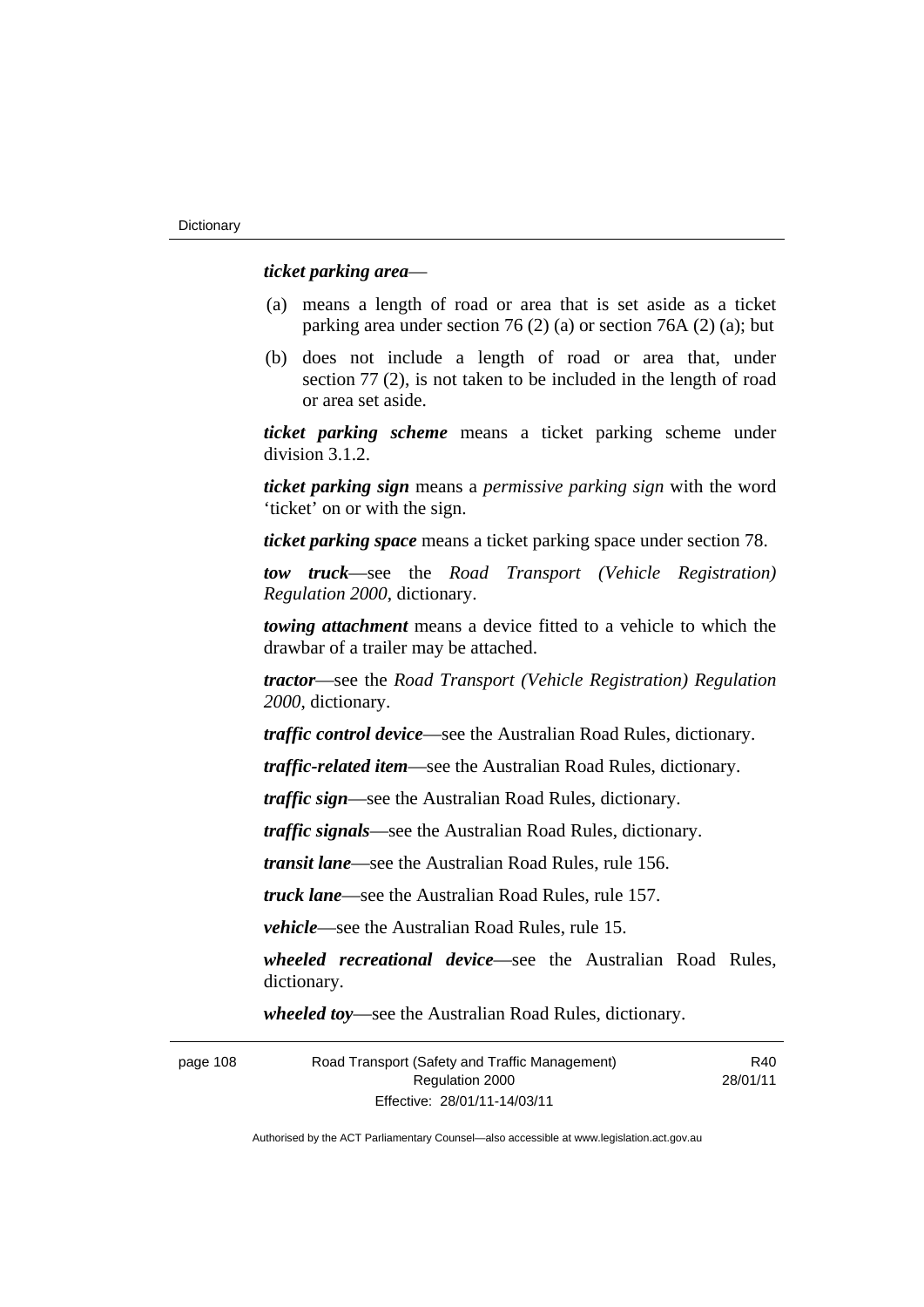*with*, for information about the application of a traffic control device—see the Australian Road Rules, dictionary.

*WORM disk*, for chapter 4 (Traffic offence detection devices)—see section 102.

Road Transport (Safety and Traffic Management) Regulation 2000 Effective: 28/01/11-14/03/11

page 109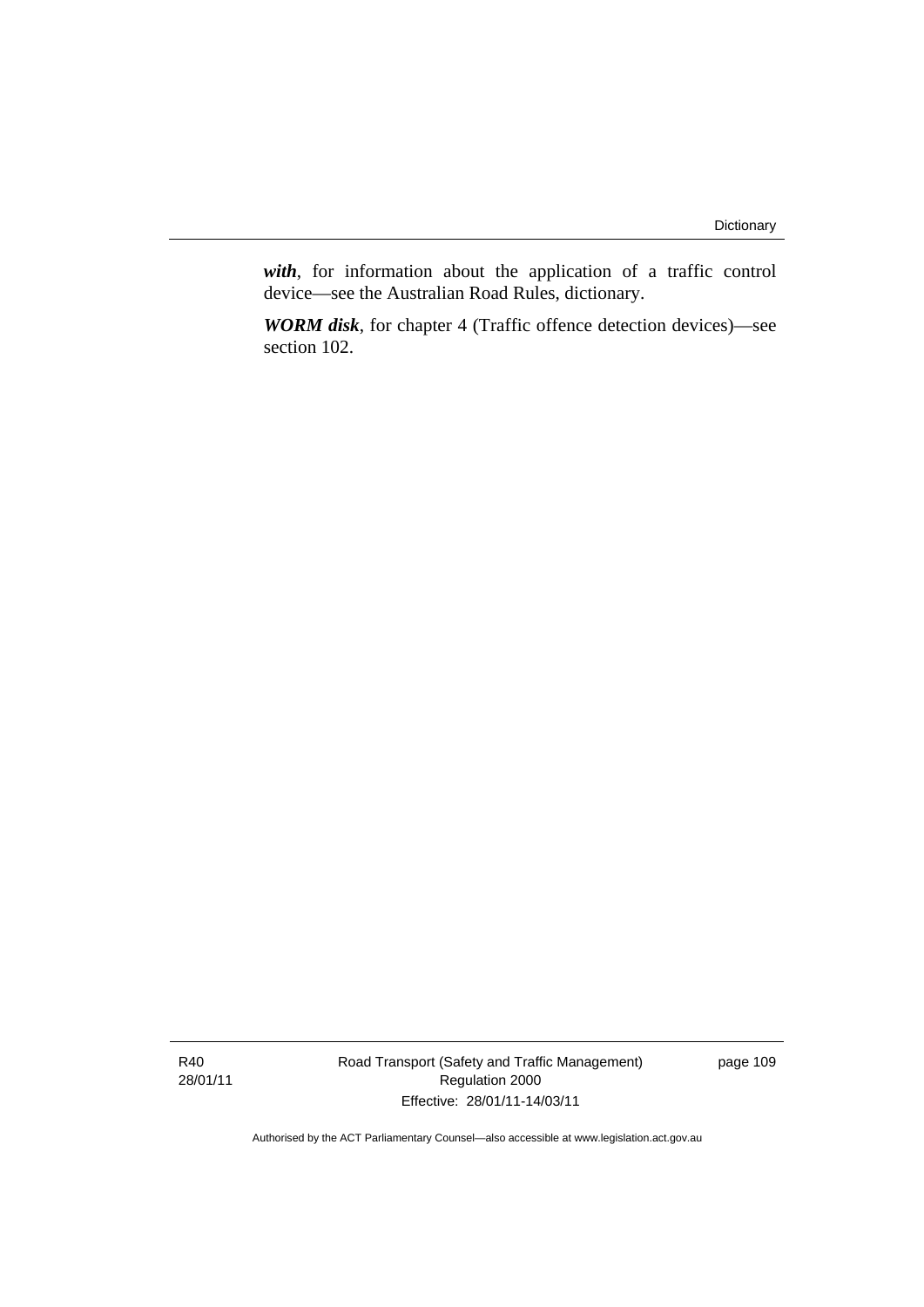1 About the endnotes

# **Endnotes**

# **1 About the endnotes**

Amending and modifying laws are annotated in the legislation history and the amendment history. Current modifications are not included in the republished law but are set out in the endnotes.

Not all editorial amendments made under the *Legislation Act 2001*, part 11.3 are annotated in the amendment history. Full details of any amendments can be obtained from the Parliamentary Counsel's Office.

Uncommenced amending laws and expiries are listed in the legislation history and the amendment history. These details are underlined. Uncommenced provisions and amendments are not included in the republished law but are set out in the last endnote.

If all the provisions of the law have been renumbered, a table of renumbered provisions gives details of previous and current numbering.

The endnotes also include a table of earlier republications.

| $A = Act$                                    | $NI = Notifiable$ instrument              |
|----------------------------------------------|-------------------------------------------|
| $AF = Approved form$                         | $o = order$                               |
| $am = amended$                               | $om = omitted/report)$                    |
| $amdt = amendment$                           | $ord = ordinance$                         |
| $AR = Assembly resolution$                   | orig = original                           |
| $ch = chapter$                               | $par = paragraph/subparagraph$            |
| $CN =$ Commencement notice                   | $pres = present$                          |
| $def = definition$                           | $prev = previous$                         |
| $DI = Disallowable instrument$               | $(\text{prev}) = \text{previously}$       |
| $dict = dictionary$                          | $pt = part$                               |
| $disallowed = disallowed by the Legislative$ | $r = rule/subrule$                        |
| Assembly                                     | $reloc = relocated$                       |
| $div =$ division                             | $remum = renumbered$                      |
| $exp = expires/expired$                      | $R[X]$ = Republication No                 |
| $Gaz = gazette$                              | $RI = reissue$                            |
| $hdg =$ heading                              | $s = section/subsection$                  |
| $IA = Interpretation Act 1967$               | $sch = schedule$                          |
| $ins = inserted/added$                       | $sdiv = subdivision$                      |
| $LA =$ Legislation Act 2001                  | $SL = Subordinate$ law                    |
| $LR =$ legislation register                  | $sub =$ substituted                       |
| $LRA =$ Legislation (Republication) Act 1996 | underlining = whole or part not commenced |
| $mod = modified/modification$                | or to be expired                          |
|                                              |                                           |

# **2 Abbreviation key**

page 110 Road Transport (Safety and Traffic Management) Regulation 2000 Effective: 28/01/11-14/03/11

R40 28/01/11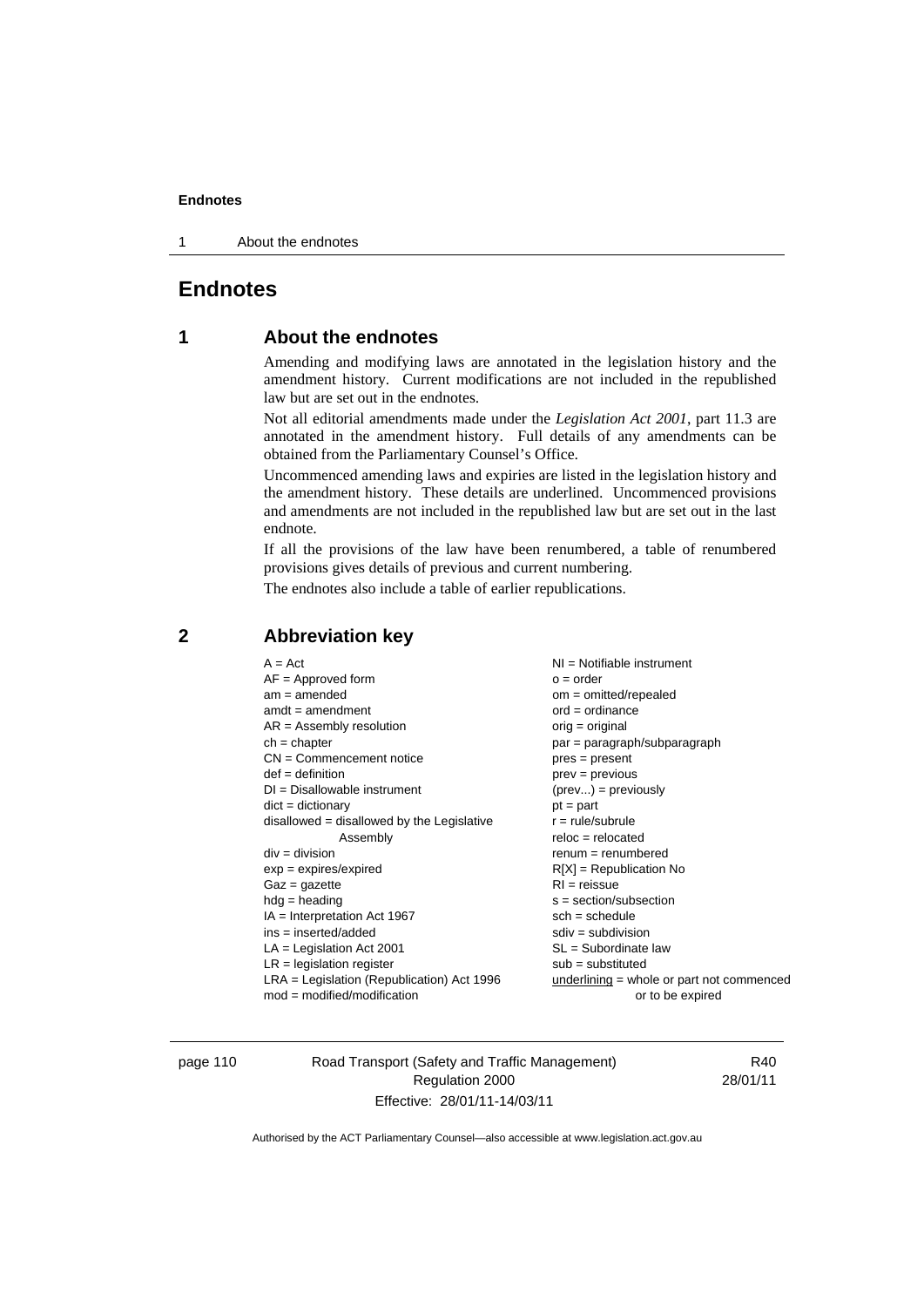#### **3 Legislation history**

This regulation was originally the *Road Transport (Safety and Traffic Management) Regulations 2000*. It was renamed under the *Legislation Act 2001*.

#### **Road Transport (Safety and Traffic Management) Regulation 2000 SL 2000 No 10**

- notified 29 February 2000 (Gaz 2000 No S6)
- s 1, s 2 commenced 29 February 2000 (IA 10B)
- remainder commenced 1 March 2000 (s 2 and Gaz 2000 No S5)

#### as amended by

#### **Legislative Assembly AR2000-2**

notified 18 May 2000 (Gaz 2000 No 20 p 505) commenced 18 May 2000 (SLA s 6 (13))

#### **Road Transport (Safety and Traffic Management) Regulations Amendment SL 2000 No 21 pt 2**

notified 18 May 2000 (Gaz 2000 No 20) commenced 18 May 2000 (s 1)

#### **Road Transport Legislation Regulations Amendment SL 2000 No 33 pt 2**

notified 2 August 2000 (Gaz 2000 No S41) commenced 2 August 2000 (s 1)

#### **Road Transport Legislation Regulations Amendment SL 2000 No 52 pt 2**

notified 14 December 2000 (Gaz 2000 No 50) commenced 14 December 2000 (s 1)

#### **Road Transport Legislation Amendment Act 2001 No 27 sch 4**

notified 24 May 2001 (Gaz 2001 No 21) s 1, s 2 commenced 24 May 2001 (IA s 10B) sch 4 commenced 24 May 2001 (s 2)

#### **Road Transport (Safety and Traffic Management) Amendment Act 2001 No 29 pt 3**

notified 24 May 2001 (Gaz 2001 No 21) commenced 24 May 2001 (s 2)

R40 28/01/11 Road Transport (Safety and Traffic Management) Regulation 2000 Effective: 28/01/11-14/03/11

page 111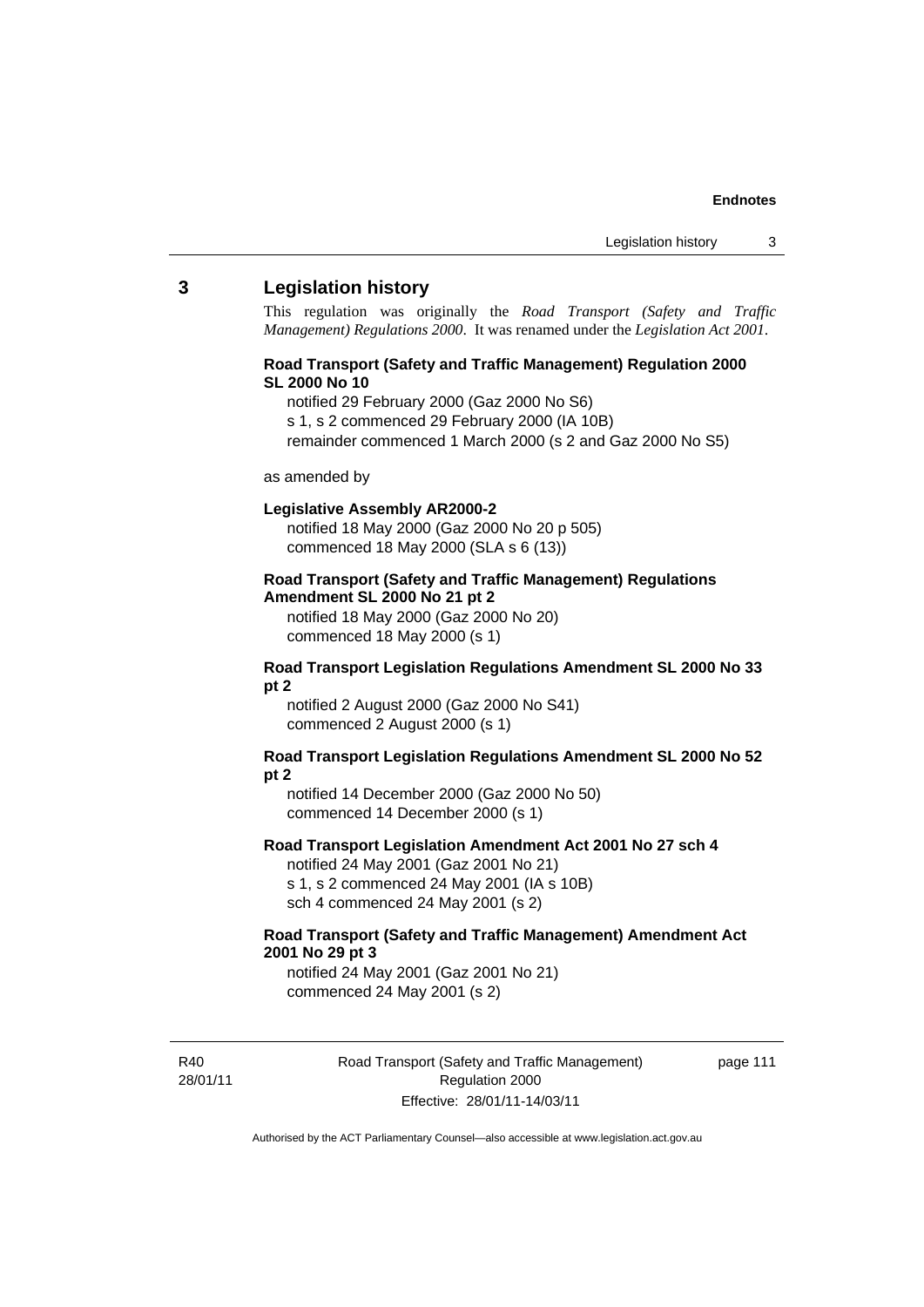3 Legislation history

## **Legislation (Consequential Amendments) Act 2001 No 44 pt 348**

notified 26 July 2001 (Gaz 2001 No 30) s 1, s 2 commenced 26 July 2001 (IA s 10B) pt 348 commenced 12 September 2001 (s 2 and see Gaz 2001 No S65)

# **Statute Law Amendment Act 2001 No 56 pt 3.46**

notified 5 September 2001 (Gaz 2001 No S 65) s 1, s 2 commenced 5 September 2001 (IA s 10B) pt 3.46 commenced 12 September 2001 (amdt 3.475)

#### **Road Transport (Safety and Traffic Management) Regulations Amendment 2001 SL 2001 No 32**

notified 11 September 2001 (Gaz 2001 No S69) commenced 11 September 2001 (s 1)

### **Road Transport (Public Passenger Services) Act 2001 No 62 pt 1.12**

notified 10 September 2001 (Gaz 2001 No S66) s 1, s 2 commenced 10 September 2001 (IA s 10B)

pt 1.12 commenced 1 December 2001 (s 2 and CN 2001 No 2)

#### **Road Transport Legislation Amendment Regulations 2002 SL No 2 pt 5**

notified LR 27 February 2002 s 1, s 2 commenced 27 February 2002 (LA s 75) pt 5 commenced 1 March 2002 (s 2 and see CN 2002 No 2)

# **Road Transport (Safety and Traffic Management) Amendment Regulations 2002 SL No 7**

notified LR 15 April 2002 commenced 16 April 2002 (s 2)

#### **Statute Law Amendment Act 2002 No 30 pt 3.73**

notified LR 16 September 2002

s 1, s 2 taken to have commenced 19 May 1997 (LA s 75 (2)) pt 3.73 commenced 17 September 2002 (s 2 (1))

page 112 Road Transport (Safety and Traffic Management) Regulation 2000 Effective: 28/01/11-14/03/11

R<sub>40</sub> 28/01/11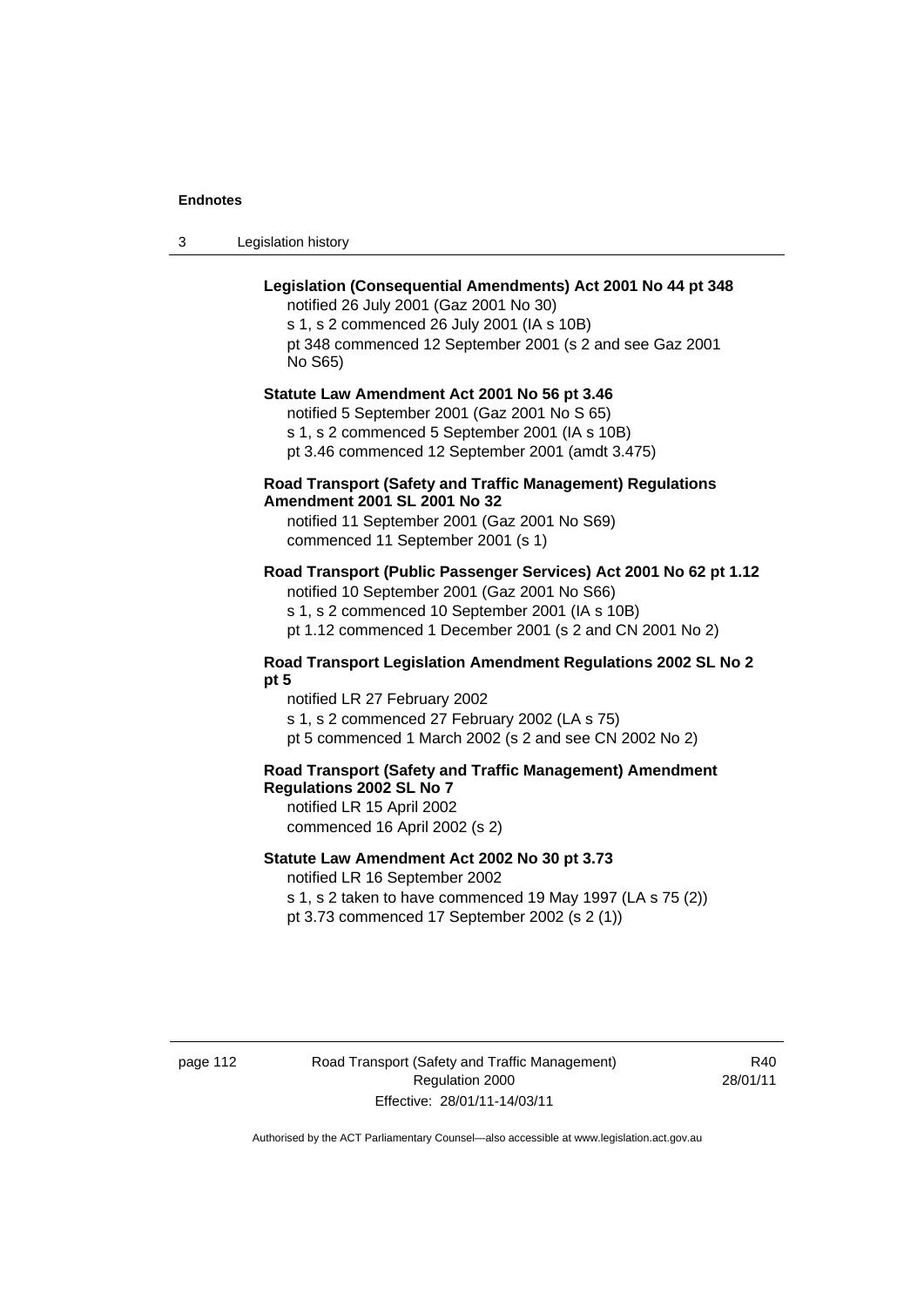## **Road Transport Legislation Amendment Regulations 2002 (No 2) SL2002-31 pt 5**

notified LR 31 October 2002 s 1, s 2 commenced 31 October 2002 (LA s 75 (1)) pt 5 commenced 1 November 2002 (s 2 (1))

#### **Criminal Code 2002 No 51 pt 1.20**

notified LR 20 December 2002

s 1, s 2 commenced 20 December 2002 (LA s 75) pt 1.20 commenced 1 January 2003 (s 2 (1))

# **Urban Services (Application of Criminal Code) Amendment**

#### **Regulations 2002 SL2003-1 pt 4**

notified LR 9 January 2003 s 1, s 2 commenced 9 January 2003 (LA s 75 (1))

pt 4 commenced 10 January 2003 (s 2 (3) and see LA s 73 (3) (b))

#### **Road Transport (Safety and Traffic Management) Amendment Regulations 2003 (No 1) SL2003-12**

notified LR 22 May 2003 s 1, s 2 commenced 22 May 2003 (LA s 75 (1)) remainder commenced 1 June 2003 (s 2 and CN2003-3)

#### **Road Transport (Safety and Traffic Management) Amendment Regulations 2003 (No 2) SL2003-14**

notified LR 10 June 2003 s 1, s 2 commenced 10 June 2003 (LA s 75 (1)) remainder commenced 11 June 2003 (s 2)

#### **Dangerous Substances Act 2004 A2004-7 sch 1 pt 1.8**

notified LR 19 March 2004 s 1, s 2 commenced 19 March 2004 (LA s 75 (1)) sch 1 pt 1.8 commenced 5 April 2004 (s 2 and CN2004-6)

### **Road Transport Legislation (Australian Road Rules) Amendment Regulations 2004 (No 1) SL2004-16 pt 3**

notified LR 24 May 2004 s 1, s 2 commenced 24 May 2004 (LA s 75 (1)) pt 3 commenced 19 July 2004 (s 2 and CN2004-10)

R40 28/01/11 Road Transport (Safety and Traffic Management) Regulation 2000 Effective: 28/01/11-14/03/11

page 113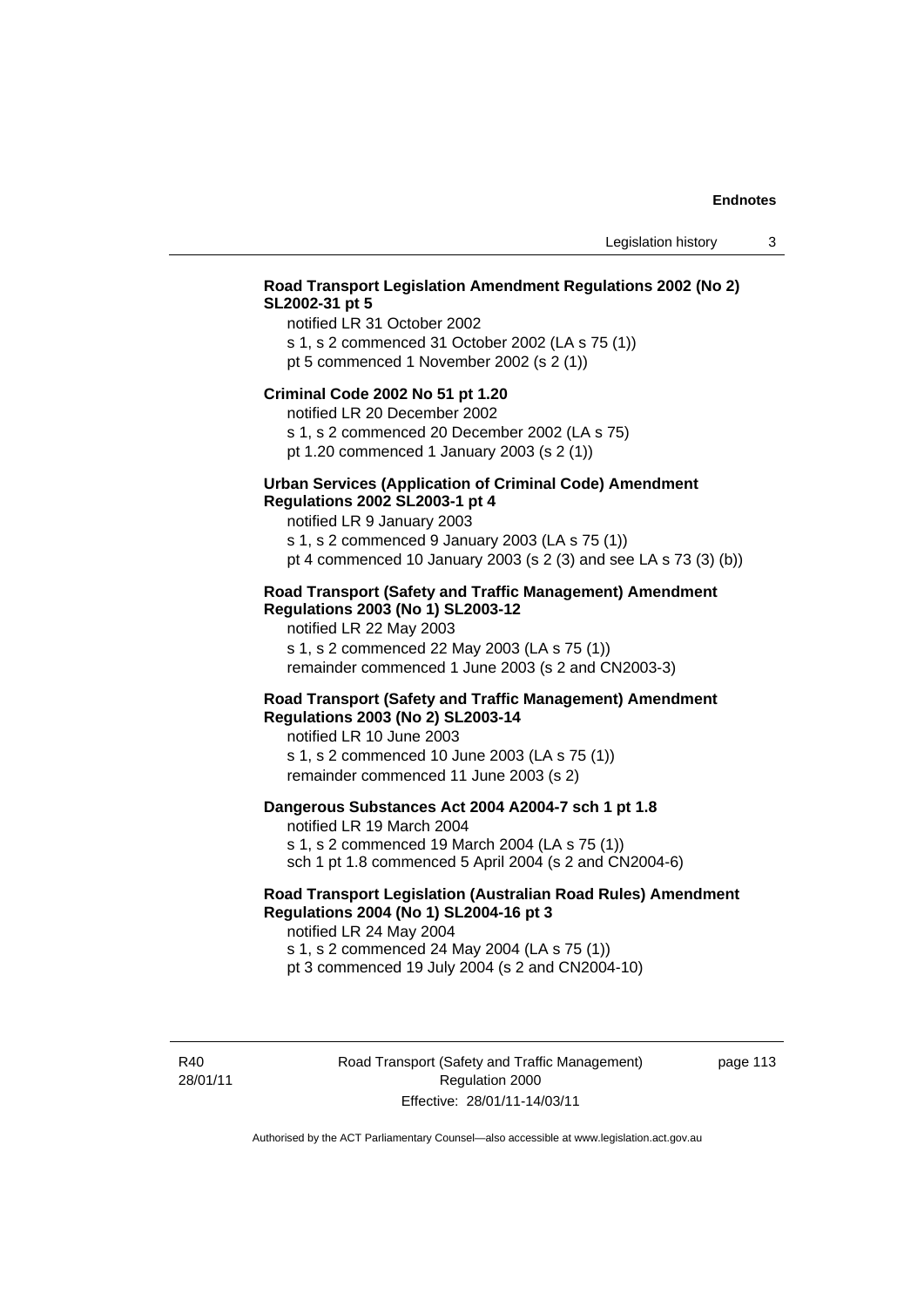3 Legislation history

#### **Emergencies Act 2004 A2004-28 sch 3 pt 3.20**

notified LR 29 June 2004 s 1, s 2 commenced 29 June 2004 (LA s 75 (1)) sch 3 pt 3.20 commenced 1 July 2004 (s 2 (1) and CN2004-11)

#### **Road Transport Legislation Amendment Regulations 2004 (No 1) SL2004-47 pt 5**

notified LR 9 September 2004

s 1, s 2 commenced 9 September 2004 (LA s 75 (1))

pt 5 commenced 10 September 2004 (s 2)

#### **Road Transport Legislation (Hire Cars) Amendment Regulation 2005 (No 1) SL2005-4 sch 2 pt 2.4**

notified LR 7 March 2005

s 1, s 2 commenced 7 March 2005 (LA s 75 (1)) sch 2 pt 2.4 commenced 9 March 2005 (s 2 and see Road Transport (Public Passenger Services) (Hire Cars) Amendment Act 2004 A2004-69, s 2 and LA s 79)

#### **Road Transport (Safety and Traffic Management) Amendment Regulation 2005 (No 1) SL2005-7**

notified LR 8 April 2005 s 1, s 2 commenced 8 April 2005 (LA s 75 (1)) remainder commenced 9 April 2005 (s 2)

#### **Road Transport (Safety and Traffic Management) Amendment Regulation 2005 (No 2) SL2005-22**

notified LR 15 September 2005 s 1, s 2 commenced 15 September 2005 (LA s 75 (1)) remainder commenced 16 September 2005 (s 2)

#### **Statute Law Amendment Act 2005 (No 2) A2005-62 sch 1 pt 1.4**  notified LR 21 December 2005

s 1, s 2 commenced 21 December 2005 (LA s 75 (1)) sch 1 pt 1.4 commenced 11 January 2006 (s 2 (1))

# **Road Transport (Safety and Traffic Management) Amendment Regulation 2006 (No 1) SL2006-4**

notified LR 16 January 2006 s 1, s 2 commenced 16 January 2006 (LA s 75 (1)) remainder commenced 17 January 2006 (s 2)

page 114 Road Transport (Safety and Traffic Management) Regulation 2000 Effective: 28/01/11-14/03/11

R<sub>40</sub> 28/01/11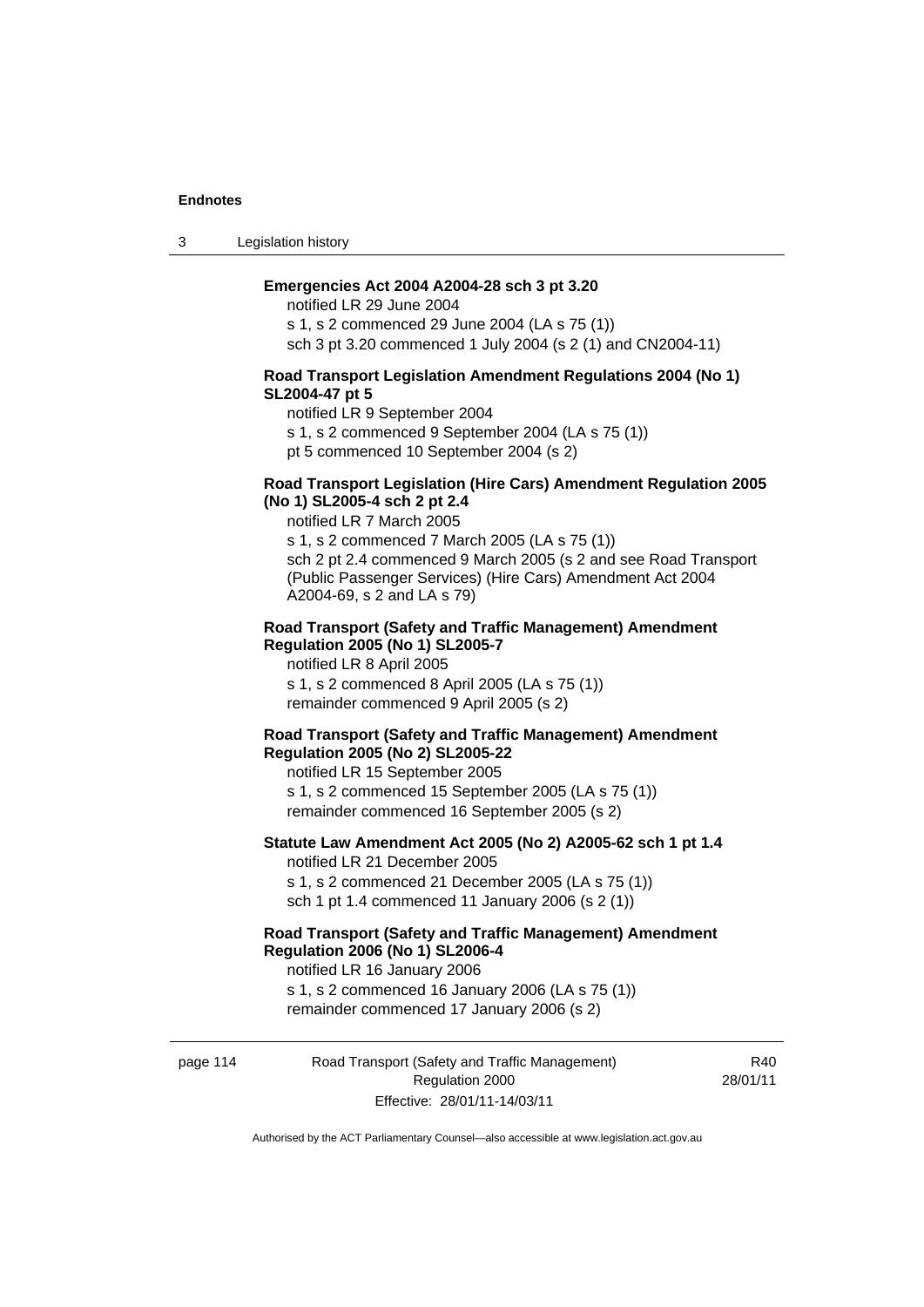# **Road Transport (Public Passenger Services) Amendment Regulation 2006 (No 1) SL2006-32 sch 1 pt 1.5**

notified LR 26 June 2006

s 1, s 2 commenced 26 June 2006 (LA s 75 (1)) sch 1 pt 1.5 commenced 3 July 2006 (s 2 (2))

#### **Road Transport (Safety and Traffic Management) Amendment Regulation 2006 (No 2) SL2006-51**

notified LR 4 December 2006

s 1, s 2 commenced 4 December 2006 (LA s 75 (1)) remainder commenced 5 December 2006 (s 2)

#### **Road Transport (Safety and Traffic Management) Amendment Regulation 2007 (No 1) SL2007-20**

notified LR 30 July 2007 s 1, s 2 commenced 30 July 2007 (LA s 75 (1)) remainder commenced 31 July 2007 (s 2)

#### **Planning and Development (Consequential Amendments) Act 2007 A2007-25 sch 1 pt 1.29**

notified LR 13 September 2007

s 1, s 2 commenced 13 September 2007 (LA s 75 (1)) sch 1 pt 1.29 commenced 31 March 2008 (s 2 and see Planning and Development Act 2007 A2007-24, s 2 and CN2008-1)

#### **Road Transport (Safety and Traffic Management) Amendment Regulation 2008 (No 1) SL2008-40**

notified LR 11 September 2008 s 1, s 2 commenced 11 September 2008 (LA s 75 (1)) remainder commenced 11 March 2009 (s 2 and LA s 79)

#### **Road Transport Legislation Amendment Regulation 2008 (No 2) SL2008-47 sch 1 pt 1.3**

notified LR 1 December 2008 s 1, s 2 commenced 1 December 2008 (LA s 75 (1)) sch 1 pt 1.3 commenced 2 December 2008 (s 2)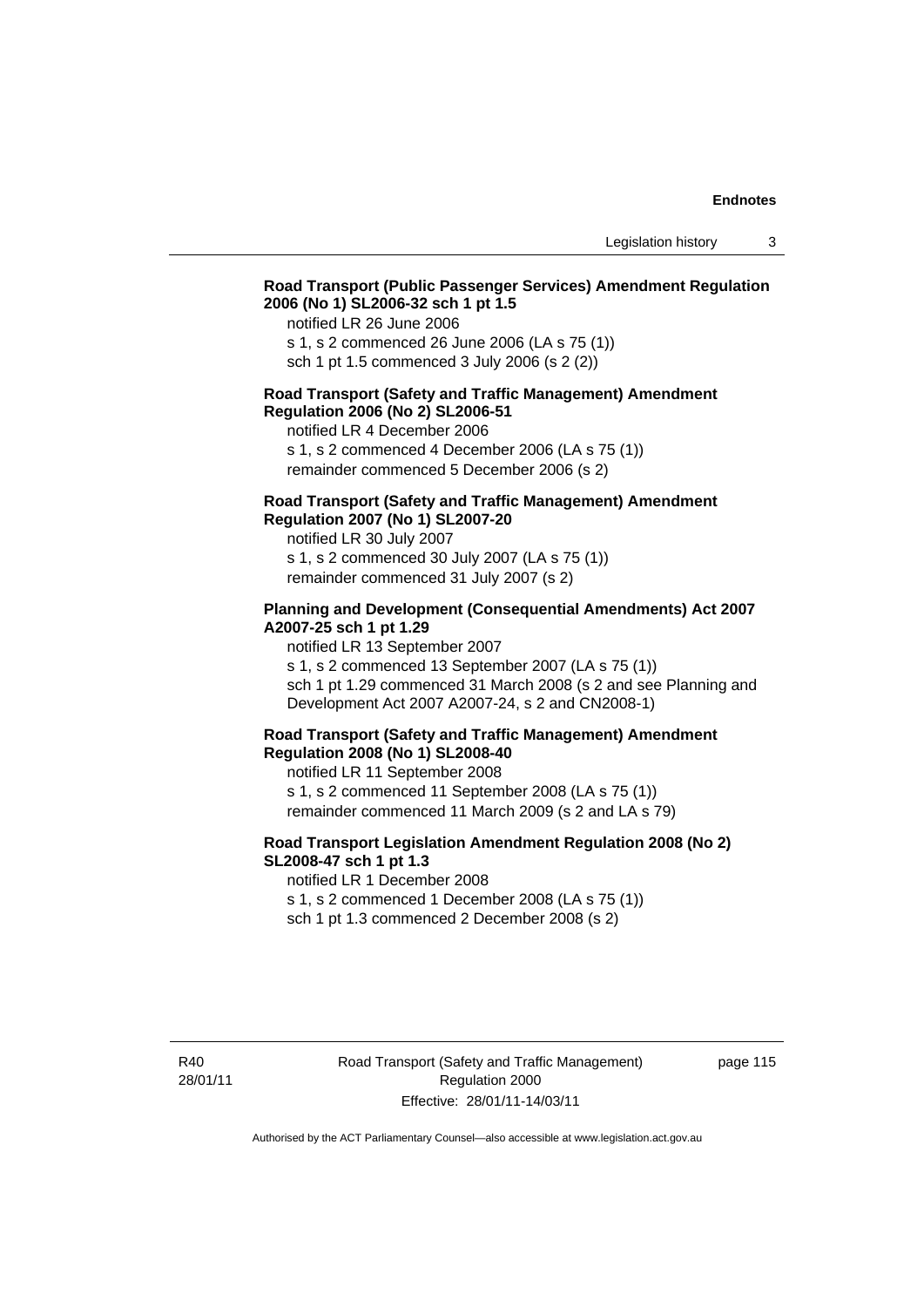3 Legislation history

## **Road Transport Legislation Amendment Regulation 2009 (No 1) SL2009-6 pt 4**

notified LR 11 March 2009

s 1, s 2 commenced 11 March 2009 (LA s 75 (1))

pt 4 commenced 16 March 2009 (s 2 and CN2009-7)

#### **Road Transport (Safety and Traffic Management) Amendment Regulation 2009 (No 1) SL2009-7**

notified LR 12 March 2009

s 1, s 2 commenced 12 March 2009 (LA s 75 (1)) remainder commenced 13 March 2009 (s 2)

#### **Road Transport (Mass, Dimensions and Loading) Act 2009 A2009-22 sch 1 pt 1.10**

notified LR 3 September 2009 s 1, s 2 commenced 3 September 2009 (LA s 75 (1)) sch 1 pt 1.10 commenced 3 March 2010 (s 2 and LA s 79)

#### **Dangerous Goods (Road Transport) Act 2009 A2009-34 sch 1 pt 1.3**

notified LR 28 September 2009 s 1, s 2 commenced 28 September 2009 (LA s 75 (1)) sch 1 pt 1.3 commenced 2 April 2010 (s 2, CN2010-5 and LA s 77 (3))

#### **Road Transport Legislation Amendment Regulation 2010 (No 1) SL2010-5 pt 4**

notified LR 1 March 2010 s 1, s 2 commenced 1 March 2010 (LA s 75 (1)) s 55, ss 58-62 commence 15 March 2011 (s 2 (2)) pt 4 remainder commenced 15 March 2010 (s 2 (1))

# **Road Transport Legislation Amendment Regulation 2010 (No 2) SL2010-7 pt 5**

notified LR 16 March 2010 s 1, s 2 commenced 16 March 2010 (LA s 75 (1))

pt 5 commenced 17 March 2010 (s 2 (1))

page 116 Road Transport (Safety and Traffic Management) Regulation 2000 Effective: 28/01/11-14/03/11

R40 28/01/11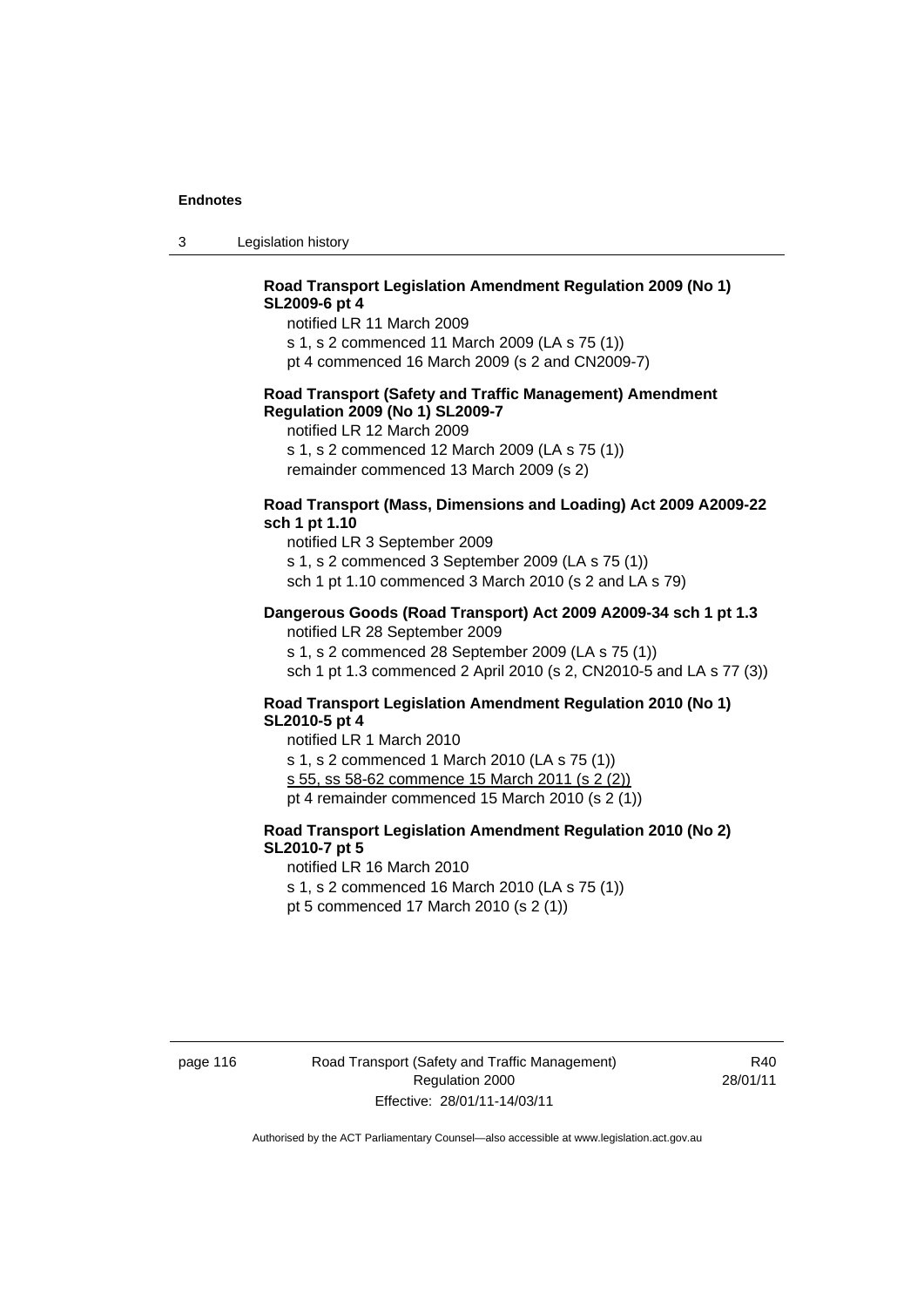| Legislation history |  |
|---------------------|--|
|---------------------|--|

#### **Personal Property Securities Act 2010 A2010-15 sch 2 pt 2.5**

notified LR 1 April 2010

s 1, s 2 commenced 1 April 2010 (LA s 75 (1)) sch 2 pt 2.5 awaiting commencement (s 2 (2)-(4))

| Note 1 | If a commencement notice has not fixed a commencement day<br>before the day of the registration commencement time, the<br>remaining provisions automatically commence on the day of<br>the registration commencement time (see s 2 (2), LA s 79 does |
|--------|------------------------------------------------------------------------------------------------------------------------------------------------------------------------------------------------------------------------------------------------------|
|        | not apply to this Act).                                                                                                                                                                                                                              |
| Note 2 | For the meaning of registration commencement time see the                                                                                                                                                                                            |

*Personal Property Securities Act 2009* (Cwlth).

# **Statute Law Amendment Act 2010 A2010-18 sch 3 pt 3.21**

notified LR 13 May 2010 s 1, s 2 commenced 13 May 2010 (LA s 75 (1))

sch 3 pt 3.21 commenced 3 June 2010 (s 2)

#### **Road Transport Legislation Amendment Regulation 2010 (No 4) SL2010-33 pt 3**

notified LR 5 August 2010 s 1, s 2 commenced 5 August 2010 (LA s 75 (1)) pt 3 commenced 6 August 2010 (s 2)

#### **Road Transport (Safety and Traffic Management) Amendment Regulation 2010 (No 1) SL2010-38**

notified LR 16 September 2010 s 1, s 2 commenced 16 September 2010 (LA s 75 (1)) remainder commenced 17 September 2010 (s 2)

#### **Road Transport Legislation Amendment Regulation 2011 (No 1) SL2011-2 pt 3**

notified LR 27 January 2011 s 1, s 2 commenced 27 January 2011 (LA s 75 (1)) pt 3 commenced 28 January 2011 (s 2)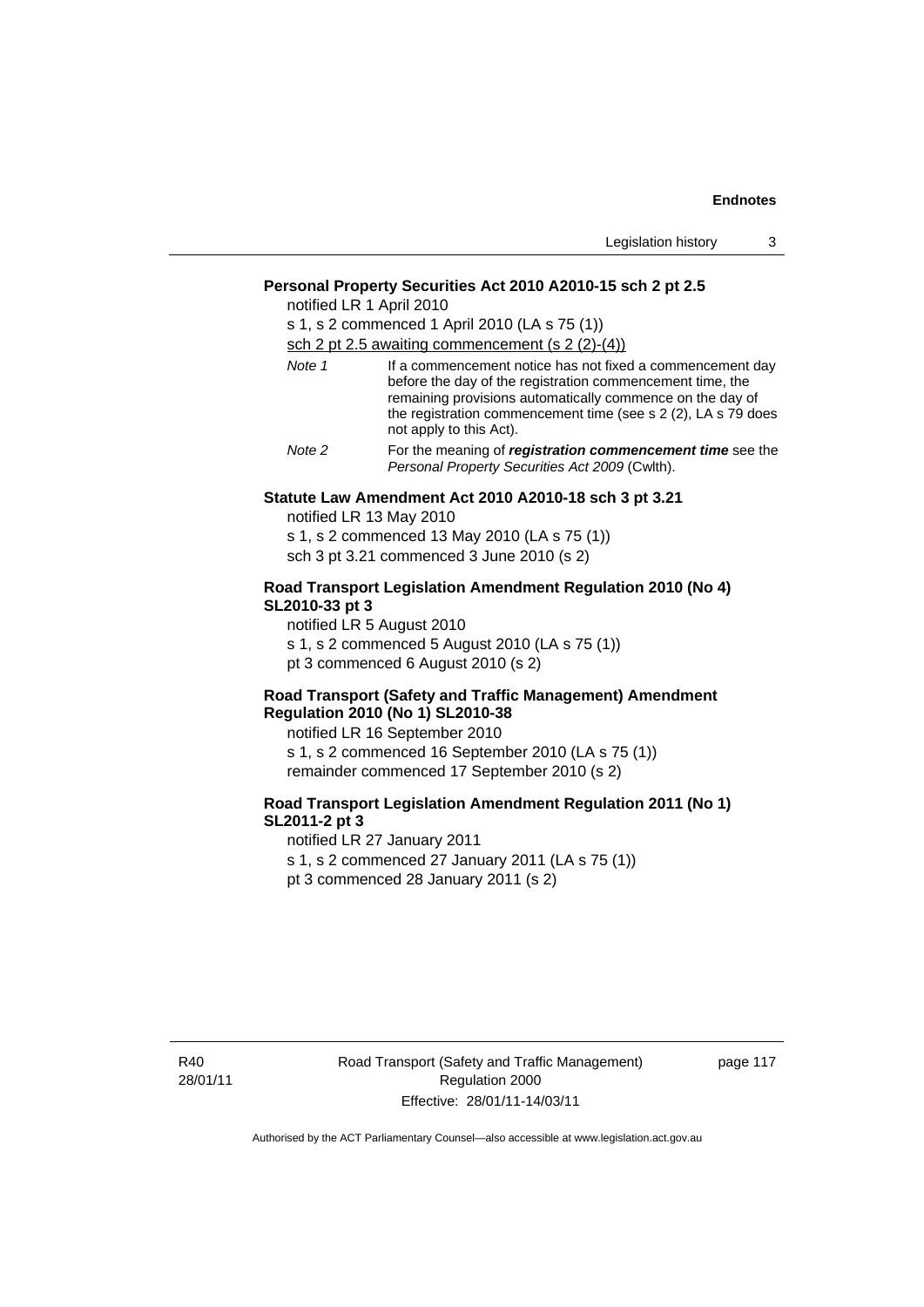4 Amendment history

# **4 Amendment history**

|          | Name of regulation<br>s 1                 | am R <sub>18</sub> LA                                                                                                                                         |     |
|----------|-------------------------------------------|---------------------------------------------------------------------------------------------------------------------------------------------------------------|-----|
|          | <b>Dictionary</b>                         |                                                                                                                                                               |     |
|          | s <sub>2</sub>                            | om Act 2001 No 27 amdt 4.24<br>ins SL2005-22 amdt 1.1                                                                                                         |     |
|          | s 3 hdg<br>s <sub>3</sub>                 | Dictionary-application to Australian Road Rules<br>bracketed note exp 17 September 2002 (s 4 (3))<br>am Act 2001 No 44 amdt 1.3793<br>sub SL2005-22 amdt 1.1  |     |
|          | Road includes road related area<br>s 3A   | ins SL2005-22 amdt 1.1                                                                                                                                        |     |
|          | Meaning of park and stop<br>s 3B          | ins SL2005-22 amdt 1.1                                                                                                                                        |     |
|          | <b>Notes</b><br>s 4 hdg<br>s <sub>4</sub> | bracketed note exp 17 September 2002 (s 4 (3))<br>am Act 2001 No 44 amdt 1.3794; Act 2002 No 30 amdt 3.769<br>(2), (3) exp 17 September 2002 (s (4 (3))       |     |
|          | s 4A                                      | Offences against regulation—application of Criminal Code etc<br>ins SL2003-1 s 16                                                                             |     |
|          | $s$ 4B                                    | Offences against regulation are strict liability offences<br>ins SL2003-1 s 16                                                                                |     |
|          | s, 4C                                     | General defence of accident or reasonable effort<br>ins SL2003-1 s 16                                                                                         |     |
|          | s 5 hdg<br>s <sub>5</sub>                 | <b>Meaning of Australian Road Rules</b><br>bracketed note exp 17 September 2002 (s 4 (3))<br>sub SL2004-16 s 25<br>am SL2005-22 amdt 1.2<br>sub SL2010-5 s 51 |     |
|          | s 6 hdg                                   | Incorporation of Australian Road Rules into ACT law<br>bracketed note exp 17 September 2002 (s 4 (3))                                                         |     |
|          | s 6A                                      | Transitional-ARR r 266 and r 267<br>ins SL2010-5 s 52<br>exp 14 March 2011 (s 6A (2))                                                                         |     |
|          | Substitution-ARR r 300<br>s 6B            | ins SL2010-38 s 4                                                                                                                                             |     |
| page 118 |                                           | Road Transport (Safety and Traffic Management)                                                                                                                | R40 |

Regulation 2000 Effective: 28/01/11-14/03/11

R40 28/01/11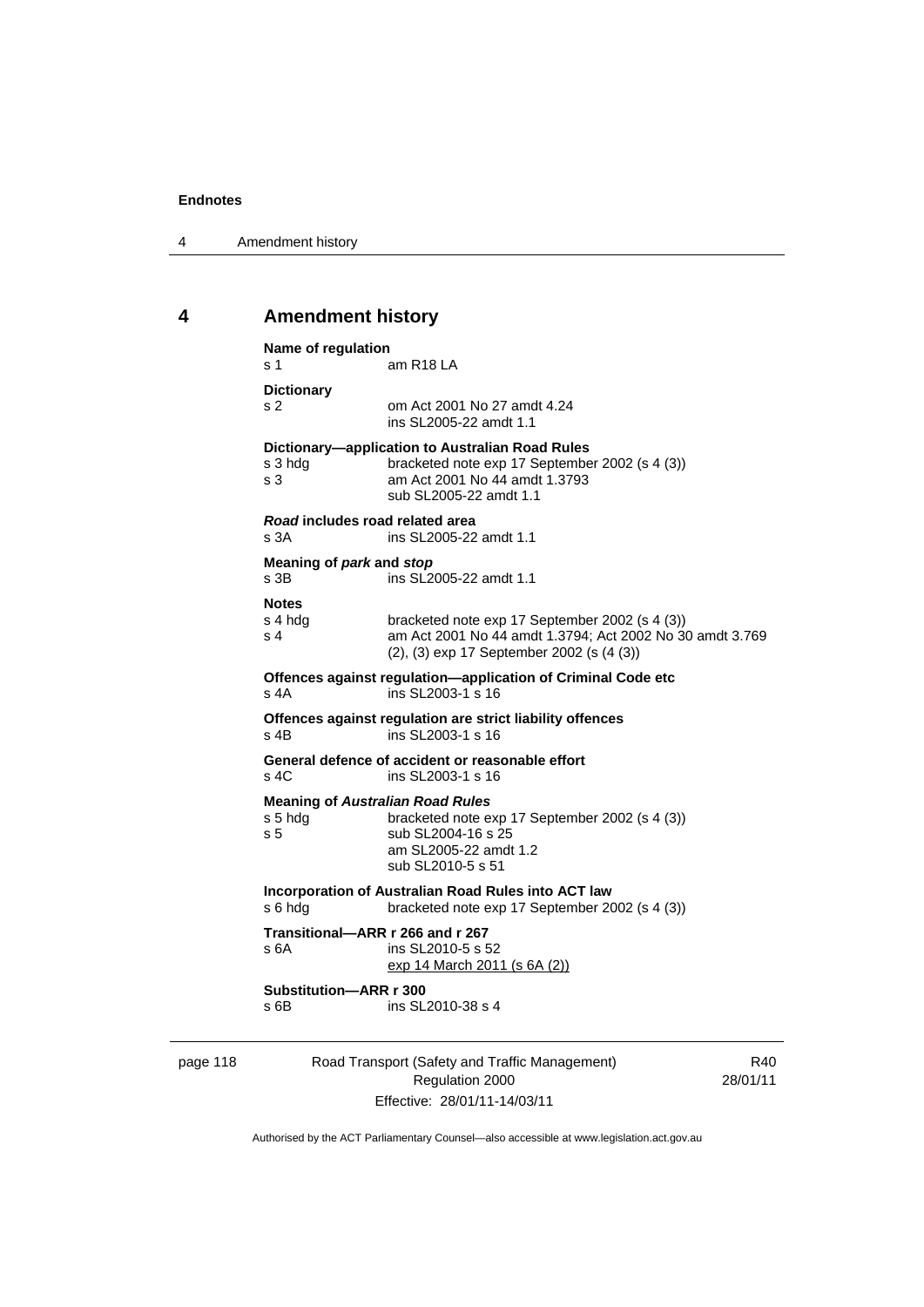$\overline{4}$ 

|                                               | Amendment history                                                                                                                                                                                                      | 4        |
|-----------------------------------------------|------------------------------------------------------------------------------------------------------------------------------------------------------------------------------------------------------------------------|----------|
| General                                       |                                                                                                                                                                                                                        |          |
| div 2.2.1 hdg<br>note 2                       | am 2000 No 52 s 3; 2001 No 32 s 3; 2002 No 31 s 22;<br>SL2003-12 s 4; SL2004-16 ss 26-30<br>sub SL2005-22 s 4<br>am SL2006-32 amdt 1.92; items renum R24 LA; SL2010-5<br>s 53, s 54; items renum R34 LA; SL2010-5 s 55 |          |
| div 2.2.1 hdg<br>note 3                       | sub SL2005-22 s 4<br>am A2009-22 amdt 1.25; SL2010-33 s 5; items renum R38 LA                                                                                                                                          |          |
| s 7 hdg<br>s <sub>7</sub>                     | References to another law of this jurisdiction etc<br>bracketed note exp 17 September 2002 (s 4 (3))<br>am Act 2001 No 44 amdt 1.3795, amdt 1.3796                                                                     |          |
| s 8 hdg                                       | ARR r 10 (2)-penalties for offences<br>bracketed note exp 17 September 2002 (s 4 (3))                                                                                                                                  |          |
| s 8A                                          | ARR r 25 (2)-default speed-limit in built-up area<br>ins SL2003-12 s 5<br>om SL2004-16 s 31                                                                                                                            |          |
| s 9 hdg<br>s 9                                | ARR r 95-emergency stopping lane only signs<br>bracketed note exp 17 September 2002 (s 4 (3))<br>am SL2005-22 amdt 1.3                                                                                                 |          |
| ARR r 104-no truck signs<br>$s10$ hdg<br>s 10 | bracketed note exp 17 September 2002 (s 4 (3))<br>am SL2005-22 amdt 1.4                                                                                                                                                |          |
| s 12 hdg<br>s 12                              | ARR r 158 (2) (c)-other vehicles permitted to travel in bus lanes<br>bracketed note exp 17 September 2002 (s 4 (3))<br>sub 2002 No 31 s 23; SL2005-4 amdt 2.38<br>am SL2006-32 amdt 1.93                               |          |
| s 12A                                         | ARR r 170 (1)-driver not to stop in intersection unless permitted<br>ins SL2004-16 s 32<br>om SL2010-5 s 56                                                                                                            |          |
| s 13 hdg<br>s 13                              | ARR r 179 (1) (c)-stopping in a loading zone-goods and permit vehicles<br>bracketed note exp 17 September 2002 (s 4 (3))<br>sub SL2005-22 s 5                                                                          |          |
| s 13A                                         | ARR r 179 (1) (c) and (2) (c)-stopping in loading zone-taxis<br>ins SL2005-22 s 5                                                                                                                                      |          |
| ARR r 183-stopping in a bus zone<br>s 13B     | ins SL2006-32 amdt 1.94                                                                                                                                                                                                |          |
| s 13C                                         | ARR r 195—stopping at or near a bus stop<br>ins SL2006-32 amdt 1.94                                                                                                                                                    |          |
|                                               | Road Transport (Safety and Traffic Management)<br>Regulation 2000                                                                                                                                                      | page 119 |

28/01/11

R40

Effective: 28/01/11-14/03/11 Authorised by the ACT Parliamentary Counsel—also accessible at www.legislation.act.gov.au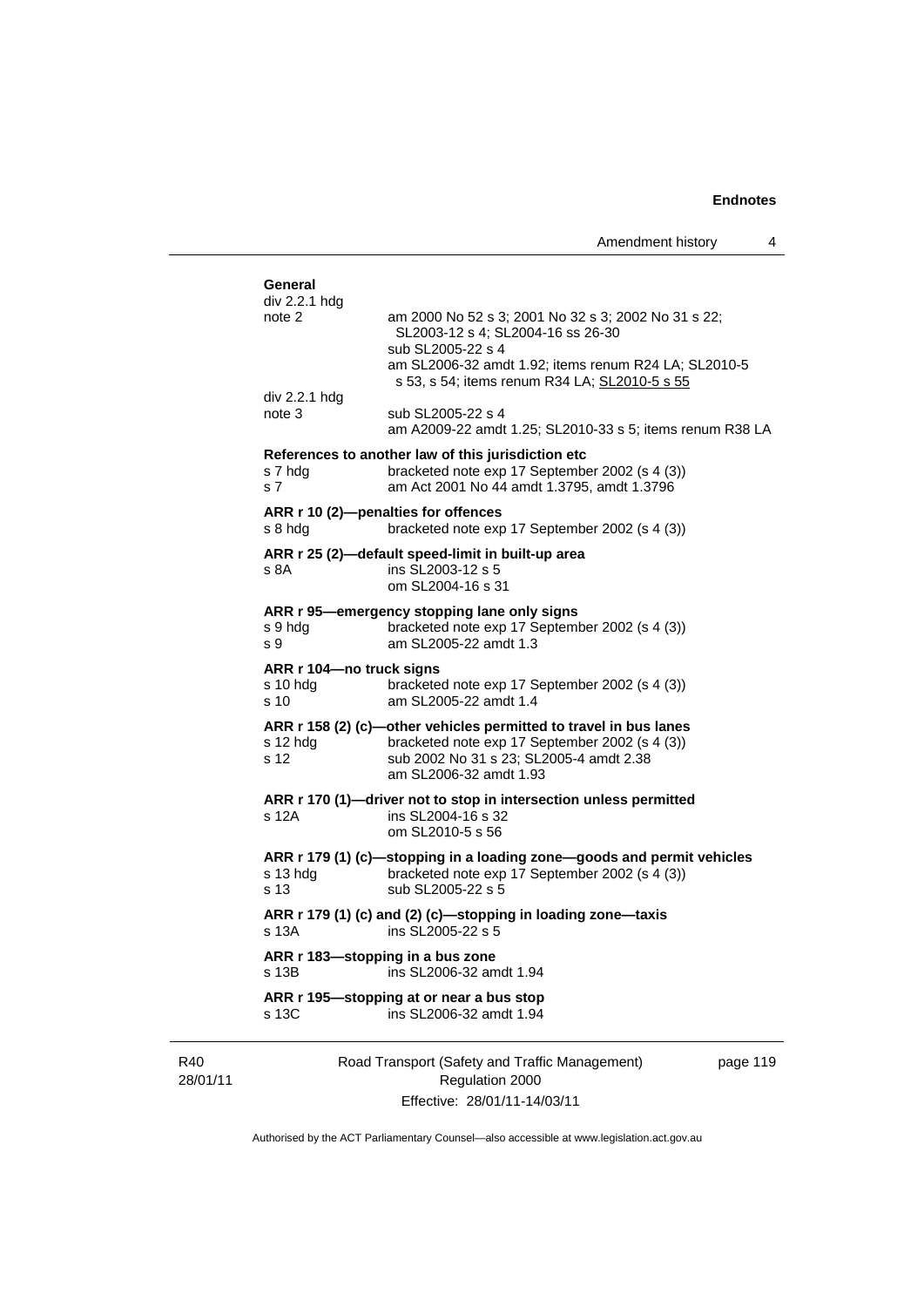4 Amendment history

|                  | bracketed note exp 17 September 2002 (s 4 (3))                                                                                                                 |
|------------------|----------------------------------------------------------------------------------------------------------------------------------------------------------------|
| s 15 hda         | ARR r 206 (2) (b), (c)-time extension for people with disabilities permit<br>bracketed note exp 17 September 2002 (s 4 (3))<br>sub SL2005-22 amdt 1.5          |
| s 16 hdg         | ARR r 207 (2) (a)-fees for parking in pay parking spaces<br>bracketed note exp 17 September 2002 (s 4 (3))                                                     |
| s 16A            | ARR r 213 (5)—making a motor vehicle secure—exception<br>ins Legislative Assembly AR2000-2 (see Gaz 2000 No 20)<br>am SL2004-16 s 33<br>sub SL2005-22 amdt 1.6 |
| s 18 hdg<br>s 18 | ARR r 216 (3)—towing a vehicle at night or in hazardous weather conditions<br>bracketed note exp 17 September 2002 (s 4 (3))<br>sub A2009-34 amdt 1.6          |
| s 22 hda         | ARR r 225-use of radar detectors<br>bracketed note exp 17 September 2002 (s 4 (3))                                                                             |
| s 22A            | ARR r 236 (6)-hitchhiking, roadside commerce etc permitted<br>ins SL2004-16 s 34                                                                               |
| s 23 hda<br>s 23 | ARR r 244C-motorised scooters not to be used<br>bracketed note exp 17 September 2002 (s 4 (3))<br>sub SL2010-5 s 57                                            |
| s 23A            | ARR r 266-children travelling in interstate registered vehicles<br>ins 2000 No 21 s 3<br>om SL2004-16 s 35<br>ins SL2010-5 s 58                                |
|                  | ARR r 266 (2B)-children travelling in goods compartments                                                                                                       |
|                  | ins 2001 No 32 s 4                                                                                                                                             |
| s 23B            | am 2002 No 2 s 28; Act 2002 No 51 amdt 1.38; SL2005-4<br>amdt 2.39, amdt 2.40; SL2006-32 amdt 1.95<br>sub SL2010-5 s 58                                        |
| s 24 hda<br>s 24 | ARR r 266 (7)-wearing of seatbelts by passengers under 16 years old<br>bracketed note exp 17 September 2002 (s 4 (3))<br>am SL2010-5 s 59                      |
| s 25 hdg<br>s 25 | ARR r 267 (3)-certificates of exemption from wearing seatbelts<br>bracketed note exp 17 September 2002 (s 4 (3))<br>om SL2010-5 s 60                           |

page 120 Road Transport (Safety and Traffic Management) Regulation 2000 Effective: 28/01/11-14/03/11

R40 28/01/11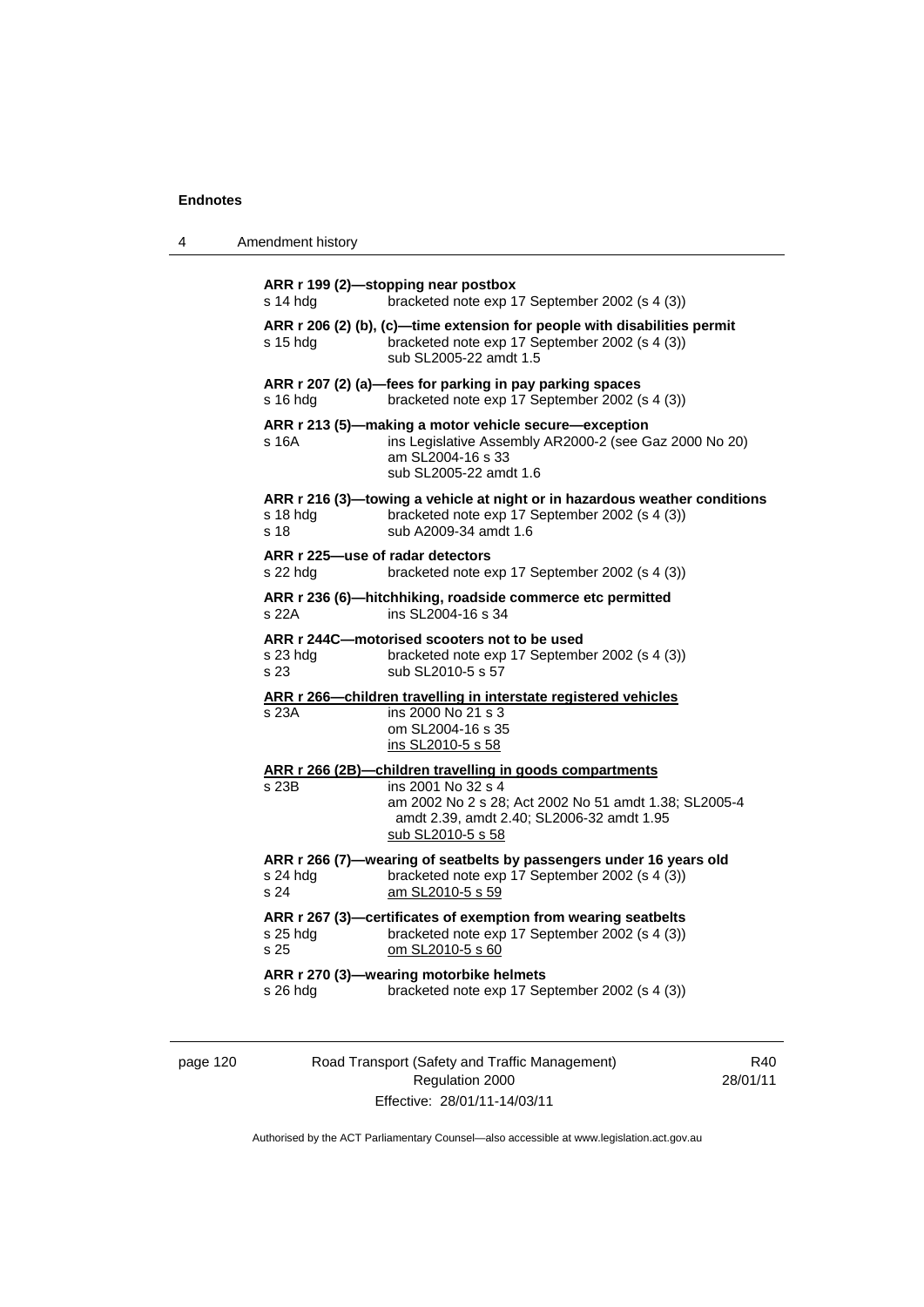| Amendment history |  |
|-------------------|--|
|-------------------|--|

| s 27 hdg                                                   | ARR r 271 (6)-riding on motorbikes<br>bracketed note exp 17 September 2002 (s 4 (3))                                                                                                                                                                                                                                                                                                                                                                                                                                |
|------------------------------------------------------------|---------------------------------------------------------------------------------------------------------------------------------------------------------------------------------------------------------------------------------------------------------------------------------------------------------------------------------------------------------------------------------------------------------------------------------------------------------------------------------------------------------------------|
| s 27A                                                      | ARR r 280 (2) (a)-other vehicles to which B light rules apply<br>ins 2002 No 31 s 24<br>sub SL2005-4 amdt 2.41; SL2006-32 amdt 1.96                                                                                                                                                                                                                                                                                                                                                                                 |
| s 28 hdg<br>s 28                                           | ARR r 287 (3), (4)-duties of participants in crashes<br>bracketed note exp 17 September 2002 (s 4 (3))<br>sub SL2008-40 s 4                                                                                                                                                                                                                                                                                                                                                                                         |
| s 29 hdg<br>s 29                                           | ARR r 289 (1) (g)-driving on nature strip<br>bracketed note exp 17 September 2002 (s 4 (3))<br>am SL2004-16 s 36; pars renum R16 LA (see<br>SL2004-16 s 37); SL2005-22 amdt 1.7                                                                                                                                                                                                                                                                                                                                     |
| s 30                                                       | ARR r 298-driving with a person in or on trailer<br>am SL2005-22 amdt 1.8                                                                                                                                                                                                                                                                                                                                                                                                                                           |
| ARR r 313-postal workers<br>s 32 hdg                       | bracketed note exp 17 September 2002 (s 4 (3))                                                                                                                                                                                                                                                                                                                                                                                                                                                                      |
| ARR dict-definitions for dictionary<br>s 33 hdg<br>s 33    | bracketed note exp 17 September 2002 (s 4 (3))<br>am SL2005-22 amdt 1.9<br>def authorised person am SL2010-33 s 6<br>def emergency worker am A2004-28 amdt 3.61<br>def hire car ins SL2005-4 amdt 2.43<br>def oversize vehicle sub A2009-22 amdt 1.26<br>def police officer sub Act 2001 No 56 amdt 3.475<br>def private hire car om SL2005-4 amdt 2.44<br>def public bus sub Act 2001 No 62 amdt 1.38<br>def restricted hire vehicle om SL2005-4 amdt 2.44<br>def taxi sub 2002 No 2 s 29<br>am SL2005-4 amdt 2.42 |
| div 2.2.3 hdg                                              | <b>Offences against the Australian Road Rules</b><br>om SL2003-1 s 17                                                                                                                                                                                                                                                                                                                                                                                                                                               |
| <b>Application of Criminal Code</b><br>s 34 hdg<br>s 34    | bracketed note exp 17 September 2002 (s 4 (3))<br>sub Act 2002 No 51 amdt 1.39<br>om SL2003-1 s 17                                                                                                                                                                                                                                                                                                                                                                                                                  |
| Offences are strict liability offences<br>s 35 hdg<br>s 35 | bracketed note exp 17 September 2002 (s 4 (3))<br>am Act 2002 No 51 amdt 1.40<br>om SL2003-1 s 17                                                                                                                                                                                                                                                                                                                                                                                                                   |

R40 28/01/11 Road Transport (Safety and Traffic Management) Regulation 2000 Effective: 28/01/11-14/03/11

page 121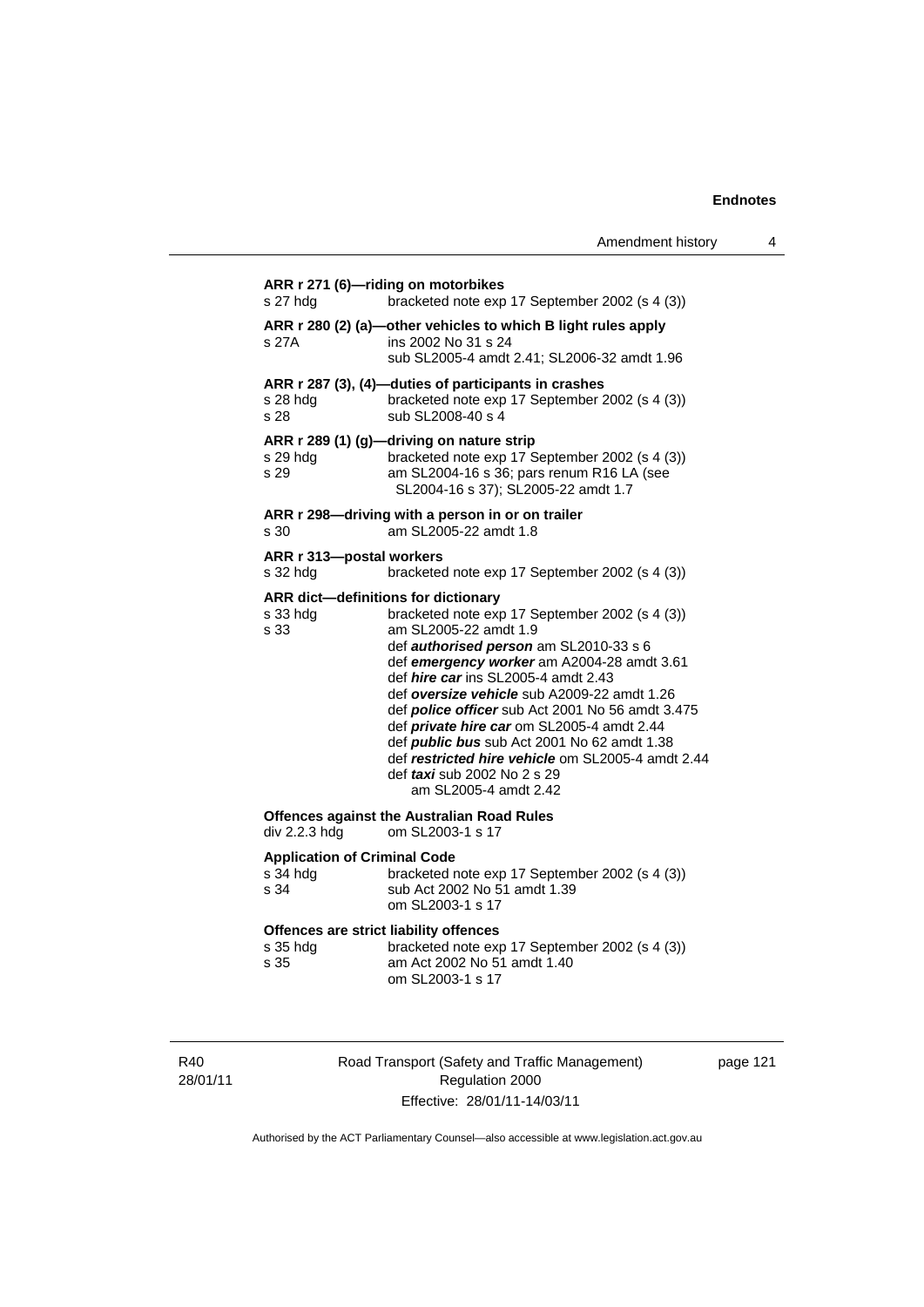| 4 | Amendment history |
|---|-------------------|
|---|-------------------|

| s 36 hdg<br>s 36                                                 | General defence of accident or reasonable effort<br>bracketed note exp 17 September 2002 (s 4 (3))<br>am Act 2002 No 51 amdt 1.41<br>om SL2003-1 s 17 |
|------------------------------------------------------------------|-------------------------------------------------------------------------------------------------------------------------------------------------------|
| Making unnecessary engine noise<br>s 37 hdg                      | bracketed note exp 17 September 2002 (s 4 (3))                                                                                                        |
| Emission of waste oil or grease<br>s 38 hdg                      | bracketed note exp 17 September 2002 (s 4 (3))                                                                                                        |
| Safety of persons on trailers<br>s 39 hdg<br>s 39                | bracketed note exp 17 September 2002 (s 4 (3))<br>am SL2005-22 amdt 1.10, amdt 1.11                                                                   |
| Passengers in sidecars to be seated<br>s 40 hdg                  | bracketed note exp 17 September 2002 (s 4 (3))                                                                                                        |
| s 41 hdg                                                         | Number of vehicles that may be drawn<br>bracketed note exp 17 September 2002 (s 4 (3))                                                                |
| Towing by vehicles under 4.5t<br>s 42 hdg                        | bracketed note exp 17 September 2002 (s 4 (3))                                                                                                        |
| Lights on motor vehicles generally<br>s 43 hdg                   | bracketed note exp 17 September 2002 (s 4 (3))                                                                                                        |
| <b>Metered parking</b><br>div 2.3.5 hdg                          | sub SL2005-22 s 6                                                                                                                                     |
| Metered parking-parking in spaces<br>s 44 hda<br>s <sub>44</sub> | bracketed note exp 17 September 2002 (s 4 (3))<br>sub SL2005-22 s 7                                                                                   |
| Metered parking-parking fees<br>s 44A                            | ins SL2005-22 s 7                                                                                                                                     |
| s 44B                                                            | Metered parking-maximum length of stay<br>ins SL2005-22 s 7                                                                                           |
| s 45 hdg<br>s 45                                                 | Metered parking-exceptions to s 44A and s 44B<br>bracketed note exp 17 September 2002 (s 4 (3))<br>sub SL2005-22 s 7                                  |
| s 46 hdg                                                         | Temporary closure of metered parking spaces<br>bracketed note exp 17 September 2002 (s 4 (3))                                                         |
| <b>Misuse of parking meters</b><br>s 47 hdg                      | bracketed note exp 17 September 2002 (s 4 (3))                                                                                                        |
| Interfering with parking meters etc<br>s 48 hdg                  | bracketed note exp 17 September 2002 (s 4 (3))                                                                                                        |

page 122 Road Transport (Safety and Traffic Management) Regulation 2000 Effective: 28/01/11-14/03/11

R40 28/01/11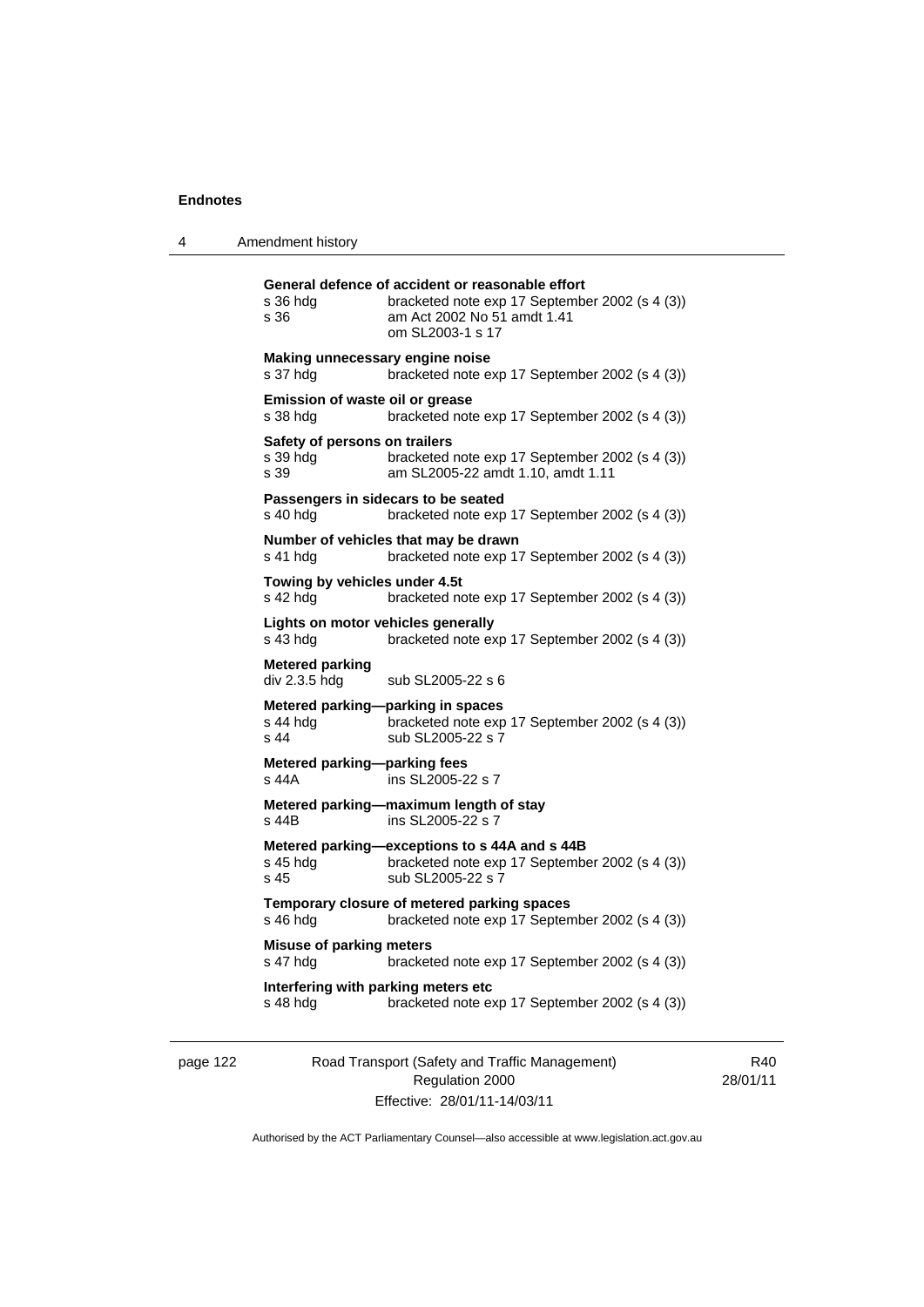Amendment history 4

**Ticket parking**  orig div 2.3.6 hdg renum as div 2.3.8 hdg ins by SL2005-22 s 8 **Ticket parking—parking in spaces**  s 49 hdg bracketed note exp 17 September 2002 (s 4 (3)) s 49 sub SL2005-22 s 8 **Ticket parking—display of tickets**  s 49A ins SL2005-22 s 8 am SL2010-7 s 42 **Ticket parking—maximum length of stay**  s 49B ins SL2005-22 s 8 **Ticket parking—exceptions to s 49A and s 49B**  s 50 hdg bracketed note exp 17 September 2002 (s 4 (3)) s 50 sub SL2005-22 s 8 **Temporary closure of ticket parking spaces and areas**  s 51 hdg bracketed note exp 17 September 2002 (s 4 (3)) sub SL2005-22 amdt 1.12 s 51 am 2002 No 7 s 4, s 5; regs renum R6 LA (see 2002 No 7 s 6) **Use of false or damaged parking tickets etc**  s 52 hdg bracketed note exp 17 September 2002 (s 4 (3)) s 52 sub SL2005-22 s 9 **Misuse of parking ticket machines**<br>s 53 hdg bracketed note e. bracketed note exp 17 September 2002 (s 4 (3)) s 53 sub SL2005-22 s 9 **Interfering with parking ticket machines etc**  s 54 hdg bracketed note exp 17 September 2002 (s 4 (3)) **Interfering with parking tickets**  s 55 hdg bracketed note exp 17 September 2002 (s 4 (3)) s 55 sub SL2005-22 s 10 **Other ACT road rules about stopping and parking div 2.3.7 hdg ins SL2005-22 s 10** ins SL2005-22 s  $10$ **Unauthorised use of parking permits and mobility parking scheme authorities**  bracketed note exp 17 September 2002 (s 4 (3)) s 56 am Act 2002 No 30 amdt 3.770 sub SL2005-22 s 10 **Interfering with parking permits and mobility parking scheme authorities**  s 56A ins SL2005-22 s 10

R<sub>40</sub> 28/01/11 Road Transport (Safety and Traffic Management) Regulation 2000 Effective: 28/01/11-14/03/11

page 123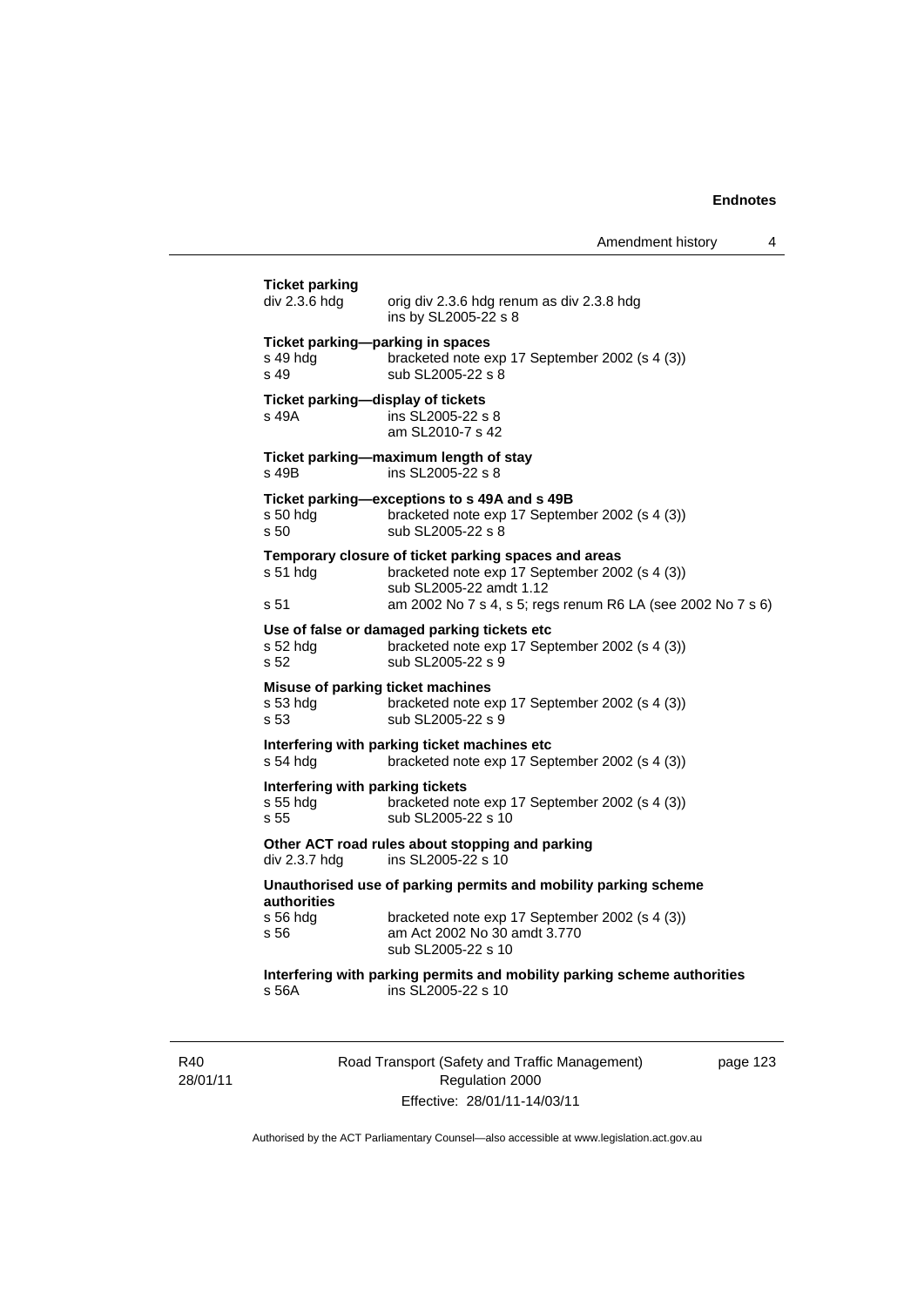4 Amendment history

| s 69 hdg                                     | <b>Exemption for driver of police vehicles</b><br>bracketed note exp 17 September 2002 (s 4 (3))                                                                 |
|----------------------------------------------|------------------------------------------------------------------------------------------------------------------------------------------------------------------|
| s 68 hdg                                     | Defence of complying with direction of police officer or authorised person<br>bracketed note exp 17 September 2002 (s 4 (3))                                     |
| s 66<br>s 66                                 | Approvals etc by road transport authority<br>am Act 2001 No 44 amdt 1.3797, amdt 1.3798<br>am SL2010-5 s 61, s 62                                                |
| s 65 hdg                                     | Use of do not overtake turning vehicle sign<br>bracketed note exp 17 September 2002 (s 4 (3))                                                                    |
| s 64 hdg                                     | Preventing prescribed traffic control devices being clearly visible<br>bracketed note exp 17 September 2002 (s 4 (3))                                            |
| traffic control device<br>s 63 hdg<br>s 63   | Devices that are prescribed traffic control devices-Act, dict, def prescribed<br>bracketed note exp 17 September 2002 (s 4 (3))<br>sub SL2005-22 s 14            |
| s 62 hda                                     | Use of wheeled recreational devices and wheeled toys on roads<br>bracketed note exp 17 September 2002 (s 4 (3))                                                  |
| s 61 hda                                     | Driving on roads closed to traffic<br>bracketed note exp 17 September 2002 (s 4 (3))                                                                             |
| s 60 hdg                                     | Interrupting funeral processions etc<br>bracketed note exp 17 September 2002 (s 4 (3))                                                                           |
| s 59                                         | am A2004-7 amdt 1.15, amdt 1.16<br>om A2009-34 amdt 1.7                                                                                                          |
| s 59 hda                                     | Carrying dangerous substances<br>bracketed note exp 17 September 2002 (s 4 (3))<br>sub A2004-7 amdt 1.14                                                         |
| <b>Other ACT road rules</b><br>div 2.3.8 hdg | (prev div 2.3.6 hdg) ins SL2005-22 s 13                                                                                                                          |
| s 58 hdg<br>s 58                             | Stopping in an emergency etc or to comply with another law<br>bracketed note exp 17 September 2002 (s 4 (3))<br>am SL2005-22 s 11, s 12                          |
| s 57A hdg<br>s 57A                           | Stopping public buses in bus zones and at bus stops<br>bracketed note exp 17 September 2002 (s 4 (3))<br>ins 2000 No 33 s 3<br>am 2001 Act No 62 amdts 1.39-1.41 |
|                                              |                                                                                                                                                                  |

page 124 Road Transport (Safety and Traffic Management) Regulation 2000 Effective: 28/01/11-14/03/11

R40 28/01/11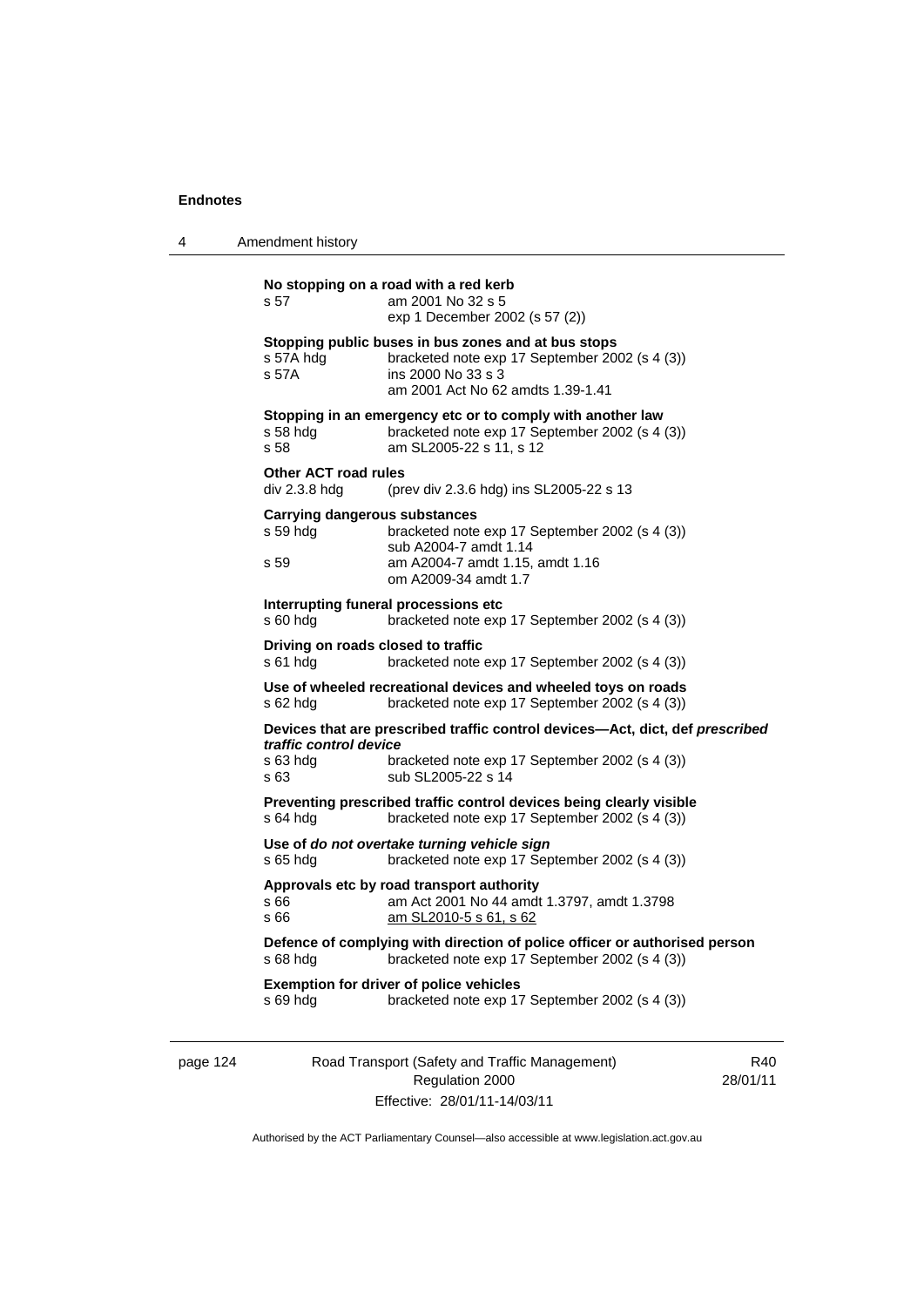|                 | <b>Exemption for driver of emergency vehicles</b><br>s 70 hdg<br>bracketed note exp 17 September 2002 (s 4 (3)) |                                                                                                                                |          |  |  |
|-----------------|-----------------------------------------------------------------------------------------------------------------|--------------------------------------------------------------------------------------------------------------------------------|----------|--|--|
|                 | Stopping and parking exemption for police and emergency vehicles and<br>authorised people                       |                                                                                                                                |          |  |  |
|                 | s 71 hdg<br>s 71                                                                                                | bracketed note exp 17 September 2002 (s 4 (3))<br>sub 2002 No 7 s 7; SL2005-22 s 15                                            |          |  |  |
|                 | <b>Parking</b><br>ch 3 hdg                                                                                      | ins 2001 No 32 s 6                                                                                                             |          |  |  |
|                 | <b>Metered parking schemes</b><br>s 72 hdg                                                                      | bracketed note exp 17 September 2002 (s 4 (3))                                                                                 |          |  |  |
|                 | <b>Metered parking areas</b>                                                                                    |                                                                                                                                |          |  |  |
|                 | s 73 hdg<br>s 73                                                                                                | bracketed note exp 17 September 2002 (s 4 (3))<br>am SL2005-22 amdt 1.13                                                       |          |  |  |
|                 | <b>Parking meters</b><br>s 74 hdg                                                                               | bracketed note exp 17 September 2002 (s 4 (3))                                                                                 |          |  |  |
|                 | <b>Metered parking spaces</b><br>s 75 hdg<br>s 74                                                               | bracketed note exp 17 September 2002 (s 4 (3))<br>am SL2005-22 s 16                                                            |          |  |  |
|                 | <b>Parking authorities</b><br>s 75A                                                                             | ins 2002 No 7 s 8                                                                                                              |          |  |  |
|                 | Parking authority guidelines<br>s 75B hdg<br>s 75B                                                              | bracketed note exp 17 September 2002 (s 4 (3))<br>ins 2002 No 7 s 8                                                            |          |  |  |
|                 | s 76 hdg                                                                                                        | Ticket parking schemes-road transport authority<br>sub 2002 No 7 s 9<br>bracketed note exp 17 September 2002 (s 4 (3))         |          |  |  |
|                 | s 76                                                                                                            | am SL2005-22 s 17                                                                                                              |          |  |  |
|                 | s 76A hdg                                                                                                       | Ticket parking schemes-parking authorities<br>bracketed note exp 17 September 2002 (s 4 (3))<br>sub SL2005-22 amdt 1.14        |          |  |  |
|                 | s 76A                                                                                                           | ins 2002 No 7 s 10                                                                                                             |          |  |  |
|                 | <b>Ticket parking areas</b><br>s 77 hdg<br>s 77                                                                 | bracketed note exp 17 September 2002 (s 4 (3))<br>am SL2005-22 amdt 1.15, amdt 1.16<br>(3), (4) exp 1 December 2006 (s 77 (4)) |          |  |  |
|                 | <b>Ticket parking spaces</b><br>s 78 hdg                                                                        | bracketed note exp 17 September 2002 (s 4 (3))                                                                                 |          |  |  |
|                 | <b>Ticket machines</b><br>s 79 hdg                                                                              | bracketed note exp 17 September 2002 (s 4 (3))                                                                                 |          |  |  |
| R40<br>28/01/11 |                                                                                                                 | Road Transport (Safety and Traffic Management)<br>Regulation 2000                                                              | page 125 |  |  |
|                 |                                                                                                                 | Effective: 28/01/11-14/03/11                                                                                                   |          |  |  |

Authorised by the ACT Parliamentary Counsel—also accessible at www.legislation.act.gov.au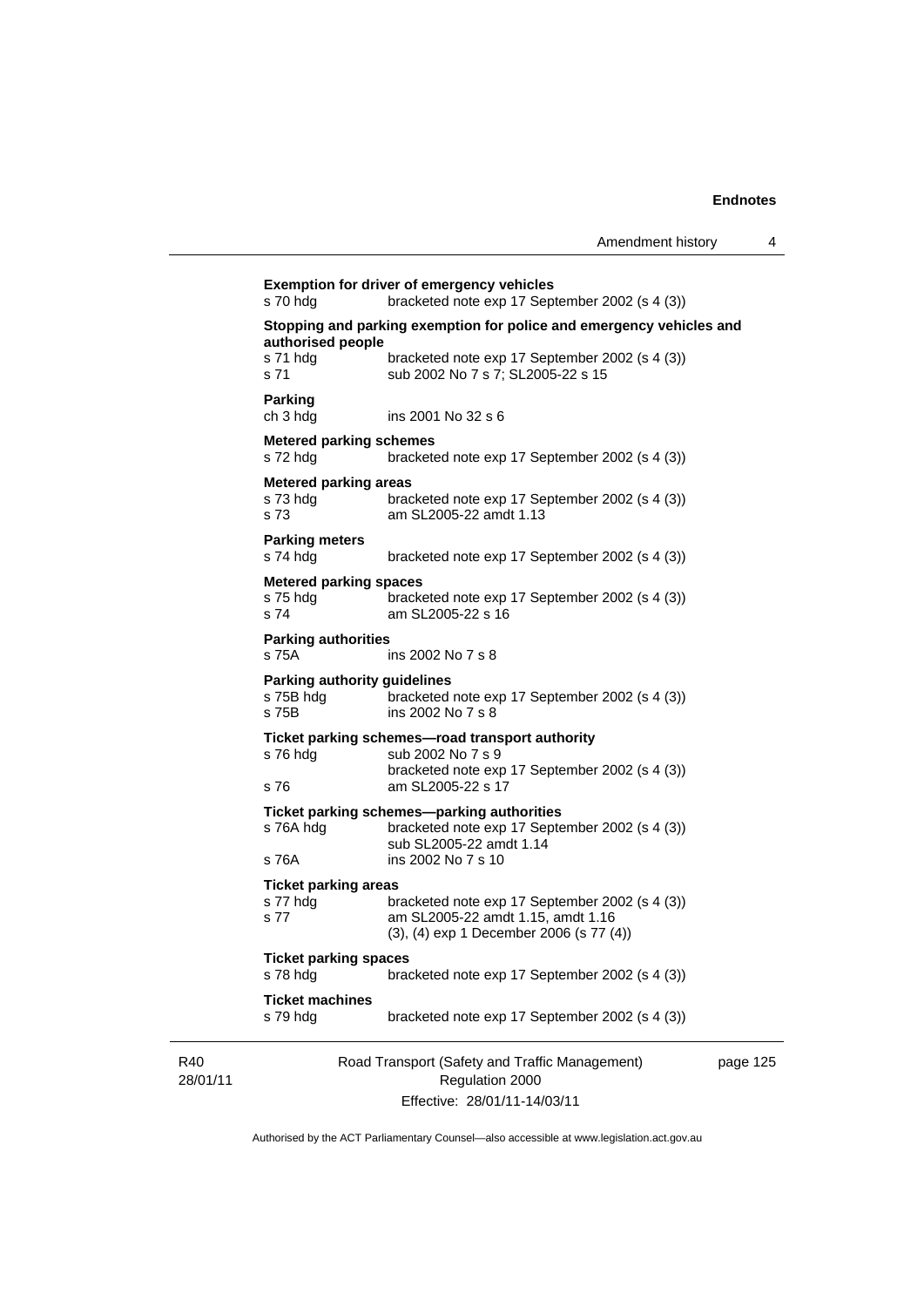4 Amendment history

| <b>Parking tickets</b><br>s 80 hdg<br>s 80     | bracketed note exp 17 September 2002 (s 4 (3))<br>am 2002 No 7 s 11; SL2005-22 ss 18-20; SL2010-7 ss 43-46                                                                                                                                                                           |
|------------------------------------------------|--------------------------------------------------------------------------------------------------------------------------------------------------------------------------------------------------------------------------------------------------------------------------------------|
| <b>Duration of parking tickets</b><br>s 81 hdg | bracketed note exp 17 September 2002 (s 4 (3))                                                                                                                                                                                                                                       |
| Definitions-div 3.1.3<br>s 82 hda<br>s 82      | bracketed note exp 17 September 2002 (s 4 (3))<br>def code of practice om SL2008-47 amdt 1.4<br>def exemption om SL2008-47 amdt 1.4<br>def existing operator om SL2008-47 amdt 1.4<br>def existing operator's certificate om SL2008-47 amdt 1.4                                      |
| s 83 hdg                                       | References in div 3.1.3 to land adjoining residential land<br>bracketed note exp 17 September 2002 (s 4 (3))                                                                                                                                                                         |
| s 84 hdg                                       | Vehicle parked partly on residential land<br>bracketed note exp 17 September 2002 (s 4 (3))                                                                                                                                                                                          |
| s 85 hdg<br>s 85                               | Parking of certain vehicles on residential land prohibited<br>bracketed note exp 17 September 2002 (s 4 (3))<br>am SL2005-22 amdt 1.17; SL2008-47 amdt 1.5                                                                                                                           |
| s 85A                                          | No more than 1 heavy vehicle on residential land<br>ins SL2008-47 amdt 1.6                                                                                                                                                                                                           |
| s 85B                                          | Heavy vehicles to be parked away from residential land boundaries<br>ins SL2008-47 amdt 1.6                                                                                                                                                                                          |
| s 86 hdg<br>s 86                               | Parking of certain vehicles on land adjoining residential land prohibited<br>bracketed note exp 17 September 2002 (s 4 (3))<br>am SL2005-22 amdt 1.17; SL2008-47 amdt 1.7, amdt 1.8;<br>ss renum R29 LA                                                                              |
| s 87 hdg<br>s 87                               | Parking of certain commercial vehicles on land with multi-unit housing<br>bracketed note exp 17 September 2002 (s 4 (3))<br>sub A2007-25 amdt 1.165<br>am Act 2002 No 30 amdt 3.771; SL2005-22 amdt 1.17;<br>A2007-25 amdt 1.166, amdt 1.167; SL2008-47 amdt 1.9;<br>ss renum R29 LA |
| s 87A                                          | No offence if reasonable necessity etc<br>ins SL 2008-47 amdt 1.10                                                                                                                                                                                                                   |
| s 87B                                          | Heavy vehicle refrigeration units not to be operated on residential land<br>ins SL2008-47 amdt 1.10                                                                                                                                                                                  |
| s 87C                                          | Prohibition on night operation of heavy vehicle<br>ins SL2008-47 amdt 1.10                                                                                                                                                                                                           |
|                                                |                                                                                                                                                                                                                                                                                      |

page 126 Road Transport (Safety and Traffic Management) Regulation 2000 Effective: 28/01/11-14/03/11

R40 28/01/11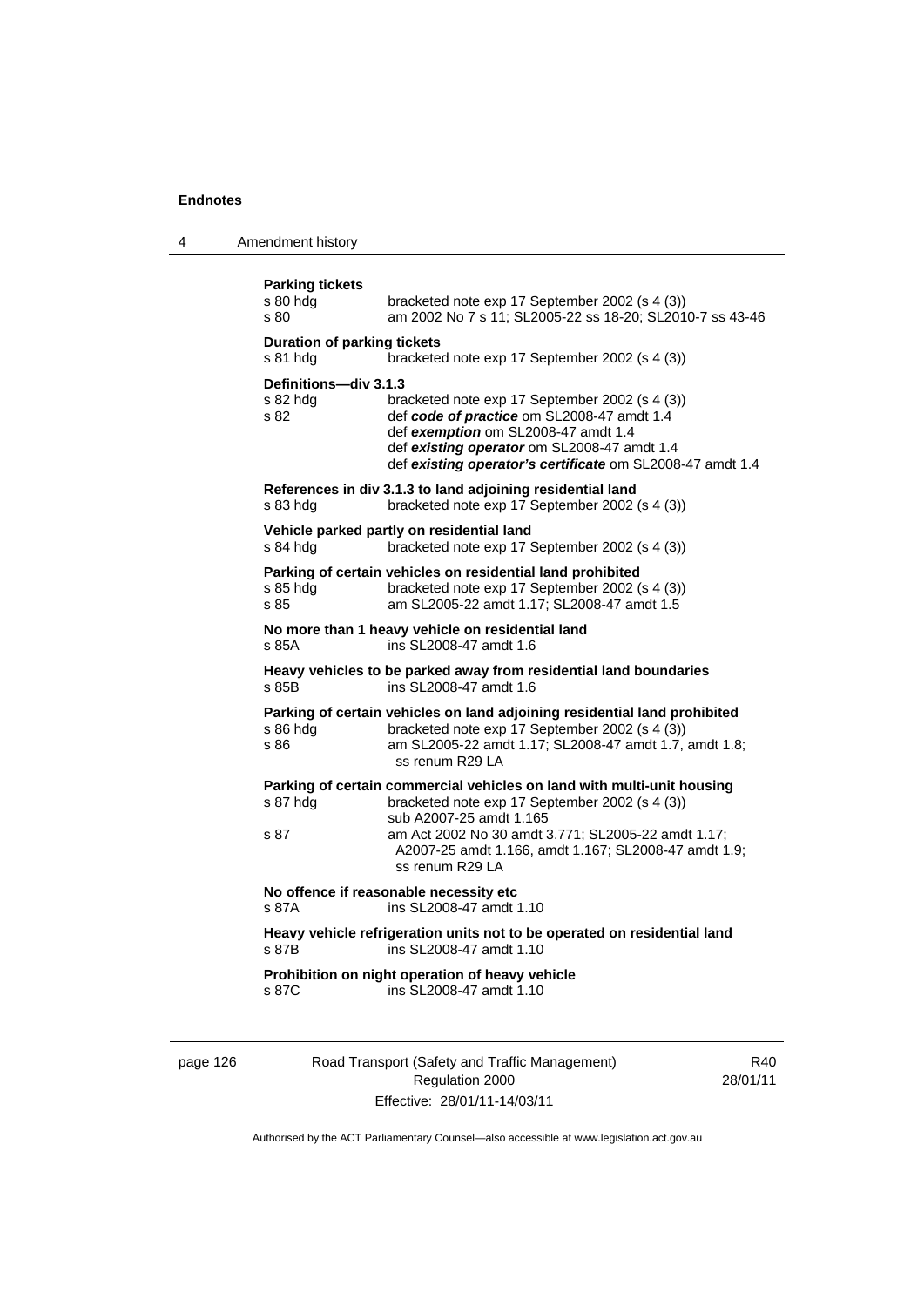| <b>Daily infringement</b>      |                                                                                                                                                                                                        |
|--------------------------------|--------------------------------------------------------------------------------------------------------------------------------------------------------------------------------------------------------|
| s 88 hdg<br>s 88               | bracketed note exp 17 September 2002 (s 4 (3))<br>am A2007-25 amdt 1.168<br>sub SL2008-47 amdt 1.11                                                                                                    |
| div 3.1.3A hdg                 | Heavy vehicle parking-enforcement<br>ins SL2008-47 amdt 1.13                                                                                                                                           |
| Meaning of occupier-div 3.1.3A |                                                                                                                                                                                                        |
| s 89 hda<br>s 89               | bracketed note exp 17 September 2002 (s 4 (3))<br>am Act 2001 No 44 amdt 1.3799, amdt 1.3800<br>om SL2008-47 amdt 1.12<br>ins SL2008-47 amdt 1.13                                                      |
| Power to enter premises        |                                                                                                                                                                                                        |
| s 90 hdg<br>s 90               | bracketed note exp 17 September 2002 (s 4 (3))<br>am Act 2001 No 44 amdts 1.3801-1.3803<br>def the code of practice om Act 2001 No 44 amdt 1.3803<br>om SL2008-47 amdt 1.12<br>ins SL2008-47 amdt 1.13 |
| Production of identity card    |                                                                                                                                                                                                        |
| s 91 hdg<br>s 91               | bracketed note exp 17 September 2002 (s 4 (3))<br>om SL2008-47 amdt 1.12<br>ins SL2008-47 amdt 1.13                                                                                                    |
| <b>Consent to entry</b>        |                                                                                                                                                                                                        |
| s 92 hdg<br>s 92               | bracketed note exp 17 September 2002 (s 4 (3))<br>am SL2005-22 s 21<br>om SL2008-47 amdt 1.12<br>ins SL2008-47 amdt 1.13<br>am A2010-18 amdt 3.93                                                      |
|                                | General powers on entry to premises                                                                                                                                                                    |
| s 93 hdg<br>s 93               | bracketed note exp 17 September 2002 (s 4 (3))<br>om SL2008-47 amdt 1.12<br>ins SL2008-47 amdt 1.13                                                                                                    |
| Damage etc to be minimised     |                                                                                                                                                                                                        |
| s 94 hdg<br>s 94               | bracketed note exp 17 September 2002 (s 4 (3))<br>om SL2008-47 amdt 1.12<br>ins SL2008-47 amdt 1.13                                                                                                    |
| s 95 hdg<br>s 95               | <b>Compensation for exercise of enforcement powers</b><br>bracketed note exp 17 September 2002 (s 4 (3))<br>om SL2008-47 amdt 1.12<br>ins SL2008-47 amdt 1.13                                          |
|                                |                                                                                                                                                                                                        |
|                                |                                                                                                                                                                                                        |

R40 28/01/11 Road Transport (Safety and Traffic Management) Regulation 2000 Effective: 28/01/11-14/03/11

page 127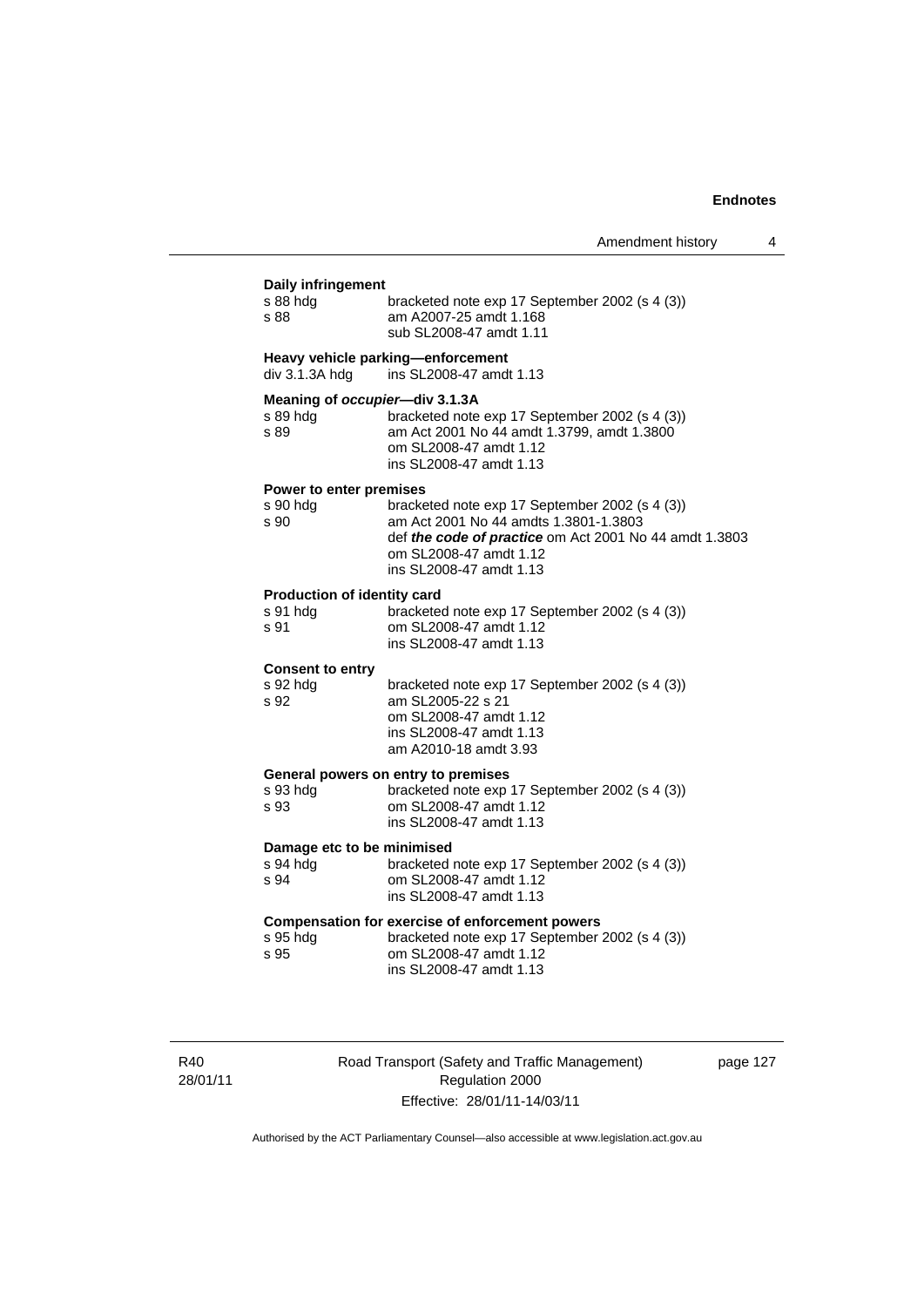| 4 | Amendment history |
|---|-------------------|
|---|-------------------|

| s 96 hda<br>s 96                                            | Loss etc of existing operator's certificate<br>bracketed note exp 17 September 2002 (s 4 (3))<br>om SL2008-47 amdt 1.12                                          |
|-------------------------------------------------------------|------------------------------------------------------------------------------------------------------------------------------------------------------------------|
| s 97 hdg<br>s 97                                            | Cancellation of existing operator's certificate etc<br>bracketed note exp 17 September 2002 (s 4 (3))<br>am Act 2002 No 30 amdt 3.772<br>om SL 2008-47 amdt 1.12 |
| s 97A hdg<br>s 97A                                          | Other powers to provide pay parking<br>bracketed note exp 17 September 2002 (s 4 (3))<br>ins 2002 No 7 s 12                                                      |
| <b>Overlapping schemes</b><br>s 98 hdg<br>s 98              | bracketed note exp 17 September 2002 (s 4 (3))<br>am 2002 No 7 s 13                                                                                              |
| Income from ticket parking scheme<br>s 98A hdg<br>s 98A     | bracketed note exp 17 September 2002 (s 4 (3))<br>ins 2002 No 7 s 14                                                                                             |
| <b>Costs of ticket parking scheme</b><br>s 98B hdg<br>s 98B | bracketed note exp 17 September 2002 (s 4 (3))<br>ins 2002 No 7 s 14                                                                                             |
| Trailers not separately chargeable<br>s 99 hda              | bracketed note exp 17 September 2002 (s 4 (3))                                                                                                                   |
| <b>Parking permits</b><br>s 100 hdg<br>s 100                | bracketed note exp 17 September 2002 (s 4 (3))<br>sub SL2005-22 s 22                                                                                             |
| s 101 hdg<br>s 101                                          | <b>Mobility parking scheme authorities</b><br>bracketed note exp 17 September 2002 (s 4 (3))<br>sub SL2005-22 s 22                                               |
| s 101A                                                      | Parking permits and mobility parking scheme authorities-cancellation<br>ins SL2005-22 s 22                                                                       |
| cancelled                                                   | Parking permits and mobility parking scheme authorities—return when                                                                                              |
| s 101B                                                      | ins SL2005-22 s 22                                                                                                                                               |
| Parking-other provisions<br>pt 3.3 hdg                      | ins SL2006-51 s 4                                                                                                                                                |
| s 101C                                                      | Marking tyres by parking inspectors<br>ins SL2006-51 s 4                                                                                                         |
|                                                             |                                                                                                                                                                  |

page 128 Road Transport (Safety and Traffic Management) Regulation 2000 Effective: 28/01/11-14/03/11

R40 28/01/11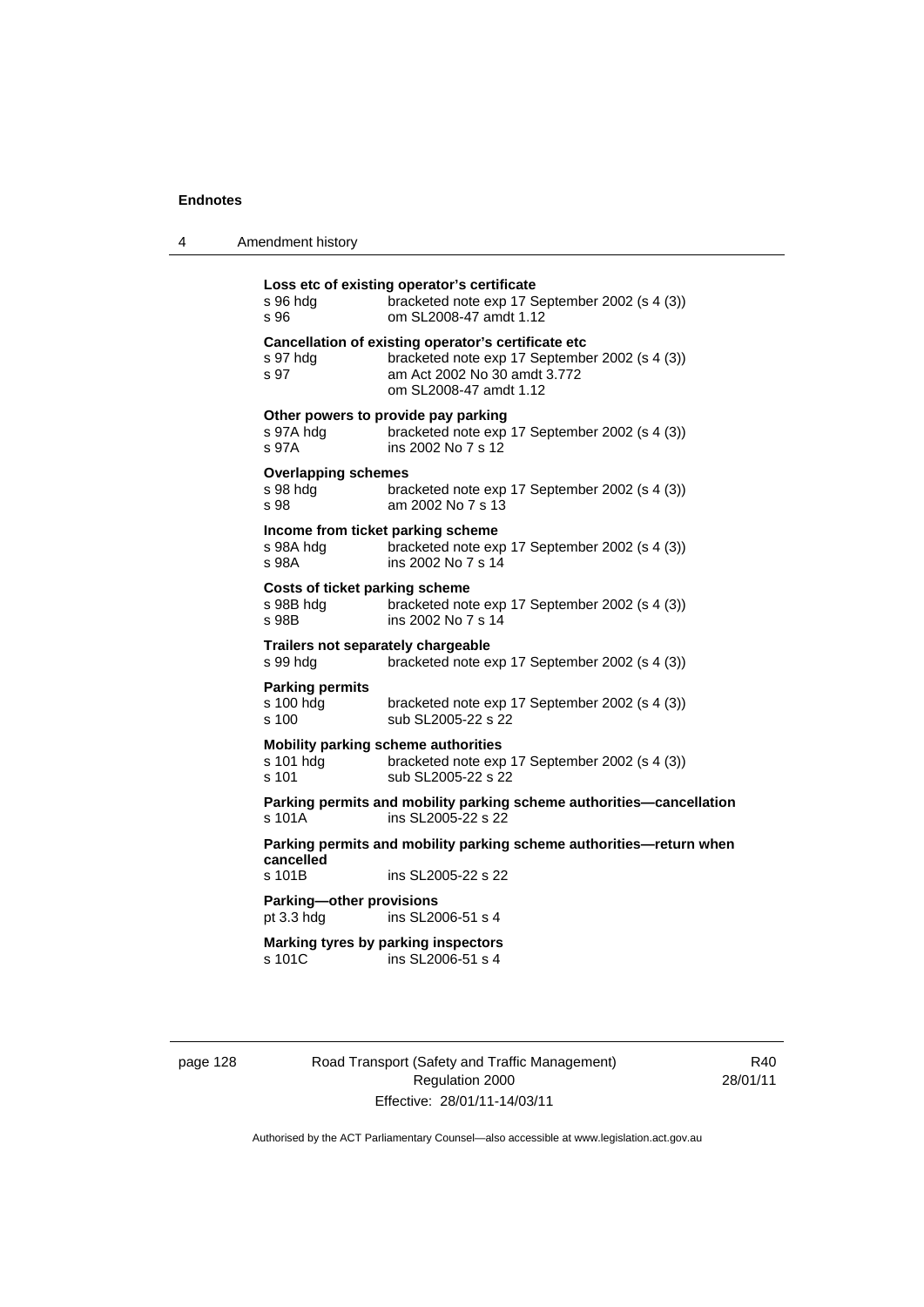

Authorised by the ACT Parliamentary Counsel—also accessible at www.legislation.act.gov.au

Regulation 2000 Effective: 28/01/11-14/03/11

28/01/11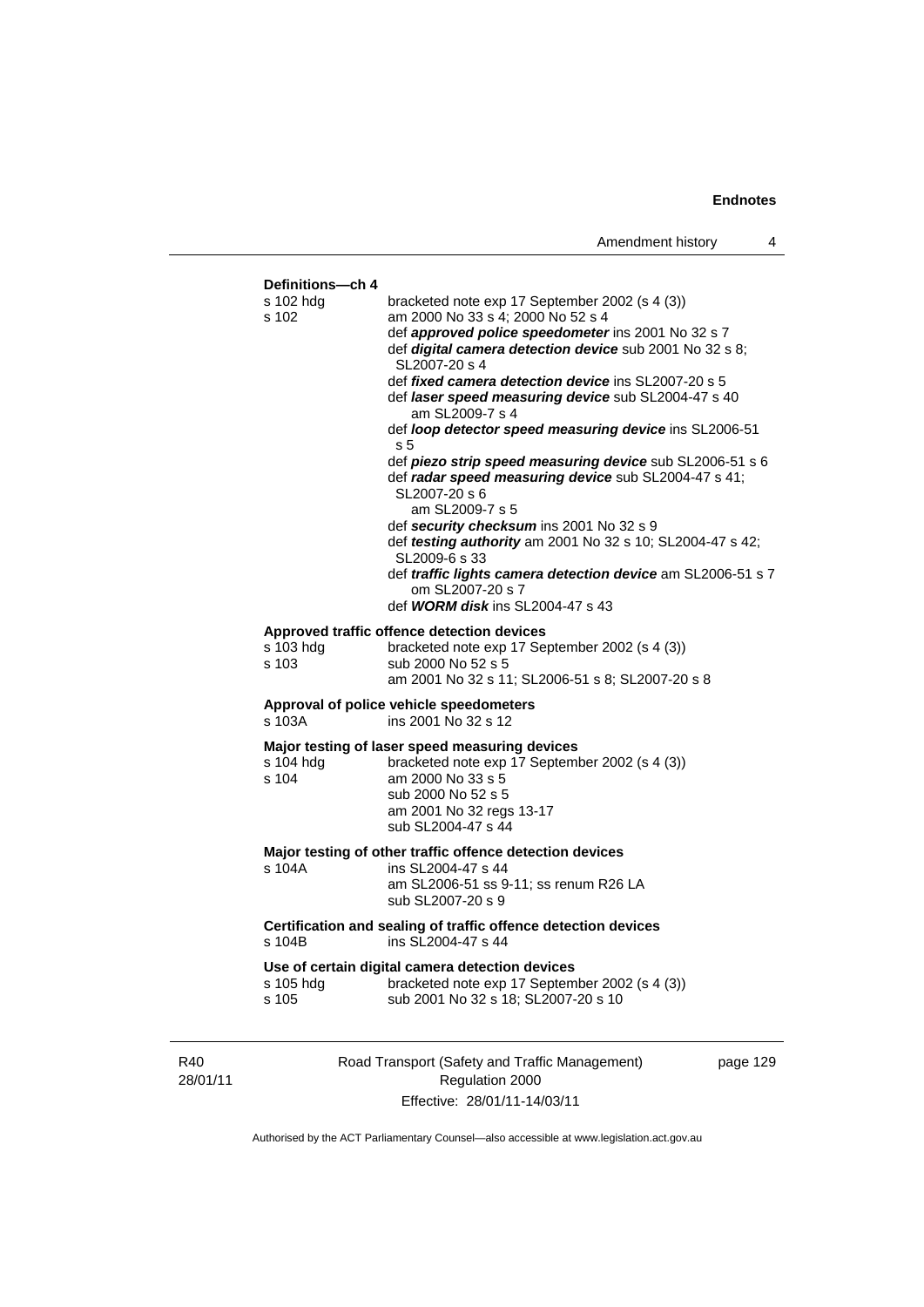4 Amendment history

| s 105A hdg                         | Use of certain laser speed measuring devices<br>bracketed note exp 17 September 2002 (s 4 (3)) |
|------------------------------------|------------------------------------------------------------------------------------------------|
|                                    | sub SL2007-20 s 11                                                                             |
| s 105A                             | ins 2001 No 32 s 18                                                                            |
|                                    | am SL2007-20 s 11; ss renum R27 LA                                                             |
|                                    | Use of certain radar speed measuring devices                                                   |
| s 105B hdg                         | bracketed note exp 17 September 2002 (s 4 (3))<br>sub SL2007-20 s 12                           |
| s 105B                             | ins 2001 No 32 s 18                                                                            |
|                                    | am SL2007-20 s 12; ss renum R27 LA                                                             |
|                                    | Approved people-testing and sealing                                                            |
| s 106 hdg                          | bracketed note exp 17 September 2002 (s 4 (3))                                                 |
| Approved people-use                |                                                                                                |
| s 107 hdg                          | bracketed note exp 17 September 2002 (s 4 (3))                                                 |
| s 107                              | am 2000 No 52 s 6; SL2007-20 s 13                                                              |
|                                    | Recording of camera detection device image files-Act, s 23 (2) (c) (ii)                        |
| s 107A                             | ins 2001 No 32 s 19<br>am SL2004-47 s 45                                                       |
|                                    | sub SL2007-20 s 14                                                                             |
|                                    | Verification of camera detection device image files-Act, s 23 (2) (c) (iii)                    |
| s 107B                             | ins 2001 No 32 s 19                                                                            |
|                                    | sub SL2007-20 s 14                                                                             |
|                                    | Verification of traffic lights camera detection device image files-Act,                        |
| s 23 (2) (c) (iii)<br>s 107C       | ins 2001 No 32 s 19                                                                            |
|                                    | om SL2007-20 s 14                                                                              |
|                                    | Meaning of vehicle image codes                                                                 |
| s 108 hdg                          | bracketed note exp 17 September 2002 (s 4 (3))                                                 |
| s 108                              | sub 2000 No 33 s 6; 2000 No 52 s 7                                                             |
|                                    | am 2001 No 32 regs 20-22; SL2005-7 ss 4-6; SL2006-51 s 12;<br>SL2007-20 s 15, s 16             |
| <b>Additional powers of police</b> |                                                                                                |
| s 109 hda                          | bracketed note exp 17 September 2002 (s 4 (3))                                                 |
| Prohibition on car minding         |                                                                                                |
| s 110 hdg                          | bracketed note exp 17 September 2002 (s 4 (3))                                                 |
|                                    | Removal of unattended vehicles-Act, s 32 (1) (c)                                               |
| s 111 hdg                          | bracketed note exp 17 September 2002 (s 4 (3))                                                 |

page 130 Road Transport (Safety and Traffic Management) Regulation 2000 Effective: 28/01/11-14/03/11

R40 28/01/11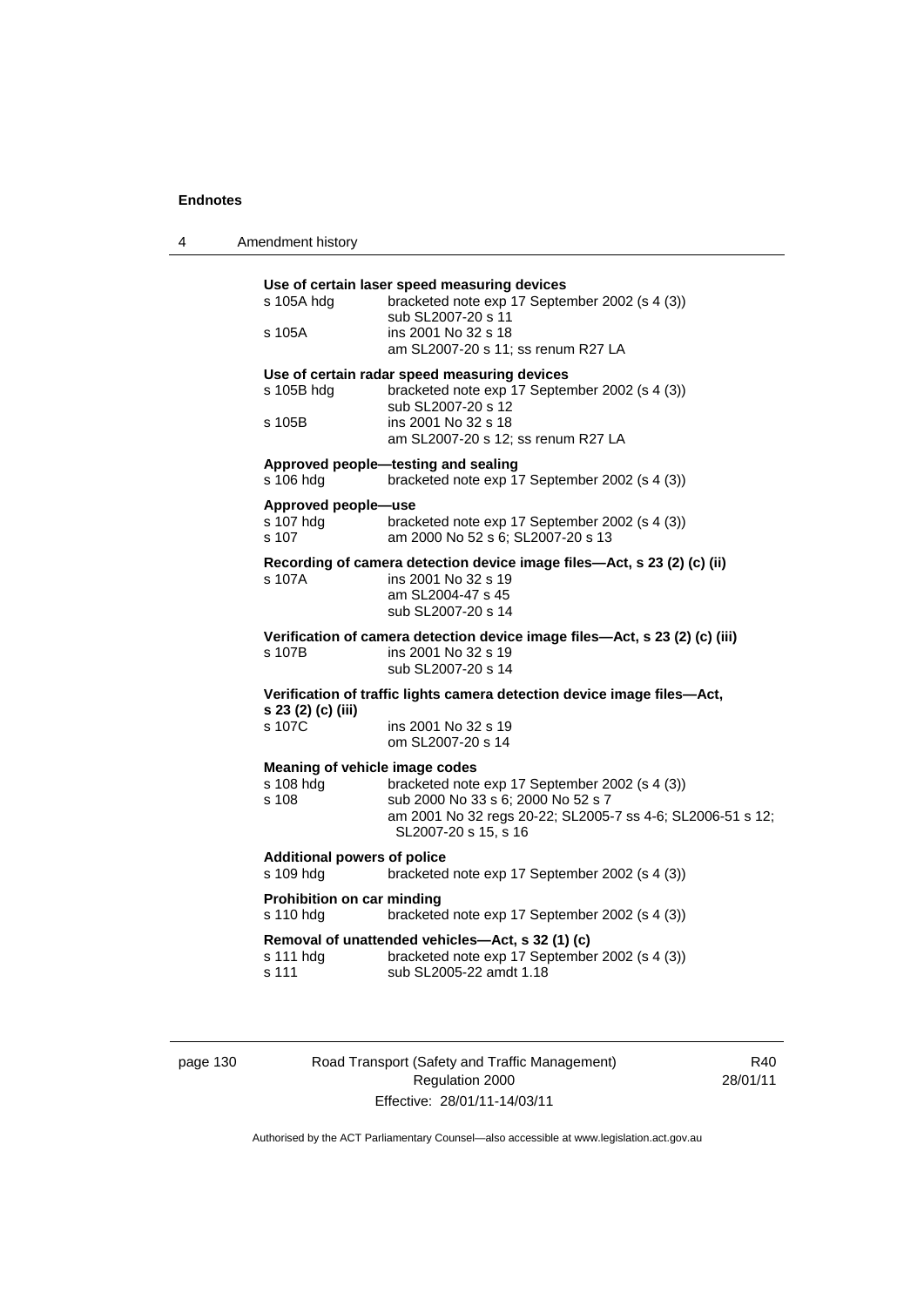### **Disposal of impounded or forfeited vehicles**

| R40<br>28/01/11 |                                            | Road Transport (Safety and Traffic Management)<br>Regulation 2000                                                                                                                 | pag |
|-----------------|--------------------------------------------|-----------------------------------------------------------------------------------------------------------------------------------------------------------------------------------|-----|
|                 | <b>Existing exemptions</b><br>s 122        | exp 1 March 2002 (s 128)                                                                                                                                                          |     |
|                 | <b>Existing codes of practice</b><br>s 121 | exp 1 March 2002 (s 128)                                                                                                                                                          |     |
|                 | <b>Existing disability labels</b><br>s 120 | exp 1 June 2000 (s 120)                                                                                                                                                           |     |
|                 | <b>Existing parking labels</b><br>s 119    | exp 1 March 2002 (s 128)                                                                                                                                                          |     |
|                 | s 118                                      | <b>Existing Class A and Class B parking spaces</b><br>exp 1 March 2002 (s 128)                                                                                                    |     |
|                 | Parking<br>pt $6.1$ hdg                    | exp 1 March 2002 (s 128)                                                                                                                                                          |     |
|                 | <b>Transitional</b><br>ch 6 hdg            | exp 1 March 2002 (s 128)                                                                                                                                                          |     |
|                 | s 117 hdg<br>s 117                         | General defence of accident or reasonable effort<br>bracketed note exp 17 September 2002 (s 4 (3))<br>am Act 2002 No 51 amdt 1.44<br>om SL2003-1 s 18                             |     |
|                 | s 116 hdg<br>s 116                         | Offences against regulation are strict liability offences<br>bracketed note exp 17 September 2002 (s 4 (3))<br>am Act 2002 No 51 amdt 1.43<br>om SL2003-1 s 18                    |     |
|                 | s 115 hdg<br>s 115                         | Standards for safe carriage of loads—Act, s 14 (2)<br>bracketed note exp 17 September 2002 (s 4 (3))<br>sub Act 2002 No 51 amdt 1.42<br>om SL2003-1 s 18<br>ins A2005-62 amdt 1.6 |     |
|                 | Responsible person's consent<br>s 114 hdg  | bracketed note exp 17 September 2002 (s 4 (3))                                                                                                                                    |     |
|                 | s 113 hdg                                  | Responsible person to inspect driver licence<br>bracketed note exp 17 September 2002 (s 4 (3))                                                                                    |     |
|                 | s 112A hdg<br>s 112A                       | Disposal of forfeited vehicles—Act, s 10J<br>bracketed note exp 17 September 2002 (s 4 (3))<br>ins 2001 No 32 s 23                                                                |     |
|                 | s 112 hdg<br>s 112                         | bracketed note exp 17 September 2002 (s 4 (3))<br>am Act 2001 No 29 s 14<br>sub 2001 No 32 s 23<br><u>am A2010-15 amdt 2.5</u>                                                    |     |

Effective: 28/01/11-14/03/11

page 131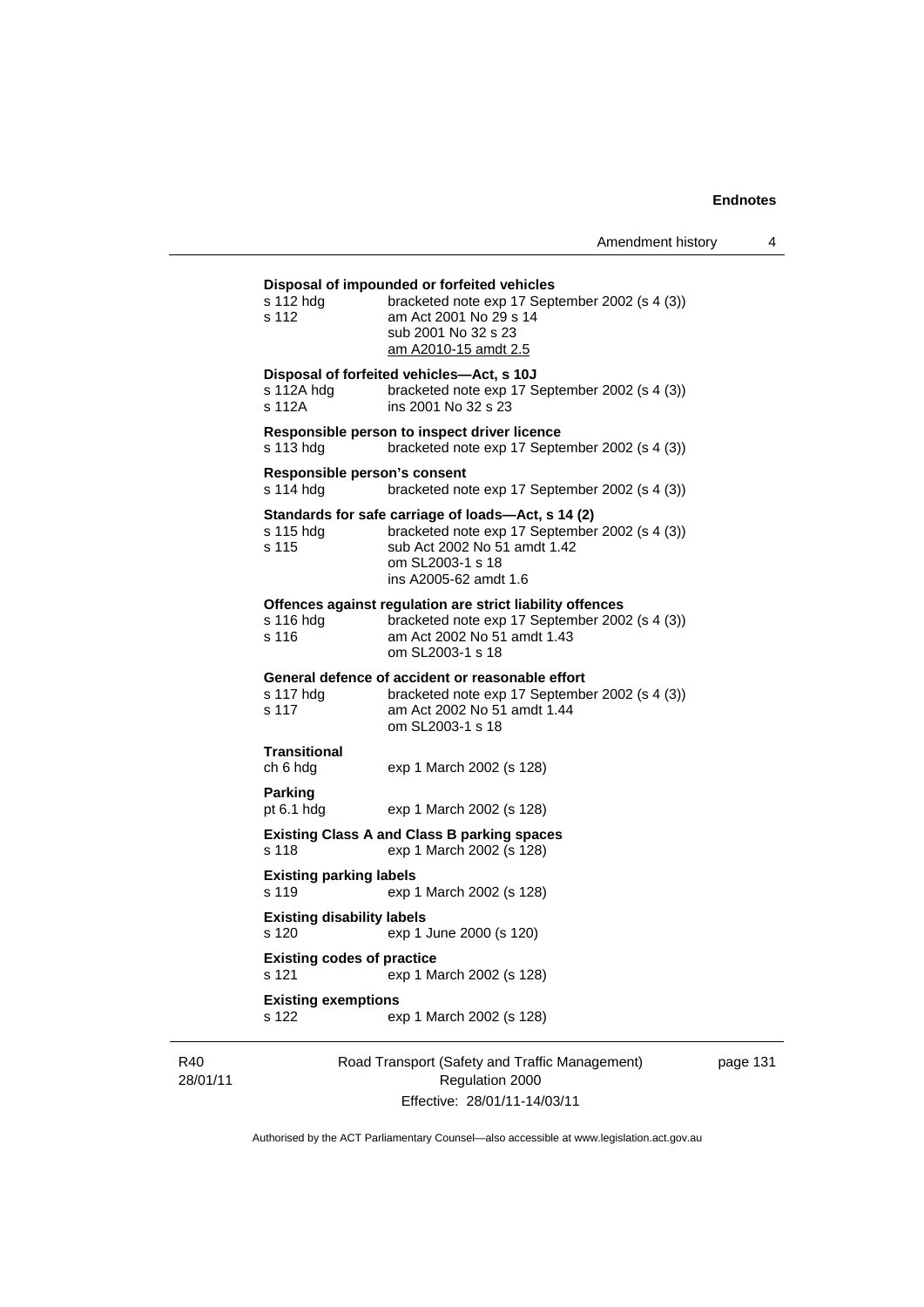|       | <b>Existing applications for e</b> |
|-------|------------------------------------|
| s 123 | exp 1 N                            |

4 Amendment history

**Exemptions and variation of conditions** Aarch 2002 (s 128) **Existing notices to show cause**  s 124 exp 1 March 2002 (s 128) **Traffic offence detection devices**  pt 6.2 hdg exp 1 March 2002 (s 128) **Existing tests and certificates**  s 125 am 2001 No 32 s 24 exp 1 March 2002 (s 128) **Existing approved people—use**  s 126 exp 1 March 2002 (s 128) **Other transitional provisions**  pt 6.3 hdg exp 1 March 2002 (s 128) **Existing medical certificate about seatbelts**  s 127 exp 1 March 2002 (s 128) **Expiry of ch 6**  s 128 am Act 2001 No 27 amdt 4.25 am Act 2001 No 44 amdt 1.3804 exp 1 March 2002 (s 128) **Meaning of location codes on images**  sch 1 sub 2000 No 33 s 8 **Digital camera detection devices**  sch 1 pt 1.1 hdg (prev sch 1 pt 1 hdg) ins SL2000-52 s 8 renum R4 LA<br>sch 1 pt 1.1 am SL2000-5 am SL2000-52 s 8; SL2005-7 s 7; SL2006-4 s 4; SL2006-51 ss 13-15; SL2011-2 ss 6-10 **Fixed camera detection devices**  sch 1 pt 1.2 hdg (prev sch 1 pt 2 hdg) ins SL2000-52 s 8 renum R4 LA sub SL2007-20 s 17<br>sch 1 pt 1.2 ins SL2000-52 s 8 ins SL2000-52 s 8 am SL2003-14 s 4; items renum SL2005-7 s 8; SL2006-51 s 16; SL2007-20 s 18 **Dictionary**  dict am A2004-28 amdt 3.62; SL2007-20 s 19; A2007-25 amdt 1.169; SL2008-47 amdt 1.14; A2010-18 amdt 3.94 def *approved police speedometer* ins 2001 No 32 s 26 def *area of operations* ins 2002 No 7 s 15 def *ARR* ins SL2003-12 s 6 def *bicycle* om A2010-18 amdt 3.95

page 132 Road Transport (Safety and Traffic Management) Regulation 2000 Effective: 28/01/11-14/03/11

R40 28/01/11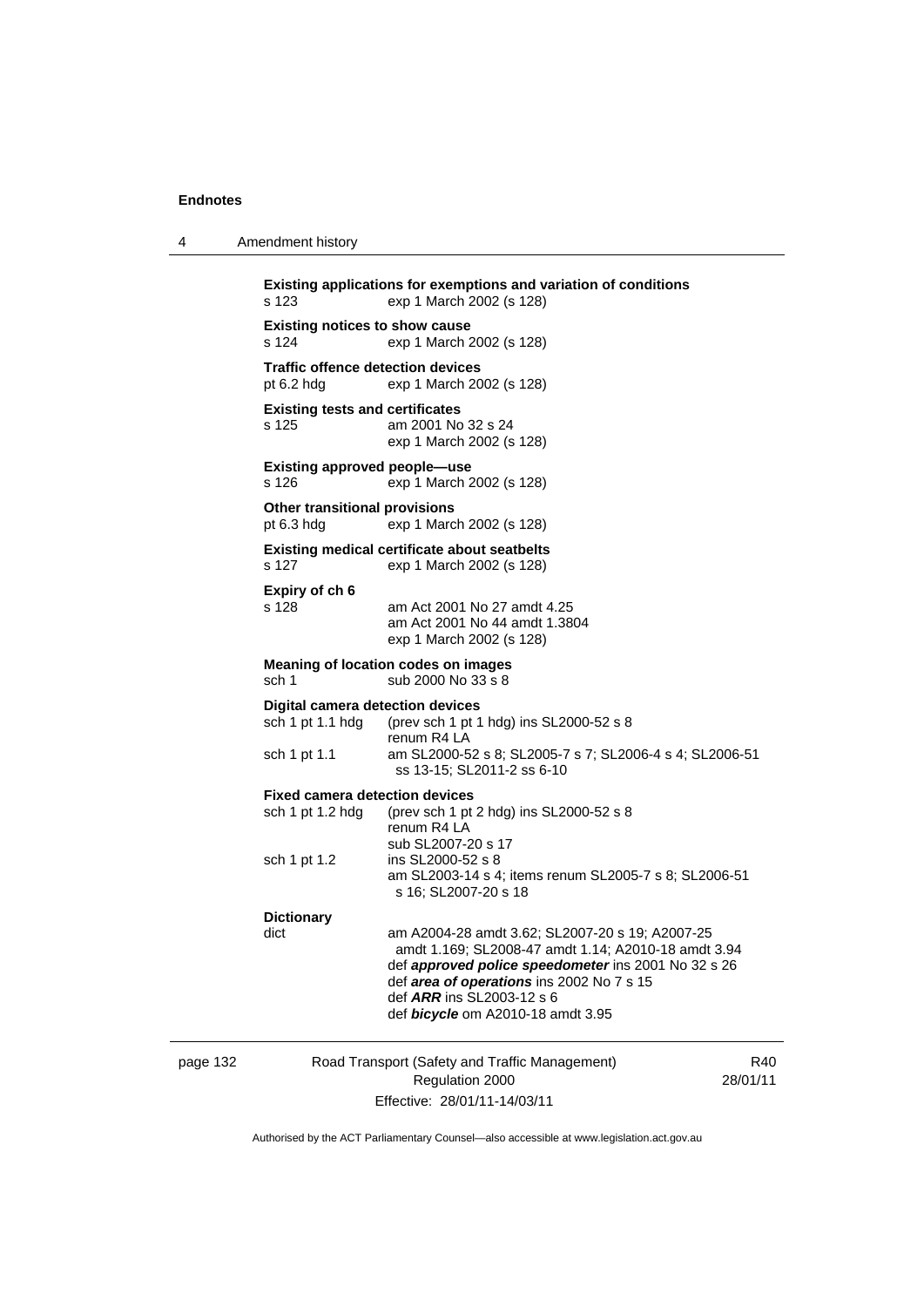def *camera detection device* ins 2000 No 52 s 9 sub 2001 No 32 s 25 def *centre of the road* ins 2000 No 52 s 9 def *code of practice* om SL2008-47 amdt 1.15 def *combination* om A2010-18 amdt 3.96 def *demand responsive service vehicle* ins SL2006-32 amdt 1.97 def *digital camera detection device* ins 2000 No 52 s 9 def *emergency worker* om SL2004-16 s 38 ins SL2005-22 amdt 1.19 def *exemption* om SL2008-47 amdt 1.15 def *existing operator's certificate* om SL2008-47 amdt 1.15 def *fixed camera detection device* ins SL2007-20 s 20 def *give way* ins 2000 No 21 s 4 def *hire car* ins SL2005-4 amdt 2.43 def *indicated on* ins 2001 No 32 s 26 om R18 LA def *laser speed measuring device* ins 2000 No 52 s 9 def *length* ins 2000 No 52 s 9 def *length of road* om 2000 No 52 s 9 def *loading zone permit* om SL2005-22 s 23 def *marked foot crossing* ins 2000 No 21 s 4 def *motor vehicle* ins 2000 No 52 s 9 om A2010-18 amdt 3.97 def *park* sub SL2005-22 amdt 1.10 def *parking authority* ins 2002 No 7 s 15 def *parking authority guidelines* ins 2002 No 7 s 15 def *parking meter* am SL2005-22 s 24 def *parking permit* sub SL2005-22 s 25 def *parking ticket* am 2002 No 7 s 16 def *pay parking device* sub SL2005-22 s 25 def *pay parking sign* ins SL2005-22 s 26 def *pedestrian* ins 2000 No 21 s 4 def *piezo strip speed measuring device* ins 2000 No 52 s 9 def *postal vehicle* am SL2004-16 s 39 def *premises* ins SL2008-47 amdt 1.16 def *private hire car* om SL2005-4 amdt 2.44 def *public bus* sub Act 2001 No 62 amdt 1.42 def *radar speed measuring device* ins 2000 No 52 s 9 def *recording medium* ins 2001 No 32 s 26 def *red traffic arrow* ins 2000 No 52 s 9 def *red traffic light* ins 2000 No 52 s 9 def *registered interest* om R18 LA def *relevant parking fee* sub SL2005-22 s 27 def *restricted hire vehicle* om SL2005-4 amdt 2.44 def *restricted taxi* om 2002 No 2 s 30

R40 28/01/11 Road Transport (Safety and Traffic Management) Regulation 2000 Effective: 28/01/11-14/03/11

page 133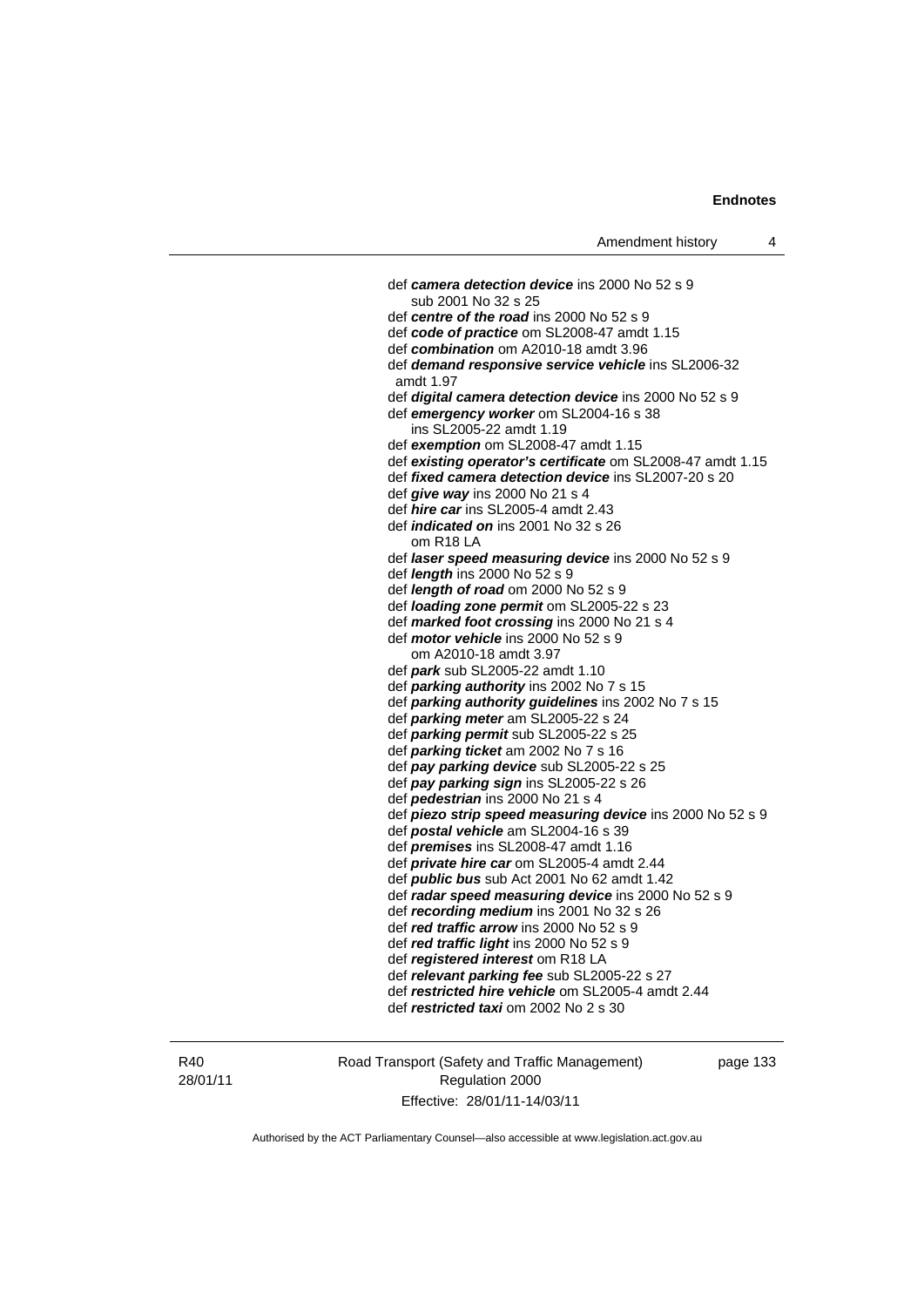5 Earlier republications

```
 def ride ins 2000 No 21 s 4 
   om A2010-18 amdt 3.97 
def rider ins 2000 No 21 s 4 
def road sub Act 2002 No 30 amdt 3.773; SL2005-22 
amdt 1.20 
def road related area ins Act 2002 No 30 amdt 3.774 
   om R18 LA 
def security checksum ins 2001 No 32 s 26 
def speed measuring device ins 2000 No 52 s 9 
   om R18 LA 
def stop sub SL2005-22 amdt 1.20 
def taxi sub 2002 No 2 s 31 
   om A2010-18 amdt 3.97 
def testing authority ins 2000 No 52 s 9 
def the Act om Act 2001 No 44 amdt 1.3805 
def ticket parking area sub SL2005-22 s 27 
def ticket parking space sub SL2005-22 s 27 
def traffic lights camera detection device ins 2000 No 52 
\epsilon 9
   om SL2007-20 s 21 
def trailer ins 2000 No 52 s 9 
   om A2010-18 amdt 3.97 
def use om A2010-18 amdt 3.97 
def vehicle ins 2000 No 52 s 9 
def WORM disk ins 2001 No 32 s 26 
   sub SL2004-47 s 46
```
### **5 Earlier republications**

Some earlier republications were not numbered. The number in column 1 refers to the publication order.

Since 12 September 2001 every authorised republication has been published in electronic pdf format on the ACT legislation register. A selection of authorised republications have also been published in printed format. These republications are marked with an asterisk (\*) in column 1. Electronic and printed versions of an authorised republication are identical.

| <b>Republication No</b> | <b>Amendments to</b> | <b>Republication date</b> |
|-------------------------|----------------------|---------------------------|
|                         | not amended          | 1 March 2000              |
| 2                       | Act 2001 No 56       | 12 September 2001         |
| 3                       | Act 2001 No 62       | 3 December 2001           |
|                         |                      |                           |

page 134 Road Transport (Safety and Traffic Management) Regulation 2000 Effective: 28/01/11-14/03/11

R40 28/01/11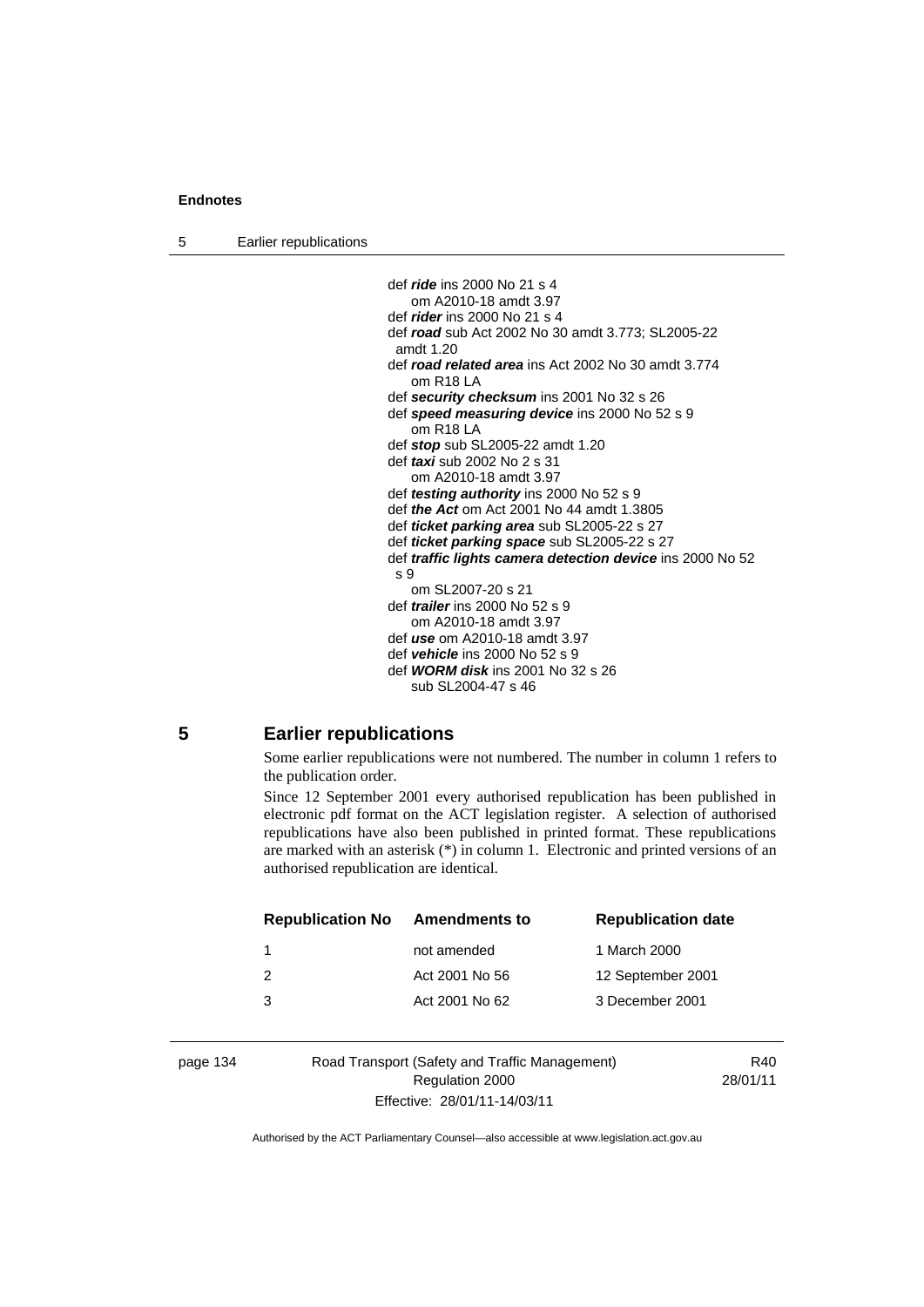Earlier republications 5

|                | <b>Republication No</b> | <b>Amendments to</b> | <b>Republication date</b> |
|----------------|-------------------------|----------------------|---------------------------|
| 4              |                         | SL 2002 No 2         | 1 March 2002              |
| $5^*$          |                         | SL 2002 No 2         | 2 March 2002              |
| 6              |                         | SL 2002 No 7         | 16 April 2002             |
| $\overline{7}$ |                         | Act 2002 No 30       | 10 October 2002           |
| 8              |                         | SL2002-31            | 1 November 2002           |
| 9              |                         | SL2002-31            | 2 December 2002           |
| 10             |                         | Act 2002 No 51       | 1 January 2003            |
| 11             |                         | SL2003-1             | 10 January 2003           |
| $12*$          |                         | SL2003-12            | 1 June 2003               |
| 13             |                         | SL2003-14            | 11 June 2003              |
| 14             |                         | A2004-7              | 5 April 2004              |
| 15             |                         | A2004-28             | 1 July 2004               |
| 16             |                         | A2004-28             | 19 July 2004              |
| 17             |                         | SL2004-47            | 10 September 2004         |
| 18             |                         | SL2004-47            | 2 November 2004           |
| 19             |                         | SL2005-4             | 9 March 2005              |
| 20             |                         | SL2005-7             | 9 April 2005              |
| $21*$          |                         | SL2005-22            | 16 September 2005         |
| 22             |                         | A2005-62             | 11 January 2006           |
| 23             |                         | SL2006-4             | 17 January 2006           |
| 24             |                         | SL2006-32            | 3 July 2006               |
| 25             |                         | SL2006-32            | 2 December 2006           |
| 26             |                         | SL2006-51            | 5 December 2006           |
| 27             |                         | SL2007-20            | 31 July 2007              |
| 28             |                         | A2007-25             | 31 March 2008             |
| 29             |                         | SL2008-47            | 2 December 2008           |
| 30             |                         | SL2008-47            | 11 March 2009             |
| 31             |                         | SL2009-7             | 13 March 2009             |
|                |                         |                      |                           |

R40 28/01/11 Road Transport (Safety and Traffic Management) Regulation 2000 Effective: 28/01/11-14/03/11

page 135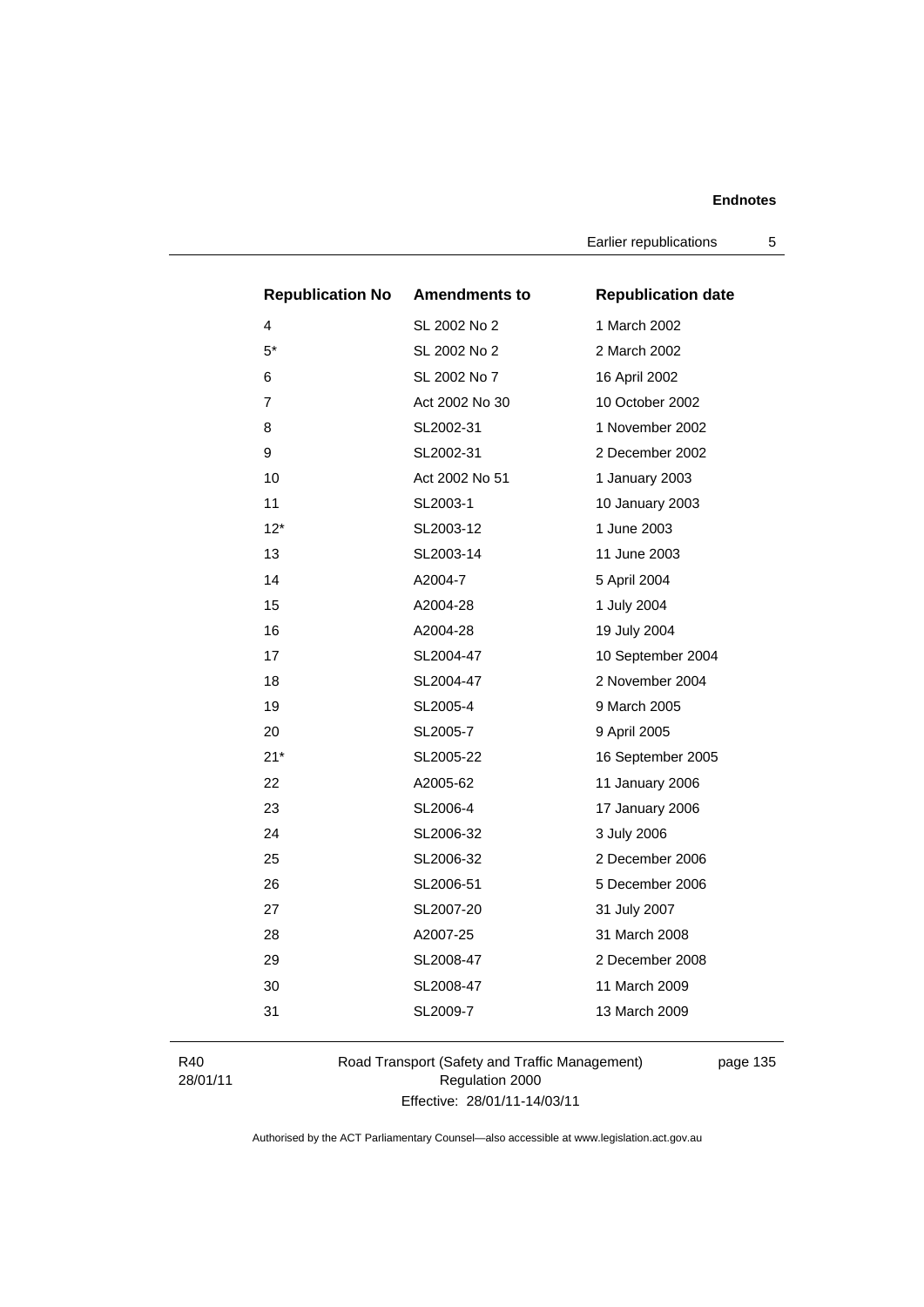5 Earlier republications

| <b>Republication No</b> | <b>Amendments to</b> | <b>Republication date</b> |
|-------------------------|----------------------|---------------------------|
| 32                      | SL2009-7             | 16 March 2009             |
| 33                      | SL2010-5             | 3 March 2010              |
| 34                      | SL2010-5             | 15 March 2010             |
| 35                      | SL2010-7             | 17 March 2010             |
| 36 (RI)                 | A2010-15             | 6 April 2010              |
| 37                      | A2010-18             | 3 June 2010               |
| 38                      | SL2010-33            | 6 August 2010             |
| 39                      | SL2010-38            | 17 September 2010         |

page 136 Road Transport (Safety and Traffic Management) Regulation 2000 Effective: 28/01/11-14/03/11

R40 28/01/11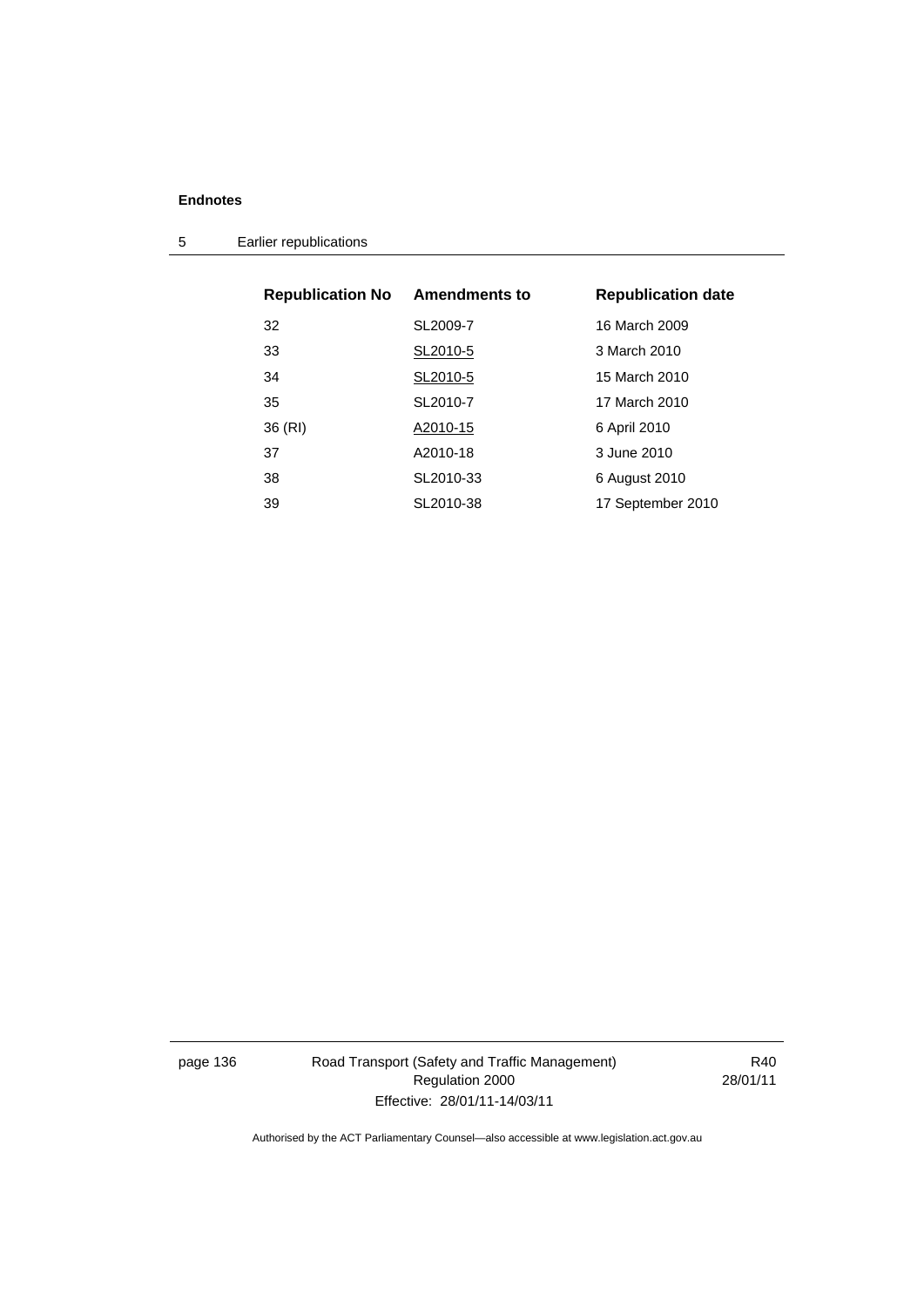### **6 Uncommenced amendments**

The following amendments have not been included in this republication because they were uncommenced at the republication date:

### **Road Transport Legislation Amendment Regulation 2010 (No 1) SL2010-5 s 55, ss 58-62**

### **55 Division 2.2.1, note 2, table, item 22**

*substitute* 

| $\sim$<br>-- | ∠∪∪                |       |
|--------------|--------------------|-------|
|              | 266(2R)<br>200(2D) | ∠لار∠ |

### **58 Section 23B**

*substitute* 

### **23A ARR r 266—children travelling in interstate registered vehicles**

- (1) This section applies to a passenger in or on a motor vehicle (other than a bus or motorbike) who is under 7 years old.
- (2) For the Australian Road Rules, rule 266, the passenger is exempt from rule 266 if the motor vehicle is registered in a State that does not have a law that substantially corresponds to rule 266.

### **23B ARR r 266 (2B)—children travelling in goods compartments**

- (1) This section applies to a passenger in a motor vehicle who is—
	- (a) at least 4 years old; and
	- (b) under 7 years old; and

R40 28/01/11 Road Transport (Safety and Traffic Management) Regulation 2000 Effective: 28/01/11-14/03/11

page 137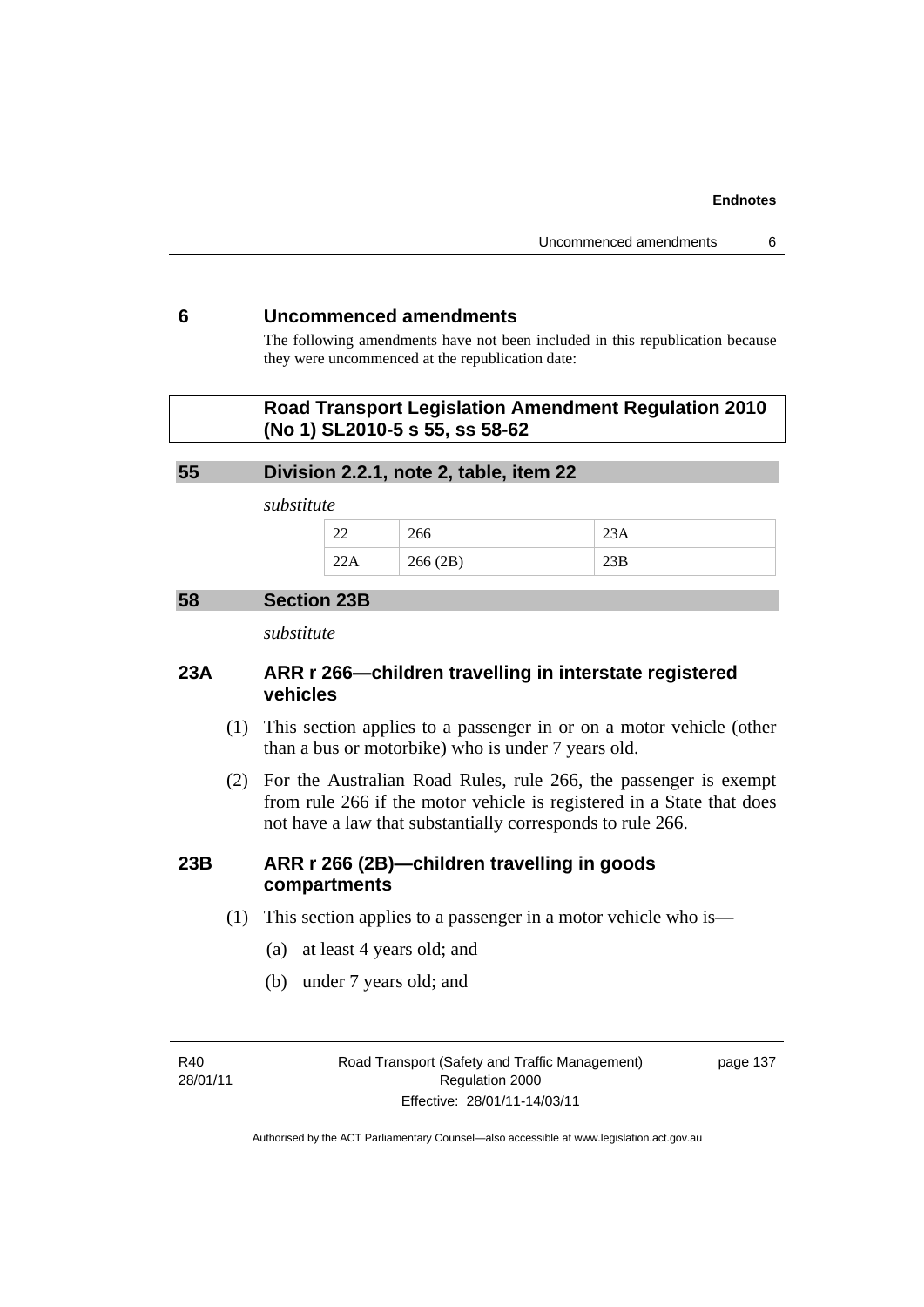| Uncommenced amendments<br>6 |  |
|-----------------------------|--|
|                             |  |

- (c) travelling in a seating position in a part of the vehicle that is designed primarily for the carriage of goods.
- (2) For the Australian Road Rules, rule 266 (2B), the passenger is exempt from—
	- (a) being restrained in an approved child restraint; or
	- (b) being placed in an approved booster seat and restrained by a seatbelt.
- (3) However, the passenger must be—
	- (a) restrained by a suitable lap and sash type seatbelt; or
	- (b) restrained by—
		- (i) for the midsection of the passenger's body—a lap type seatbelt; and
		- (ii) for the passenger's upper body—an approved child safety harness.
	- *Note* A person must not travel in a seating position in a part of a vehicle that is designed primarily for the carriage of goods unless the position is suitable for the size and weight of the person (see ARR, r 268 (2)).

### **59 Section 24, new definitions**

### *insert*

*approved booster seat* means a booster seat that is approved by the road transport authority under section 66 (1) (aa) (Approvals etc by road transport authority).

*approved child safety harness* means a child safety harness that is approved by the road transport authority under section 66 (1) (ba) (Approvals etc by road transport authority).

| 60       | <b>Section 25</b>                                                                                 |                 |
|----------|---------------------------------------------------------------------------------------------------|-----------------|
|          | omit                                                                                              |                 |
| page 138 | Road Transport (Safety and Traffic Management)<br>Regulation 2000<br>Effective: 28/01/11-14/03/11 | R40<br>28/01/11 |
|          |                                                                                                   |                 |